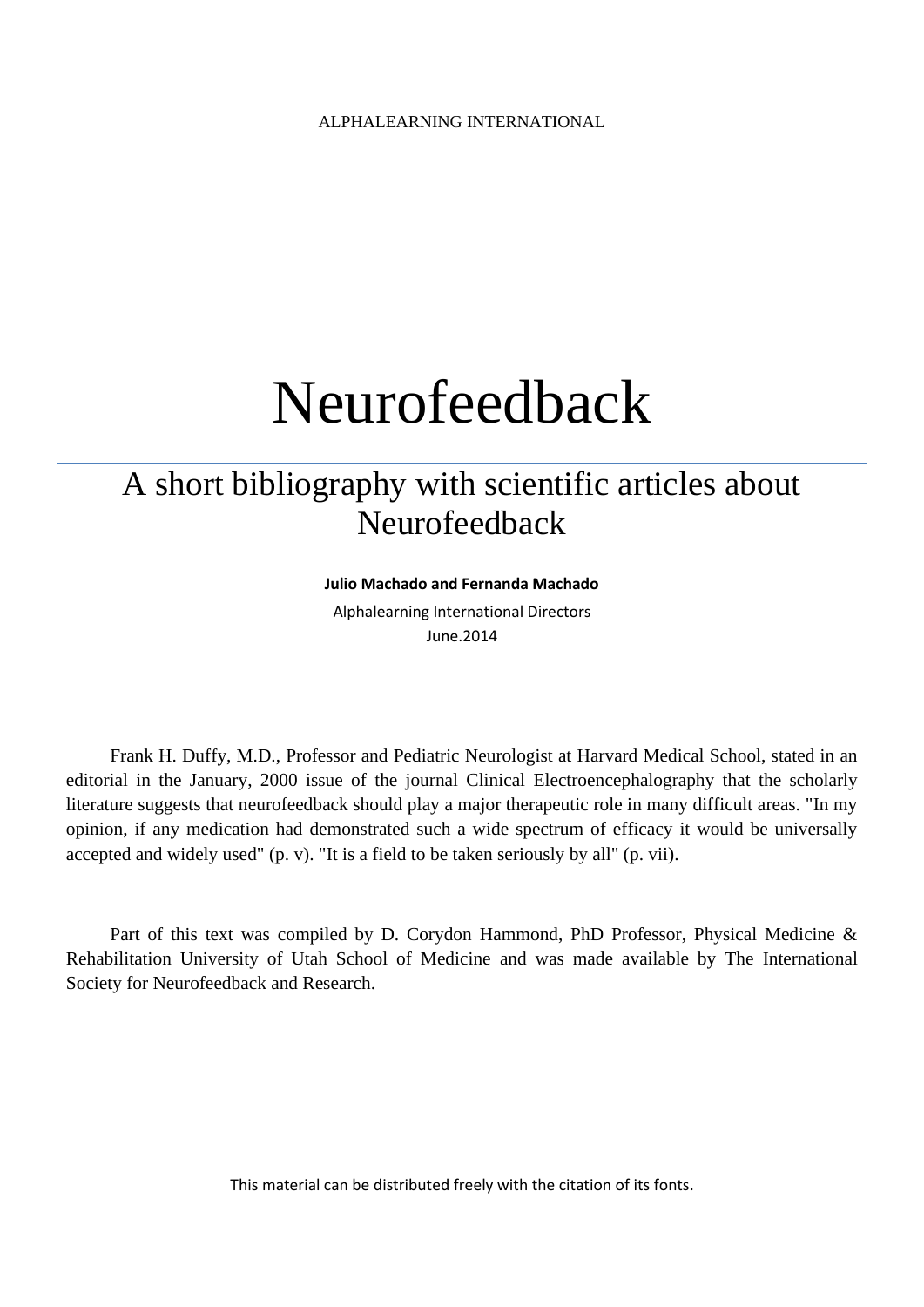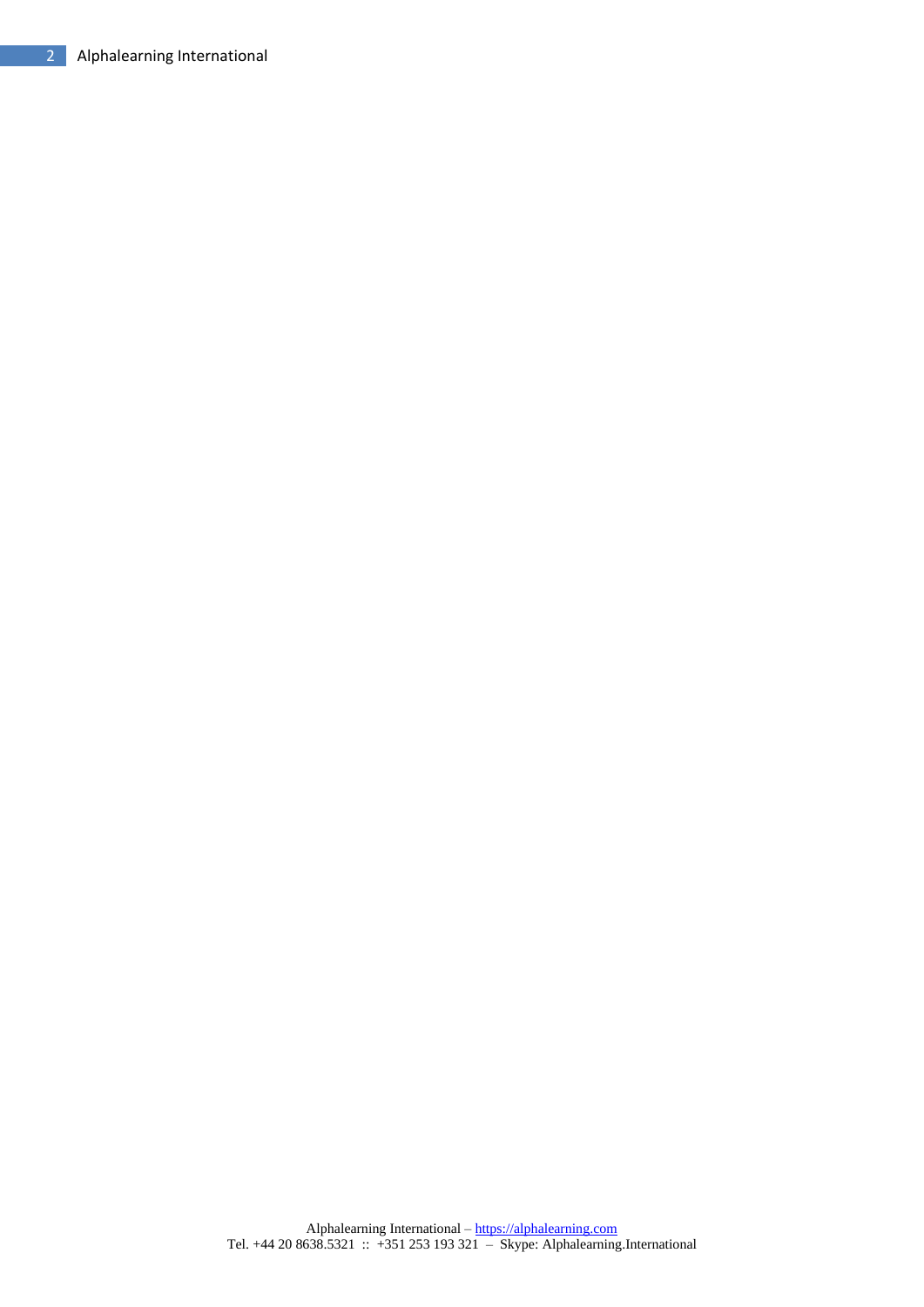### **Summary**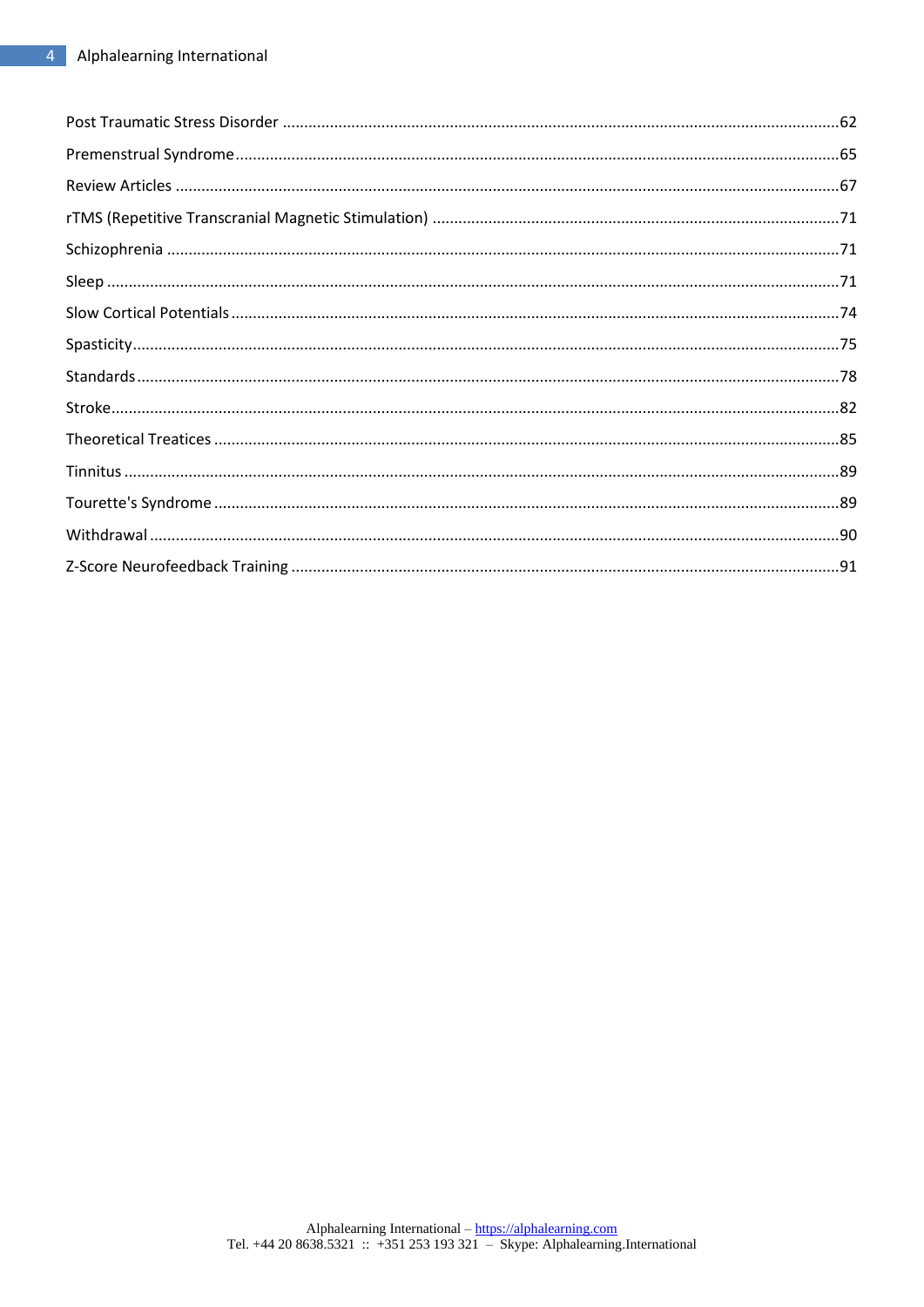#### <span id="page-4-0"></span>**Academic Cognitive Enhancement**

Albert, A.O, Andrasik, F, Moore, J.L & Dunn, B.R. (1998). Theta/beta training for attention, concentration and memory improvement in the geriatric population. Applied Psychophysiology and Biofeedback,23(2), 109. Abstract.

Alhambra, M.A, Fowler, T.P, & Alhambra A.A. (1995). EEG biofeedback: A new treatment option for ADD/ADHD. Journal of Neurotherapy,1(2), 39-43.

Arns, M., Kleinnijenhuis, M., Fallahpour, K., & Bretler, R. (2007). Golf performance enhancement and real-life neurofeedback training using personalized event-locked EEG profiles. Journal of Neurotherapy, 11(4), 11-18.

Barabasz, A & Barabasz, M. (2000). Treating AD/HD with hypnosis and neurotherapy. Child Study Journal,30 (1),25-42.

Barabasz, A, & Barabasz, M. (1996). Neurotherapy and alter hynosis in the treatment of attention deficit disorder. Chapter in Lynn, Kirsch, Rhue (EDs.), Casebook of Clinical Hypnosis. Washington D.C: American Psychological Association Press, pp. 271- 292.

Bazanova, O.M., Aftanas, L.I. (2010).Individual EEG alpha activity analysis for enhancement neurofeedback efficiency: Two case studies. Journal of Neurotherapy 14(3), 244 – 253.

Beauregard, M & Levesque, J (2006). Functional magnetic resonance imaging investigation of the effects of neurfeedback training on the neural bases of selective attention and response inhibition in children with attention-deficit/hyperactivity disorder. Applied Psychophysiology & Biofeedback, 31(1) 3- 20.

Becerra, J., Fernndez, T., Harmony T., Caballero M.I, Garcia F., Fernandez-Bouzas A., Santiago-Rodriguez E, Prado-Alcala R.A. (2006) "Follow-up study of Learning Disabled children treated with Neurofeedback or placebo." Clinical EEG & Neuroscience, 37(3), 198-203.

Boyd, W.D & Campbell, S.E. (1998) EEG biofeedback in schools: The use of EEG biofeedback to treat ADHD in a school setting. Journal of Neurotherapy, 2(4), 65-71.

Breteler, M. H. M., Arns, M., Peters, S., Giepmans, I., & Verhoeven, L. (2010). Improvements in spelling after QEEG-based neurofeedback in dyslexia: A randomized controlled treatment study. Applied Psychophysiology & Biofeedback, 35(1), 5-11.

Budzynski, T.H. (1996). Braining brightening: Can neurofeedback improve cognitive process? Biofeedback, 24(2), 14-17.

Carmody, D. P., Radvanski, D. C., Wadhwani, S., Sabo, J. J., & Vergara, L. (2001). EEG biofeedback training and attention-deficit/hyperactivity disorder in an elementary school setting. Journal of Neurotherapy, 4(3), 5-27.

Carter, J. L., & Russell, H. L. (1991). Changes in verbal performance IQ discrepancy scores after left hemisphere frequency control training: A pilot report. American Journal of Clinical Biofeedback, 4(1), 66-67.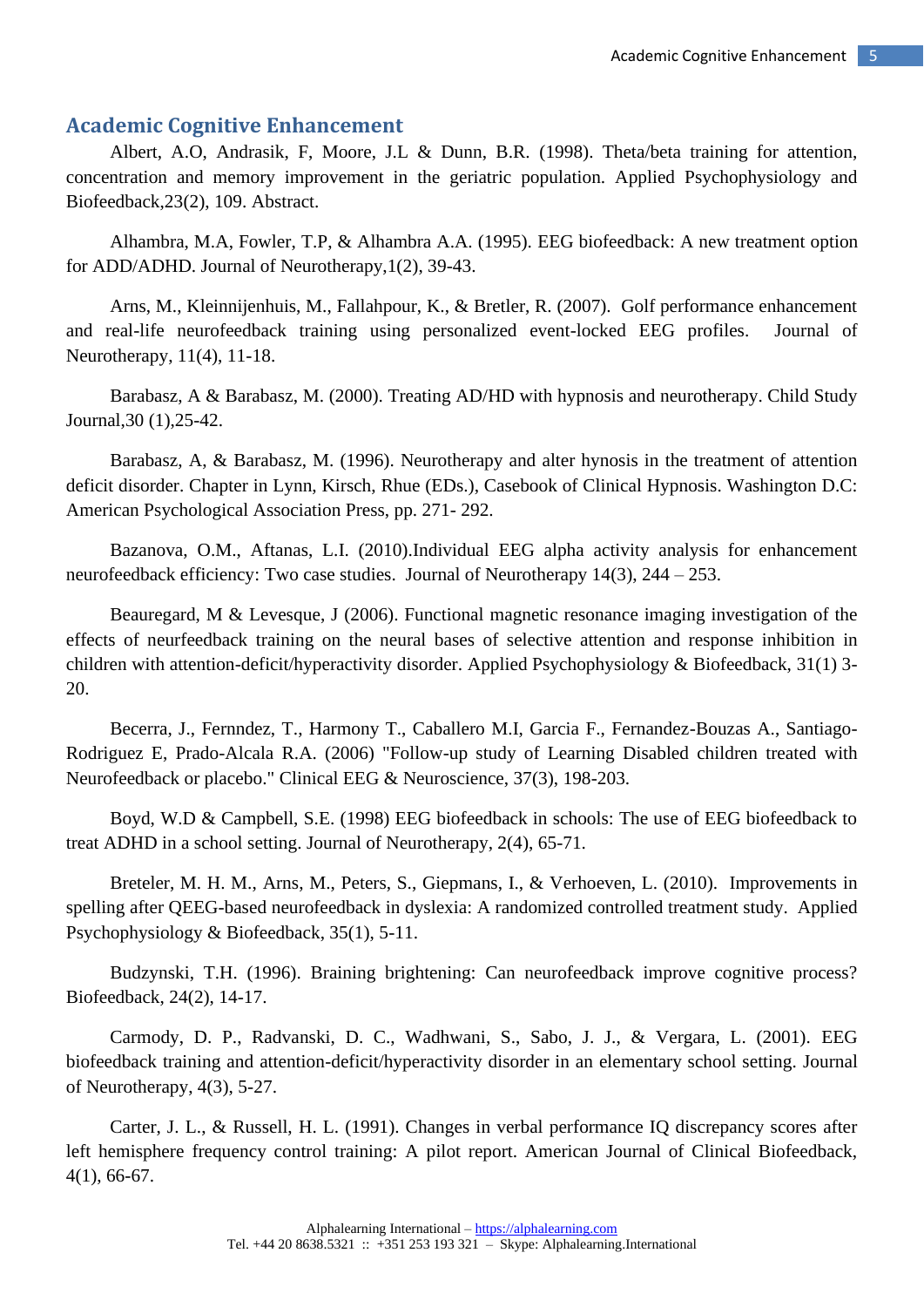Cunningham, M., & Murphy, P. (1981). The effects of bilateral EEG biofeedback on verbal, visuospatial and creative skills in LD male adolescents. Journal of Learning Disabilities, 14(4), 204-208.

Drechsler R, Straub M, Doehnert M, Heinrich H, Steinhausen H, Brandeis D. (2007). Controlled evaluation of a neurofeedback training of slow cortical potentials in children with ADHD. Behavioral & Brain Functions, 3, 35

Egner, T., & Gruzelier, J. H. (2001). Learned self-regulation of EEG frequency components affects attention and event-related brain potentials in humans. NeuroReport, 12, 4155-4159.

Egner, T., & Gruzelier, J. H. (2004).EEG biofeedback of low beta band components: Frequencyspecific effects on variables of attention and event-related brain potentials.Clinical Neurophysiology, 115(1), 131-139.

Fehmi, L. G. (1978). EEG biofeedback, multichannel synchrony training, and attention. Chapter in A. A. Sugarman & R. E. Tarter (Eds.), Expanding Dimensions of Consciousness. New York: Springer.

Fehmi, L. G. (2007). Multichannel EEG phase synchrony training and verbally guided attention training for disorders of attention. Chapter in J. R. Evans (Ed.), Handbook of Neurofeedback. Binghampton, NY: Haworth Medical Press, pp. 301-319.

Fehmi, L. G., & Selzer, F. A. (1980). Biofeedback and attention training. Chapter in S. Boorstein (Ed.), Transpersonal Psychotherapy. Palo Alto: Science and Behavior Books.

Fernandez, T., Herrera, W., Harmony, T., Diaz-Comas, L., Santiago, E., Sanchez, L., Bosch, J., Fernandez-Bouzas, A., Otero, G., Ricardo-Garcell, J., Barraza, C., Aubert, E., Galan, L., & Valdes, P. (2003). EEG and behavioral changes following neurofeedback treatment in learning disabled children. Clinical Electroencephalography, 34(3), 145-150.

Fleischman, M. J., & Othmer, S. (2005). Case study: Improvements in IQ score and maintenance of gains following EEG biofeedback with mildly developmentally delayed twins. Journal of Neurotherapy, 9(4), 35-46.

Foks, M. (2005).Neurofeedback training as an educational intervention in a school setting: How the regulation of arousal states can lead to improved attention and behaviour in children with special needs. Educational & Child Psychology, 22(3), 67-77.

Fox, D. J., Tharp, D. F., & Fox, L. C. (2005). Neurofeedback: An alternative and efficacious treatment for attention deficit hyperactivity disorder. Applied Psychophysiology & Biofeedback, 30(4), 365-274.

Fritson, K. K., Wadkins, T. A., Gerdes, P., & Hof, D. (2007). The impact of neurotherapy on college students' cognitive abilities and emotions. Journal of Neurotherapy, 11(4), 1-9.

Fuchs, T., Birbaumer, N., Lutzenberger, W., Gruzelier, J. H., & Kaiser, J. (2003). Neurofeedback treatment for attention deficit/hyperactivity disorder in children: A comparison with methylphenidate. Applied Psychophysiology and Biofeedback, 28, 1-12.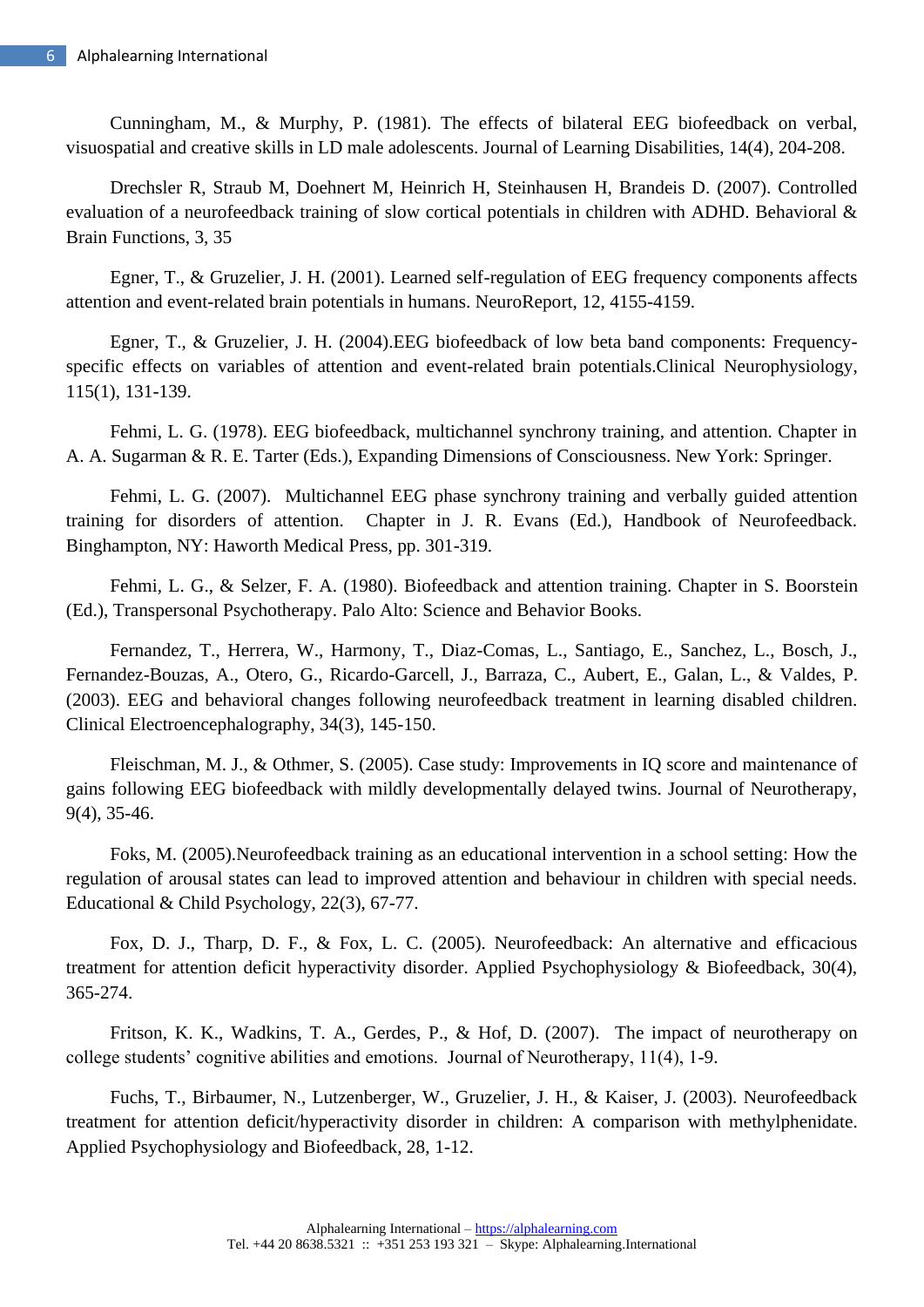Gani C, Birbaumer N & Strehl U. (2008). Long term effects after feedback of slow cortical potentials and of theta-beta amplitudes in children with attention-deficit/hyperactivity disorder(ADHD). International Journal of Bioelectromagnetism, 10(4), 209-232.

Hansen, L. M., Trudeau, D., & Grace, L. (1996). Neurotherapy and drug therapy in combination for adult ADHD, personality disorder, and seizure. Journal of Neurotherapy, 2(1), 6-14.

Hirshberg, L. M. (2007). Place of electroencephalographic biofeedback for attentiondeficit/hyperactivity disorder. Expert Review of Neurotherapeutics, 7(4), 315-319.

Jackson, G. M., & Eberly, D. A. (1982). Facilitation of performance on an arithmetic task as a result of the application of a biofeedback procedure to suppress alpha wave activity. Biofeedback & Self-Regulation, 7(2), 211-221.

Jacobs, E. H. (2005). Neurofeedback treatment of two children with learning, attention mood, social, and developmental deficits. Journal of Neurotherapy, 9(4), 55-70.

Kaiser, D. A., & Othmer, S. (2000). Effect of Neurofeedback on variables of attention in a large multi-center trial. Journal of Neurotherapy, 4(1), 5-15.

Kirk, L. (2007). Neurofeedback protocols for subtypes of attention deficit/hyperactivity disorder. Chapter in J. R. Evans (Ed.), Handbook of Neurofeedback. Binghampton, NY: Haworth Medical Press, pp. 267-299.

Kotwal, D. B., Burns, W. J., & Montgomery, D. D. (1996). Computer-assisted cognitive training for ADHD: A case study. Behavior Modification, 20(1), 85-96.

Kropotov, J. D., Grin-Yatsenko, V. A., Ponomarev, V. A., Chutko, L. S., Yakovenko, E. A., Nildshena, I. S. (2005). ERPs correlates of EEG relative beta training in ADHD children. International Journal of Psychophysiology, 55(1), 23-34.

Kropotov, J. D., Grin-Yatsenko, V. A., Ponomarev, V. A., Chutko, L. S., Yakovenko, E. A., & Nikishena, I. S. (2007). Changes in EEG spectograms, event-related potentials and event-related desynchronization induced by relative beta training in ADHD children. Journal of Neurotherapy, 11(2), 3-11.

Kwon, H., Cho, J., Lee, E. (2009). EEG asymmetry analysis of the left and right brain activities during simple versus complex arithmetic learning. Journal of Neurotherapy 13(2), 109 – 116.

Leins, U., Goth, G., Hinterberger, T., Klinger, C., Rumpf, M., & Strehl, U. (2007). Neurofeedback for Children with ADHD: A Comparison of SCP and Theta/Beta Protocols. Applied Psychophysiology & Biofeedback, 32

Levesque, J., Beauregard, M., & Mensour, B. (2006). Effect of neurofeedback training on the neural substrates of selective attention in children with attention-deficit/hyperactivity disorder: a functional magnetic resonance imaging study. Neuroscience Letters, 394(3), 216-221.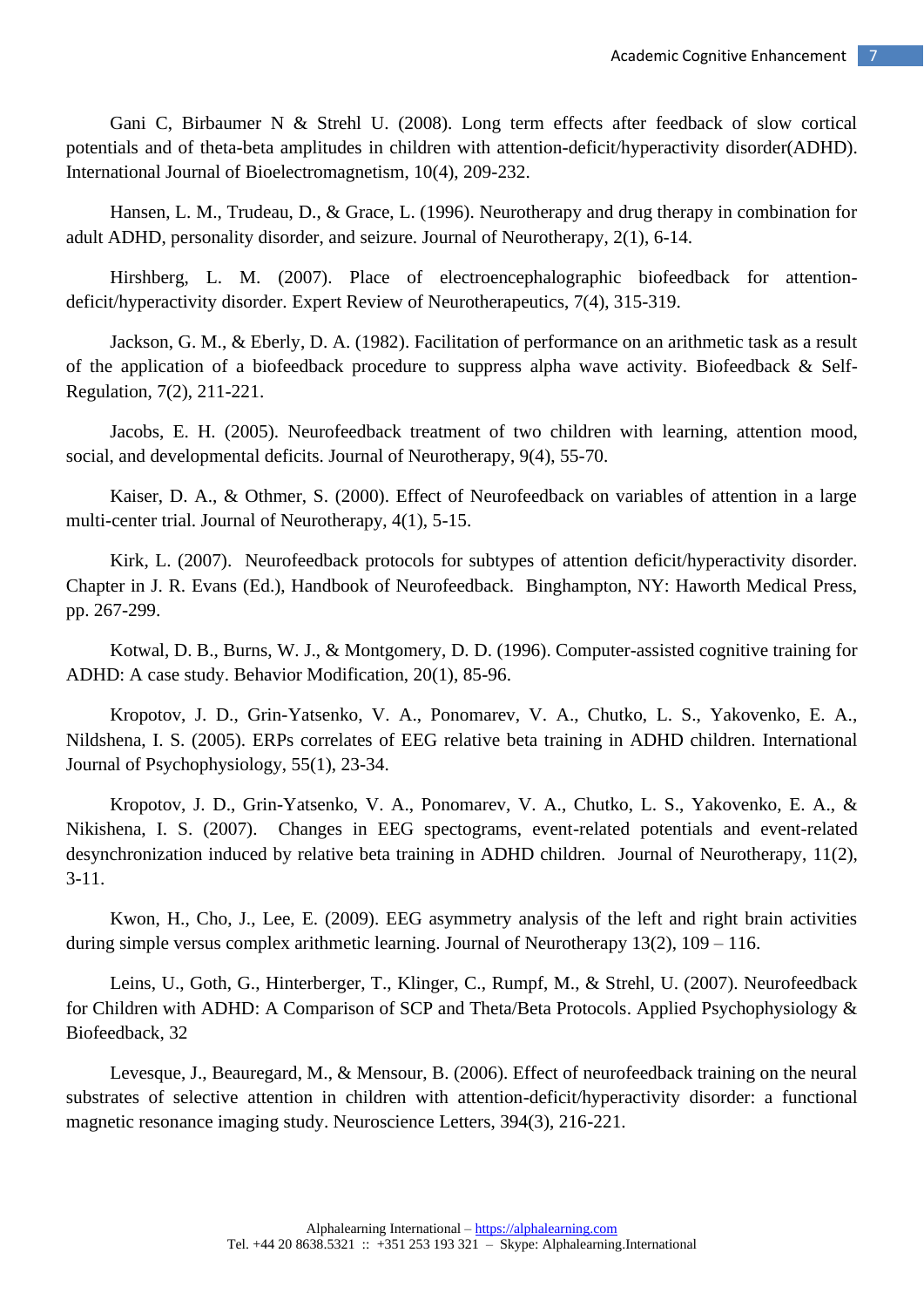Linden, M., Habib, T., & Radojevic, V. (1996). A controlled study of the effects of EEG biofeedback on cognition and behavior of children with attention deficit disorder and learning disabilities. Biofeedback & Self-Regulation, 21(1), 35-49.

Loo, S., & Barkley, R. (2005). Clinical utility of EEG in attention deficit hyperactivity disorder. Applied Neuropsychology, 12(2), 64-76.

Lubar, J. F. (1985). EEG biofeedback and learning disabilities. Theory into Practice, 26, 106-111

Lubar, J. F. (1995). Neurofeedback for the management of attention-deficit/hyperactivity disorders. Chapter in M. S. Schwartz (Ed.), Biofeedback: A Practitioner's Guide. New York, Guilford, 493-522.

Lubar, J. F. (2003). Neurofeedback for the management of attention deficit / hyperactivity disorders. Chapter in M. S. Schwartz & F. Andrasik (Eds.), Biofeedback: A Practitioner's Guide Third Edition. New York, Guilford, 409-437.

Lubar, J. F., & Shouse, M. N. (1976). EEG and behavioral changes in a hyperactive child concurrent with training of the sensorimotor rhythm (SMR): A preliminary report. Biofeedback & Self-Regulation, 1(3), 293-306.

Lubar, J. F., & Shouse, M. N. (1977).Use of biofeedback in the treatment of seizure disorders and hyperactivity. Advances in Clinical Child Psychology, 1, 204-251.

Lubar, J. F., Swartwood, M. O., Swartwood, J. N., & O'Donnell, P. H. (1995). Evaluation of the effectiveness of EEG neurofeedback training for ADHD in a clinical setting as measured by changes in T.O.V.A., scores, behavioral ratings, and WISC-R performance. Biofeedback & Self-Regulation, 20(1), 83-99.

Lubar, J. O., & Lubar, J. F. (1984). Electroencephalographic biofeedback of SMR and beta for treatment of attention deficit disorders in a clinical setting. Biofeedback & Self-Regulation, 9, 1-23.

Lutzenberger W, Elbert T, Rockstroh B, Birbaumer N. (1982) Biofeedback produced slow brain potentials and task performance. Biological Psychology, 14, 99-111.

McKnight, J. T., & Fehmi, L. G. (2001). Attention and neurofeedback synchrony training: Clinical results and their significance. Journal of Neurotherapy, 5(1-2), 45-62.

Monastra, V. J., (2005). Electroencephalographic biofeedback (neurotherapy) as a treatment for attention deficit hyperactivity disorder: Rationale and empirical foundation. Child & Adolescent Psychiatric Clinics of North America, 14(1), 55-82.

Monastra, V. J., Lynn, S., Linden, M., Lubar, J. F., Gruzelier, J., & LaVaque, T. J. (2005). Electroencephalographic biofeedback in the treatment of attention-deficit/hyperactivity disorder. Applied Psychophysiology & Biofeedback, 30(2), 95-114.

Monastra, V. J., Monastra, D. M., & George, S. (2002). The effects of stimulant therapy, EEG biofeedback, and parenting style on the primary symptoms of attention-deficit/hyperactivity disorder. Applied Psychophysiology & Biofeedback, 27(4), 231-249.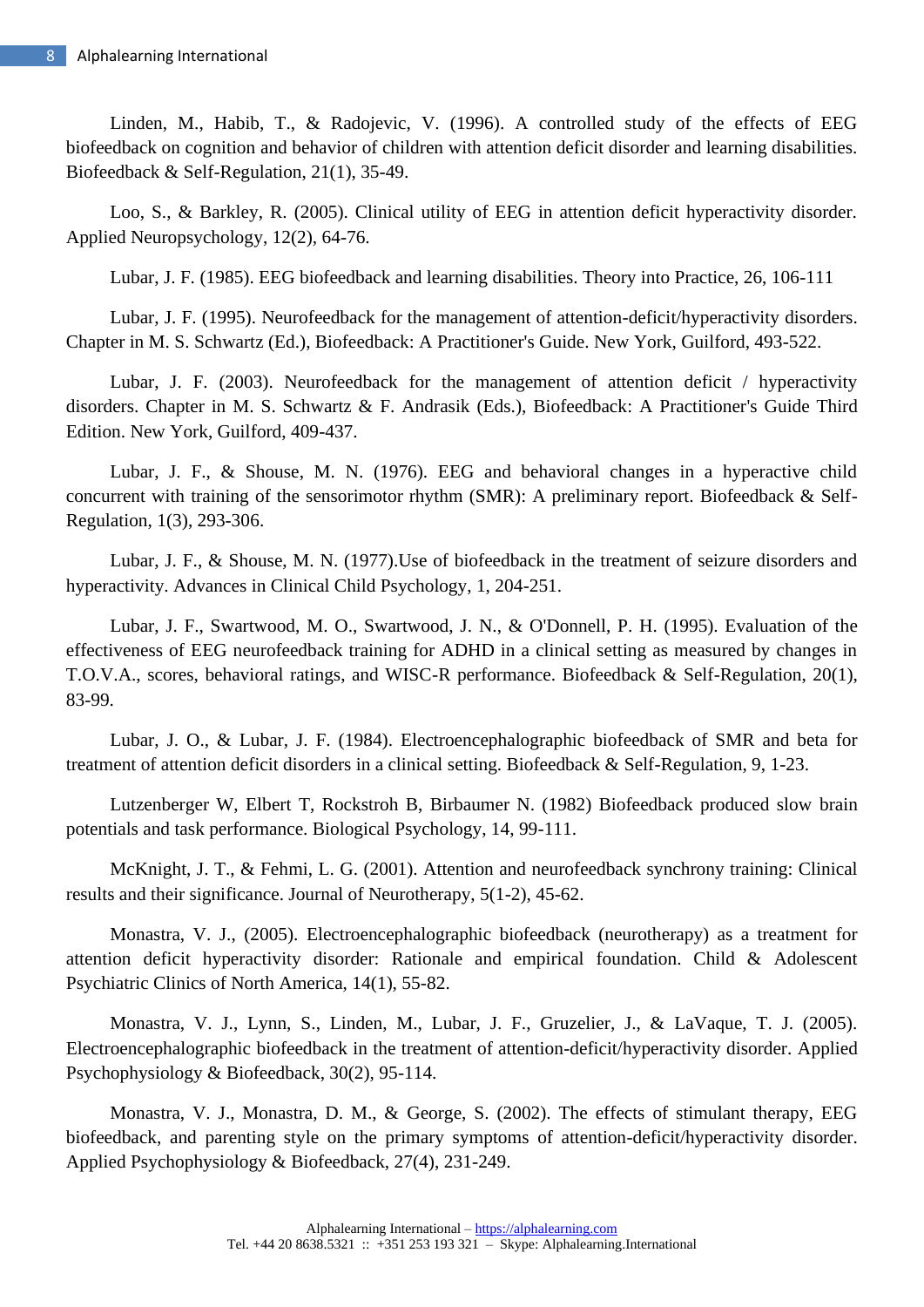Mulholland, T. Goodman, D., & Boudrot, R. (1983). Attention and regulation of EEG alphaattenuation responses. Biofeedback & Self-Regulation, 8(4), 585-600.

Nash, J. K. (2000). Treatment of attention-deficit hyperactivity disorder with neurotherapy. Clinical Electroencephalography, 31(1), 30-37.

Norris, S. L., Lee, C-T., Burshteyn, D., & Cea-Aravena, J. (2001). The effects of performance enhancement training on hypertension, human attention, stress, and brain wave patterns: A case study. Journal of Neurotherapy, 4(3), 29-44.

Norris, S. L., Lee, C., Cea, J., & Burshteyn, D. (1998). Performance enhancement training effects on attention: A case study. Journal of Neurotherapy, 3(1), 19-25.

Orlando, P. C., & Rivera, R. O. (2004). Neurofeedback for elementary students with identified learning problems. Journal of Neurotherapy, 8(2), 5-19.

Othmer, S., Othmer, S. F., & Kaiser, D. A. (1999). EEG biofeedback: Training for AD/HD and related disruptive behavior disorders. Chapter in J. A. Incorvaia & B. F. Mark-Goldstein, & D. Tessmer (Eds.), Understanding, Diagnosing, & Treating AD/HD in Children and Adolescents. New York: Aronson, 235-297

Patrick, G. J. (1996). Improved neuronal regulation in ADHD: An application of 15 sessions of photic-driven EEG neurotherapy. Journal of Neurotherapy, 1(4), 27-36.

Perreau-Linck, E., Lessard, N., Lévesque, J., Beauregard, M.(2010). Effects of neurofeedback training on inhibitory capacities in ADHD children: A single-blind, randomized, placebo-controlled study. Journal of Neurotherapy 14(3), 229 – 242.

Pratt, R. R., Abel, H., & Skidmore, J. (1995). The effects of neurofeedback training with background music on EEG patterns of ADD and ADHD children. International Journal of Arts Medicine, 4(1), 24-31.

Pulvermuller, F., Mohr, B., Schleichert, H., & Veit, R. (2000). Operant conditioning of lefthemispheric slow cortical potentials and its effect on word processing. Biological Psychology, 53, 177- 215.

Putnam, J. A., Othmer, S. F., Othmer, S., & Pollock, V. E. (2005). TOVA results following interhemispheric bipolar EEG training. Journal of Neurotherapy, 9(1), 37-52.

Rasey, H. W., Lubar, J. E., McIntyre, A., Zoffuto, A. C., & Abbott, P. L. (1996). EEG biofeedback for the enhancement of attentional processing in normal college students. Journal of Neurotherapy, 1(3), 15-21.

Rockstroh, B., Elbert, T., Lutzenberger, W., & Birbaumer, N. (1990). Biofeedback: Evaluation and therapy in children with attentional dysfunction. Chapter in A. Rothenberger (Ed.), Brain and Behaviour in Child Psychiatry. Berlin: Springer Verlag, pp. 345-357.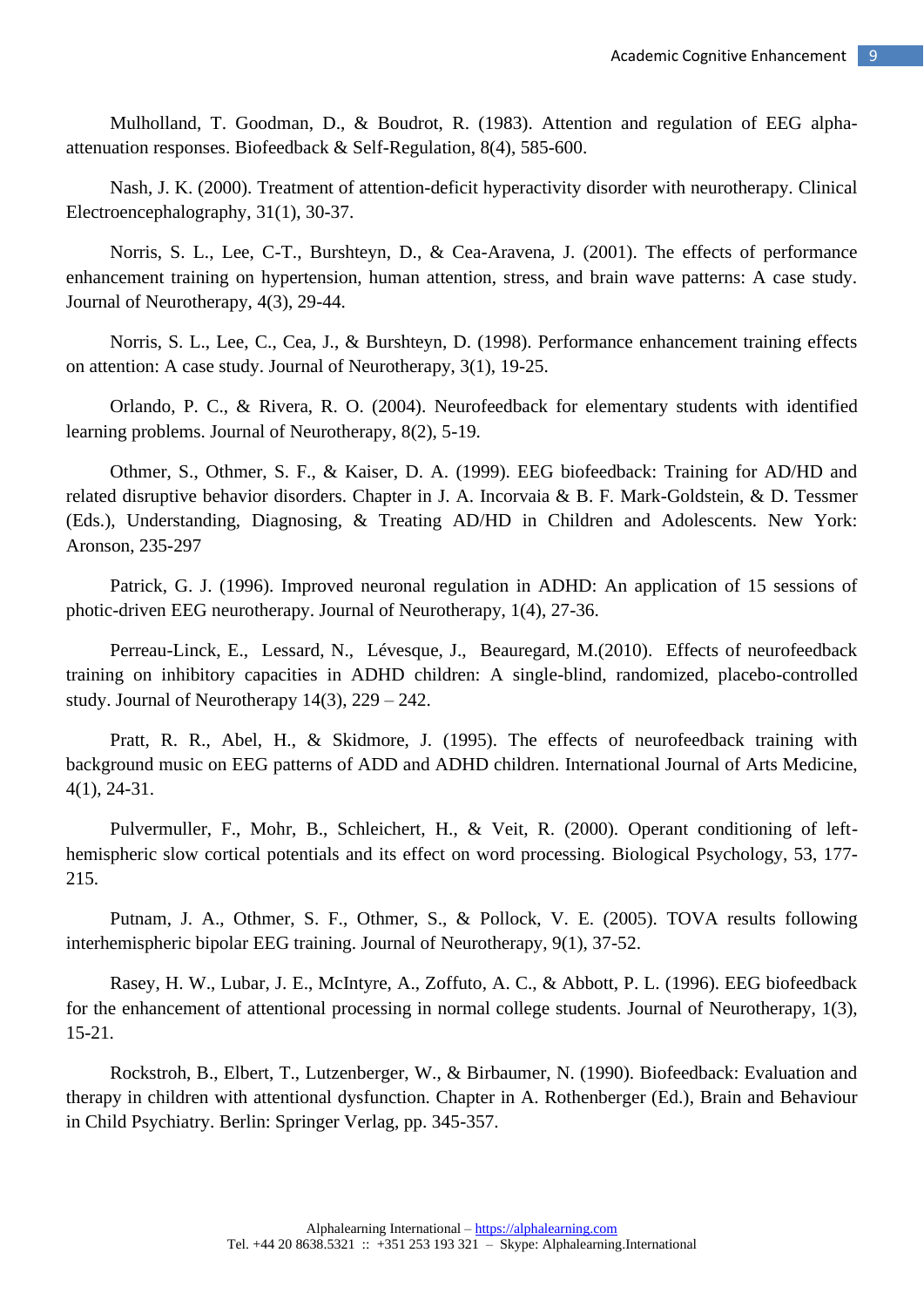Rossiter, T. (2002). Neurofeedback for AD/HD: A ratio feedback case study. Journal of Neurotherapy, 6(3), 9-35.

Rossiter, T. R. (1998). Patient directed neurofeedback for ADHD. Journal of Neurotherapy, 2(4), 54-63.

Rossiter, T. R. (2004). The effectiveness of neurofeedback and stimulant drugs in treating AD/HD: Part I. Review of methodological issues. Applied Psychophysiology & Biofeedback, 29(2), 135-140.

Rossiter, T. R. (2005). The effectiveness of neurofeedback and stimulant drugs in treating AD/HD: Part II.Replication. Applied Psychophysiology & Biofeedback, 29(4), 233-243.

Rossiter, T. R., & La Vaque, T. J. (1995). A comparison of EEG biofeedback and psychostimulants in treating attention deficit/hyperactivity disorders. Journal of Neurotherapy, 1, 48-59.

Russell, H. L., & Carter, J. L. (1997). EEG Driven Audio-Visual Stimulation Unit for Enhancing Cognitive Abilities of Learning Disordered Boys: Final Report. Washington, D.C.: U.S. Department of Education (SBIR), Contract number RA94130002.

Scheinbaum, S., Zecker, S., Newton, C. J., & Rosenfeld, P. (1995 ). A controlled study of EEG biofeedback as a treatment for attention-deficit disorders. In "Proceedings of the 26th Annual Meeting of the Association for Applied Psychophysiology and Biofeedback" pp. 131-134.

Sheer, D. E. (1975). Biofeedback training of 40-Hz EEG and behavior. Chapter in N. Burch & H. I. Altshuler (Eds.), Behavior and Brain Electrical Activity. New York: Plenum.

Sheer, D. E. (1977). Biofeedback training of 40-Hz EEG and behavior. Chapter in J. Kamiya et al., Biofeedback and Self-Control 1976/1977. An Annual Review. Chicago: Aldine.

Shin, D. I., Lee, J. H., Lee, S. M., Kim, I. Y., & Kim, S. I. (2004). Neurofeedback training with virtual reality for inattention and impulsiveness. Cyberpsychology & Behavior, 7(5), 519-526.

Shouse, M. N., & Lubar, J. F. (1979). Operant conditioning of EEG rhythms and Ritalin in the treatment of hyperkinesis. Biofeedback & Self-Regulation, 4(4), 299-311.

Stankus, T. (2008). Can the brain be trained? Comparing the literature on the use of EEG biofeedback/neurofeedback as an alternative or complementary therapy for attention deficit disorder (ADHD). Behavioral & Social Sciences Librarian, 26(4), 20-56.

Strehl, U., Leins, U., Goth, G., Klinger, C., Hinterberger, T., and Birbaumer, N. (2006). Selfregulation of slow cortical potentials: A new treatment for children with attention-deficit/hyperactivity disorder. Pediatrics, 118, 1530-1540.

Surmeli, T., & Ertem, A. (2007). EEG neurofeedback treatment of patients with Down Syndrome. Journal of Neurotherapy, 11(1), 63-68.

Surmeli, T., & Ertem, A. (2010). Post WISC-R and TOVA improvement with QEEG guided neurofeedback training in mentally retarded: A clinical case series of behavioral problems. Clinical EEG & Neuroscience, 41(1), 32-41.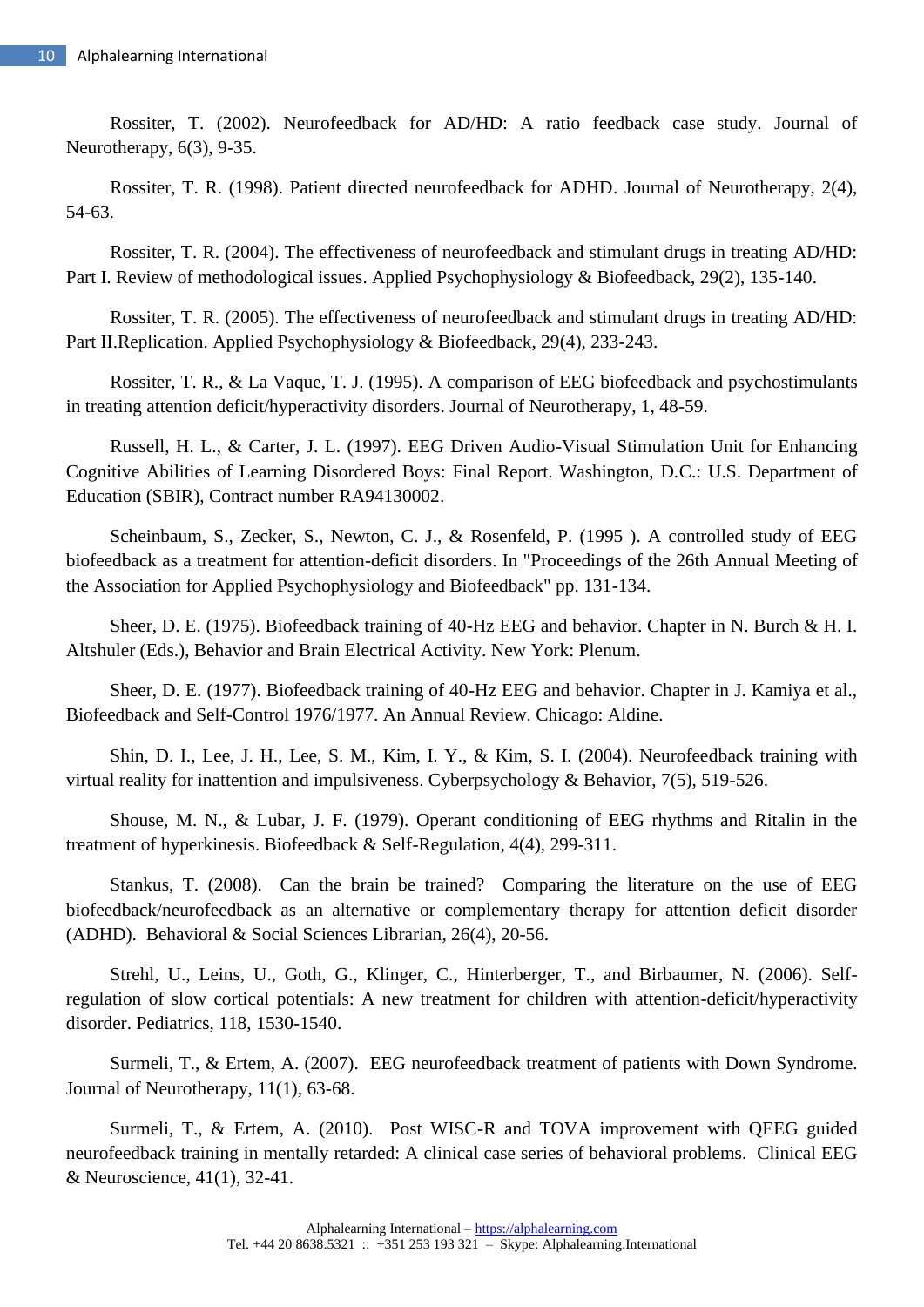Swingle, P. G. (1996). Sub threshold 10-Hz sound suppresses EEG theta: Clinical application for the potentiation of neurotherapeutic treatment of ADD/ADHD. Journal of Neurotherapy, 2(1), 15-22.

Swingle, P. G. (2001). Parameters associated with rapid neurotherapeutic treatment of common ADD (CADD). Journal of Neurotherapy, 5(4), 73-84.

Tansey, M. A. (1984). EEG sensorimotor rhythm biofeedback training: Some effects on the neurological precursors of learning disabilities. International Journal of Psychophysiology, 3, 85-99.

Tansey, M. A. (1985). Brainwave signatures--An index reflective of the brain=s functional neuroanatomy: Further findings on the effect of EEG sensorimotor rhythm biofeedback training on the neurologic precursors of learning disabilities. International Journal of Psychophysiology, 3, 85-89.

Tansey, M. A. (1990). Righting the rhythms of reason: EEG biofeedback training as a therapeutic modality in a clinical office setting. Medical Psychotherapy, 3, 57-68.

Tansey, M. A. (1991). Wechsler (WISC-R) changes following treatment of learning disabilities via EEG biofeedback in a private practice setting. Australian Journal of Psychology, 43, 147-153.

Tansey, M. A. (1993). Ten-year stability of EEG biofeedback results for a hyperactive boy who failed fourth grade perceptually impaired class. Biofeedback & Self-Regulation, 18, 33-44.

Tansey, M. A., & Bruner, R. L. (1983). EMG and EEG biofeedback training in the treatment of 10 year old hyperactive boy with a developmental reading disorder. Biofeedback & Self-Regulation, 8(1), 25-37.

Thompson, L., & Thompson, M. (1998). Neurofeedback combined with training in metacognitive strategies: Effectiveness in students with ADD. Applied Psychophysiology & Biofeedback, 23(4), 243- 263.

Thornton, K. E., & Carmody, D. P. (2005). Electroencephalogram biofeedback for reading disability and traumatic brain injury. Child & Adolescent Psychiatric Clinics of North America, 14(1), 137-162.

Tinius, T. P., & Tinius, K. A. (2001). Changes after EEG biofeedback and cognitive retraining in adults with mild traumatic brain injury and attention deficit disorder. Journal of Neurotherapy, 4(2), 27- 44.

Vachon-Presseau, E., Achim, A., Benoit-Lajoie, A. (2009). Direction of SMR and beta change with attention in adults. Journal of Neurotherapy  $13(1)$ ,  $22 - 29$ .

Valdez, M. (1985). Effects of biofeedback-assisted attention training in a college population. Biofeedback & Self-Regulation, 10(4), 315-324.

Vernon, D., Egner, T., Cooper, N., Compton, T., Neilands, C., Sheri, A., & Gruzelier, J. (2003). The effect of training distinct neurofeedback protocols on aspects of cognitive performance. International Journal of Psychophysiology, 47, 75-85.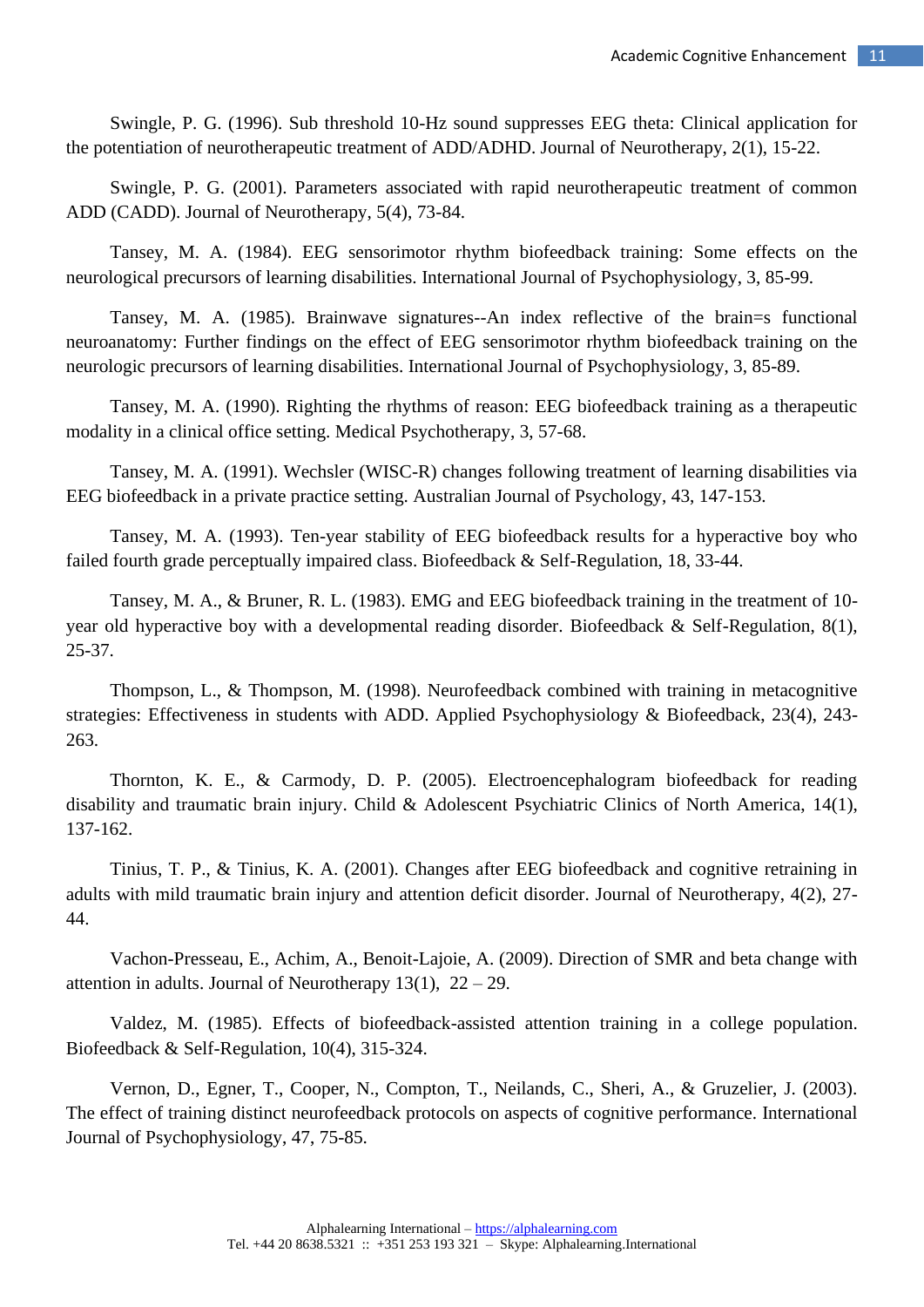Wadhwani, S., Radvanski, D. C., & Carmody, D. P. (1998). Neurofeedback training in a case of attention deficit hyperactivity disorder. Journal of Neurotherapy, 3(1), 42-49.

Walker, J. E., & Norman, C. A. (2006). The neurophysiology of dyslexia: A selective review with implications for neurofeedback remediation and results of treatment in twelve consecutive patients. Journal of Neurotherapy, 10(1), 45-55.

Warner, D.A., Barabasz, A., & Barabasz, M. (2000). The efficacy of Barabasz's alert hypnosis and neurotherapy on attentiveness, impulsivity and hyperactivity in children with ADHD. Child Study Journal, 30(1), 43-49.

Williams, J. (2010). Does neurofeedback help reduce attention-deficit hyperactivity disorder? Journal of Neurotherapy 14(4), 261-279.

Xiong, Z., Shi, S., & Xu, H. (2005). A controlled study of the effectiveness of EEG biofeedback training on children with attention deficit hyperactivity disorder. Journal of Huazhong University of Science & Technology, 25(3), 368-370.

#### <span id="page-11-0"></span>**AD/HD and Learning Disabilities**

Albert, A.O, Andrasik, F, Moore, J.L & Dunn, B.R. (1998). Theta/beta training for attention, concentration and memory improvement in the geriatric population. Applied Psychophysiology and Biofeedback,23(2), 109. Abstract.

Alhambra, M.A, Fowler, T.P, & Alhambra A.A. (1995). EEG biofeedback: A new treatment option for ADD/ADHD. Journal of Neurotherapy,1(2), 39-43.

Arns, M., Kleinnijenhuis, M., Fallahpour, K., & Bretler, R. (2007). Golf performance enhancement and real-life neurofeedback training using personalized event-locked EEG profiles. Journal of Neurotherapy, 11(4), 11-18.

Barabasz, A & Barabasz, M. (2000). Treating AD/HD with hypnosis and neurotherapy. Child Study Journal,30 (1),25-42.

Barabasz, A, & Barabasz, M. (1996). Neurotherapy and alter hynosis in the treatment of attention deficit disorder. Chapter in Lynn, Kirsch, Rhue (EDs.), Casebook of Clinical Hypnosis. Washington D.C: American Psychological Association Press, pp. 271- 292.

Bazanova, O.M., Aftanas, L.I. (2010).Individual EEG alpha activity analysis for enhancement neurofeedback efficiency: Two case studies. Journal of Neurotherapy 14(3), 244 – 253.

Beauregard, M & Levesque, J (2006). Functional magnetic resonance imaging investigation of the effects of neurfeedback training on the neural bases of selective attention and response inhibition in children with attention-deficit/hyperactivity disorder. Applied Psychophysiology & Biofeedback, 31(1) 3- 20.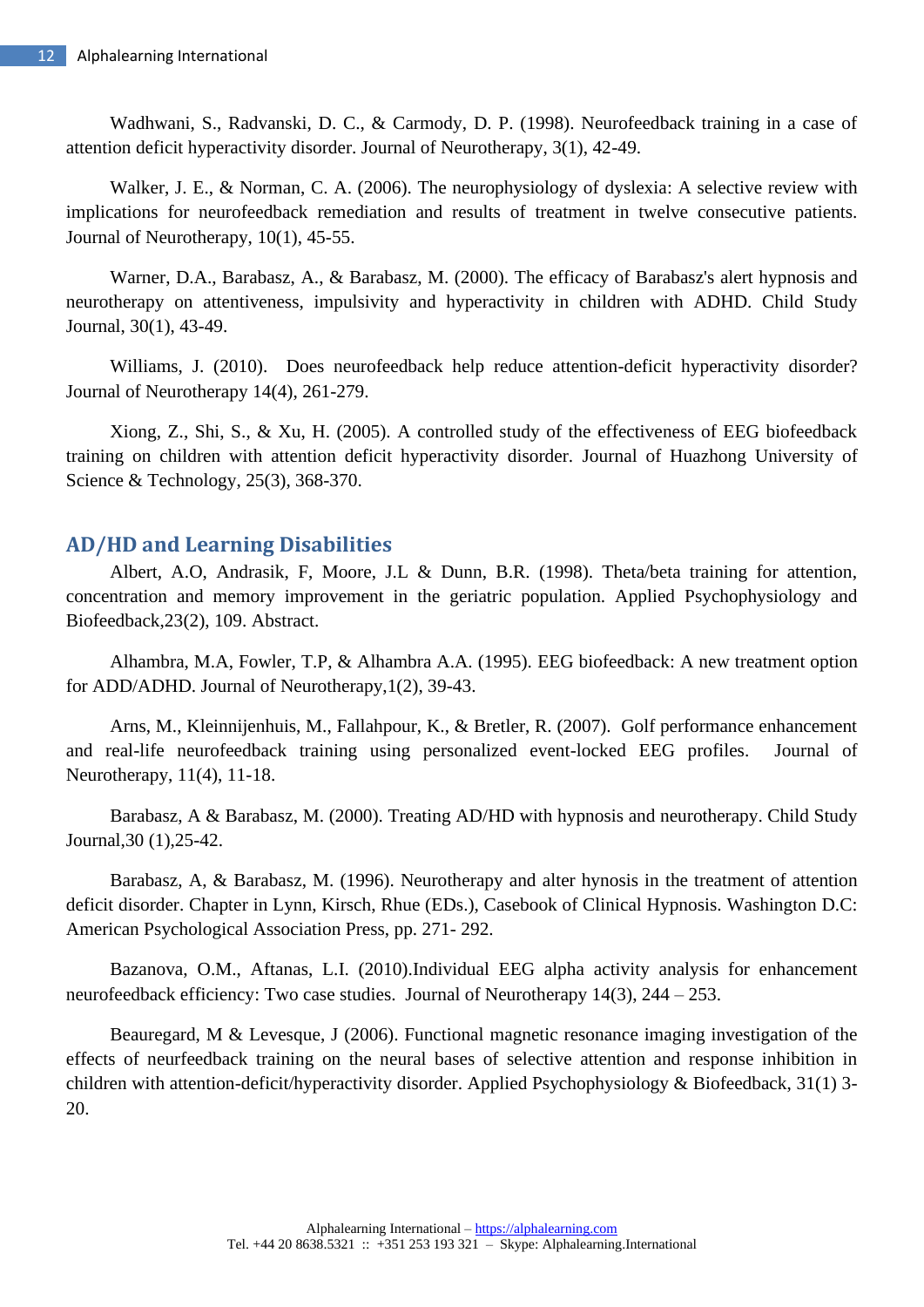Becerra, J., Fernndez, T., Harmony T., Caballero M.I, Garcia F., Fernandez-Bouzas A., Santiago-Rodriguez E, Prado-Alcala R.A. (2006) "Follow-up study of Learning Disabled children treated with Neurofeedback or placebo." Clinical EEG & Neuroscience, 37(3), 198-203.

Boyd, W.D & Campbell, S.E. (1998) EEG biofeedback in schools: The use of EEG biofeedback to treat ADHD in a school setting. Journal of Neurotherapy, 2(4), 65-71.

Breteler, M. H. M., Arns, M., Peters, S., Giepmans, I., & Verhoeven, L. (2010). Improvements in spelling after QEEG-based neurofeedback in dyslexia: A randomized controlled treatment study. Applied Psychophysiology & Biofeedback, 35(1), 5-11.

Budzynski, T.H. (1996). Braining brightening: Can neurofeedback improve cognitive process? Biofeedback, 24(2), 14-17.

Carmody, D. P., Radvanski, D. C., Wadhwani, S., Sabo, J. J., & Vergara, L. (2001). EEG biofeedback training and attention-deficit/hyperactivity disorder in an elementary school setting. Journal of Neurotherapy, 4(3), 5-27.

Carter, J. L., & Russell, H. L. (1991). Changes in verbal performance IQ discrepancy scores after left hemisphere frequency control training: A pilot report. American Journal of Clinical Biofeedback, 4(1), 66-67.

Cunningham, M., & Murphy, P. (1981). The effects of bilateral EEG biofeedback on verbal, visuospatial and creative skills in LD male adolescents. Journal of Learning Disabilities, 14(4), 204-208.

Drechsler R, Straub M, Doehnert M, Heinrich H, Steinhausen H, Brandeis D. (2007). Controlled evaluation of a neurofeedback training of slow cortical potentials in children with ADHD. Behavioral & Brain Functions, 3, 35

Egner, T., & Gruzelier, J. H. (2001). Learned self-regulation of EEG frequency components affects attention and event-related brain potentials in humans. NeuroReport, 12, 4155-4159.

Egner, T., & Gruzelier, J. H. (2004).EEG biofeedback of low beta band components: Frequencyspecific effects on variables of attention and event-related brain potentials.Clinical Neurophysiology, 115(1), 131-139.

Fehmi, L. G. (1978). EEG biofeedback, multichannel synchrony training, and attention. Chapter in A. A. Sugarman & R. E. Tarter (Eds.), Expanding Dimensions of Consciousness. New York: Springer.

Fehmi, L. G. (2007). Multichannel EEG phase synchrony training and verbally guided attention training for disorders of attention. Chapter in J. R. Evans (Ed.), Handbook of Neurofeedback. Binghampton, NY: Haworth Medical Press, pp. 301-319.

Fehmi, L. G., & Selzer, F. A. (1980). Biofeedback and attention training. Chapter in S. Boorstein (Ed.), Transpersonal Psychotherapy. Palo Alto: Science and Behavior Books.

Fernandez, T., Herrera, W., Harmony, T., Diaz-Comas, L., Santiago, E., Sanchez, L., Bosch, J., Fernandez-Bouzas, A., Otero, G., Ricardo-Garcell, J., Barraza, C., Aubert, E., Galan, L., & Valdes, P.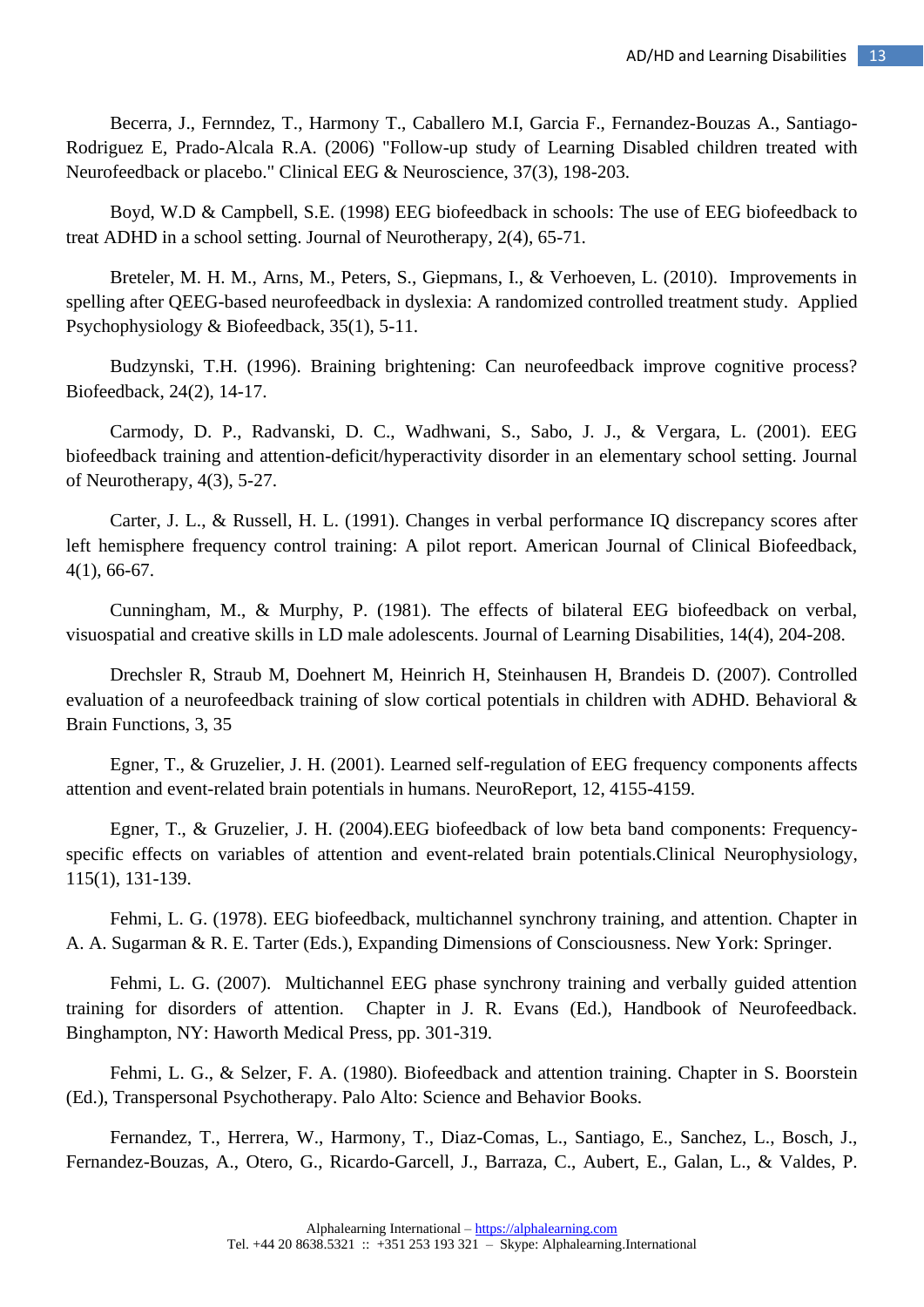(2003). EEG and behavioral changes following neurofeedback treatment in learning disabled children. Clinical Electroencephalography, 34(3), 145-150.

Fleischman, M. J., & Othmer, S. (2005). Case study: Improvements in IQ score and maintenance of gains following EEG biofeedback with mildly developmentally delayed twins. Journal of Neurotherapy, 9(4), 35-46.

Foks, M. (2005).Neurofeedback training as an educational intervention in a school setting: How the regulation of arousal states can lead to improved attention and behaviour in children with special needs. Educational & Child Psychology, 22(3), 67-77.

Fox, D. J., Tharp, D. F., & Fox, L. C. (2005). Neurofeedback: An alternative and efficacious treatment for attention deficit hyperactivity disorder. Applied Psychophysiology & Biofeedback, 30(4), 365-274.

Fritson, K. K., Wadkins, T. A., Gerdes, P., & Hof, D. (2007). The impact of neurotherapy on college students' cognitive abilities and emotions. Journal of Neurotherapy, 11(4), 1-9.

Fuchs, T., Birbaumer, N., Lutzenberger, W., Gruzelier, J. H., & Kaiser, J. (2003). Neurofeedback treatment for attention deficit/hyperactivity disorder in children: A comparison with methylphenidate. Applied Psychophysiology and Biofeedback, 28, 1-12.

Gani C, Birbaumer N & Strehl U. (2008). Long term effects after feedback of slow cortical potentials and of theta-beta amplitudes in children with attention-deficit/hyperactivity disorder(ADHD). International Journal of Bioelectromagnetism, 10(4), 209-232.

Hansen, L. M., Trudeau, D., & Grace, L. (1996). Neurotherapy and drug therapy in combination for adult ADHD, personality disorder, and seizure. Journal of Neurotherapy, 2(1), 6-14.

Hirshberg, L. M. (2007). Place of electroencephalographic biofeedback for attentiondeficit/hyperactivity disorder. Expert Review of Neurotherapeutics, 7(4), 315-319.

Jackson, G. M., & Eberly, D. A. (1982). Facilitation of performance on an arithmetic task as a result of the application of a biofeedback procedure to suppress alpha wave activity. Biofeedback & Self-Regulation, 7(2), 211-221.

Jacobs, E. H. (2005). Neurofeedback treatment of two children with learning, attention mood, social, and developmental deficits. Journal of Neurotherapy, 9(4), 55-70.

Kaiser, D. A., & Othmer, S. (2000). Effect of Neurofeedback on variables of attention in a large multi-center trial. Journal of Neurotherapy, 4(1), 5-15.

Kirk, L. (2007). Neurofeedback protocols for subtypes of attention deficit/hyperactivity disorder. Chapter in J. R. Evans (Ed.), Handbook of Neurofeedback. Binghampton, NY: Haworth Medical Press, pp. 267-299.

Kotwal, D. B., Burns, W. J., & Montgomery, D. D. (1996). Computer-assisted cognitive training for ADHD: A case study. Behavior Modification, 20(1), 85-96.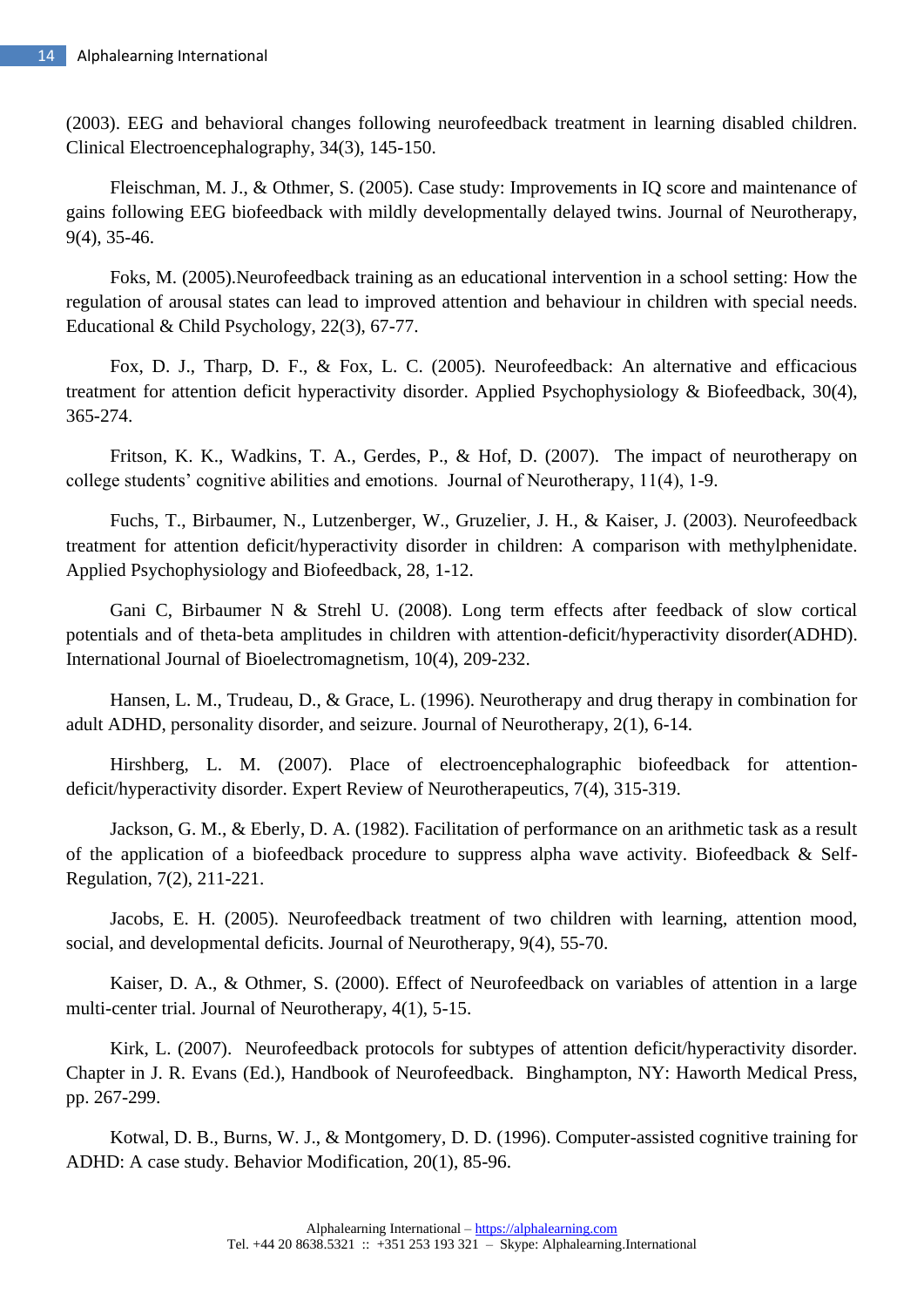Kropotov, J. D., Grin-Yatsenko, V. A., Ponomarev, V. A., Chutko, L. S., Yakovenko, E. A., Nildshena, I. S. (2005). ERPs correlates of EEG relative beta training in ADHD children. International Journal of Psychophysiology, 55(1), 23-34.

Kropotov, J. D., Grin-Yatsenko, V. A., Ponomarev, V. A., Chutko, L. S., Yakovenko, E. A., & Nikishena, I. S. (2007). Changes in EEG spectograms, event-related potentials and event-related desynchronization induced by relative beta training in ADHD children. Journal of Neurotherapy, 11(2),  $3-11.$ 

Kwon, H., Cho, J., Lee, E. (2009). EEG asymmetry analysis of the left and right brain activities during simple versus complex arithmetic learning. Journal of Neurotherapy 13(2), 109 – 116.

Leins, U., Goth, G., Hinterberger, T., Klinger, C., Rumpf, M., & Strehl, U. (2007). Neurofeedback for Children with ADHD: A Comparison of SCP and Theta/Beta Protocols. Applied Psychophysiology & Biofeedback, 32

Levesque, J., Beauregard, M., & Mensour, B. (2006). Effect of neurofeedback training on the neural substrates of selective attention in children with attention-deficit/hyperactivity disorder: a functional magnetic resonance imaging study. Neuroscience Letters, 394(3), 216-221.

Linden, M., Habib, T., & Radojevic, V. (1996). A controlled study of the effects of EEG biofeedback on cognition and behavior of children with attention deficit disorder and learning disabilities. Biofeedback & Self-Regulation, 21(1), 35-49.

Loo, S., & Barkley, R. (2005). Clinical utility of EEG in attention deficit hyperactivity disorder. Applied Neuropsychology, 12(2), 64-76.

Lubar, J. F. (1985). EEG biofeedback and learning disabilities. Theory into Practice, 26, 106-111

Lubar, J. F. (1995). Neurofeedback for the management of attention-deficit/hyperactivity disorders. Chapter in M. S. Schwartz (Ed.), Biofeedback: A Practitioner's Guide. New York, Guilford, 493-522.

Lubar, J. F. (2003). Neurofeedback for the management of attention deficit / hyperactivity disorders. Chapter in M. S. Schwartz & F. Andrasik (Eds.), Biofeedback: A Practitioner's Guide Third Edition. New York, Guilford, 409-437.

Lubar, J. F., & Shouse, M. N. (1976). EEG and behavioral changes in a hyperactive child concurrent with training of the sensorimotor rhythm (SMR): A preliminary report. Biofeedback & Self-Regulation, 1(3), 293-306.

Lubar, J. F., & Shouse, M. N. (1977).Use of biofeedback in the treatment of seizure disorders and hyperactivity. Advances in Clinical Child Psychology, 1, 204-251.

Lubar, J. F., Swartwood, M. O., Swartwood, J. N., & O'Donnell, P. H. (1995). Evaluation of the effectiveness of EEG neurofeedback training for ADHD in a clinical setting as measured by changes in T.O.V.A., scores, behavioral ratings, and WISC-R performance. Biofeedback & Self-Regulation, 20(1), 83-99.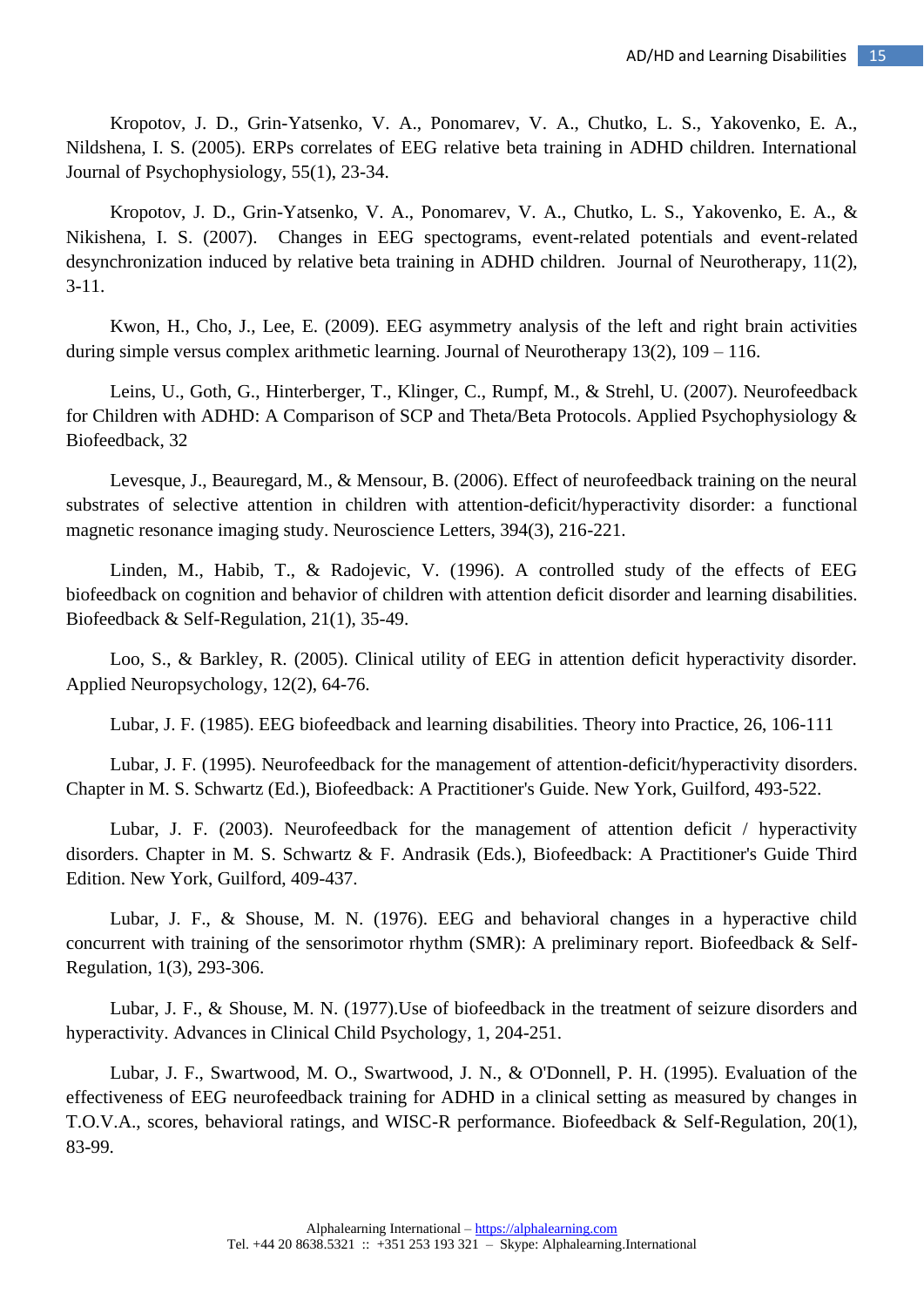Lubar, J. O., & Lubar, J. F. (1984). Electroencephalographic biofeedback of SMR and beta for treatment of attention deficit disorders in a clinical setting. Biofeedback & Self-Regulation, 9, 1-23.

Lutzenberger W, Elbert T, Rockstroh B, Birbaumer N. (1982) Biofeedback produced slow brain potentials and task performance. Biological Psychology, 14, 99-111.

McKnight, J. T., & Fehmi, L. G. (2001). Attention and neurofeedback synchrony training: Clinical results and their significance. Journal of Neurotherapy, 5(1-2), 45-62.

Monastra, V. J., (2005). Electroencephalographic biofeedback (neurotherapy) as a treatment for attention deficit hyperactivity disorder: Rationale and empirical foundation. Child & Adolescent Psychiatric Clinics of North America, 14(1), 55-82.

Monastra, V. J., Lynn, S., Linden, M., Lubar, J. F., Gruzelier, J., & LaVaque, T. J. (2005). Electroencephalographic biofeedback in the treatment of attention-deficit/hyperactivity disorder. Applied Psychophysiology & Biofeedback, 30(2), 95-114.

Monastra, V. J., Monastra, D. M., & George, S. (2002). The effects of stimulant therapy, EEG biofeedback, and parenting style on the primary symptoms of attention-deficit/hyperactivity disorder. Applied Psychophysiology & Biofeedback, 27(4), 231-249.

Mulholland, T. Goodman, D., & Boudrot, R. (1983). Attention and regulation of EEG alphaattenuation responses. Biofeedback & Self-Regulation, 8(4), 585-600.

Nash, J. K. (2000). Treatment of attention-deficit hyperactivity disorder with neurotherapy. Clinical Electroencephalography, 31(1), 30-37.

Norris, S. L., Lee, C-T., Burshteyn, D., & Cea-Aravena, J. (2001). The effects of performance enhancement training on hypertension, human attention, stress, and brain wave patterns: A case study. Journal of Neurotherapy, 4(3), 29-44.

Norris, S. L., Lee, C., Cea, J., & Burshteyn, D. (1998). Performance enhancement training effects on attention: A case study. Journal of Neurotherapy, 3(1), 19-25.

Orlando, P. C., & Rivera, R. O. (2004). Neurofeedback for elementary students with identified learning problems. Journal of Neurotherapy, 8(2), 5-19.

Othmer, S., Othmer, S. F., & Kaiser, D. A. (1999). EEG biofeedback: Training for AD/HD and related disruptive behavior disorders. Chapter in J. A. Incorvaia & B. F. Mark-Goldstein, & D. Tessmer (Eds.), Understanding, Diagnosing, & Treating AD/HD in Children and Adolescents. New York: Aronson, 235-297

Patrick, G. J. (1996). Improved neuronal regulation in ADHD: An application of 15 sessions of photic-driven EEG neurotherapy. Journal of Neurotherapy, 1(4), 27-36.

Perreau-Linck, E., Lessard, N., Lévesque, J., Beauregard, M.(2010). Effects of neurofeedback training on inhibitory capacities in ADHD children: A single-blind, randomized, placebo-controlled study. Journal of Neurotherapy 14(3), 229 – 242.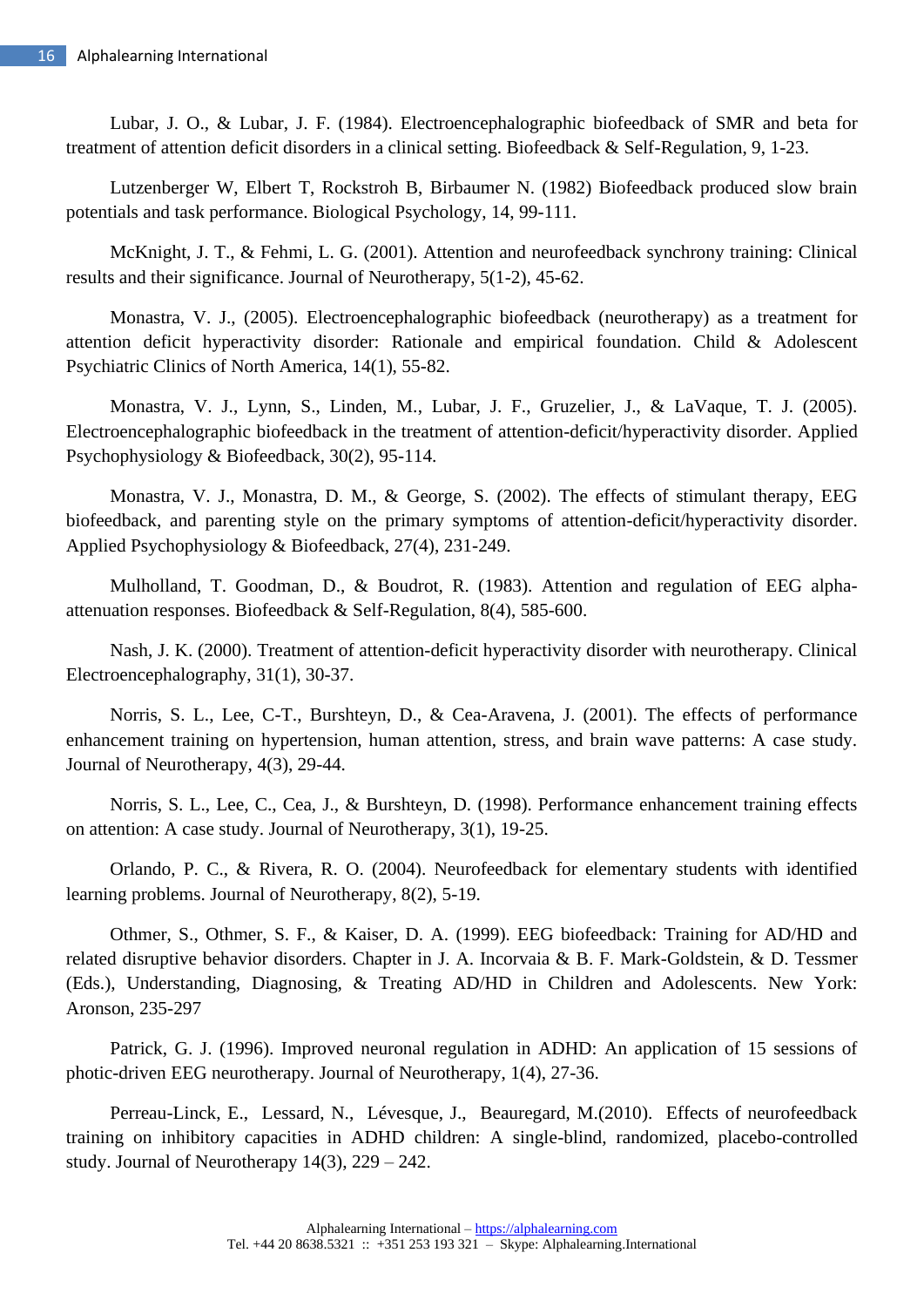Pratt, R. R., Abel, H., & Skidmore, J. (1995). The effects of neurofeedback training with background music on EEG patterns of ADD and ADHD children. International Journal of Arts Medicine, 4(1), 24-31.

Pulvermuller, F., Mohr, B., Schleichert, H., & Veit, R. (2000). Operant conditioning of lefthemispheric slow cortical potentials and its effect on word processing. Biological Psychology, 53, 177- 215.

Putnam, J. A., Othmer, S. F., Othmer, S., & Pollock, V. E. (2005). TOVA results following interhemispheric bipolar EEG training. Journal of Neurotherapy, 9(1), 37-52.

Rasey, H. W., Lubar, J. E., McIntyre, A., Zoffuto, A. C., & Abbott, P. L. (1996). EEG biofeedback for the enhancement of attentional processing in normal college students. Journal of Neurotherapy, 1(3), 15-21.

Rockstroh, B., Elbert, T., Lutzenberger, W., & Birbaumer, N. (1990). Biofeedback: Evaluation and therapy in children with attentional dysfunction. Chapter in A. Rothenberger (Ed.), Brain and Behaviour in Child Psychiatry. Berlin: Springer Verlag, pp. 345-357.

Rossiter, T. (2002). Neurofeedback for AD/HD: A ratio feedback case study. Journal of Neurotherapy, 6(3), 9-35.

Rossiter, T. R. (1998). Patient directed neurofeedback for ADHD. Journal of Neurotherapy, 2(4), 54-63.

Rossiter, T. R. (2004). The effectiveness of neurofeedback and stimulant drugs in treating AD/HD: Part I. Review of methodological issues. Applied Psychophysiology & Biofeedback, 29(2), 135-140.

Rossiter, T. R. (2005). The effectiveness of neurofeedback and stimulant drugs in treating AD/HD: Part II.Replication. Applied Psychophysiology & Biofeedback, 29(4), 233-243.

Rossiter, T. R., & La Vaque, T. J. (1995). A comparison of EEG biofeedback and psychostimulants in treating attention deficit/hyperactivity disorders. Journal of Neurotherapy, 1, 48-59.

Russell, H. L., & Carter, J. L. (1997). EEG Driven Audio-Visual Stimulation Unit for Enhancing Cognitive Abilities of Learning Disordered Boys: Final Report. Washington, D.C.: U.S. Department of Education (SBIR), Contract number RA94130002.

Scheinbaum, S., Zecker, S., Newton, C. J., & Rosenfeld, P. (1995 ). A controlled study of EEG biofeedback as a treatment for attention-deficit disorders. In "Proceedings of the 26th Annual Meeting of the Association for Applied Psychophysiology and Biofeedback" pp. 131-134.

Sheer, D. E. (1975). Biofeedback training of 40-Hz EEG and behavior. Chapter in N. Burch & H. I. Altshuler (Eds.), Behavior and Brain Electrical Activity. New York: Plenum.

Sheer, D. E. (1977). Biofeedback training of 40-Hz EEG and behavior. Chapter in J. Kamiya et al., Biofeedback and Self-Control 1976/1977. An Annual Review. Chicago: Aldine.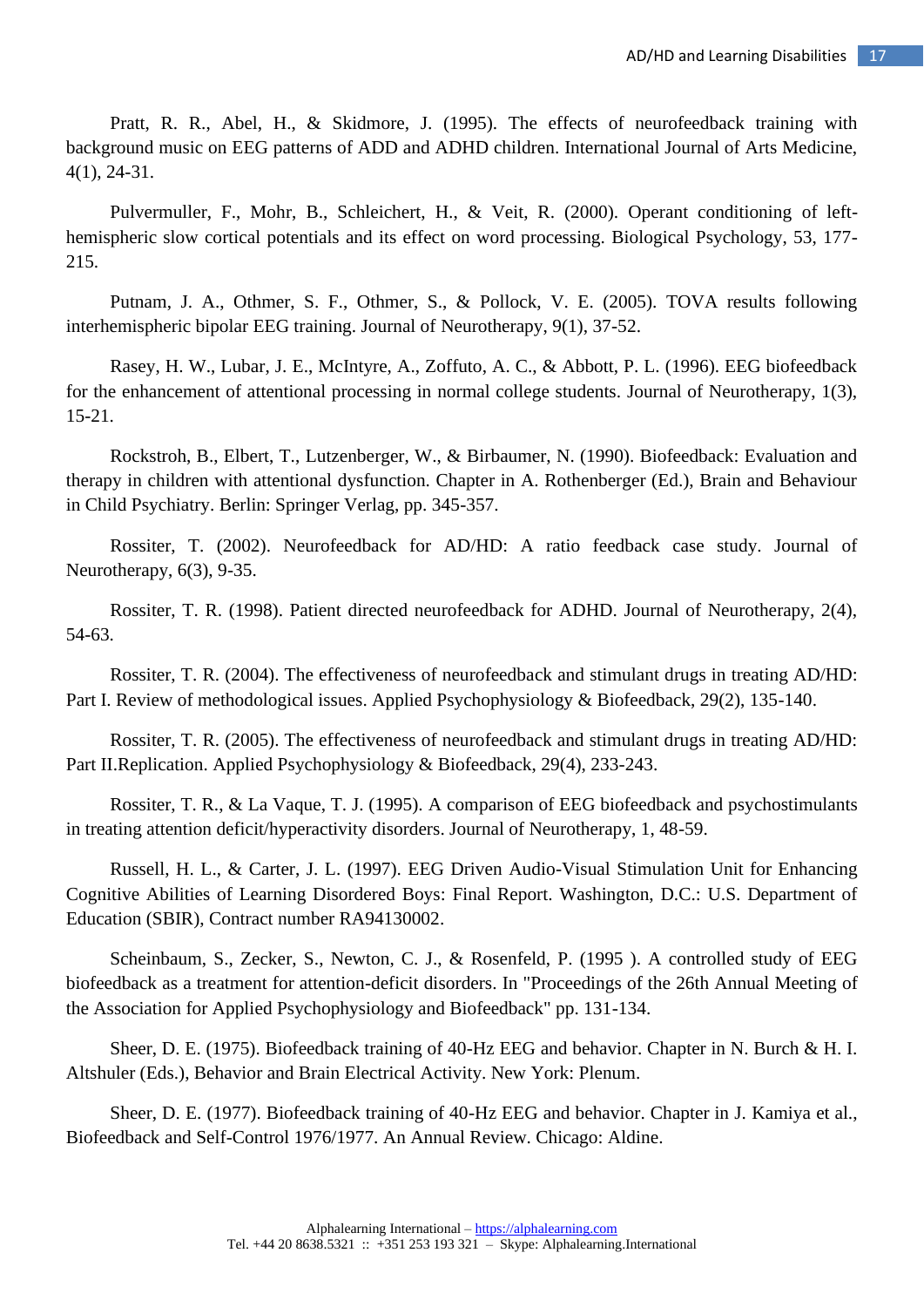Shin, D. I., Lee, J. H., Lee, S. M., Kim, I. Y., & Kim, S. I. (2004). Neurofeedback training with virtual reality for inattention and impulsiveness. Cyberpsychology & Behavior, 7(5), 519-526.

Shouse, M. N., & Lubar, J. F. (1979). Operant conditioning of EEG rhythms and Ritalin in the treatment of hyperkinesis. Biofeedback & Self-Regulation, 4(4), 299-311.

Stankus, T. (2008). Can the brain be trained? Comparing the literature on the use of EEG biofeedback/neurofeedback as an alternative or complementary therapy for attention deficit disorder (ADHD). Behavioral & Social Sciences Librarian, 26(4), 20-56.

Strehl, U., Leins, U., Goth, G., Klinger, C., Hinterberger, T., and Birbaumer, N. (2006). Selfregulation of slow cortical potentials: A new treatment for children with attention-deficit/hyperactivity disorder. Pediatrics, 118, 1530-1540.

Surmeli, T., & Ertem, A. (2007). EEG neurofeedback treatment of patients with Down Syndrome. Journal of Neurotherapy, 11(1), 63-68.

Surmeli, T., & Ertem, A. (2010). Post WISC-R and TOVA improvement with QEEG guided neurofeedback training in mentally retarded: A clinical case series of behavioral problems. Clinical EEG & Neuroscience, 41(1), 32-41.

Swingle, P. G. (1996). Sub threshold 10-Hz sound suppresses EEG theta: Clinical application for the potentiation of neurotherapeutic treatment of ADD/ADHD. Journal of Neurotherapy, 2(1), 15-22.

Swingle, P. G. (2001). Parameters associated with rapid neurotherapeutic treatment of common ADD (CADD). Journal of Neurotherapy, 5(4), 73-84.

Tansey, M. A. (1984). EEG sensorimotor rhythm biofeedback training: Some effects on the neurological precursors of learning disabilities. International Journal of Psychophysiology, 3, 85-99.

Tansey, M. A. (1985). Brainwave signatures--An index reflective of the brain=s functional neuroanatomy: Further findings on the effect of EEG sensorimotor rhythm biofeedback training on the neurologic precursors of learning disabilities. International Journal of Psychophysiology, 3, 85-89.

Tansey, M. A. (1990). Righting the rhythms of reason: EEG biofeedback training as a therapeutic modality in a clinical office setting. Medical Psychotherapy, 3, 57-68.

Tansey, M. A. (1991). Wechsler (WISC-R) changes following treatment of learning disabilities via EEG biofeedback in a private practice setting. Australian Journal of Psychology, 43, 147-153.

Tansey, M. A. (1993). Ten-year stability of EEG biofeedback results for a hyperactive boy who failed fourth grade perceptually impaired class. Biofeedback & Self-Regulation, 18, 33-44.

Tansey, M. A., & Bruner, R. L. (1983). EMG and EEG biofeedback training in the treatment of 10 year old hyperactive boy with a developmental reading disorder. Biofeedback & Self-Regulation, 8(1), 25-37.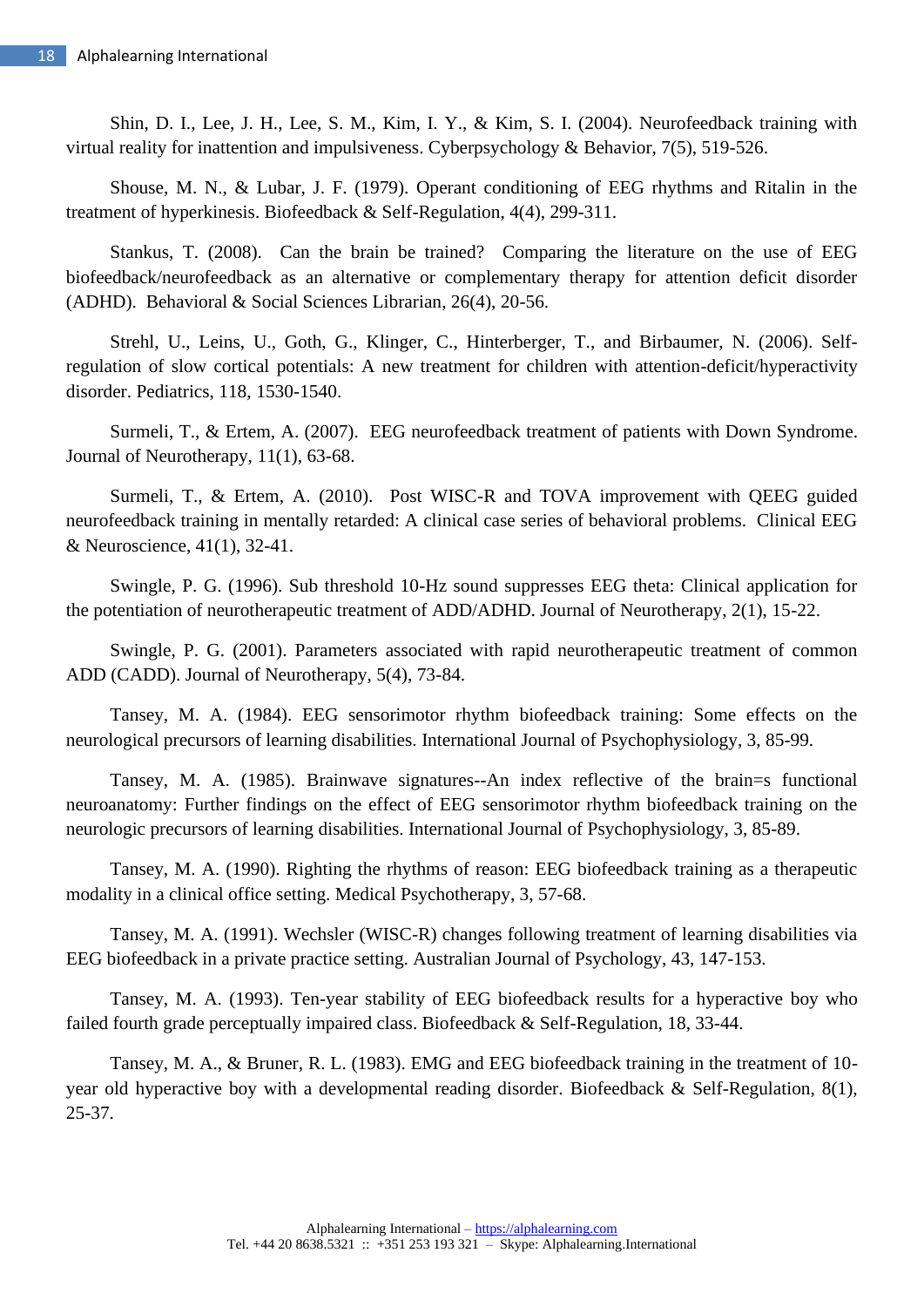Thompson, L., & Thompson, M. (1998). Neurofeedback combined with training in metacognitive strategies: Effectiveness in students with ADD. Applied Psychophysiology & Biofeedback, 23(4), 243- 263.

Thornton, K. E., & Carmody, D. P. (2005). Electroencephalogram biofeedback for reading disability and traumatic brain injury. Child & Adolescent Psychiatric Clinics of North America, 14(1), 137-162.

Tinius, T. P., & Tinius, K. A. (2001). Changes after EEG biofeedback and cognitive retraining in adults with mild traumatic brain injury and attention deficit disorder. Journal of Neurotherapy, 4(2), 27- 44.

Vachon-Presseau, E., Achim, A., Benoit-Lajoie, A. (2009). Direction of SMR and beta change with attention in adults. Journal of Neurotherapy 13(1),  $22 - 29$ .

Valdez, M. (1985). Effects of biofeedback-assisted attention training in a college population. Biofeedback & Self-Regulation, 10(4), 315-324.

Vernon, D., Egner, T., Cooper, N., Compton, T., Neilands, C., Sheri, A., & Gruzelier, J. (2003). The effect of training distinct neurofeedback protocols on aspects of cognitive performance. International Journal of Psychophysiology, 47, 75-85.

Wadhwani, S., Radvanski, D. C., & Carmody, D. P. (1998). Neurofeedback training in a case of attention deficit hyperactivity disorder. Journal of Neurotherapy, 3(1), 42-49.

Walker, J. E., & Norman, C. A. (2006). The neurophysiology of dyslexia: A selective review with implications for neurofeedback remediation and results of treatment in twelve consecutive patients. Journal of Neurotherapy, 10(1), 45-55.

Warner, D.A., Barabasz, A., & Barabasz, M. (2000). The efficacy of Barabasz's alert hypnosis and neurotherapy on attentiveness, impulsivity and hyperactivity in children with ADHD. Child Study Journal, 30(1), 43-49.

Williams, J. (2010). Does neurofeedback help reduce attention-deficit hyperactivity disorder? Journal of Neurotherapy 14(4), 261-279.

Xiong, Z., Shi, S., & Xu, H. (2005). A controlled study of the effectiveness of EEG biofeedback training on children with attention deficit hyperactivity disorder. Journal of Huazhong University of Science & Technology, 25(3), 368-370.

#### <span id="page-18-0"></span>**Addiction**

Burkett, V. S., Cummins, J. M., Dickson, R. M., & Skolnick, M. (2005). An open clinical trial utilizing real-time EEG operant conditioning as an adjunctive therapy in the treatment of crack cocaine dependence. Journal of Neurotherapy, 9(2), 27-48.

Callaway, T.g., Bodenhamer-Davis, E. (2008).Long-term follow-up of a clinical replication of the Peniston Protocol for chemical dependency. Journal of Neurotherapy 12(4), 243 – 259.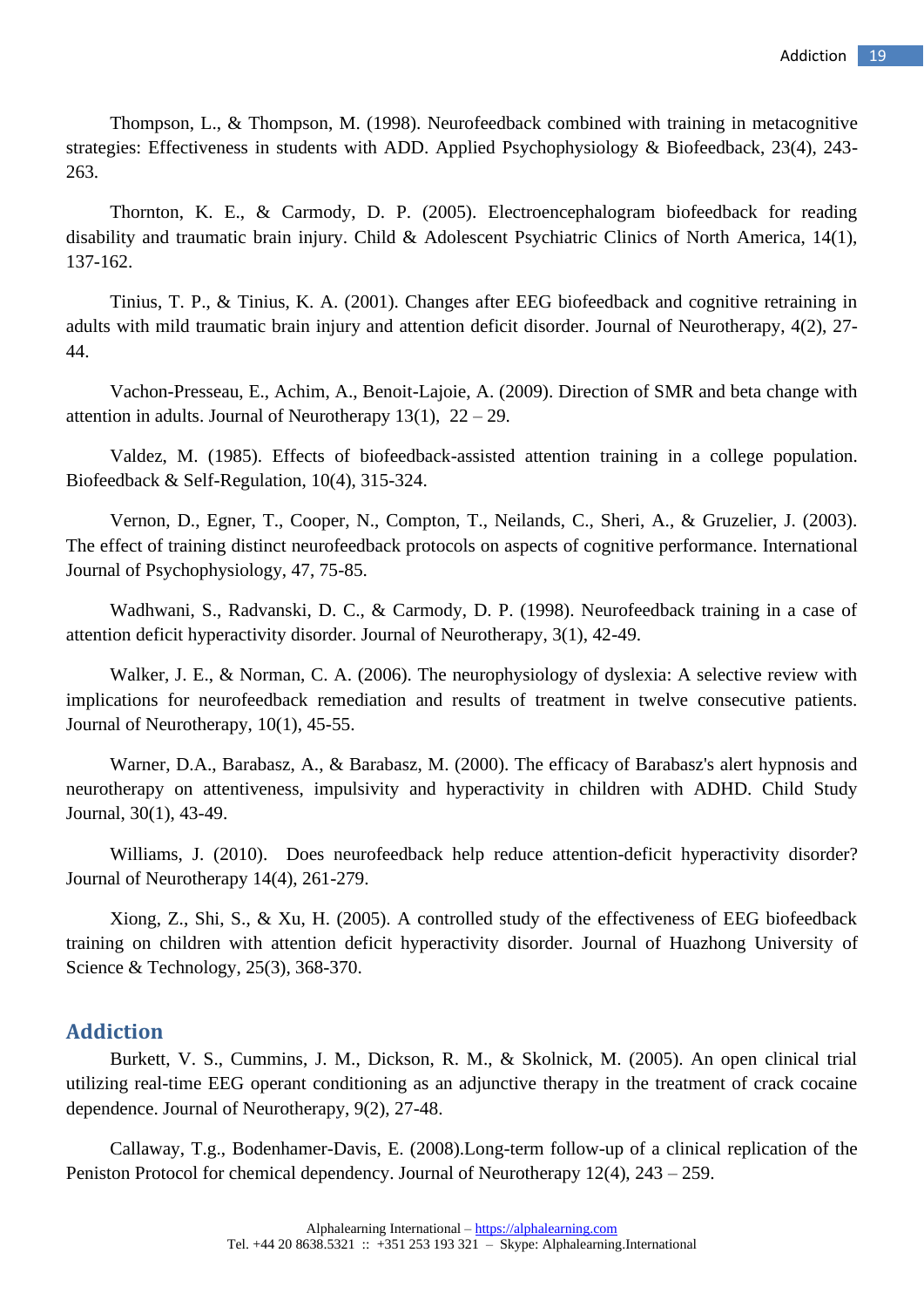deBeus, R. J. (2007). Quantitative electroencephalography-guided versus Scott/Peniston neurofeedback with substance abuse outpatients: A pilot study. Biofeedback, 35(4), 146-151.

Fahrion, S. L. (1995). Human potential and personal transformation. Subtle Energies, 6, 55-88.

Fahrion, S. L., Walters, E. D., Coyne, L., & Allen, T. (1992). Alterations in EEG amplitude, personality factors and brain electrical mapping after alpha theta brainwave training: A controlled case study of an alcoholic in recovery. Alcoholism: Clinical & Experimental Research, 16, 547-552.

Goldberg, R. J., et al. (1976). Alpha conditioning as an adjunct treatment for drug dependence: Part I. International Journal of Addiction, 11, 1085-1089.

Goldberg, R. J., et al. (1977). Alpha conditioning as an adjunct treatment for drug dependence: Part II. International Journal of Addiction, 12, 195-204.

Horrell, T., El-Baz, A., Baruth, J., Tasman, A., Sokhadze, G., Stewart, C., Sokhadze, E. (2010). Neurofeedback effects on evoked and induced EEG gamma band reactivity to drug-related cues in cocaine addiction. Journal of Neurotherapy 14(3), 195-216.

Journal of Neurotherapy  $12(4)$ ,  $185 - 204$ .

Kelly, M. J. (1997). Native Americans, neurofeedback, and substance abuse theory: Three year outcome of alpha/theta neurofeedback training in the treatment of problem drinking among Dine (Navajo) people. Journal of Neurotherapy, 2(3), 24-60.

Lamontague, Y., Hand, I., Annable, L., et al. (1975). Physiological and psychological effects of alpha and EMG feedback training with college drug users: A pilot study. Canadian Psychiatric Association Journal, 20, 337-349.

Passini, F., Watson, C. G., Dehnel, L., Herder, J., & Watkins, B. (1977). Alpha wave biofeedback training therapy in alcoholics. Journal of Clinical Psychology, 33(1), 292-299.

Peniston, E. G., & Kulkosky, P. J. (1991). Alcoholic personality and alpha-theta brainwave training. Medical Psychotherapy, 2, 37-55.

Peniston, E. G., & Kulkosky, P. J. (1989). Alpha-theta brainwave training and beta-endorphin levels in alcoholics. Alcohol: Clinical & Experimental Research, 13(2), 271-279.

Peniston, E. G., Marrinan, D. A., Deming, W. A., & Kulkosky, P. J. (1993). EEG alpha-theta brainwave synchronization in Vietnam theater veterans with combat-related post-traumatic stress disorder and alcohol abuse. Advances in Medical Psychotherapy, 6, 37-50.

Saxby, E., & Peniston, E. G. (1995). Alpha-theta brainwave neurofeedback training: An effective treatment for male and female alcoholics with depressive symptoms. Journal of Clinical Psychology, 51(5), 685-693.

Schneider, F., Elbert, T., Heimann, H., Welker, A., Stetter, F., Mattes, R., Birbaumer, N., & Mann, K. (1993). Self-regulation of slow cortical potentials in psychiatric patients: Alcohol dependency. Biofeedback & Self-Regulation, 18, 23-32.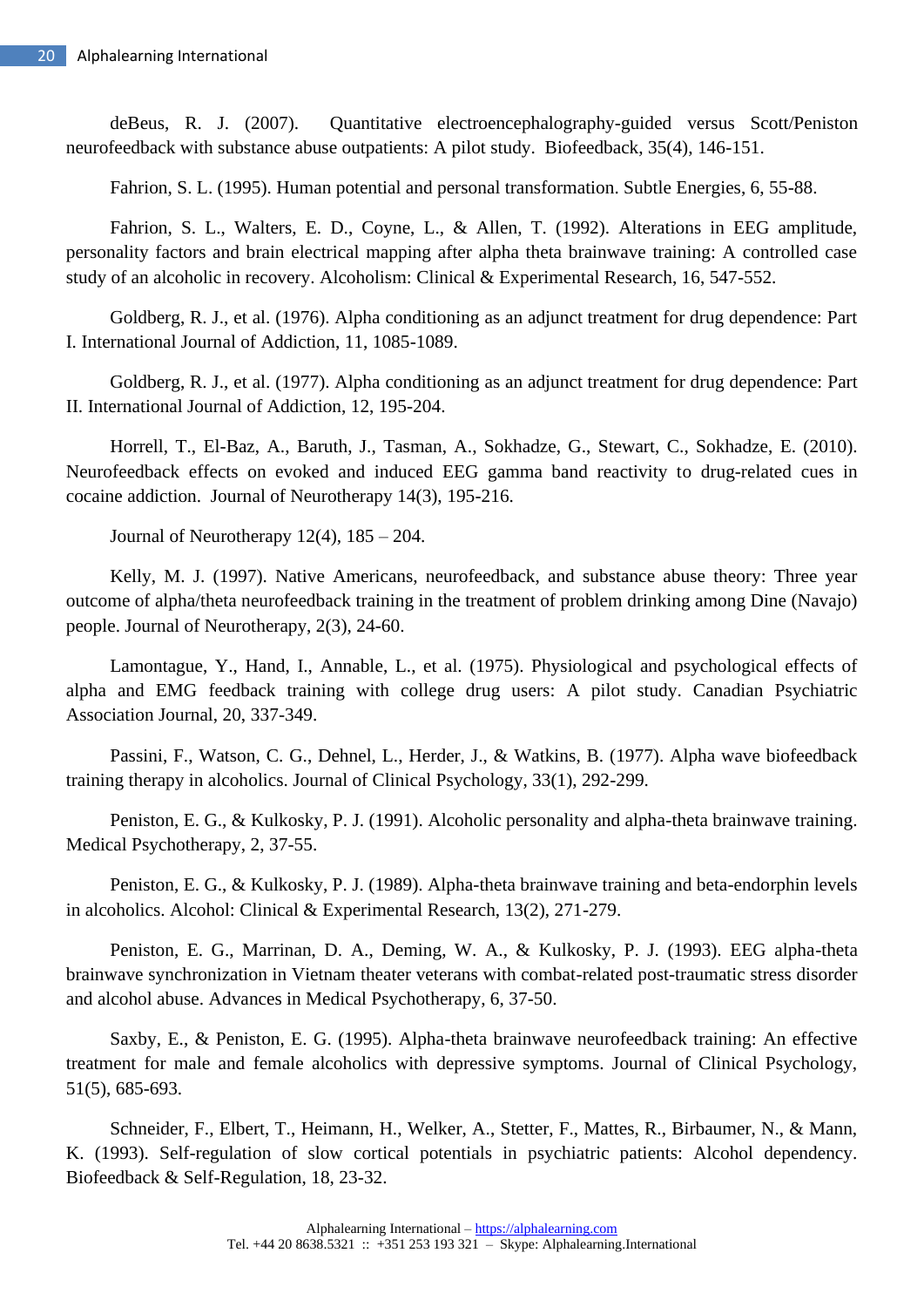Scott, W., & Kaiser, D. (1998). Augmenting chemical dependency treatment with neurofeedback training.Journal of Neurotherapy 3(1), 66.

Sokhadze, E. M., Cannon R. L., & Trudeau D. L. (2008) EEG biofeedback as a treatment for Substance Use Disorders: review, rating of efficacy, and recommendations for further research. Journal of Neurotherapy, 12(1), 5- 43.

Sokhadze, E., Singh, S., Stewart, C., Hollifield, M., El-Baz, A., Tasman, A. (2008).Attentional bias to drug- and stress-related pictorial cues in cocaine addiction comorbid with Posttraumatic Stress Disorder.Journal of Neurotherapy 12(4), 205 – 225.

Sokhadze, E., Stewart, C., Hollifield, M., Tasman, A. (2008).Event-related potential study of executive dysfunctions in a speeded reaction task in cocaine addiction.

Sokhadze, T. M., Cannon, R. L., & Trudeau, D. L. (2008). EEG biofeedback as a treatment for substance use disorders: Review, rating of efficacy, and recommendations for further research. Applied Psychophysiology & Biofeedback,

Sokhadze, T. M., Stewart, C. M., & Hollifield, M. (2007). Integrating cognitive neuroscience and cognitive behavioral treatment with neurofeedback therapy in drug addiction comorbid with posttraumatic stress disorder: A conceptual review. Journal of Neurotherapy, 11(2), 13-44.

Trudeau, D. L. (2000). The treatment of addictive disorders by brain wave biofeedback: A review and suggestions for future research. Clinical Electroencephalography, 31(1), 13-22.

Trudeau, D. L. (2005). Applicability of brain wave biofeedback to substance use disorder in adolescents. Child & Adolescent Psychiatric Clinics of North America, 14(1), 125-136.

Trudeau, D. L. (2008) Branwave biofeedback for additive disorder. Journal of Neurotherapy, 12(4), 181-183.

Watson, C. G., Herder, J., & Passini, F. T. (1978). Alpha biofeedback therapy in alcoholics: An 18 month follow-up. Journal of Clinical Psychology, 34(3), 765-769.

#### <span id="page-20-0"></span>**Adverse Reactions and Side Effects**

Hammond, D. C., & Kirk, L. (2008). First, do no harm: Adverse effects and the need for practice standards in neurofeedback. Journal of Neurotherapy, 12(1), 79-88.

Hammond, D. C., Stockdale, S., Hoffman, D., Ayers, M. E., & Nash, J. (2001). Adverse reactions and potential iatrogenic effects in neurofeedback training. Journal of Neurotherapy, 4(4), 57-69.

Lubar, J. F. & Shouse, M. N. (1976). EEG and behavioral changes in a hyperactive child concurrent with training of the sensorimotor rhythm (SMR): A preliminary report. Biofeedback & Self-Regulation, 1(3), 293-306.

Lubar, J. F., & Shouse, M. N. (1977).Use of biofeedback in the treatment of seizure disorders and hyperactivity. Advances in Clinical Child Psychology, 1, 204-251.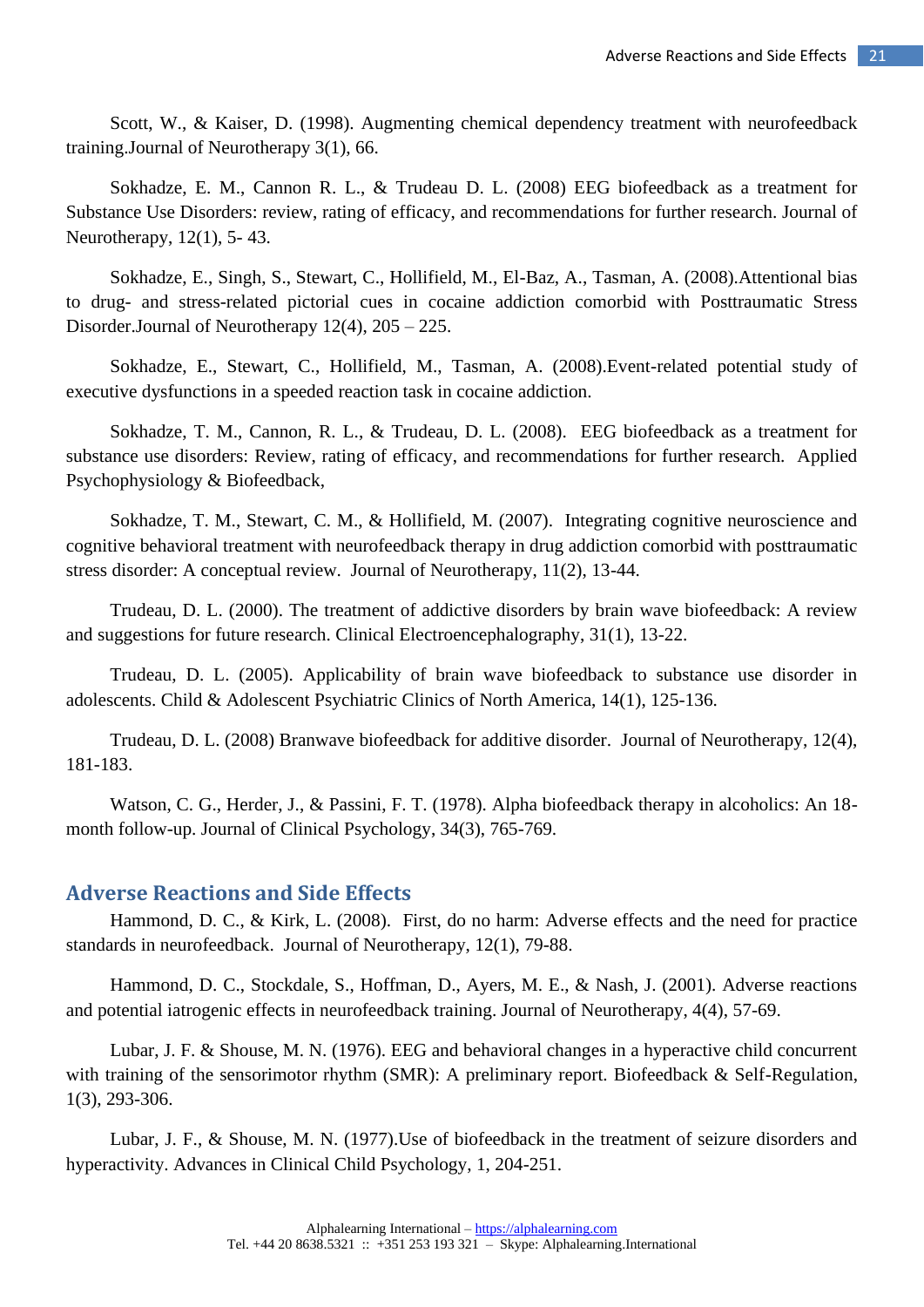Lubar, J. F., Shabsin, H. S., Natelson, S. E. et al. (1981). EEG operant conditioning in intractible epileptics. Archives of Neurology, Abstract. 38, 700-704.

Matthews, T. V. (2007). Neurofeedback overtraining and the vulnerable patient. Journal of Neurotherapy, 11(3), 63-66.

Ochs, L. (2007). Comment on "neurofeedback overtraining and the vulnerable patient. Journal of Neurotherapy, 11(3), 67-71.

Todder, D., Levine, J., Dwolatzky, T., & Kaplan, Z. (2010). Case report: impaired memory and disorientation induced by delta band down-training over the temporal brain regions by neurofeedback treatment. Journal of Neurotherapy, 14(2), 153-155

Whitsett, S. F., Lubar, J. F., Holder, G. S., & Natelson, S. (1982). A double-blind investigation of the relationship between seizure activity and the sleep EEG following EEG biofeedback training. Biofeedback & Self-Regulation, 7, 193-209.

#### <span id="page-21-0"></span>**Anger**

Allen, J. B.., & Cavendar, J. H. (1996). Biofeedback alters EEG asymmetry. Psychophysiology, 33(suppl), S17, (Abstract).

Baehr, E., & Baehr, R. (1997). The use of brainwave biofeedback as an adjunctive therapeutic treatment for depression: Three case studies. Biofeedback, 25(1), 10-11.

Baehr, E., Miller, E., Rosenfeld, J. P., & Baehr, R. (2004). Changes in frontal brain asymmetry associated with premenstrual dysphoric disorder: A single case study. Journal of Neurotherapy, 8(1), 29- 42.

Baehr, E., Rosenfeld, J. P., & Baehr, R. (1997). The clinical use of an alpha asymmetry protocol in the neurofeedback treatment of depression: Two case studies. Journal of Neurotherapy, 2(3), 10-23.

Baehr, E., Rosenfeld, J. P., & Baehr, R. (2001). Clinical use of an alpha asymmetry neurofeedback protocol in the treatment of mood disorders: Follow-up study one to five years post therapy. Journal of Neurotherapy, 4(4), 11-18.

Berg, K., Siever, D. (2009). A controlled comparison of audio-visual entrainment for treating Seasonal Affective Disorder. Journal of Neurotherapy 13(3), 166 – 175.

Cantor, D.S., Stevens, E. (2009).QEEG correlates of auditory-visual entrainment treatment efficacy of refractory depression. Journal of Neurotherapy 13(2), 100 – 108.

Hammond, D. C. (2001). Neurofeedback training for anger control. Journal of Neurotherapy, 5(4), 98-103.

Hammond, D. C. (2001). Neurofeedback treatment of depression with the Roshi. Journal of Neurotherapy, 4(2), 45-56.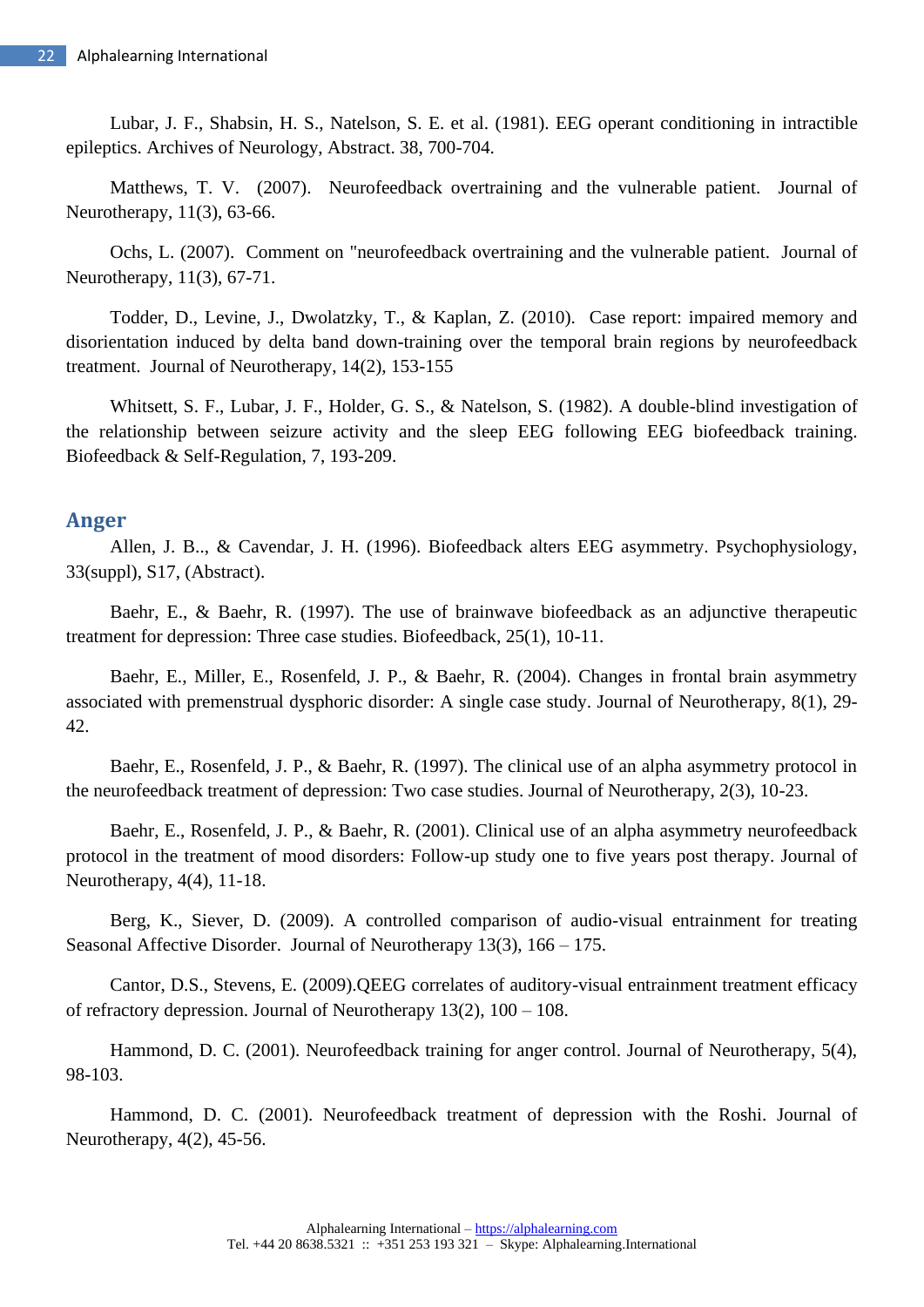Hammond, D. C. (2005). Neurofeedback with anxiety and affective disorders. Child & Adolescent Psychiatric Clinics of North America, 14(1), 105-123

Hardman, E., Gruzelier, J., Chessman, K., Jones, C., Liddiard, D., Schleichert, H., & Birbaumer, N. (1997). Frontal interhemispheric asymmetry: Self-regulation and individual differences in humans. Neuroscience Letters, 221, 117-120.

Jenkins, P., & Moore, W. H. (1985).The effects of visual feedback on hemispheric alpha asymmetries and reported processing strategies: A single-subject experimental design. Brain & Cognition, 4(1), 47-58.

Kotchoubey, B., Schleichert, H., Lutzenberger, W., Anokhin, A. P., & Birbaumer, N. (1996). Selfregulation of interhemispheric asymmetry in humans. Neuroscience Letters, 215, 91-94.

Kumano, H., Horie, H., Shidara, T., Kuboki, T. et al. (1996). Treatment of a depressive disorder patient with EEG-driven photic stimulation. Biofeedback & Self-Regulation, 21(4), 323-334.

Putnam, J. A., (2001). EEG biofeedback on a female stroke patient with depression: A case study. Journal of Neurotherapy, 5(3), 27-38.

Raymond, J., Varney, C., Parkinson, L. A., & Gruzelier, J. H. (2005). The effects of alpha/theta neurofeedback on personality and mood. Cognitive Brain Research, 23, 287-292.

Rockstroh, B., Elbert, T., Birbaumer, N. J., & Lutzenberger, W. (1990). Biofeedback-produced hemispheric asymmetry of slow cortical potentials and its behavioural effects. International Journal of Psychophysiology, 9, 151-165.

Rosenfeld, J. P. (1997). EEG biofeedback of frontal alpha asymmetry in affective disorders. Biofeedback, 25(1), 8-25.

Rosenfeld, J. P. (2000). An EEG biofeedback protocol for affective disorders. Clinical Electroencephalography, 31(1), 7-12.

Rosenfeld, J. P., Baehr, E., Baehr, R., Gotlib, I. H., & Ranganath, C. (1996). Preliminary evidence that daily changes in frontal alpha asymmetry correlate with changes in affect in therapy sessions. International Journal of Psychophysiology, 23, 137-141.

Rosenfeld, J. P., Cha, G., Blair, T., & Gotlib, I. (1995). Operant biofeedback control of left-right frontal alpha power differences. Biofeedback & Self-Regulation, 20, 241-258.

Saxby, E., & Peniston, E. G. (1995). Alpha-theta brainwave neurofeedback training: an effective treatment for male and female alcoholics with depressive symptoms. Journal of Clinical Psychology, 51, 685-693.

Schneider, F., Heimann, H., Mattes, R., Lutzenberger, W., & Birbaumer, N. (1992). Self-regulation of slow cortical potentials in psychiatric patients: Depression. Biofeedback & Self-Regulation, 17, 203- 214.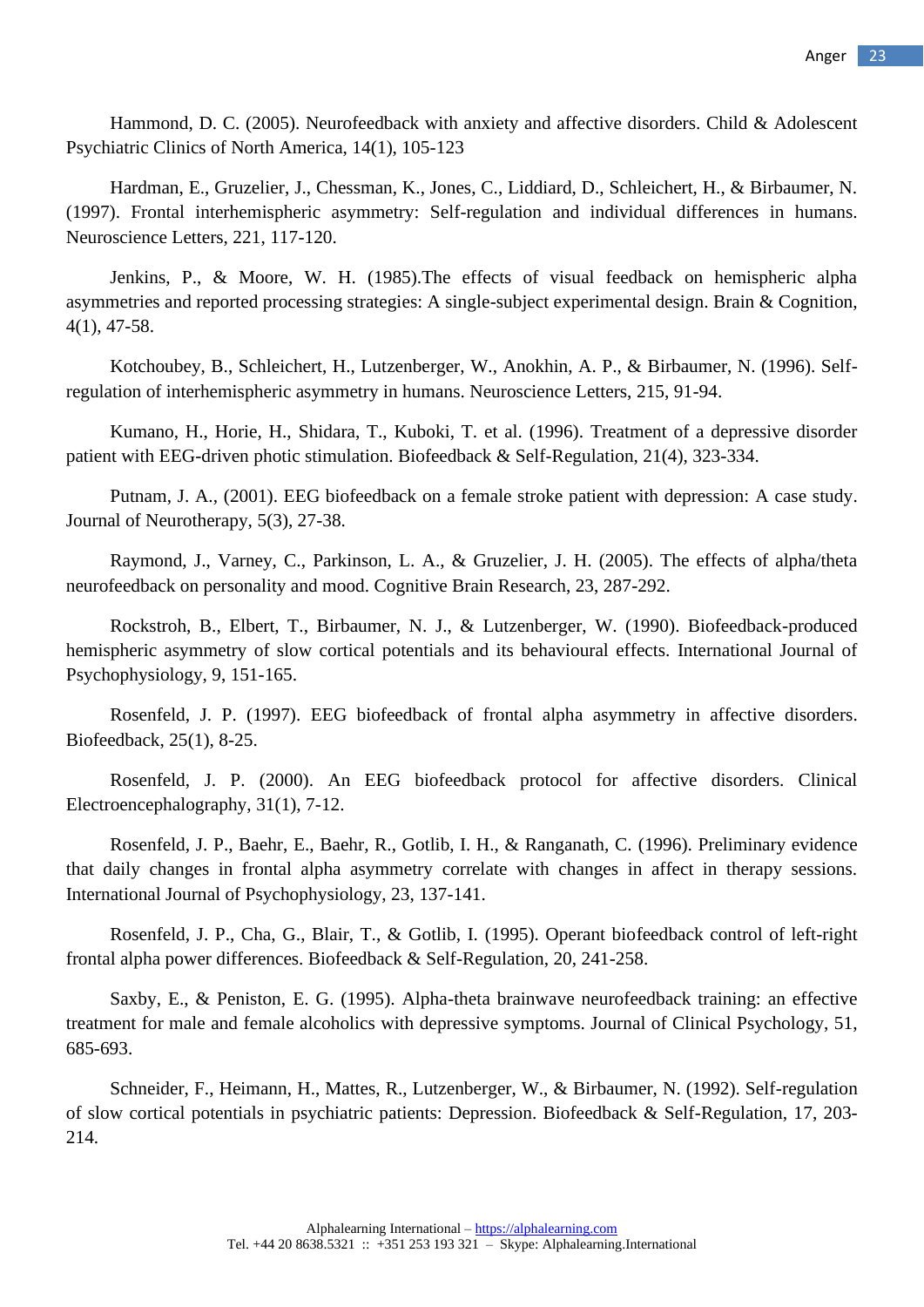Uhlmann, C., & Froscher, W. (2001). Biofeedback treatment in patients with refractory epilepsy: Changes in depression and control orientation. Seizure, 10, 34-38.

Walker, J. E., Lawson, R., & Kozlowski, G. (2007). Current status of QEEG and neurofeedback in the treatment of depression. Chapter in J. R. Evans (Ed.), Handbook of Neurofeedback. Binghampton, NY: Haworth Medical Press, pp. 341-351.

#### <span id="page-23-0"></span>**Anxiety**

Bell, J. S. (1979). The use of EEG theta biofeedback in the treatment of a patient with sleep-onset insomnia.Biofeedback & Self Regulation, 4(3), 229-236.

Berner, I., Schabus, M., Wienerroither, T., & Klimesch, W. (2006).The significance of sigma neurofeedback training on sleep spindles and aspects of declarative memory. Applied Psychophysiology & Biofeedback, 31(2), 97-114.

Brody, S., Rau, H., Kohler, F., Schupp, H., Lutzenberger, W., & Birbaumer, N. (1994). Slow cortical potential biofeedback and the startle reflex. Biofeedback & Self-Regulation, 19(1), 1-12.

Burti, L., & Siciliani, O. (1983). Increase in alpha-rhythm in anxious subjects using biofeedback: A preliminary study. Psichiatria Generale e del Eta Evolutiva, 21(2-4), 79-97.

Chisholm, R. C., DeGood, D. E., & Hartz, M. A. (1977). Effects of alpha feedback training on occipital EEG, heart rate, and experiential reactivity to a laboratory stressor. Psychophysiology, 14(2), 157-163.

Egner, T., & Gruzelier, J. H. (2004). The temporal dynamics of electro encephalographic responses to alpha/theta neurofeedback training in healthy subjects. Journal of Neurotherapy, 8(1), 43-57.

Egner, T., Strawson, E., & Gruzelier, J. H. (2002). EEG signature and phenomenology of alpha/theta neurofeedback training versus mock feedback. Applied Psychophysiology & Biofeedback, 27(4), 261-270.

Feinstein, B., Sterman, M. B., & MacDonald, L. R. (1974). Effects of sensorimotor rhythm training on sleep. Sleep Research, 3, 134.

Fisher, S. (2007). Fpo2 and the regulation of fear. NeuroConnections Newsletter, January 2007, 13, 15-17.

Garrett, B. L., & Silver, M. P. (1976). The use of EMG and alpha biofeedback to relieve test anxiety in college students. Chapter in I. Wickramasekera (Ed.), Biofeedback, Behavior Therapy, and Hypnosis. Chicago: Nelson-Hall.

Glucek, B. C., & Stroebel, C. F. (1975). Biofeedback and meditation in the treatment of psychiatric illness. Comprehensive Psychiatry, 16(4), 303-321.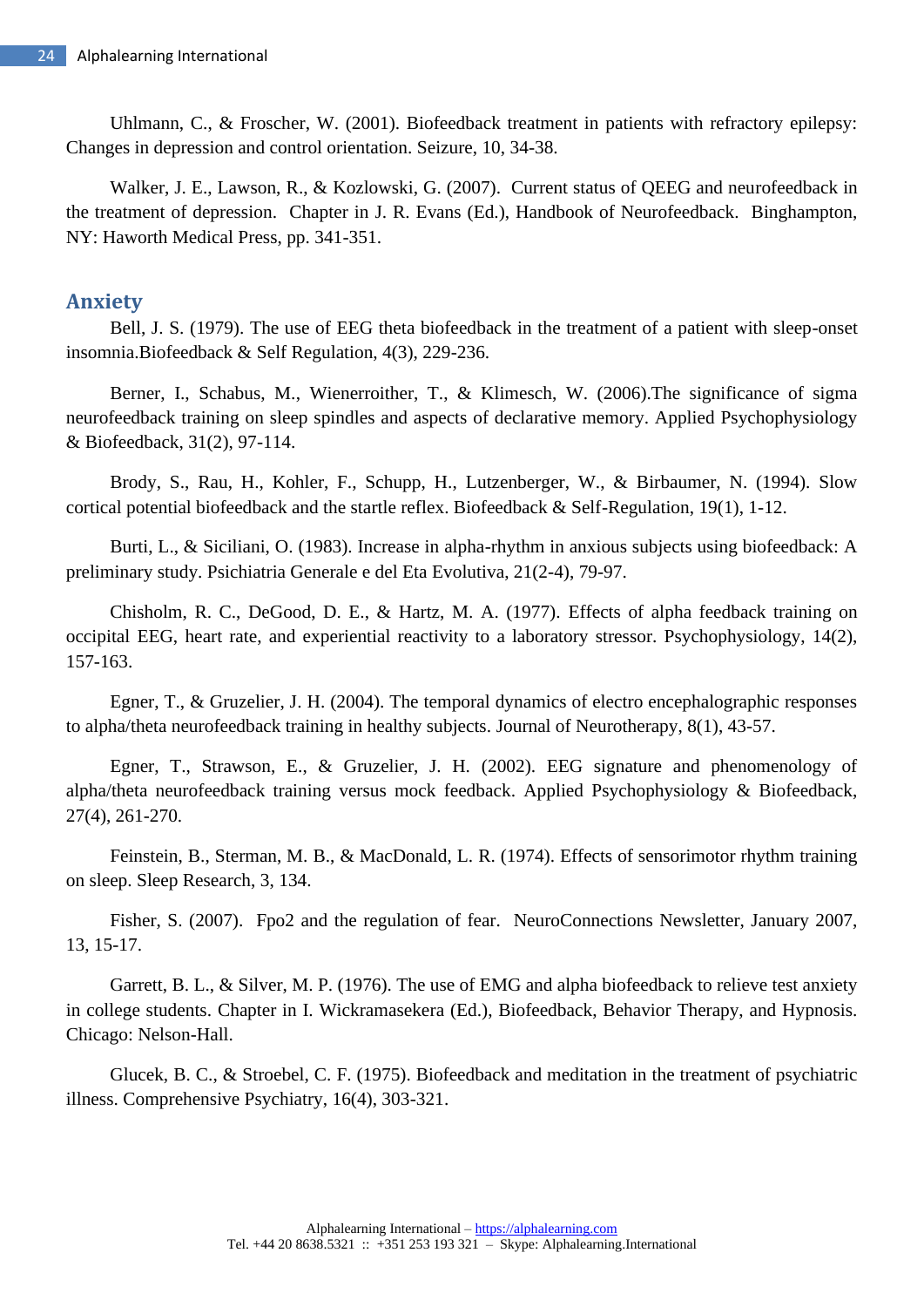Graap, K., Ready, D. J., Freides, D., Daniels, B., & Baltzell, D. (1997). EEG biofeedback treatment for Vietnam veterans suffering from posttraumatic stress disorder. Journal of Neurotherapy, 2(3), 65-66. [Conference Paper]

Hammond, D. C. (2005). Neurofeedback with anxiety and affective disorders. Child & Adolescent Psychiatric Clinics of North America,14(1), 105-123.

Hardt, J. V., & Kamiya, J. (1978). Anxiety change through electroencephalographic alpha feedback seen only in high anxiety subjects. Science, 201, 79-81.

Hoedlmoser, K., Pecherstorfer, T., Gruber, E., Anderer, P., Doppelmayr, M., Klimesch, W., & Schabus, M. (2008). Instrumental conditioning of human sensorimotor rhythm (12-15 Hz) and its impact on sleep as well as declarative learning. Sleep, 31(10), 1401-1408.

Holmes, D. S., Burish, T. G., & Frost, R. O. (1980). Effects of instructions and biofeedback in EEG-alpha production and the effects of EEG-alpha biofeedback training for controlled arousal in a subsequent stressful situation. Journal of Research in Personality, 14(2), 212-223.

Huang,-Storms, L., Bodenhamer-Davis, E., Davis, R., & Dunn, J. (2006). QEEG-guided neurofeedback for children with histories of abuse and neglect: Neurodevelopmental rationale and pilot study. Journal of Neurotherapy,10(4), 3-16.

Kerson, C., Sherman, R.A., Kozlowski, G.P. (2009). Alpha suppression and symmetry training for generalized anxiety symptoms. Journal of Neurotherapy 13(3), 146 – 155.

Kirschbaum, J., & Gisti, E. (1973). Correlations of alpha percentage in EEG, alpha feedback, anxiety scores from MAS and MMQ. Archives fur Psychologie, 125(4), 263-273.

McKnight, J. T., & Fehmi, L. G. (2001). Attention and neurofeedback synchrony training: Clinical results and their significance. Journal of Neurotherapy, 5(1-2), 45-62.

Mills, G. K., & Solyom, L. (1974). Biofeedback of EEG alpha in the treatment of obsessive ruminations: An exploration. Journal of Behaviour Therapy & Experimental Psychiatry, 5, 37-41.

Moore, J. P., Trudeau, D. L., Thuras, P. D., Rubin, Y., Stockley, H., & Dimond, T. (2000). Comparison of alpha-theta, alpha and EMG neurofeedback in the production of alpha-theta crossover and the occurrence of visualizations. Journal of Neurotherapy, 4(1), 29-42.

Moore, N. C. (2000). A review of EEG biofeedback treatment of anxiety disorders. Clinical Electroencephalography, 31(1), 1-6.

Norris, S. L., Lee, C-T., Burshteyn, D., & Cea-Aravena, J. (2001). The effects of performance enhancement training on hypertension, human attention, stress, and brain wave patterns: A case study. Journal of Neurotherapy, 4(3), 29-44.

Peniston, E. G., & Kulkosky, P. J. (1991). Alpha-theta brainwave neuro-feedback therapy for Vietnam veterans with combat-related post-traumatic stress disorder. Medical Psychotherapy, 4, 47-60.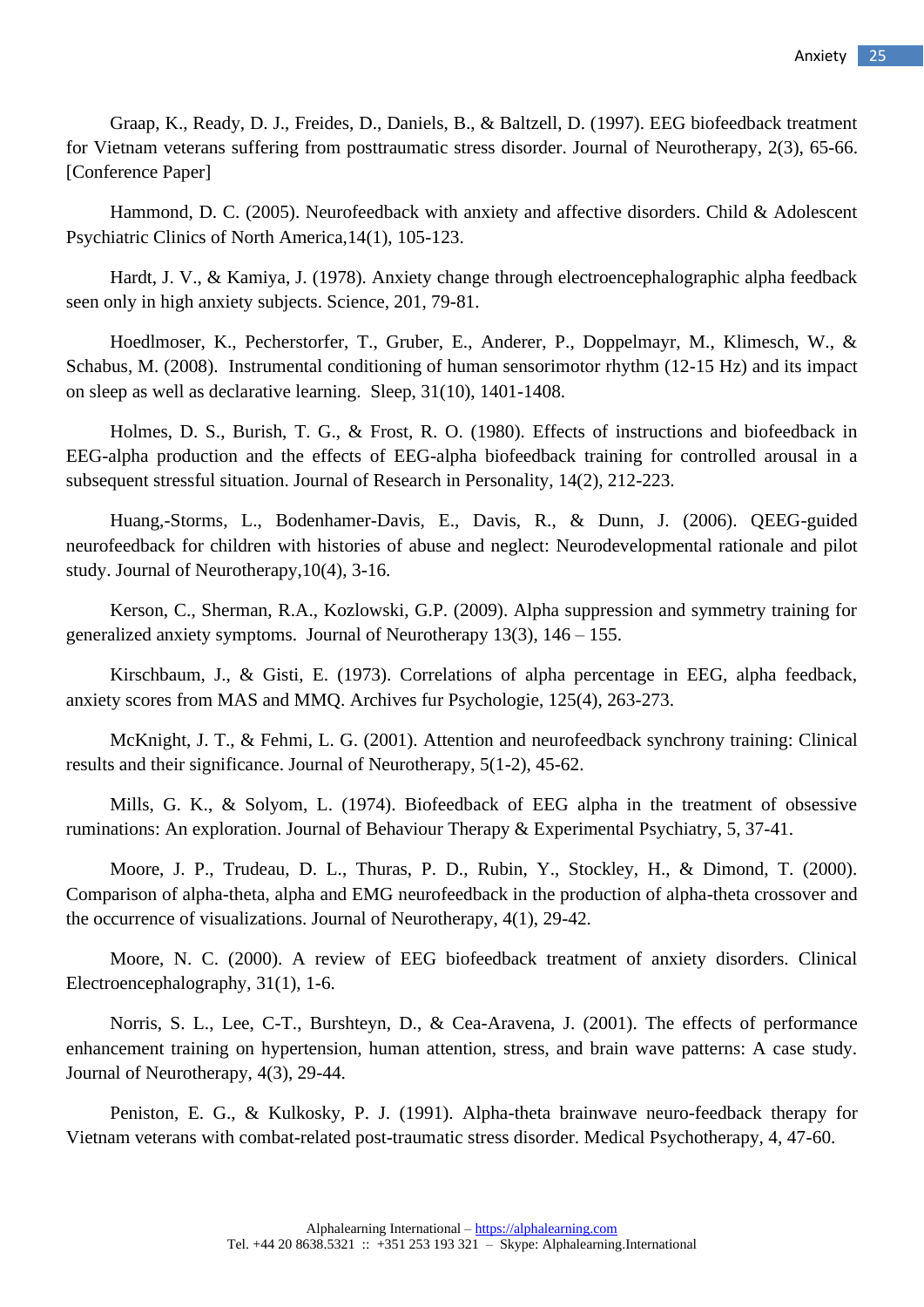Peniston, E. G., Marrinan, D. A., Deming, W. A., & Kulkosky, P. J. (1993). EEG alpha-theta brainwave synchronization in Vietnam theater veterans with combat-related post-traumatic stress disorder and alcohol abuse. Advances in Medical Psychotherapy, 6, 37-50.

Plotkin, W. B., & Rice, K. M. (1981). Biofeedback as a placebo: Anxiety reduction facilitated by training in either suppression or enhancement of alpha brainwaves. Journal of Consulting & Clinical Psychology, 49, 590-596.

Putnam, J. (2000). The effects of brief, eyes-open alpha brain wave training with audio and video relaxation induction on the EEG of 77 Army reservists. Journal of Neurotherapy, 4(1), 17-28.

Raymond, J., Varney, C., Parkinson, L. A., & Gruzelier, J.H. (2005). The effects of alpha/theta neurofeedback on personality and mood. Brain Research & Cognitive Brain Research, 23(2-3), 287-292.

Rice, K. M., Blanchard, E. B., & Purcell, M. (1993). Biofeedback treatments of generalized anxiety disorder: Preliminary results. Biofeedback & Self-Regulation, 18, 93-105.

Sattlberger, E., & Thomas, J. E. (2000). Treatment of anxiety disorder with slow-wave suppression EEG feedback: A case study. Biofeedback, 28(4), 17-19.

Sittenfeld, P., Budzynski, T. H., & Stoyva, J. M. (1976). Differential shaping of EEG theta rhythms. Biofeedback & Self-Regulation, 1, 31-46.

Sterman, M. B. (1977). Effects of sensorimotor EEG feedback on sleep and clinical manifestations of epilepsy. Chapter in J. Beatty & H. Legewie (Eds.), Biofeedback and Behavior. New York: Plenum, pp. 167-200.

Sterman, M. B., Howe, R. D., & Macdonald, L. R. (1970). Facilitation of spindle-burst sleep by conditioning of electroencephalographic activity while awake. Science, 167, 1146-1148.

Thomas, J. E., & Sattlberger, B. A. (1997). Treatment of chronic anxiety disorder with neurotherapy: A case study. Journal of Neurotherapy, 2(2), 14-19.

Valdez, M. (1988). A program of stress management in a college setting. Psychotherapy in Private Practice, 6(2), 43-54.

Vanathy, S., Sharma, P. S. V. N., & Kumar, K. B. (1998). The efficacy of alpha and theta neurofeedback training in treatment of generalized anxiety disorder. Indian Journal of Clinical Psychology, 25(2), 136-143.

Watson, C. G., Herder, J., & Passini, F. T. (1978). Alpha biofeedback therapy in alcoholics: An 18 month follow-up. Journal of Clinical Psychology, 34(2), 765-769.

#### <span id="page-25-0"></span>**Asthma**

Tansey, M. A. (1992). EEG sensorimotor biofeedback training and the treatment of a six-year old asthmatic child. American Journal of Clinical Biofeedback, 5,(2), 145-149.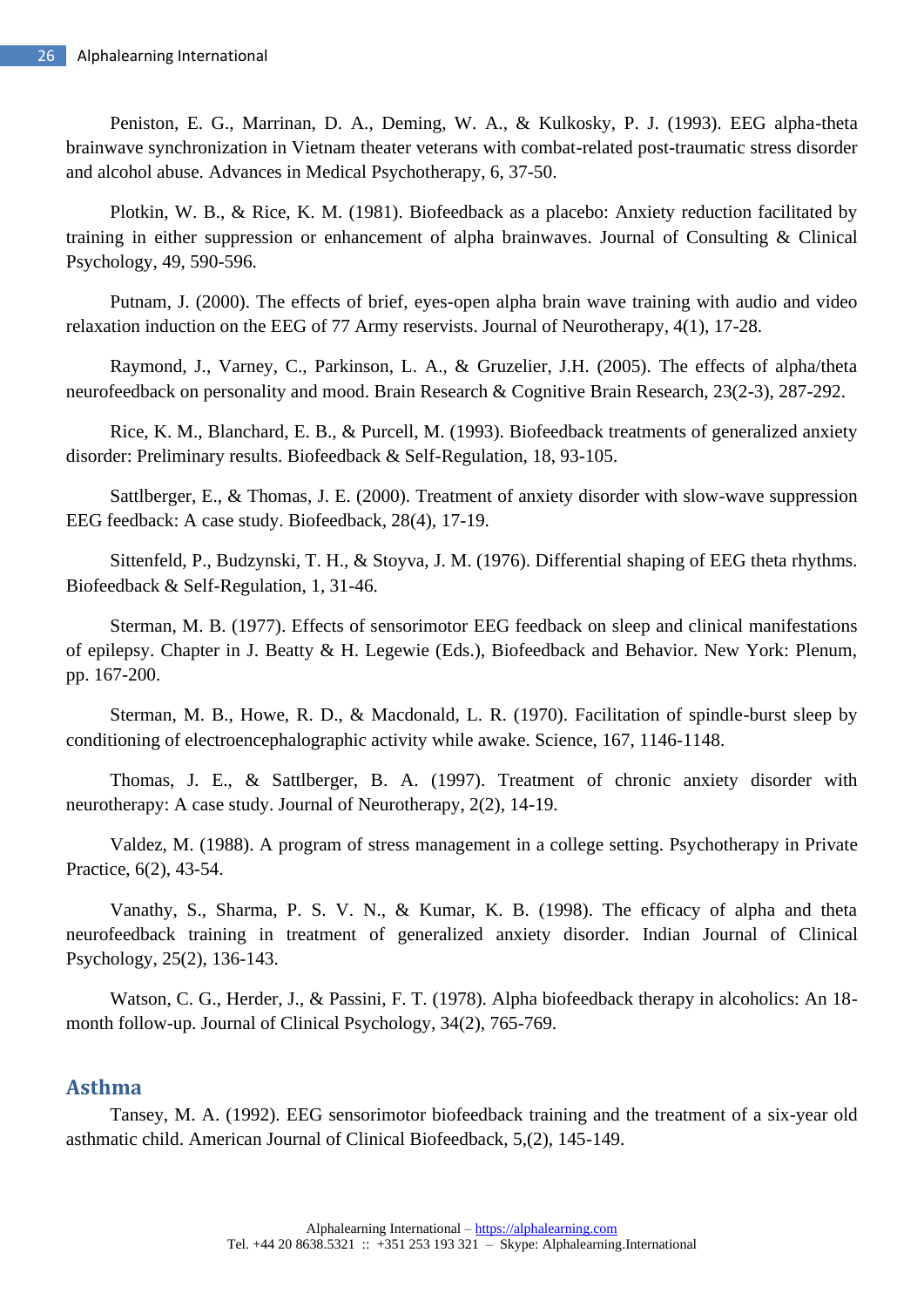#### <span id="page-26-0"></span>**Autism and Asperger's**

Baruth, J., Casanova, M., El-Baz, A., Horrell, T., Mathai, G., Sears, L., Sokhadze, E. (2010). Low-frequency repetitive transcranial magnetic stimulation modulates evoked-gamma frequency oscillations in autism spectrum disorder. Journa1 of Neurotherapy 14(3), 179 – 194.

Coben, R. (2007). Connectivity-guided neurofeedback for autistic spectrum disorder. Biofeedback, 35(4), 131-135.

Coben, R., & Myers, T. E. (2010). The relative efficacy of connectivity guided and symptom based EEG biofeedback for autistic disorders. Applied Psychophysiology & Biofeedback, 35(1), 13-23.

Coben, R., & Pudolsky, I. (2007). Assessment-guided neurofeedback for autistic spectrum disorder. Journal of Neurotherapy, 11(1), 5-23.

Jarusiewicz, B. (2002). Efficacy of neurofeedback for children in the autistic spectrum: A pilot study. Journal of Neurotherapy, 6(4), 39-49.

Jarusiewicz, G. (2007). Use of neurofeedback with autistic spectrum disorders. Chapter in J. R. Evans (Ed.), Handbook of Neurofeedback. Binghampton, NY: Haworth Medical Press, pp. 321-339

Knezevic, B., Thompson, L., & Thompson, M. (2010). Pilot project to ascertain the utility of Tower of London Test to assess outcomes of neurofeedback in clients with Asperger's Syndrome. Journal of Neurotherapy, 14(3), 3-19.

Kouijzer, M. E. UJ., de Moor, J. M. H., Gerrits, B. J. L., Buitelaar, J. K., & van Schie, H. T. (2009). Long-term effects of neurofeedback treatment in autism. Research in Autism Spectrum Disorders, 3, 496-501.

Pineda JA, Brang D, Hecht E, Edwards L, Carey S, Bacon M, Futagaki C, Suk D, Tom J, Birnbaum C, Rork A.(2008). Positive behavioral and electrophysiological changes following neurofeedback training in children with autism. Research in Autism Spectrum Disorders 2. 557-581.

Pineda, J. A., Brang, D., Futagaki, C., Hecht, E., Grichanik, M., Wood, L., Bacon, M., & Carey, S. (2007). Effects of neurofeedback training on action comprehension and imitation learning. Chapter in Puckhaber, H. L. (Ed.), New research in biofeedback. Hauppauge, NY: Nova Science Publishers, pp. 133-152.

Scolnick, B. (2005). Effects of electroencephalogram biofeedback with Asperger's syndrome. International Journal of Rehabilitation Research, 28(2), 159-163.

Sichel, A. G., Fehmi, L. G., & Goldstein, D. M. (1995). Positive outcome with neurofeedback treatment of a case of mild autism. Journal of Neurotherapy, 1(1), 60-64.

Sokhadze, E., Baruth, J., El-Baz, A., Horrell, T., Sokhadze, G., Carroll, T., Tasman, A., Sears, L., Casanova, M. (2010).Impaired error monitoring and correction function in Autism. Journal of Neurotherapy 14(2), 79-95.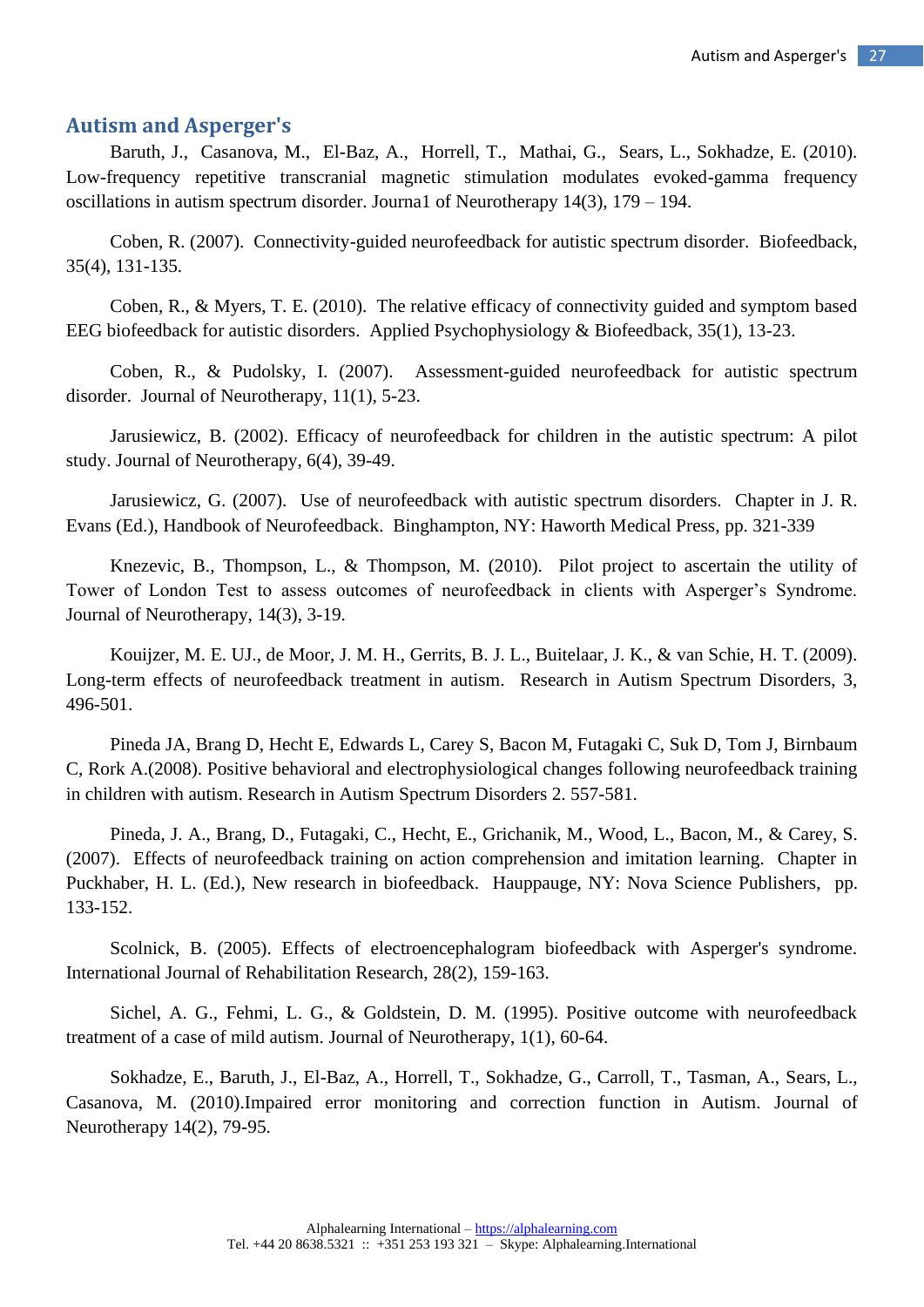#### <span id="page-27-0"></span>**Autoimmune Disorders**

Brown, V. W. (1995 ). Neurofeedback and Lyme's Disease: A clinical application of the five phase model of CNS functional transformation and integration. Journal of Neurotherapy, 1(2), 60-73.

Donaldson, C. C. S., Sella, G. E., & Mueller, H. H. (1998). Fibromyalgia: A retrospective study of 252 consecutive referrals. Canadian Journal of Clinical Medicine, 5 (6), 116-127.

Hammond, D. C. (2001). Treatment of chronic fatigue with neurofeedback and self-hypnosis. NeuroRehabilitation, 16, 295-300.

James, L. C., & Folen, R. A. (1996). EEG biofeedback as a treatment for chronic fatigue syndrome: A controlled case report. Behavioral Medicine, 22(2), 77-81.

Kayrian, S., Dursun, E., Ermutlu, N., Dursun, N., & Karamursel, S. (2007). Neurofeedback in fibromyalgia syndrome. The Journal of the Turkish Society of Algology, 19(3), 47-53.

Mueller, H. H., Donaldson, C. C. S., Nelson, D. V., & Layman, M. (2001). Treatment of fibromyalgia incorporating EEG-driven stimulation: A clinical outcomes study. Journal of Clinical Psychology, 57(7), 933-952.

Packard, R. C., & Ham, L. R. (1995). EEG biofeedback in the treatment of Lyme Disease: A case study. Journal of Neurotherapy, 1(3), 22-30.

Tansey, M. A. (1993). Neurofeedback and chronic fatigue syndrome: New findings with respect to diagnosis and treatment. CFIDS Chronicle, 9, 30-32.

#### <span id="page-27-1"></span>**Brain Injury**

Ayers, M. E. (1981). A report on a study of the utilization of electroencephalography for the treatment of cerebral vascular lesion syndromes. Chapter in L. Taylor, M. E. Ayers, & C. Tom (Eds.), Electromyometric Biofeedback Therapy. Los Angeles: Biofeedback and Advanced Therapy Institute, pp. 244-257.

Ayers, M. E. (1987). Electroencephalic neurofeedback and closed head injury of 250 individuals. Head Injury Frontiers. National Head Injury Foundation, 380-392.

Ayers, M. E. (1991). A controlled study of EEG neurofeedback training and clinical psychotherapy for right hemispheric closed head injury. Paper presented at the National Head Injury Foundation, Los Angeles, 1991.

Ayers, M. E. (1995a). A controlled study of EEG neurofeedback and physical therapy with pediatric stroke, age seven months to age fifteen, occurring prior to birth. Biofeedback & Self-Regulation, 20(3), 318.

Ayers, M. E. (1995b). EEG neurofeedback to bring individuals out of level 2 coma. Biofeedback & Self-Regulation, 20(3), 304-305.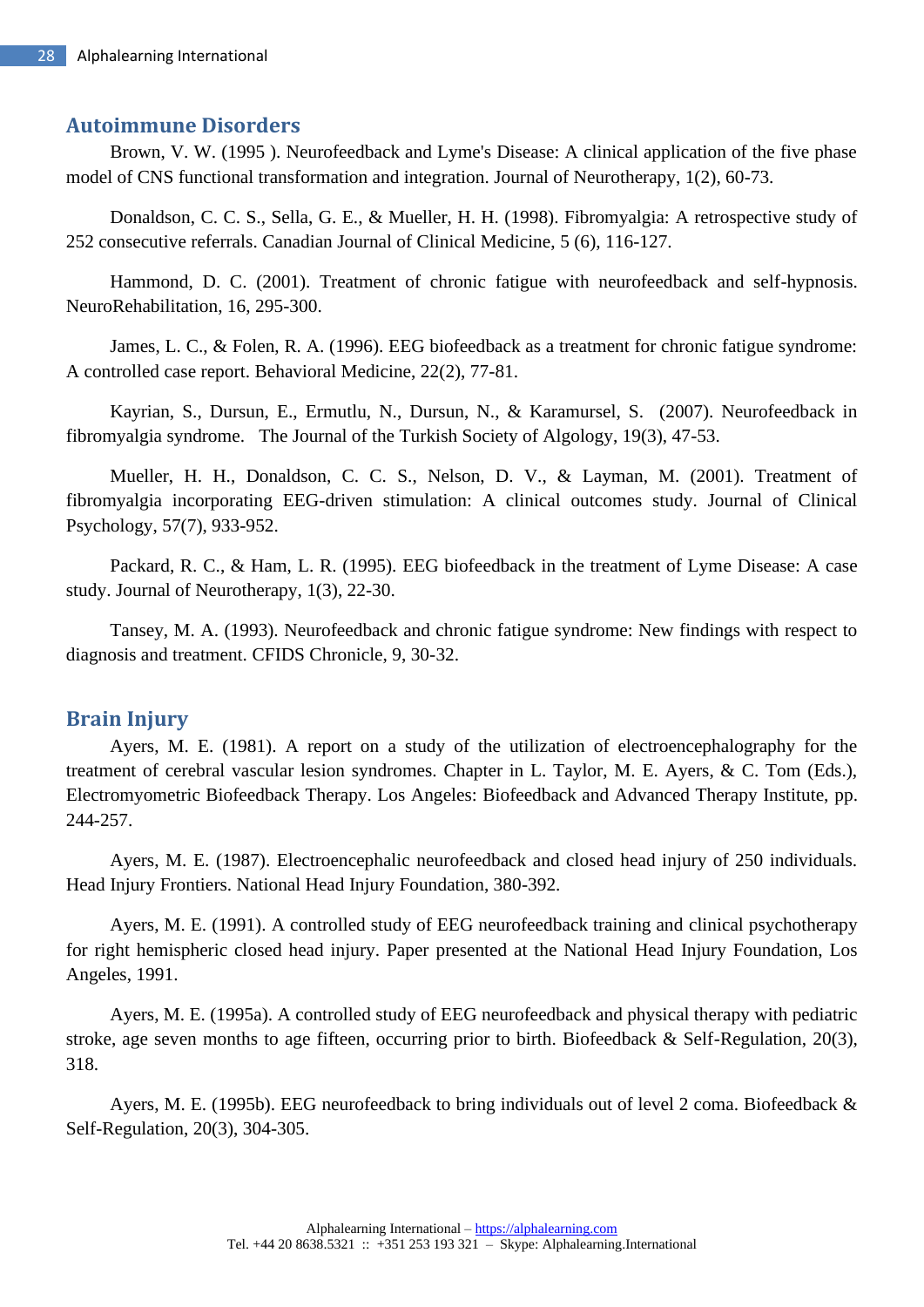Ayers, M. E. (1999). Assessing and treating open head trauma, coma, and stroke using real-time digital EEG neurofeedback. Chapter in J. R. Evans & A. Abarbanel (Eds.), Introduction to Quantitative EEG and Neurofeedback. New York: Academic Press, pp. 203-222.

Ayers, M. E. (2004). Neurofeedback for cerebral palsy. Journal of Neurotherapy, 8(2), 93-94.

Bachers, A. (2004). Neurofeedback with cerebral palsy and mental retardation. Journal of Neurotherapy, 8(2), 95-96.

Bearden, T. S., Cassisi, J. E., & Pineda, M. (2003). Neurofeedback training for a patient with thalamic and cortical infarctions. Applied Psychophysiology & Biofeedback, 28(3), 241-253.

Bounias, M., Laibow, R. E., Bonaly, A., & Stubblebine, A. N. (2001). EEG-neurobiofeedback treatment of patients with brain injury: Part 1: Typological classification of clinical syndromes. Journal of Neurotherapy, 5(4), 23-44.

Bounias, M., Laibow, R. E., Stubbelbine, A. N.,Sandground, H., & Bonaly, A. (2002). EEGneurobiofeedback treatment of patients with brain injury Part 4: Duration of treatments as a function of both the initial load of clinical symptoms and the rate of rehabilitation. Journal of Neurotherapy, 6(1), 23- 38.

Byers, A. P. (1995). Neurofeedback therapy for a mild head injury. Journal of Neurotherapy, 1(1), 22-37.

Cannon, K. B., Sherlin, L., & Lyle, R. R. (2010). Neurofeedback efficacy in the treatment of a 43 year-old female stroke victim: a case study. Journal of Neurotherapy, 14(2), 107-121.

Doppelmayr, M., Nosko, H., Pecherstorfer, T., & Fink, A. (2007). An attempt to increase cognitive performance after stroke with neurofeedback. Biofeedback, 35(4), 126-130.

Duff, J. (2004). The usefulness of quantitative EEG (QEEG) and neurotherapy in the assessment and treatment of post-concussion syndrome. Clinical EEG & Neuroscience, 35(4), 198-209.

Ham, L. P., & Packard, R. C. (1996). A retrospective, follow-up study of biofeedback-assisted relaxation therapy in patients with posttraumatic headache. Biofeedback & Self-Regulation, 21(2), 93- 104.

Hammond, D. C. (2006). Neurofeedback to improve physical balance, incontinence, and swallowing. Journal of Neurotherapy, 9(1), 27-48.

Hammond, D. C. (2007). Can LENS neurofeedback treat anosmia resulting from a head injury? Journal of Neurotherapy, 11(1), 57-62.

Hoffman, D. A., Stockdale, S., & Van Egren, L. (1996b). EEG neurofeedback in the treatment of mild traumatic brain injury [Abstract]. Clinical Electroencephalography, 27(2), 6.

Hoffman, D. A., Stockdale, S., & Van Egren, L. (1996a). Symptom changes in the treatment of mild traumatic brain injury using EEG neurofeedback [Abstract]. Clinical Electroencephalography, 27(3), 164.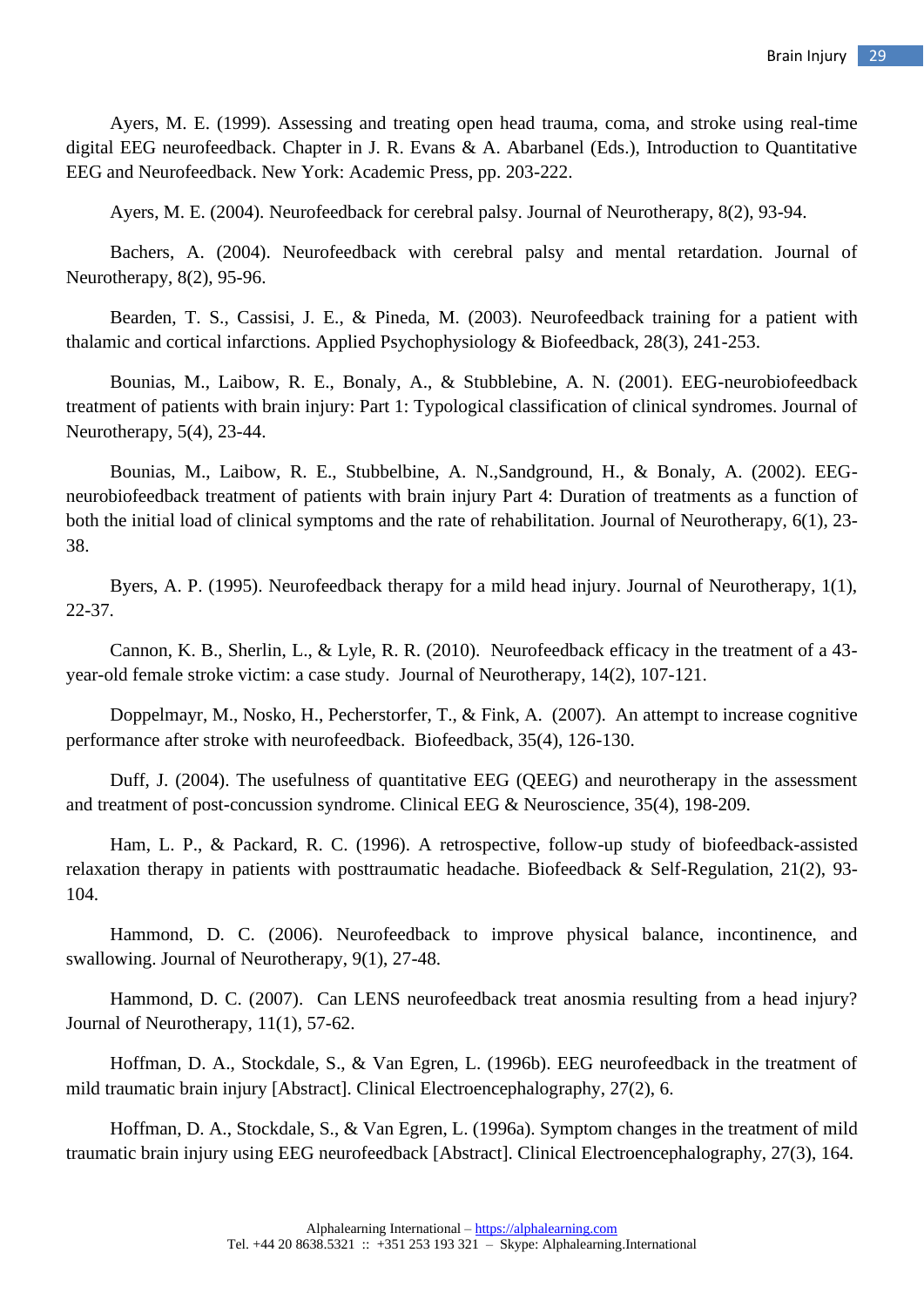Keller, I. (2001). Neurofeedback therapy of attention deficits in patients with traumatic brain injury. Journal of Neurotherapy, 5(1,2), 19-32.

Laibow, R E., Stubblebine, A. N., Sandground, H.,& Bounias, M. (2001). EEG neurobiofeedback treatment of patients with brain injury: Part 2: Changes in EEG parameters versus rehabilitation. Journal of Neurotherapy, 5(4), 45-71

Putnam, J. A., (2001). EEG biofeedback on a female stroke patient with depression: A case study. Journal of Neurotherapy, 5(3), 27-38.

Rozelle, G. R., & Budzynski, T. H. (1995). Neurotherapy for stroke rehabilitation: A single case study. Biofeedback & Self-Regulation, 20(3), 211-228.

Schoenberger, N. E., Shiflett, S. C., Esty, M. L., Ochs, L., & Matheis, R. J. (2001). Flexyx neurotherapy system in the treatment of traumatic brain injury: An initial evaluation. Journal of Head Trauma Rehabilitation, 16(3), 260-274.

Sterman, M. B., Ayers, M. E., & Goodman, S. J. (1976). Case study: Effects of SMR suppression on EEG and motor patterns in a quadriplegic patient. Biofeedback & Self-Regulation, 1(3), 340-341.

Thatcher, R. W. (2000). EEG operant conditioning (biofeedback) and traumatic brain injury. Clinical Electroencephalography, 31(1), 38-44.

Thornton, K. (2000). Improvement/rehabilitation of memory functioning with neurotherapy/QEEG biofeedback. Journal of Head Trauma Rehabilitation, 15(6), 1285-1296.

Thornton, K. (2001). Electrophysiology of auditory memory of paragraphs towards a projection/activation theory of the mind. Journal of Neurotherapy, 4(3), 45-72.

Thornton, K. (2002) Rehabilitation of Memory functioning with EEG Biofeedback, Neurorehabilitation, 17(1), 69-81

Thornton, K. E., & Carmody, D. P. (2008). Efficacy of traumatic brain injury rehabilitation: Interventions of QEEG-guided biofeedback, computers, strategies, and medications. Applied Psychophysiology & Biofeedback, 33(2), 101-124.

Thornton, K. E., & Carmody, D. P. (2005). Electroencephalogram biofeedback for reading disability and traumatic brain injury. Child & Adolescent Psychiatric Clinics of North America, 14(1), 137-162.

Tinius, T. P., & Tinius, K. A. (2001). Changes after EEG biofeedback and cognitive retraining in adults with mild traumatic brain injury and attention deficit disorder. Journal of Neurotherapy, 4(2), 27- 44.

Walker, J. E. (2007). A neurologist's experience with QEEG-guided neurofeedback following brain injury. Chapter in J. R. Evans (Ed.), Handbook of Neurofeedback. Binghampton, NY: Haworth Medical Press, pp. 353-361.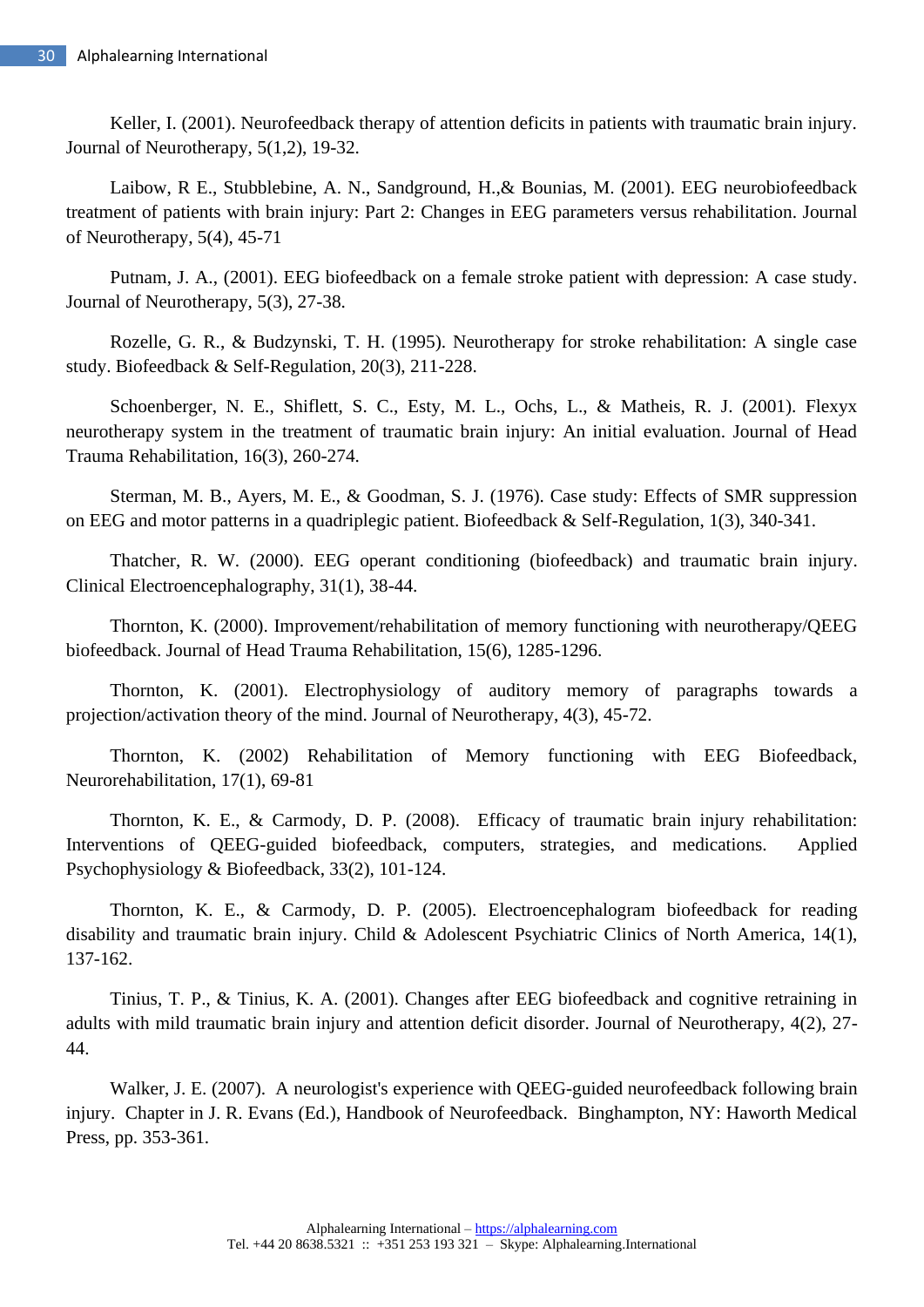Wing, K. (2001). Effect of neurofeedback on motor recovery of a patient with brain injury: A case study and its implications for stroke rehabilitation. Topics in Stroke Rehabilitation, 8(3), 45-53.

Yoo, S. S., & Jolesz, F. A. (2002). Functional MRI for neurofeedback: feasibility study on a hand motor task. Neuroreport, 13, 1377–1381.

#### <span id="page-30-0"></span>**Cerebral Palsy**

Ayers, M. E. (1981). A report on a study of the utilization of electroencephalography for the treatment of cerebral vascular lesion syndromes. Chapter in L. Taylor, M. E. Ayers, & C. Tom (Eds.), Electromyometric Biofeedback Therapy. Los Angeles: Biofeedback and Advanced Therapy Institute, pp. 244-257.

Ayers, M. E. (1987). Electroencephalic neurofeedback and closed head injury of 250 individuals. Head Injury Frontiers. National Head Injury Foundation, 380-392.

Ayers, M. E. (1991). A controlled study of EEG neurofeedback training and clinical psychotherapy for right hemispheric closed head injury. Paper presented at the National Head Injury Foundation, Los Angeles, 1991.

Ayers, M. E. (1995a). A controlled study of EEG neurofeedback and physical therapy with pediatric stroke, age seven months to age fifteen, occurring prior to birth. Biofeedback & Self-Regulation, 20(3), 318.

Ayers, M. E. (1995b). EEG neurofeedback to bring individuals out of level 2 coma. Biofeedback & Self-Regulation, 20(3), 304-305.

Ayers, M. E. (1999). Assessing and treating open head trauma, coma, and stroke using real-time digital EEG neurofeedback. Chapter in J. R. Evans & A. Abarbanel (Eds.), Introduction to Quantitative EEG and Neurofeedback. New York: Academic Press, pp. 203-222.

Ayers, M. E. (2004). Neurofeedback for cerebral palsy. Journal of Neurotherapy, 8(2), 93-94.

Bachers, A. (2004). Neurofeedback with cerebral palsy and mental retardation. Journal of Neurotherapy, 8(2), 95-96.

Bearden, T. S., Cassisi, J. E., & Pineda, M. (2003). Neurofeedback training for a patient with thalamic and cortical infarctions. Applied Psychophysiology & Biofeedback, 28(3), 241-253.

Bounias, M., Laibow, R. E., Bonaly, A., & Stubblebine, A. N. (2001). EEG-neurobiofeedback treatment of patients with brain injury: Part 1: Typological classification of clinical syndromes. Journal of Neurotherapy, 5(4), 23-44.

Bounias, M., Laibow, R. E., Stubbelbine, A. N.,Sandground, H., & Bonaly, A. (2002). EEGneurobiofeedback treatment of patients with brain injury Part 4: Duration of treatments as a function of both the initial load of clinical symptoms and the rate of rehabilitation. Journal of Neurotherapy, 6(1), 23- 38.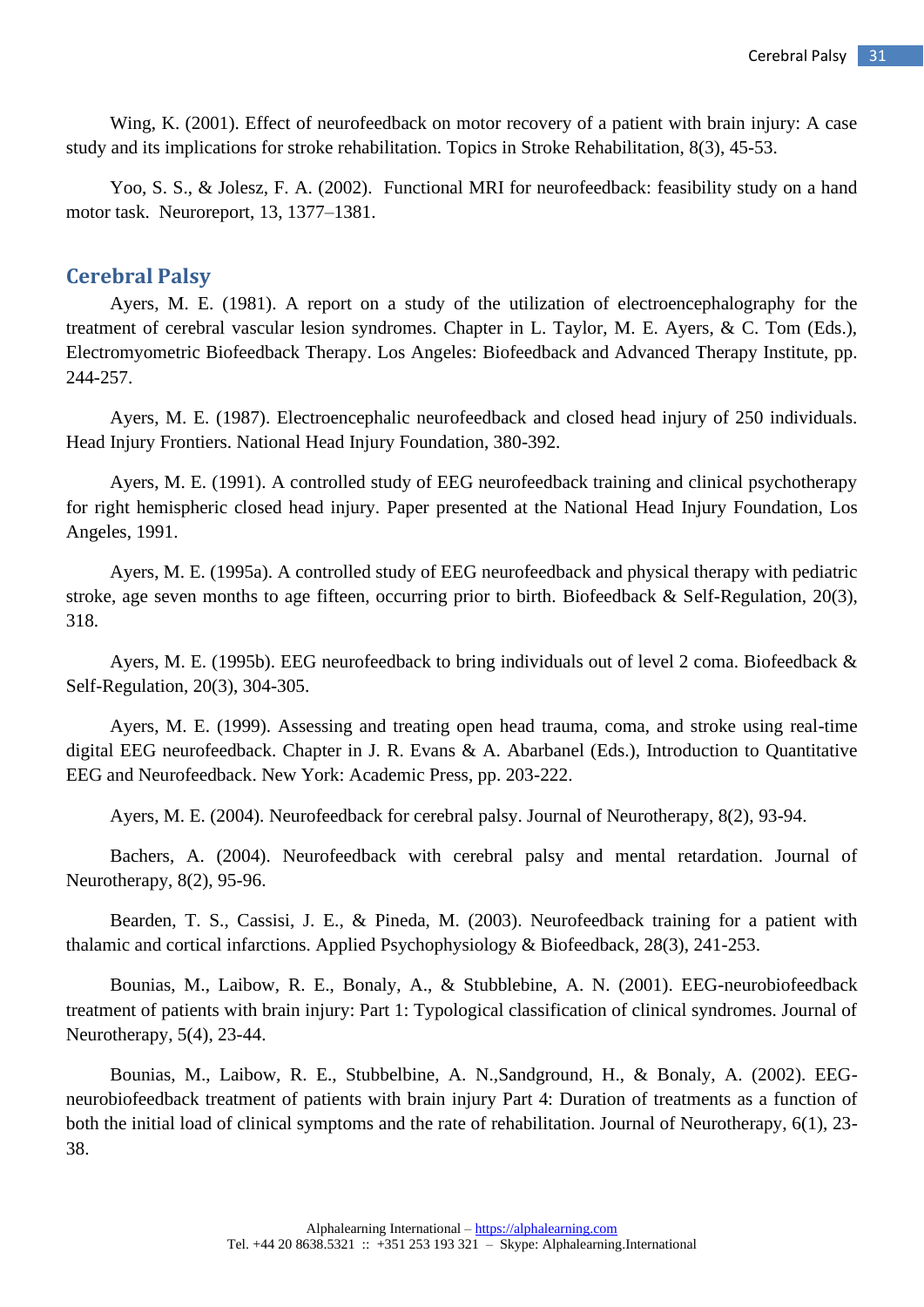Byers, A. P. (1995). Neurofeedback therapy for a mild head injury. Journal of Neurotherapy, 1(1), 22-37.

Cannon, K. B., Sherlin, L., & Lyle, R. R. (2010). Neurofeedback efficacy in the treatment of a 43 year-old female stroke victim: a case study. Journal of Neurotherapy, 14(2), 107-121.

Doppelmayr, M., Nosko, H., Pecherstorfer, T., & Fink, A. (2007). An attempt to increase cognitive performance after stroke with neurofeedback. Biofeedback, 35(4), 126-130.

Duff, J. (2004). The usefulness of quantitative EEG (QEEG) and neurotherapy in the assessment and treatment of post-concussion syndrome. Clinical EEG & Neuroscience, 35(4), 198-209.

Ham, L. P., & Packard, R. C. (1996). A retrospective, follow-up study of biofeedback-assisted relaxation therapy in patients with posttraumatic headache. Biofeedback & Self-Regulation, 21(2), 93- 104.

Hammond, D. C. (2006). Neurofeedback to improve physical balance, incontinence, and swallowing. Journal of Neurotherapy, 9(1), 27-48.

Hammond, D. C. (2007). Can LENS neurofeedback treat anosmia resulting from a head injury? Journal of Neurotherapy, 11(1), 57-62.

Hoffman, D. A., Stockdale, S., & Van Egren, L. (1996b). EEG neurofeedback in the treatment of mild traumatic brain injury [Abstract]. Clinical Electroencephalography, 27(2), 6.

Hoffman, D. A., Stockdale, S., & Van Egren, L. (1996a). Symptom changes in the treatment of mild traumatic brain injury using EEG neurofeedback [Abstract]. Clinical Electroencephalography, 27(3), 164.

Keller, I. (2001). Neurofeedback therapy of attention deficits in patients with traumatic brain injury. Journal of Neurotherapy, 5(1,2), 19-32.

Laibow, R E., Stubblebine, A. N., Sandground, H.,& Bounias, M. (2001). EEG neurobiofeedback treatment of patients with brain injury: Part 2: Changes in EEG parameters versus rehabilitation. Journal of Neurotherapy, 5(4), 45-71

Putnam, J. A., (2001). EEG biofeedback on a female stroke patient with depression: A case study. Journal of Neurotherapy, 5(3), 27-38.

Rozelle, G. R., & Budzynski, T. H. (1995). Neurotherapy for stroke rehabilitation: A single case study. Biofeedback & Self-Regulation, 20(3), 211-228.

Schoenberger, N. E., Shiflett, S. C., Esty, M. L., Ochs, L., & Matheis, R. J. (2001). Flexyx neurotherapy system in the treatment of traumatic brain injury: An initial evaluation. Journal of Head Trauma Rehabilitation, 16(3), 260-274.

Sterman, M. B., Ayers, M. E., & Goodman, S. J. (1976). Case study: Effects of SMR suppression on EEG and motor patterns in a quadriplegic patient. Biofeedback & Self-Regulation, 1(3), 340-341.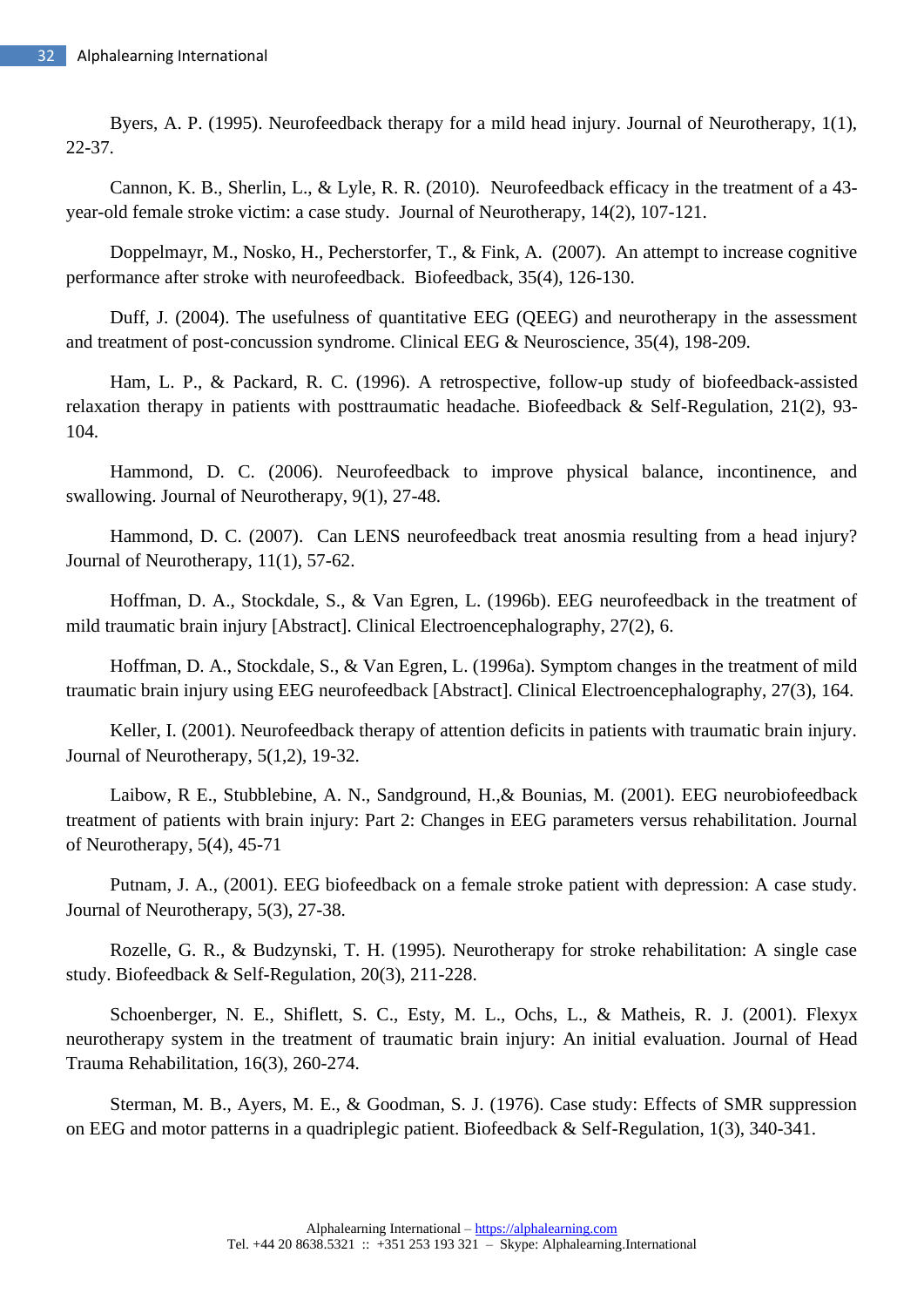Thatcher, R. W. (2000). EEG operant conditioning (biofeedback) and traumatic brain injury. Clinical Electroencephalography, 31(1), 38-44.

Thornton, K. (2000). Improvement/rehabilitation of memory functioning with neurotherapy/QEEG biofeedback. Journal of Head Trauma Rehabilitation, 15(6), 1285-1296.

Thornton, K. (2001). Electrophysiology of auditory memory of paragraphs towards a projection/activation theory of the mind. Journal of Neurotherapy, 4(3), 45-72.

Thornton, K. (2002) Rehabilitation of Memory functioning with EEG Biofeedback, Neurorehabilitation, 17(1), 69-81

Thornton, K. E., & Carmody, D. P. (2008). Efficacy of traumatic brain injury rehabilitation: Interventions of QEEG-guided biofeedback, computers, strategies, and medications. Applied Psychophysiology & Biofeedback, 33(2), 101-124.

Thornton, K. E., & Carmody, D. P. (2005). Electroencephalogram biofeedback for reading disability and traumatic brain injury. Child & Adolescent Psychiatric Clinics of North America, 14(1), 137-162.

Tinius, T. P., & Tinius, K. A. (2001). Changes after EEG biofeedback and cognitive retraining in adults with mild traumatic brain injury and attention deficit disorder. Journal of Neurotherapy, 4(2), 27- 44.

Walker, J. E. (2007). A neurologist's experience with QEEG-guided neurofeedback following brain injury. Chapter in J. R. Evans (Ed.), Handbook of Neurofeedback. Binghampton, NY: Haworth Medical Press, pp. 353-361.

Wing, K. (2001). Effect of neurofeedback on motor recovery of a patient with brain injury: A case study and its implications for stroke rehabilitation. Topics in Stroke Rehabilitation, 8(3), 45-53.

Yoo, S. S., & Jolesz, F. A. (2002). Functional MRI for neurofeedback: feasibility study on a hand motor task. Neuroreport, 13, 1377–1381.

#### <span id="page-32-0"></span>**Chronic Fatigue Syndrome**

Brown, V. W. (1995 ). Neurofeedback and Lyme's Disease: A clinical application of the five phase model of CNS functional transformation and integration. Journal of Neurotherapy, 1(2), 60-73.

Donaldson, C. C. S., Sella, G. E., & Mueller, H. H. (1998). Fibromyalgia: A retrospective study of 252 consecutive referrals. Canadian Journal of Clinical Medicine, 5 (6), 116-127.

Hammond, D. C. (2001). Treatment of chronic fatigue with neurofeedback and self-hypnosis. NeuroRehabilitation, 16, 295-300.

James, L. C., & Folen, R. A. (1996). EEG biofeedback as a treatment for chronic fatigue syndrome: A controlled case report. Behavioral Medicine, 22(2), 77-81.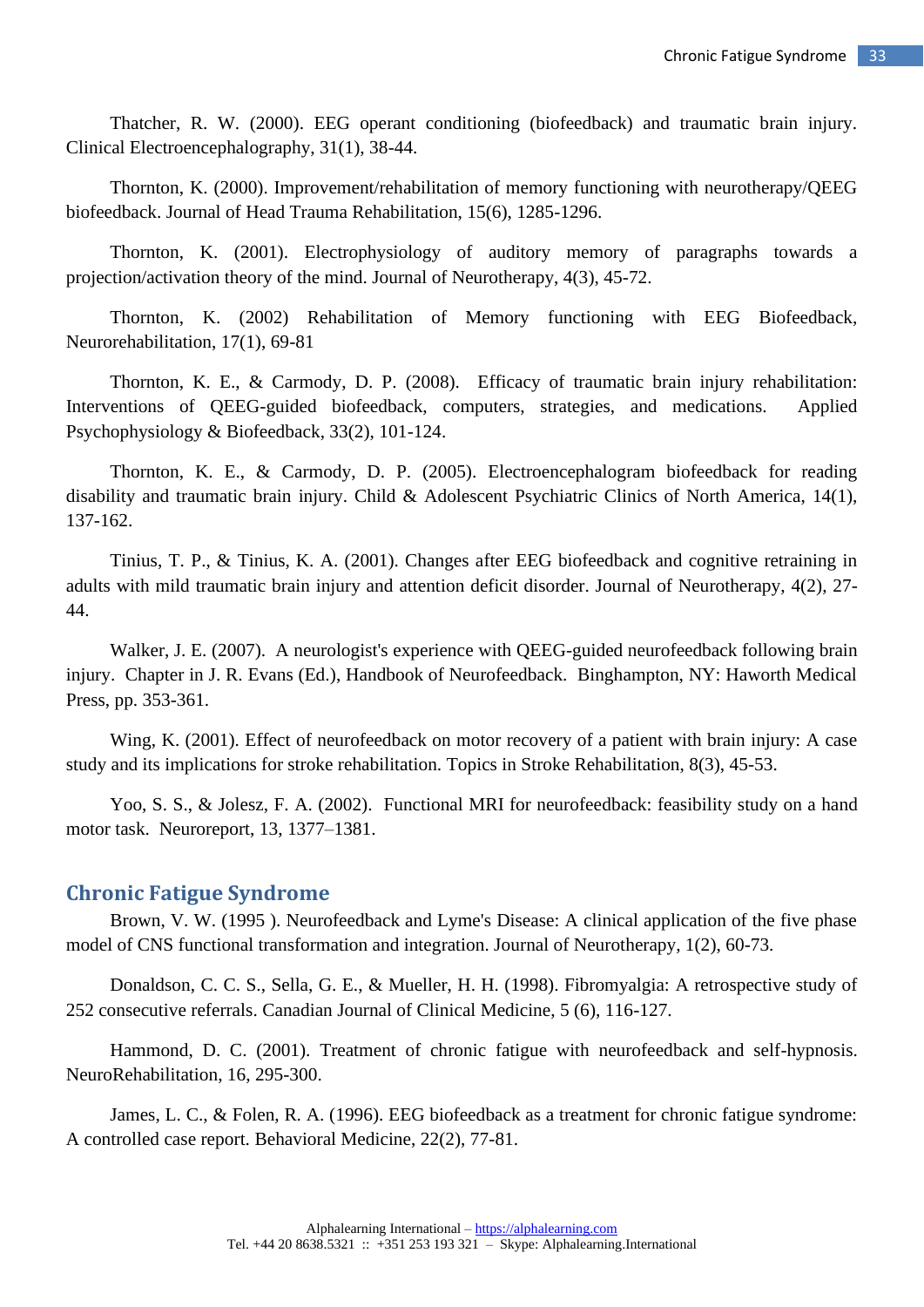Kayrian, S., Dursun, E., Ermutlu, N., Dursun, N., & Karamursel, S. (2007). Neurofeedback in fibromyalgia syndrome. The Journal of the Turkish Society of Algology, 19(3), 47-53.

Mueller, H. H., Donaldson, C. C. S., Nelson, D. V., & Layman, M. (2001). Treatment of fibromyalgia incorporating EEG-driven stimulation: A clinical outcomes study. Journal of Clinical Psychology, 57(7), 933-952.

Packard, R. C., & Ham, L. R. (1995). EEG biofeedback in the treatment of Lyme Disease: A case study. Journal of Neurotherapy, 1(3), 22-30.

Tansey, M. A. (1993). Neurofeedback and chronic fatigue syndrome: New findings with respect to diagnosis and treatment. CFIDS Chronicle, 9, 30-32.

#### <span id="page-33-0"></span>**Cognitive Decline**

Abstra Angelakis, E., Stathopoulou, S., Frymiare, J. L., Green, D. L., Lubar, J. F., & Kounios, J. (2007). EEG neurofeedback: A brief overview and an example of peak alpha frequency training for cognitive enhancement in the elderly. Clinical Neuropsychology, 21(1), 110-129.

Albert, A. O., Andrasik, F., Moore, J. L., & Dunn, B. R. (1998). Theta/beta training for attention, concentration and memory improvement in the geriatric population. Applied Psychophysiology & Biofeedback, 23(2), 109.

Boynton, T. (2001). Applied research using alpha/theta training for enhancing creativity and wellbeing. Journal of Neurotherapy, 5(1-2), 5-18.

Budzynski, T. H. (1996). Brain brightening: Can neurofeedback improve cognitive process? Biofeedback, 24(2), 14-17.

Budzynski, T., Budzynski, H. K., &l Tang, H-Y. (2007). Brain brightening: restoring the aging mind. Chapter in J. R. Evans (Ed.), Handbook of Neurofeedback. Binghampton, NY: Haworth Medical Press, pp. 231-265.

Egner, T., & Gruzelier, J. H. (2003). Ecological validity of neurofeedback: Modulation of slow wave EEG enhances musical performance. NeuroReport, 14(9), 1221-1224.

Egner, T., & Gruzelier, J. H. (2004). The temporal dynamics of electroencephalographic responses to alpha/theta neurofeedback training in healthy subjects. Journal of Neurotherapy, 8(1), 43-57.

Egner, T., & Gruzelier, J. H. (2004). EEG biofeedback of low beta band components: Frequencyspecific effects on variables of attention and event-related brain potentials. Clinical Neurophysiology, 115, 131-139.

Gruzelier, J. (2009). A theory of alpha/theta neurofeedback, creative performance enhancement, long distance functional connectivity and psychological integration. Cognitive Processing, 10 (Suppl 1), S101-109.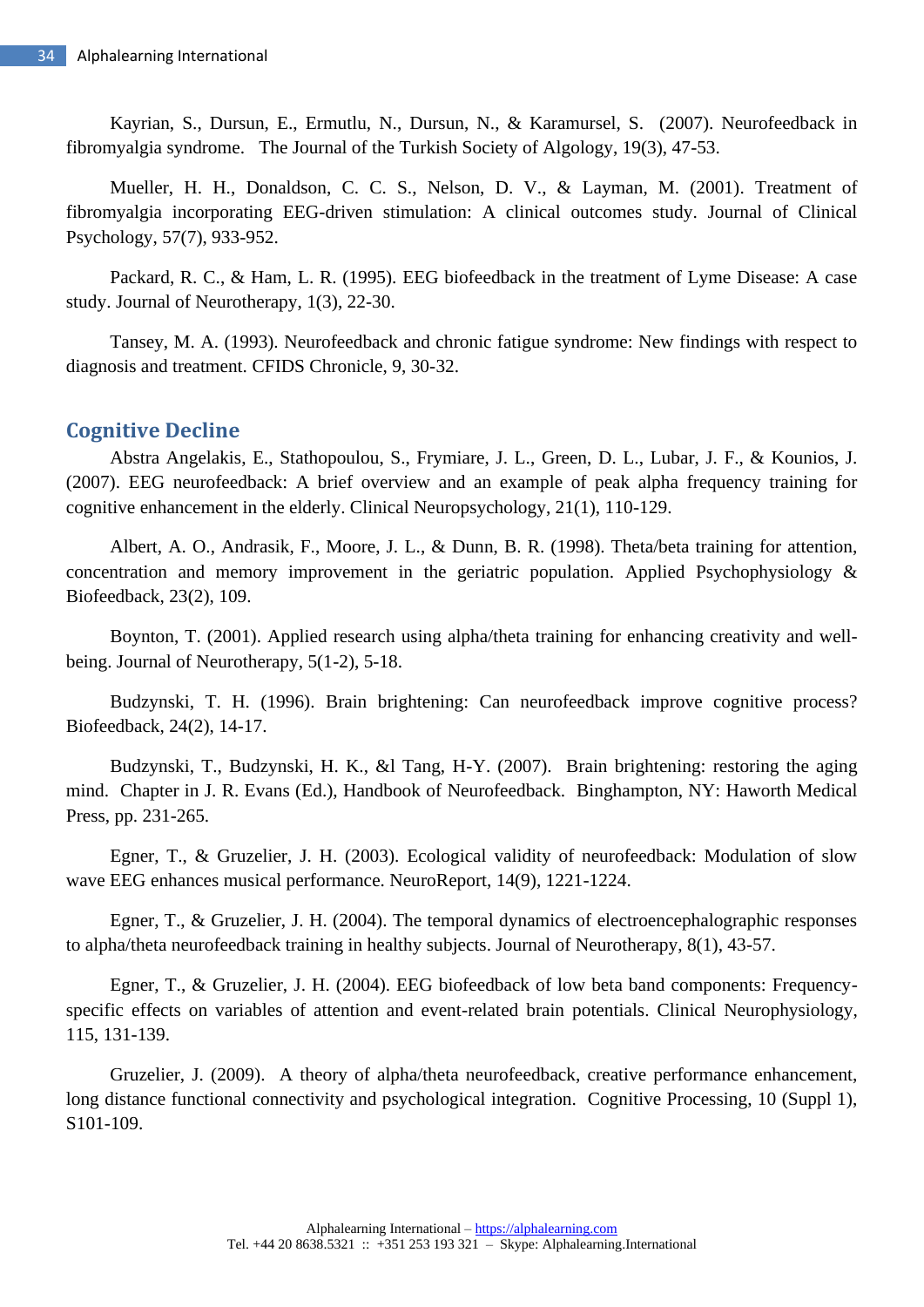Gruzelier, J., Egner, T., & Vernon, D. (2006).Validating the efficacy of neurofeedback for optimising performance. Progress in Brain Research,159, 421-431.

Hanslmayer, S., Sauseng, P., Doppelmayr, M., Schabus, M., & Klimesch, W. (2005).Increasing individual upper alpha by neurofeedback improves cognitive performance in human subjects.Applied Psychophysiology & Biofeedback, 30(1), 1-10.

Hoedlmoser, K., Pecherstorfer, T., Gruber, E., Anderer, P., Doppelmayr, M., Klimesch, W., & Schabus, M. (2008). Instrumental conditioning of human sensorimotor rhythm (12-15 Hz) and its impact on sleep as well as declarative learning. Sleep, 31(10), 1401-1408.

Raymond, J., Sajid, I., Parkinson, L. A., & Gruzelier, J. H. (2005). Biofeedback and dance performance: A preliminary investigation. Applied Psychophysiology & Biofeedback, 30(1), 65-74.

Thompson, T., Steffert, T., Ros, T., Leach, J., & Gruzelier, J. (2008). EEG applications for sport and performance. Methods, 45, 279-288.

Vernon, D. J. (2005).Can neurofeedback training enhance performance? An evaluation of the evidence with implications for future research. Applied Psychophysiology & Biofeedback, 30(4), 347- 364.

Vernon, D., Dempster, T., Bazanova, O., Rutterford, N., Pasqualini, M., Andersen, S. (2009). Alpha neurofeedback training for performance enhancement: Reviewing the methodology. Journal of Neurotherapy 13(4),Pages 214 – 227.

#### <span id="page-34-0"></span>**Coma**

Ayers, M. E. (1981). A report on a study of the utilization of electroencephalography for the treatment of cerebral vascular lesion syndromes. Chapter in L. Taylor, M. E. Ayers, & C. Tom (Eds.), Electromyometric Biofeedback Therapy. Los Angeles: Biofeedback and Advanced Therapy Institute, pp. 244-257.

Ayers, M. E. (1987). Electroencephalic neurofeedback and closed head injury of 250 individuals. Head Injury Frontiers. National Head Injury Foundation, 380-392.

Ayers, M. E. (1991). A controlled study of EEG neurofeedback training and clinical psychotherapy for right hemispheric closed head injury. Paper presented at the National Head Injury Foundation, Los Angeles, 1991.

Ayers, M. E. (1995a). A controlled study of EEG neurofeedback and physical therapy with pediatric stroke, age seven months to age fifteen, occurring prior to birth. Biofeedback & Self-Regulation, 20(3), 318.

Ayers, M. E. (1995b). EEG neurofeedback to bring individuals out of level 2 coma. Biofeedback & Self-Regulation, 20(3), 304-305.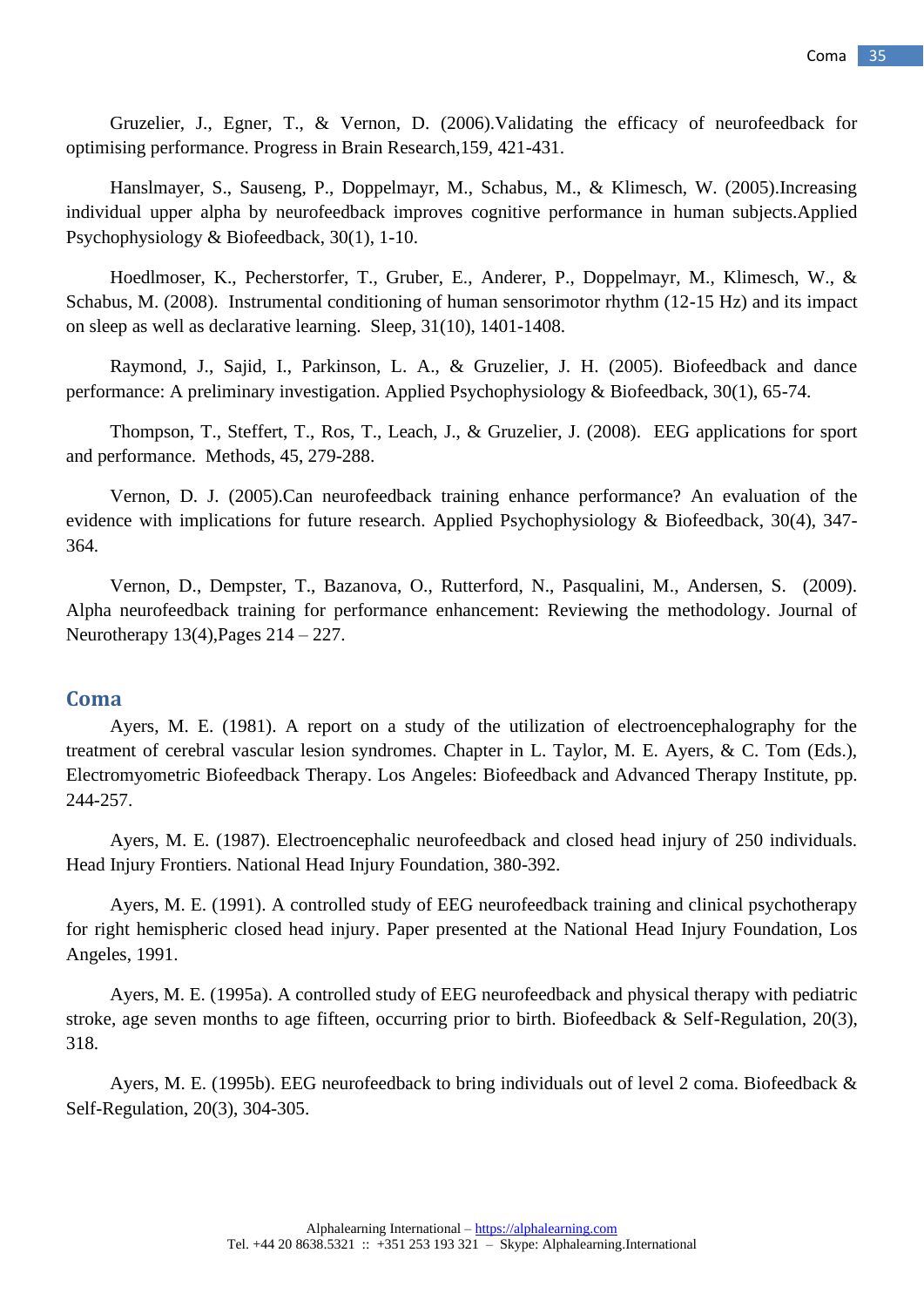Ayers, M. E. (1999). Assessing and treating open head trauma, coma, and stroke using real-time digital EEG neurofeedback. Chapter in J. R. Evans & A. Abarbanel (Eds.), Introduction to Quantitative EEG and Neurofeedback. New York: Academic Press, pp. 203-222.

Ayers, M. E. (2004). Neurofeedback for cerebral palsy. Journal of Neurotherapy, 8(2), 93-94.

Bachers, A. (2004). Neurofeedback with cerebral palsy and mental retardation. Journal of Neurotherapy, 8(2), 95-96.

Bearden, T. S., Cassisi, J. E., & Pineda, M. (2003). Neurofeedback training for a patient with thalamic and cortical infarctions. Applied Psychophysiology & Biofeedback, 28(3), 241-253.

Bounias, M., Laibow, R. E., Bonaly, A., & Stubblebine, A. N. (2001). EEG-neurobiofeedback treatment of patients with brain injury: Part 1: Typological classification of clinical syndromes. Journal of Neurotherapy, 5(4), 23-44.

Bounias, M., Laibow, R. E., Stubbelbine, A. N.,Sandground, H., & Bonaly, A. (2002). EEGneurobiofeedback treatment of patients with brain injury Part 4: Duration of treatments as a function of both the initial load of clinical symptoms and the rate of rehabilitation. Journal of Neurotherapy, 6(1), 23- 38.

Byers, A. P. (1995). Neurofeedback therapy for a mild head injury. Journal of Neurotherapy, 1(1), 22-37.

Cannon, K. B., Sherlin, L., & Lyle, R. R. (2010). Neurofeedback efficacy in the treatment of a 43 year-old female stroke victim: a case study. Journal of Neurotherapy, 14(2), 107-121.

Doppelmayr, M., Nosko, H., Pecherstorfer, T., & Fink, A. (2007). An attempt to increase cognitive performance after stroke with neurofeedback. Biofeedback, 35(4), 126-130.

Duff, J. (2004). The usefulness of quantitative EEG (QEEG) and neurotherapy in the assessment and treatment of post-concussion syndrome. Clinical EEG & Neuroscience, 35(4), 198-209.

Ham, L. P., & Packard, R. C. (1996). A retrospective, follow-up study of biofeedback-assisted relaxation therapy in patients with posttraumatic headache. Biofeedback & Self-Regulation, 21(2), 93- 104.

Hammond, D. C. (2006). Neurofeedback to improve physical balance, incontinence, and swallowing. Journal of Neurotherapy, 9(1), 27-48.

Hammond, D. C. (2007). Can LENS neurofeedback treat anosmia resulting from a head injury? Journal of Neurotherapy, 11(1), 57-62.

Hoffman, D. A., Stockdale, S., & Van Egren, L. (1996b). EEG neurofeedback in the treatment of mild traumatic brain injury [Abstract]. Clinical Electroencephalography, 27(2), 6.

Hoffman, D. A., Stockdale, S., & Van Egren, L. (1996a). Symptom changes in the treatment of mild traumatic brain injury using EEG neurofeedback [Abstract]. Clinical Electroencephalography, 27(3), 164.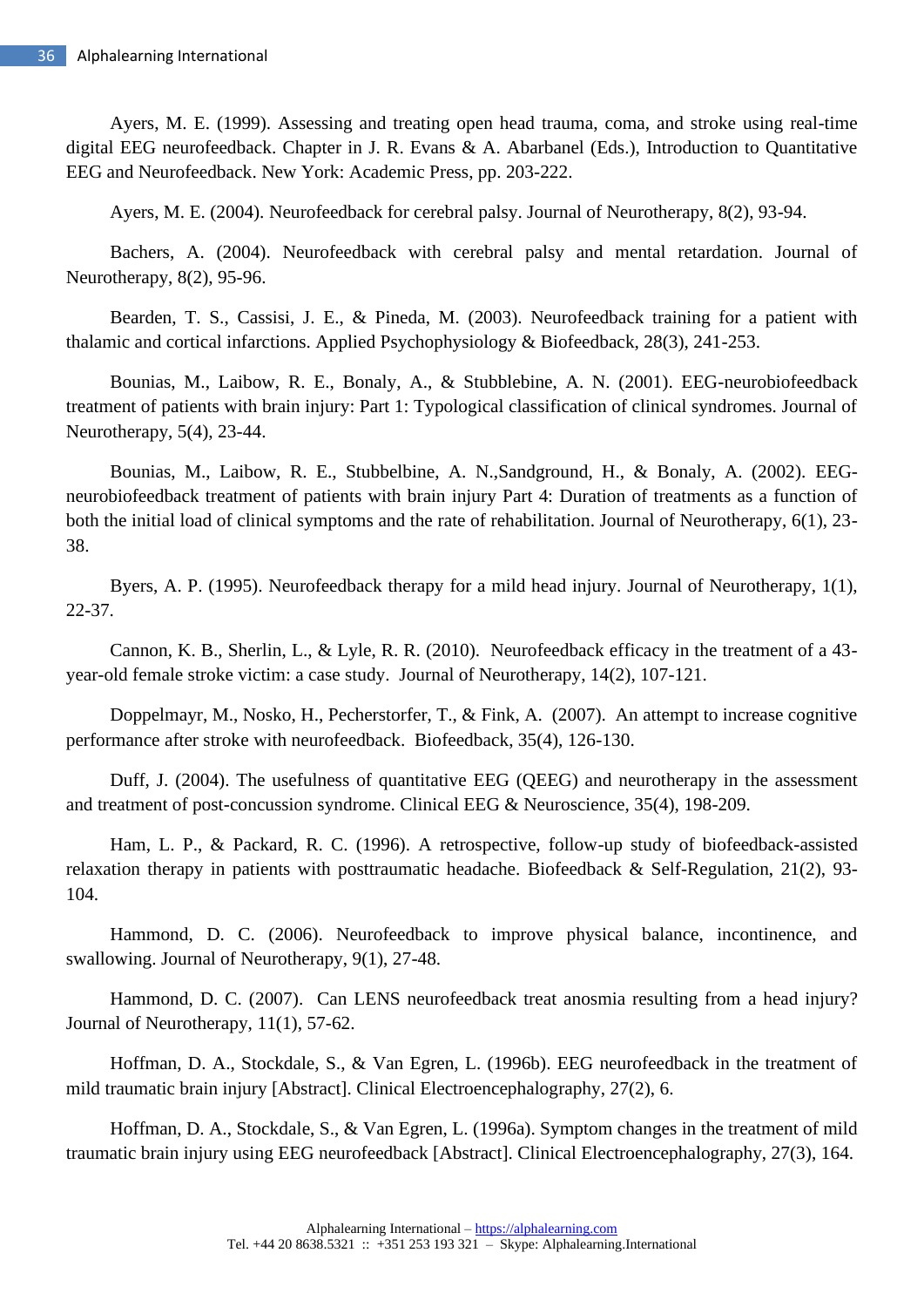Keller, I. (2001). Neurofeedback therapy of attention deficits in patients with traumatic brain injury. Journal of Neurotherapy, 5(1,2), 19-32.

Laibow, R E., Stubblebine, A. N., Sandground, H.,& Bounias, M. (2001). EEG neurobiofeedback treatment of patients with brain injury: Part 2: Changes in EEG parameters versus rehabilitation. Journal of Neurotherapy, 5(4), 45-71

Putnam, J. A., (2001). EEG biofeedback on a female stroke patient with depression: A case study. Journal of Neurotherapy, 5(3), 27-38.

Rozelle, G. R., & Budzynski, T. H. (1995). Neurotherapy for stroke rehabilitation: A single case study. Biofeedback & Self-Regulation, 20(3), 211-228.

Schoenberger, N. E., Shiflett, S. C., Esty, M. L., Ochs, L., & Matheis, R. J. (2001). Flexyx neurotherapy system in the treatment of traumatic brain injury: An initial evaluation. Journal of Head Trauma Rehabilitation, 16(3), 260-274.

Sterman, M. B., Ayers, M. E., & Goodman, S. J. (1976). Case study: Effects of SMR suppression on EEG and motor patterns in a quadriplegic patient. Biofeedback & Self-Regulation, 1(3), 340-341.

Thatcher, R. W. (2000). EEG operant conditioning (biofeedback) and traumatic brain injury. Clinical Electroencephalography, 31(1), 38-44.

Thornton, K. (2000). Improvement/rehabilitation of memory functioning with neurotherapy/QEEG biofeedback. Journal of Head Trauma Rehabilitation, 15(6), 1285-1296.

Thornton, K. (2001). Electrophysiology of auditory memory of paragraphs towards a projection/activation theory of the mind. Journal of Neurotherapy, 4(3), 45-72.

Thornton, K. (2002) Rehabilitation of Memory functioning with EEG Biofeedback, Neurorehabilitation, 17(1), 69-81

Thornton, K. E., & Carmody, D. P. (2008). Efficacy of traumatic brain injury rehabilitation: Interventions of QEEG-guided biofeedback, computers, strategies, and medications. Applied Psychophysiology & Biofeedback, 33(2), 101-124.

Thornton, K. E., & Carmody, D. P. (2005). Electroencephalogram biofeedback for reading disability and traumatic brain injury. Child & Adolescent Psychiatric Clinics of North America, 14(1), 137-162.

Tinius, T. P., & Tinius, K. A. (2001). Changes after EEG biofeedback and cognitive retraining in adults with mild traumatic brain injury and attention deficit disorder. Journal of Neurotherapy, 4(2), 27- 44.

Walker, J. E. (2007). A neurologist's experience with QEEG-guided neurofeedback following brain injury. Chapter in J. R. Evans (Ed.), Handbook of Neurofeedback. Binghampton, NY: Haworth Medical Press, pp. 353-361.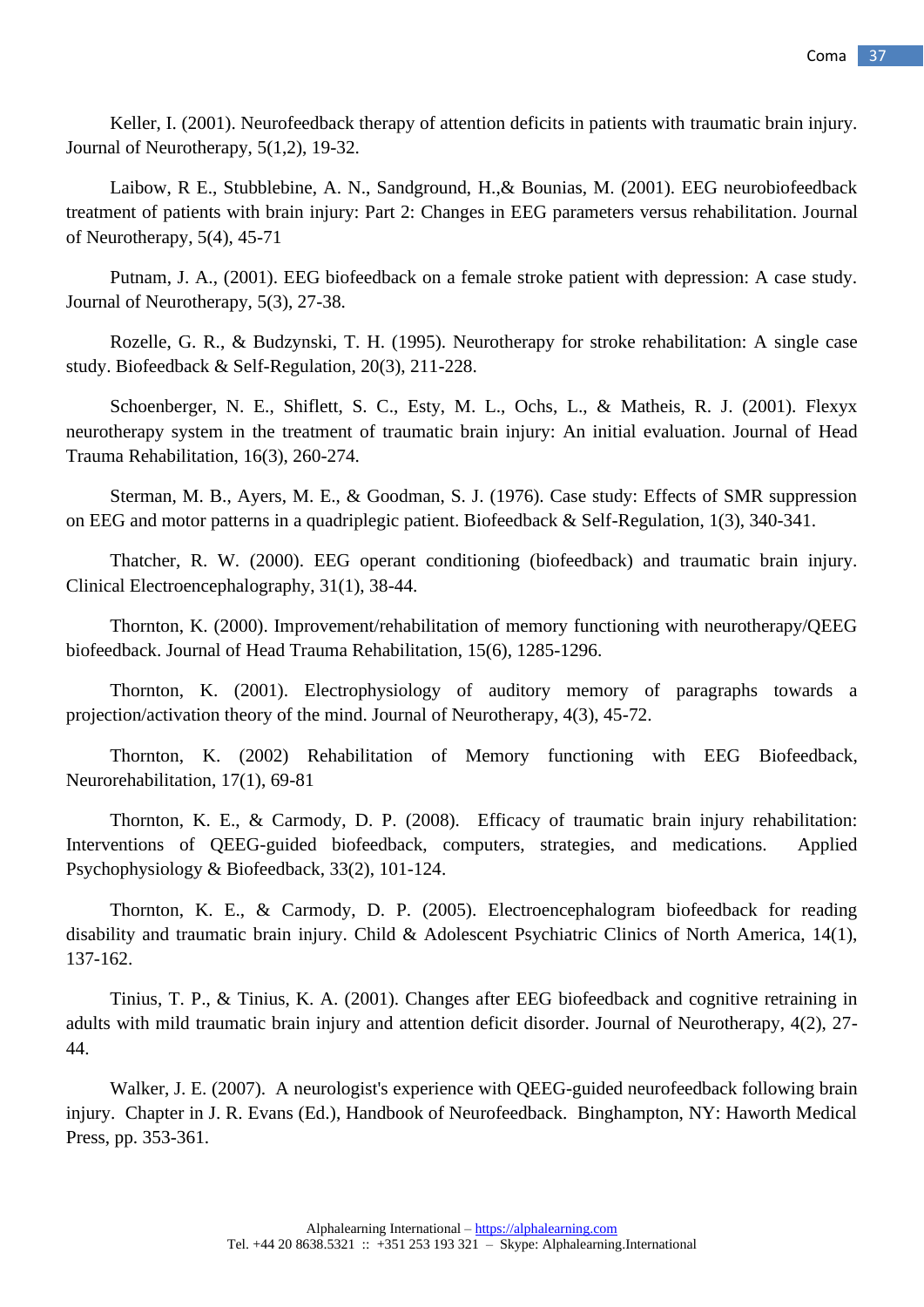Wing, K. (2001). Effect of neurofeedback on motor recovery of a patient with brain injury: A case study and its implications for stroke rehabilitation. Topics in Stroke Rehabilitation, 8(3), 45-53.

Yoo, S. S., & Jolesz, F. A. (2002). Functional MRI for neurofeedback: feasibility study on a hand motor task. Neuroreport, 13, 1377–1381.

#### **Creatvity**

Abstra Angelakis, E., Stathopoulou, S., Frymiare, J. L., Green, D. L., Lubar, J. F., & Kounios, J. (2007). EEG neurofeedback: A brief overview and an example of peak alpha frequency training for cognitive enhancement in the elderly. Clinical Neuropsychology, 21(1), 110-129.

Albert, A. O., Andrasik, F., Moore, J. L., & Dunn, B. R. (1998). Theta/beta training for attention, concentration and memory improvement in the geriatric population. Applied Psychophysiology & Biofeedback, 23(2), 109.

Boynton, T. (2001). Applied research using alpha/theta training for enhancing creativity and wellbeing. Journal of Neurotherapy, 5(1-2), 5-18.

Budzynski, T. H. (1996). Brain brightening: Can neurofeedback improve cognitive process? Biofeedback, 24(2), 14-17.

Budzynski, T., Budzynski, H. K., &l Tang, H-Y. (2007). Brain brightening: restoring the aging mind. Chapter in J. R. Evans (Ed.), Handbook of Neurofeedback. Binghampton, NY: Haworth Medical Press, pp. 231-265.

Egner, T., & Gruzelier, J. H. (2003). Ecological validity of neurofeedback: Modulation of slow wave EEG enhances musical performance. NeuroReport, 14(9), 1221-1224.

Egner, T., & Gruzelier, J. H. (2004). The temporal dynamics of electroencephalographic responses to alpha/theta neurofeedback training in healthy subjects. Journal of Neurotherapy, 8(1), 43-57.

Egner, T., & Gruzelier, J. H. (2004). EEG biofeedback of low beta band components: Frequencyspecific effects on variables of attention and event-related brain potentials. Clinical Neurophysiology, 115, 131-139.

Gruzelier, J. (2009). A theory of alpha/theta neurofeedback, creative performance enhancement, long distance functional connectivity and psychological integration. Cognitive Processing, 10 (Suppl 1), S101-109.

Gruzelier, J., Egner, T., & Vernon, D. (2006).Validating the efficacy of neurofeedback for optimising performance. Progress in Brain Research,159, 421-431.

Hanslmayer, S., Sauseng, P., Doppelmayr, M., Schabus, M., & Klimesch, W. (2005).Increasing individual upper alpha by neurofeedback improves cognitive performance in human subjects.Applied Psychophysiology & Biofeedback, 30(1), 1-10.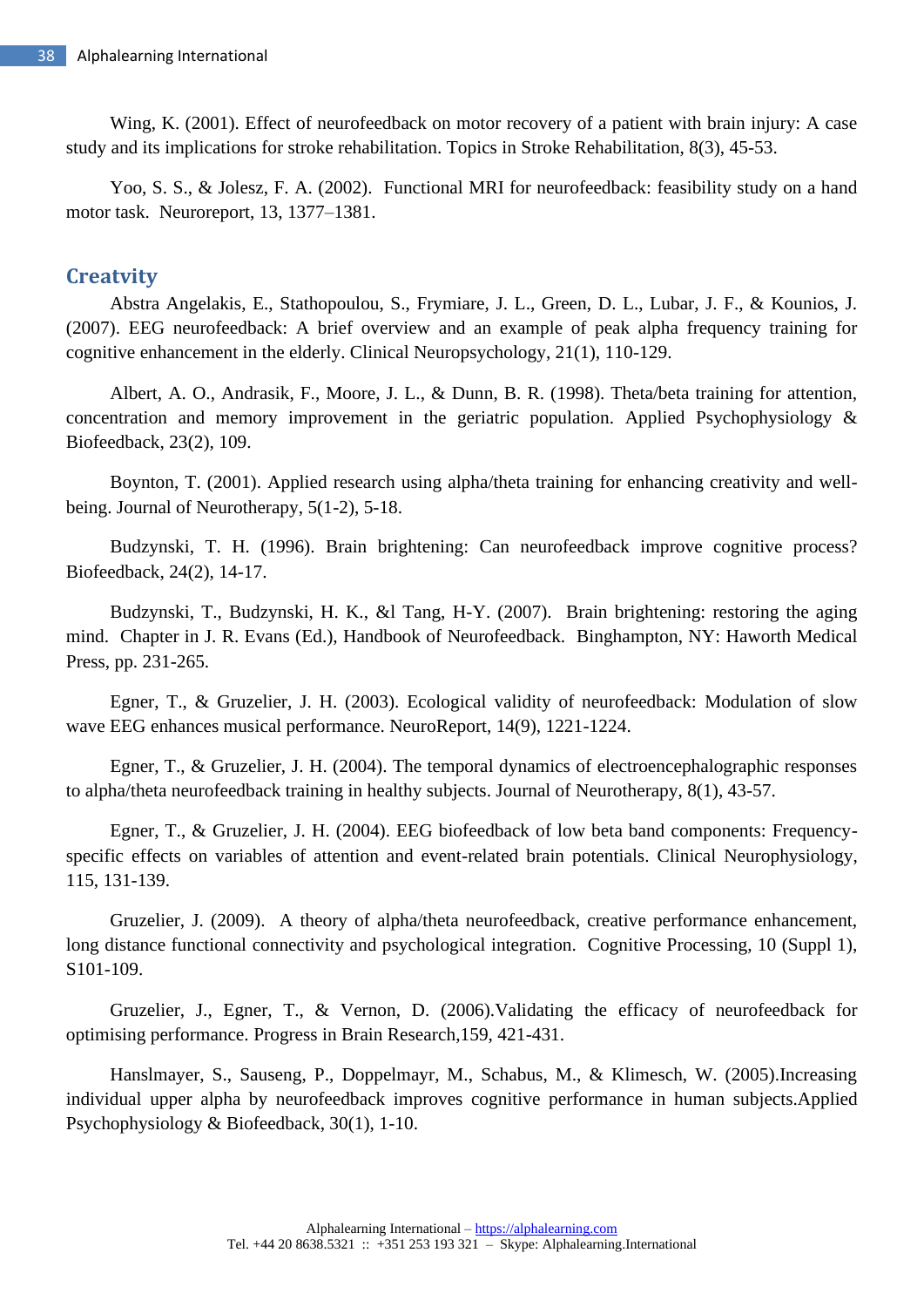Hoedlmoser, K., Pecherstorfer, T., Gruber, E., Anderer, P., Doppelmayr, M., Klimesch, W., & Schabus, M. (2008). Instrumental conditioning of human sensorimotor rhythm (12-15 Hz) and its impact on sleep as well as declarative learning. Sleep, 31(10), 1401-1408.

Raymond, J., Sajid, I., Parkinson, L. A., & Gruzelier, J. H. (2005). Biofeedback and dance performance: A preliminary investigation. Applied Psychophysiology & Biofeedback, 30(1), 65-74.

Thompson, T., Steffert, T., Ros, T., Leach, J., & Gruzelier, J. (2008). EEG applications for sport and performance. Methods, 45, 279-288.

Vernon, D. J. (2005).Can neurofeedback training enhance performance? An evaluation of the evidence with implications for future research. Applied Psychophysiology & Biofeedback, 30(4), 347- 364.

Vernon, D., Dempster, T., Bazanova, O., Rutterford, N., Pasqualini, M., Andersen, S. (2009). Alpha neurofeedback training for performance enhancement: Reviewing the methodology. Journal of Neurotherapy 13(4),Pages 214 – 227.

# **Criminals & Juvenile Offenders**

Martin, G., & Johnson, C. L. (2005).The Boys Totem Town Neurofeedback Project: A pilot study of EEG biofeedback with incarcerated juvenile felons. Journal of Neurotherapy, 9(3), 71-86.

Quirk, D. A. (1995). Composite biofeedback conditioning and dangerous offenders: III. Journal of Neurotherapy, 1(2), 44-54.

Smith, P. N., & Sams, M. W. (2005).Neurofeedback with juvenile offenders: A pilot study in the use of QEEG-based and analog-based remedial neurofeedback training. Journal of Neurotherapy, 9(3), 87-99.

# **Depression**

Allen, J. B.., & Cavendar, J. H. (1996). Biofeedback alters EEG asymmetry. Psychophysiology, 33(suppl), S17, (Abstract).

Baehr, E., & Baehr, R. (1997). The use of brainwave biofeedback as an adjunctive therapeutic treatment for depression: Three case studies. Biofeedback, 25(1), 10-11.

Baehr, E., Miller, E., Rosenfeld, J. P., & Baehr, R. (2004). Changes in frontal brain asymmetry associated with premenstrual dysphoric disorder: A single case study. Journal of Neurotherapy, 8(1), 29- 42.

Baehr, E., Rosenfeld, J. P., & Baehr, R. (1997). The clinical use of an alpha asymmetry protocol in the neurofeedback treatment of depression: Two case studies. Journal of Neurotherapy, 2(3), 10-23.

Baehr, E., Rosenfeld, J. P., & Baehr, R. (2001). Clinical use of an alpha asymmetry neurofeedback protocol in the treatment of mood disorders: Follow-up study one to five years post therapy. Journal of Neurotherapy, 4(4), 11-18.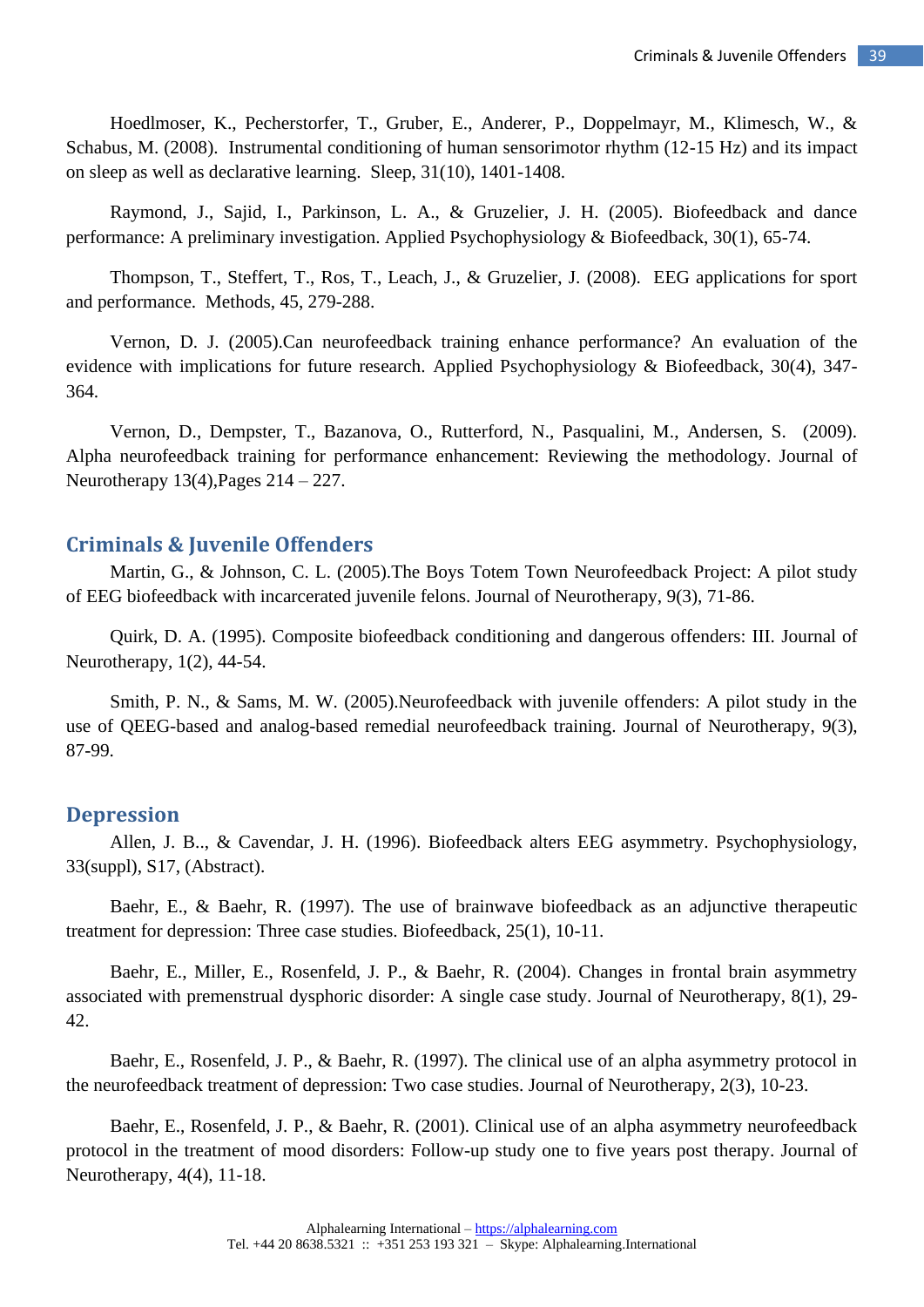Berg, K., Siever, D. (2009). A controlled comparison of audio-visual entrainment for treating Seasonal Affective Disorder. Journal of Neurotherapy 13(3), 166 – 175.

Cantor, D.S., Stevens, E. (2009).QEEG correlates of auditory-visual entrainment treatment efficacy of refractory depression. Journal of Neurotherapy 13(2), 100 – 108.

Hammond, D. C. (2001). Neurofeedback training for anger control. Journal of Neurotherapy, 5(4), 98-103.

Hammond, D. C. (2001). Neurofeedback treatment of depression with the Roshi. Journal of Neurotherapy, 4(2), 45-56.

Hammond, D. C. (2005). Neurofeedback with anxiety and affective disorders. Child & Adolescent Psychiatric Clinics of North America, 14(1), 105-123

Hardman, E., Gruzelier, J., Chessman, K., Jones, C., Liddiard, D., Schleichert, H., & Birbaumer, N. (1997). Frontal interhemispheric asymmetry: Self-regulation and individual differences in humans. Neuroscience Letters, 221, 117-120.

Jenkins, P., & Moore, W. H. (1985).The effects of visual feedback on hemispheric alpha asymmetries and reported processing strategies: A single-subject experimental design. Brain & Cognition, 4(1), 47-58.

Kotchoubey, B., Schleichert, H., Lutzenberger, W., Anokhin, A. P., & Birbaumer, N. (1996). Selfregulation of interhemispheric asymmetry in humans. Neuroscience Letters, 215, 91-94.

Kumano, H., Horie, H., Shidara, T., Kuboki, T. et al. (1996). Treatment of a depressive disorder patient with EEG-driven photic stimulation. Biofeedback & Self-Regulation, 21(4), 323-334.

Putnam, J. A., (2001). EEG biofeedback on a female stroke patient with depression: A case study. Journal of Neurotherapy, 5(3), 27-38.

Raymond, J., Varney, C., Parkinson, L. A., & Gruzelier, J. H. (2005). The effects of alpha/theta neurofeedback on personality and mood. Cognitive Brain Research, 23, 287-292.

Rockstroh, B., Elbert, T., Birbaumer, N. J., & Lutzenberger, W. (1990). Biofeedback-produced hemispheric asymmetry of slow cortical potentials and its behavioural effects. International Journal of Psychophysiology, 9, 151-165.

Rosenfeld, J. P. (1997). EEG biofeedback of frontal alpha asymmetry in affective disorders. Biofeedback, 25(1), 8-25.

Rosenfeld, J. P. (2000). An EEG biofeedback protocol for affective disorders. Clinical Electroencephalography, 31(1), 7-12.

Rosenfeld, J. P., Baehr, E., Baehr, R., Gotlib, I. H., & Ranganath, C. (1996). Preliminary evidence that daily changes in frontal alpha asymmetry correlate with changes in affect in therapy sessions. International Journal of Psychophysiology, 23, 137-141.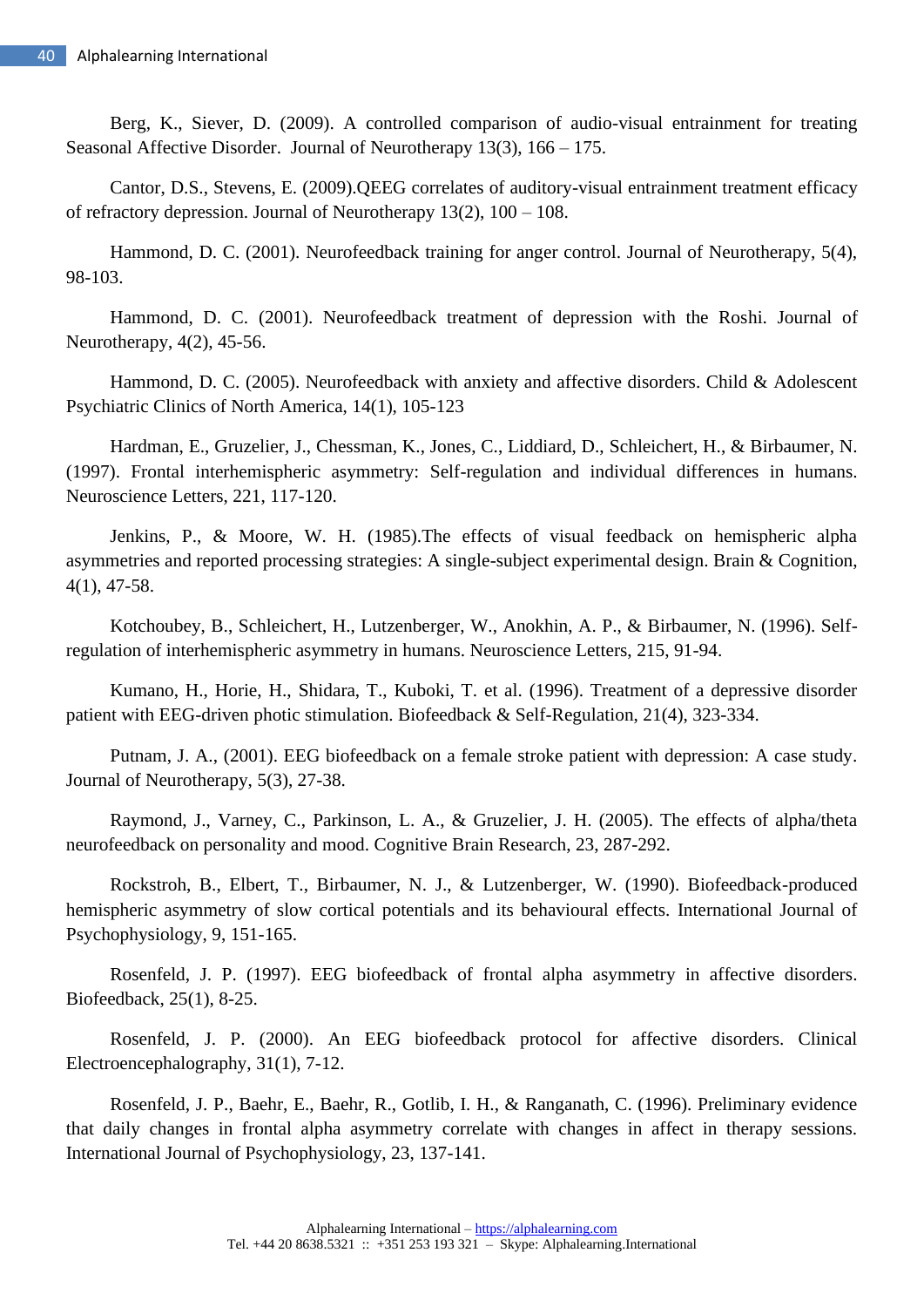Rosenfeld, J. P., Cha, G., Blair, T., & Gotlib, I. (1995). Operant biofeedback control of left-right frontal alpha power differences. Biofeedback & Self-Regulation, 20, 241-258.

Saxby, E., & Peniston, E. G. (1995). Alpha-theta brainwave neurofeedback training: an effective treatment for male and female alcoholics with depressive symptoms. Journal of Clinical Psychology, 51, 685-693.

Schneider, F., Heimann, H., Mattes, R., Lutzenberger, W., & Birbaumer, N. (1992). Self-regulation of slow cortical potentials in psychiatric patients: Depression. Biofeedback & Self-Regulation, 17, 203- 214.

Uhlmann, C., & Froscher, W. (2001). Biofeedback treatment in patients with refractory epilepsy: Changes in depression and control orientation. Seizure, 10, 34-38.

Walker, J. E., Lawson, R., & Kozlowski, G. (2007). Current status of QEEG and neurofeedback in the treatment of depression. Chapter in J. R. Evans (Ed.), Handbook of Neurofeedback. Binghampton, NY: Haworth Medical Press, pp. 341-351.

#### **Developmental Disorders**

Albert, A.O, Andrasik, F, Moore, J.L & Dunn, B.R. (1998). Theta/beta training for attention, concentration and memory improvement in the geriatric population. Applied Psychophysiology and Biofeedback,23(2), 109. Abstract.

Alhambra, M.A, Fowler, T.P, & Alhambra A.A. (1995). EEG biofeedback: A new treatment option for ADD/ADHD. Journal of Neurotherapy,1(2), 39-43.

Arns, M., Kleinnijenhuis, M., Fallahpour, K., & Bretler, R. (2007). Golf performance enhancement and real-life neurofeedback training using personalized event-locked EEG profiles. Journal of Neurotherapy, 11(4), 11-18.

Barabasz, A & Barabasz, M. (2000). Treating AD/HD with hypnosis and neurotherapy. Child Study Journal,30 (1),25-42.

Barabasz, A, & Barabasz, M. (1996). Neurotherapy and alter hynosis in the treatment of attention deficit disorder. Chapter in Lynn, Kirsch, Rhue (EDs.), Casebook of Clinical Hypnosis. Washington D.C: American Psychological Association Press, pp. 271- 292.

Bazanova, O.M., Aftanas, L.I. (2010).Individual EEG alpha activity analysis for enhancement neurofeedback efficiency: Two case studies. Journal of Neurotherapy 14(3), 244 – 253.

Beauregard, M & Levesque, J (2006). Functional magnetic resonance imaging investigation of the effects of neurfeedback training on the neural bases of selective attention and response inhibition in children with attention-deficit/hyperactivity disorder. Applied Psychophysiology & Biofeedback, 31(1) 3- 20.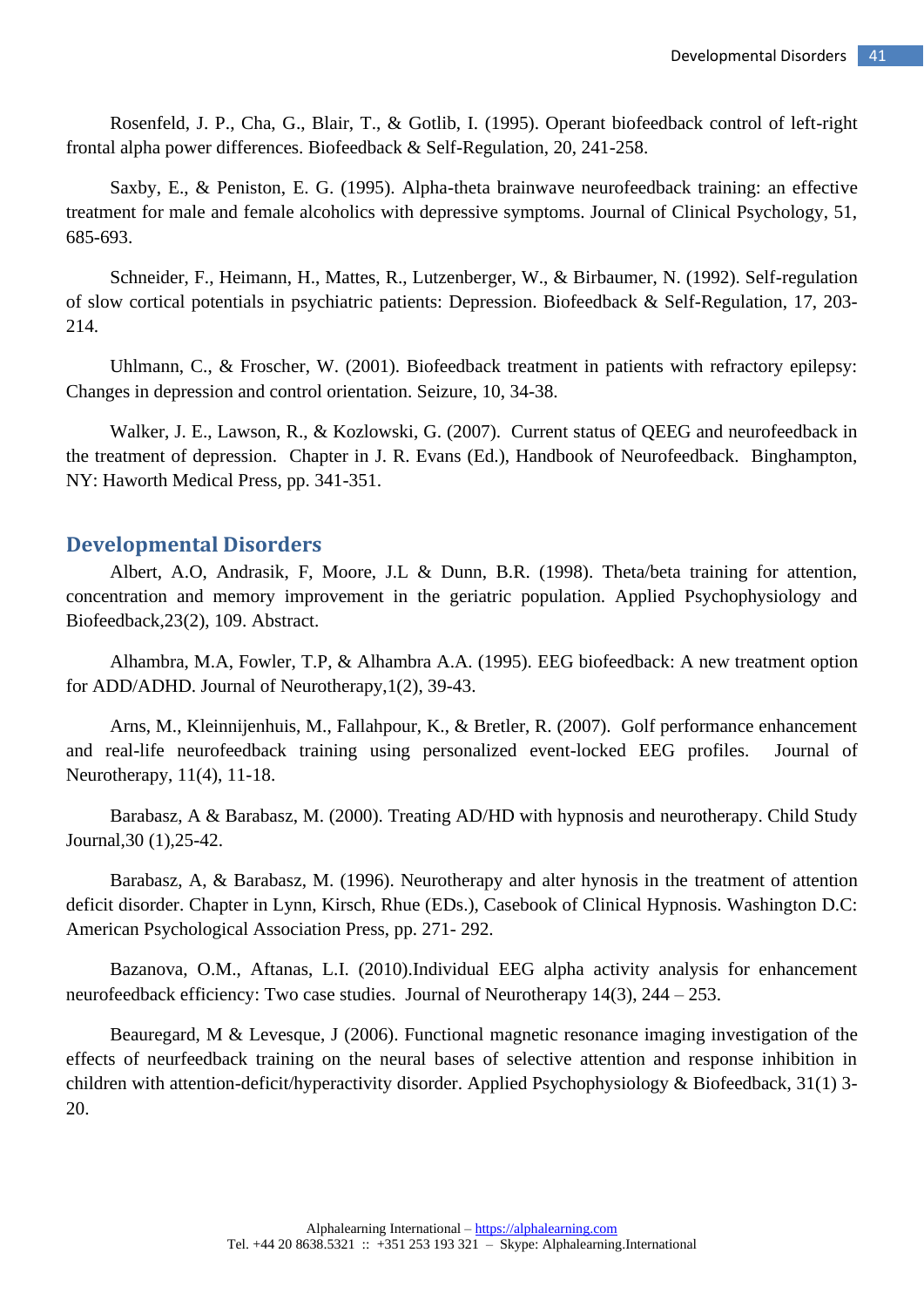Becerra, J., Fernndez, T., Harmony T., Caballero M.I, Garcia F., Fernandez-Bouzas A., Santiago-Rodriguez E, Prado-Alcala R.A. (2006) "Follow-up study of Learning Disabled children treated with Neurofeedback or placebo." Clinical EEG & Neuroscience, 37(3), 198-203.

Boyd, W.D & Campbell, S.E. (1998) EEG biofeedback in schools: The use of EEG biofeedback to treat ADHD in a school setting. Journal of Neurotherapy, 2(4), 65-71.

Breteler, M. H. M., Arns, M., Peters, S., Giepmans, I., & Verhoeven, L. (2010). Improvements in spelling after

Budzynski, T.H. (1996). Braining brightening: Can neurofeedback improve cognitive process? Biofeedback, 24(2), 14-17.

Carmody, D. P., Radvanski, D. C., Wadhwani, S., Sabo, J. J., & Vergara, L. (2001). EEG biofeedback training and attention-deficit/hyperactivity disorder in an elementary school setting. Journal of Neurotherapy, 4(3), 5-27.

Carter, J. L., & Russell, H. L. (1991). Changes in verbal performance IQ discrepancy scores after left hemisphere frequency control training: A pilot report. American Journal of Clinical Biofeedback, 4(1), 66-67.

Cunningham, M., & Murphy, P. (1981). The effects of bilateral EEG biofeedback on verbal, visuospatial and creative skills in LD male adolescents. Journal of Learning Disabilities, 14(4), 204-208.

Drechsler R, Straub M, Doehnert M, Heinrich H, Steinhausen H, Brandeis D. (2007). Controlled evaluation of a neurofeedback training of slow cortical potentials in children with ADHD. Behavioral & Brain Functions, 3, 35

Egner, T., & Gruzelier, J. H. (2001). Learned self-regulation of EEG frequency components affects attention and event-related brain potentials in humans. NeuroReport, 12, 4155-4159.

Egner, T., & Gruzelier, J. H. (2004).EEG biofeedback of low beta band components: Frequencyspecific effects on variables of attention and event-related brain potentials.Clinical Neurophysiology, 115(1), 131-139.

Fehmi, L. G. (1978). EEG biofeedback, multichannel synchrony training, and attention. Chapter in A. A. Sugarman & R. E. Tarter (Eds.), Expanding Dimensions of Consciousness. New York: Springer.

Fehmi, L. G. (2007). Multichannel EEG phase synchrony training and verbally guided attention training for disorders of attention. Chapter in J. R. Evans (Ed.), Handbook of Neurofeedback. Binghampton, NY: Haworth Medical Press, pp. 301-319.

Fehmi, L. G., & Selzer, F. A. (1980). Biofeedback and attention training. Chapter in S. Boorstein (Ed.), Transpersonal Psychotherapy. Palo Alto: Science and Behavior Books.

Fernandez, T., Herrera, W., Harmony, T., Diaz-Comas, L., Santiago, E., Sanchez, L., Bosch, J., Fernandez-Bouzas, A., Otero, G., Ricardo-Garcell, J., Barraza, C., Aubert, E., Galan, L., & Valdes, P.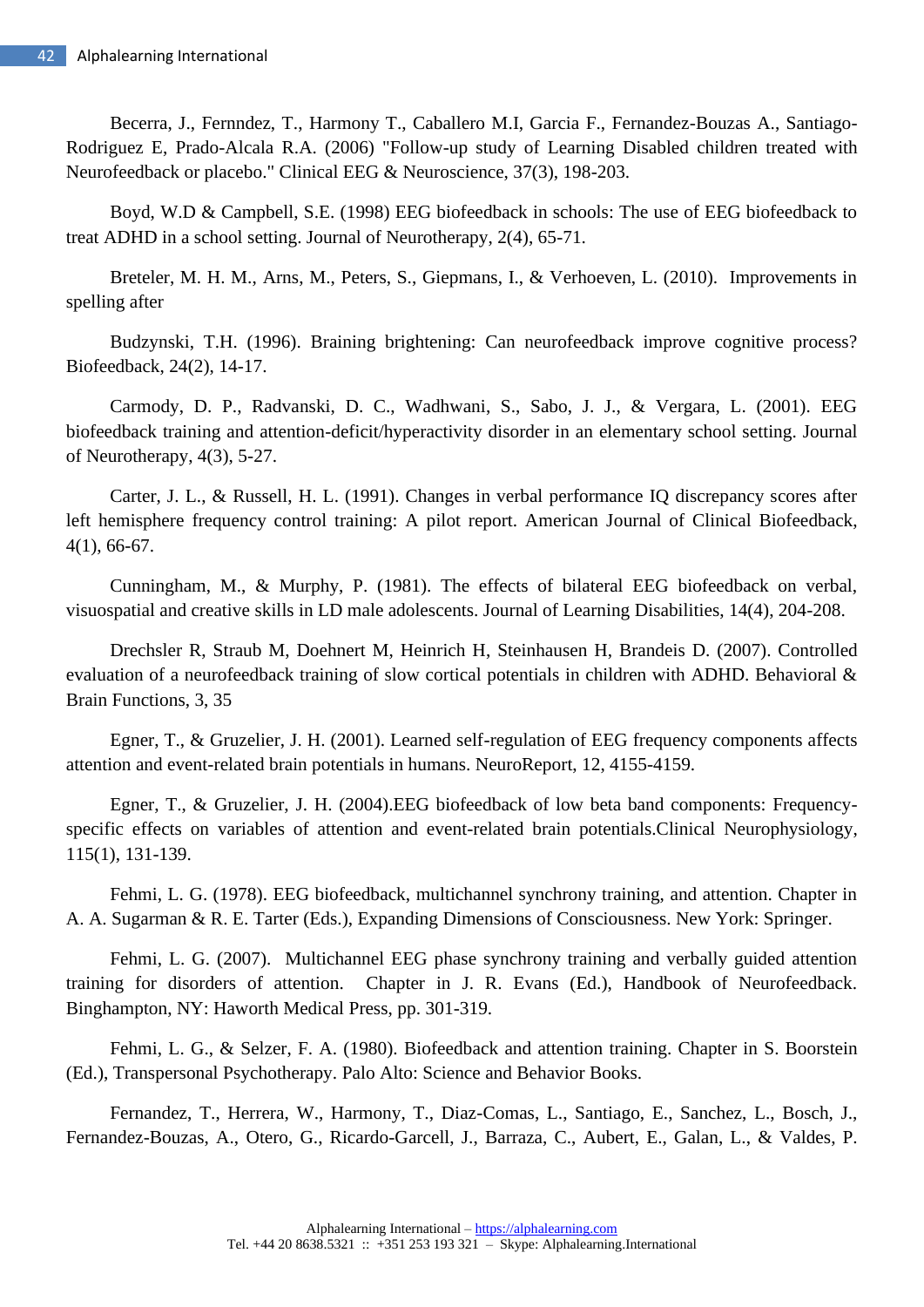(2003). EEG and behavioral changes following neurofeedback treatment in learning disabled children. Clinical Electroencephalography, 34(3), 145-150.

Fleischman, M. J., & Othmer, S. (2005). Case study: Improvements in IQ score and maintenance of gains following EEG biofeedback with mildly developmentally delayed twins. Journal of Neurotherapy, 9(4), 35-46.

Foks, M. (2005).Neurofeedback training as an educational intervention in a school setting: How the regulation of arousal states can lead to improved attention and behaviour in children with special needs. Educational & Child Psychology, 22(3), 67-77.

Fox, D. J., Tharp, D. F., & Fox, L. C. (2005). Neurofeedback: An alternative and efficacious treatment for attention deficit hyperactivity disorder. Applied Psychophysiology & Biofeedback, 30(4), 365-274.

Fritson, K. K., Wadkins, T. A., Gerdes, P., & Hof, D. (2007). The impact of neurotherapy on college students' cognitive abilities and emotions. Journal of Neurotherapy, 11(4), 1-9.

Fuchs, T., Birbaumer, N., Lutzenberger, W., Gruzelier, J. H., & Kaiser, J. (2003). Neurofeedback treatment for attention deficit/hyperactivity disorder in children: A comparison with methylphenidate. Applied Psychophysiology and Biofeedback, 28, 1-12.

Gani C, Birbaumer N & Strehl U. (2008). Long term effects after feedback of slow cortical potentials and of theta-beta amplitudes in children with attention-deficit/hyperactivity disorder(ADHD). International Journal of Bioelectromagnetism, 10(4), 209-232.

Hansen, L. M., Trudeau, D., & Grace, L. (1996). Neurotherapy and drug therapy in combination for adult ADHD, personality disorder, and seizure. Journal of Neurotherapy, 2(1), 6-14.

Hirshberg, L. M. (2007). Place of electroencephalographic biofeedback for attentiondeficit/hyperactivity disorder. Expert Review of Neurotherapeutics, 7(4), 315-319.

Jackson, G. M., & Eberly, D. A. (1982). Facilitation of performance on an arithmetic task as a result of the application of a biofeedback procedure to suppress alpha wave activity. Biofeedback & Self-Regulation, 7(2), 211-221.

Jacobs, E. H. (2005). Neurofeedback treatment of two children with learning, attention mood, social, and developmental deficits. Journal of Neurotherapy, 9(4), 55-70.

Kaiser, D. A., & Othmer, S. (2000). Effect of Neurofeedback on variables of attention in a large multi-center trial. Journal of Neurotherapy, 4(1), 5-15.

Kirk, L. (2007). Neurofeedback protocols for subtypes of attention deficit/hyperactivity disorder. Chapter in J. R. Evans (Ed.), Handbook of Neurofeedback. Binghampton, NY: Haworth Medical Press, pp. 267-299.

Kotwal, D. B., Burns, W. J., & Montgomery, D. D. (1996). Computer-assisted cognitive training for ADHD: A case study. Behavior Modification, 20(1), 85-96.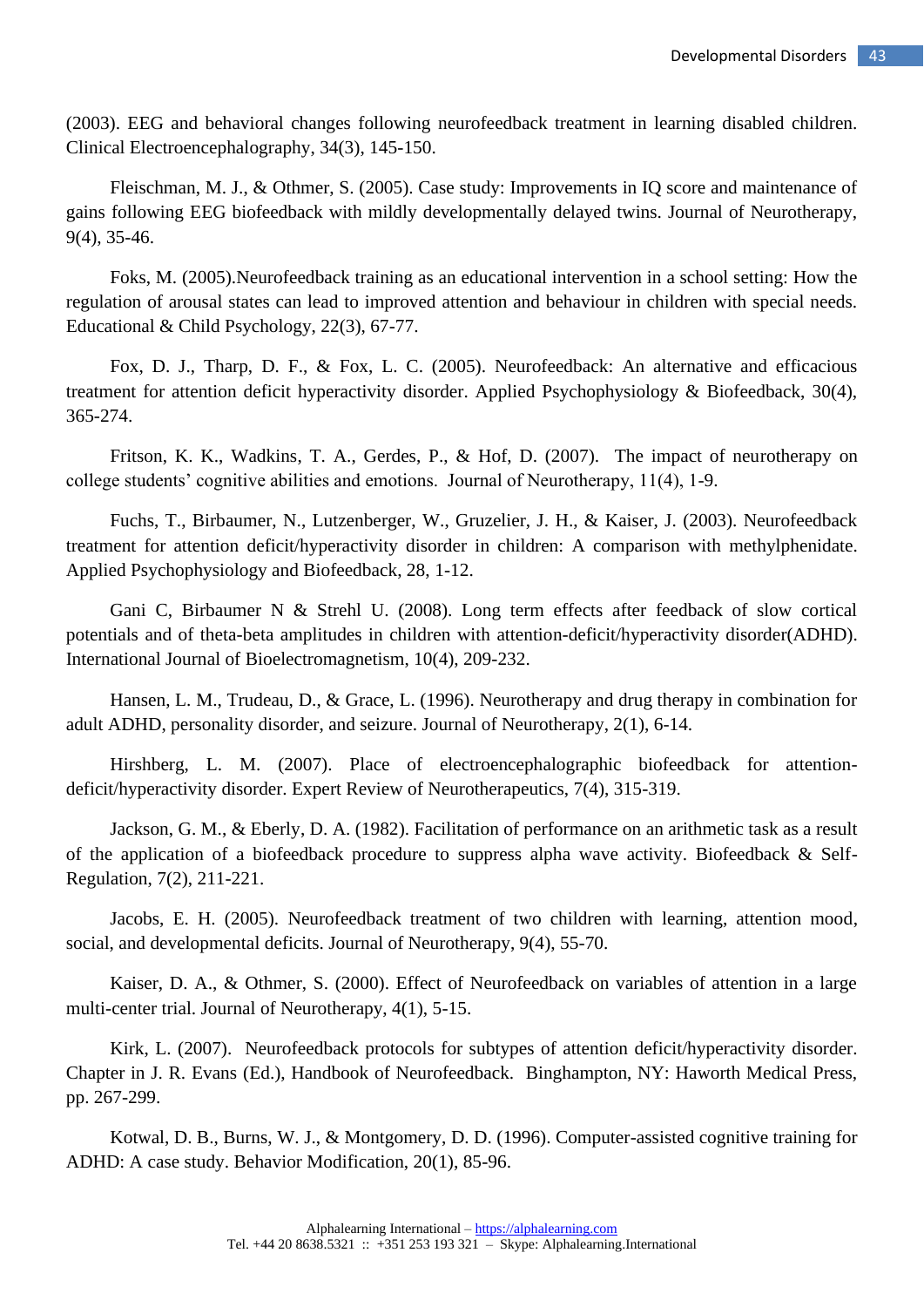Kropotov, J. D., Grin-Yatsenko, V. A., Ponomarev, V. A., Chutko, L. S., Yakovenko, E. A., Nildshena, I. S. (2005). ERPs correlates of EEG relative beta training in ADHD children. International Journal of Psychophysiology, 55(1), 23-34.

Kropotov, J. D., Grin-Yatsenko, V. A., Ponomarev, V. A., Chutko, L. S., Yakovenko, E. A., & Nikishena, I. S. (2007). Changes in EEG spectograms, event-related potentials and event-related desynchronization induced by relative beta training in ADHD children. Journal of Neurotherapy, 11(2),  $3-11.$ 

Kwon, H., Cho, J., Lee, E. (2009). EEG asymmetry analysis of the left and right brain activities during simple versus complex arithmetic learning. Journal of Neurotherapy 13(2), 109 – 116.

Leins, U., Goth, G., Hinterberger, T., Klinger, C., Rumpf, M., & Strehl, U. (2007). Neurofeedback for Children with ADHD: A Comparison of SCP and Theta/Beta Protocols. Applied Psychophysiology & Biofeedback, 32

Levesque, J., Beauregard, M., & Mensour, B. (2006). Effect of neurofeedback training on the neural substrates of selective attention in children with attention-deficit/hyperactivity disorder: a functional magnetic resonance imaging study. Neuroscience Letters, 394(3), 216-221.

Linden, M., Habib, T., & Radojevic, V. (1996). A controlled study of the effects of EEG biofeedback on cognition and behavior of children with attention deficit disorder and learning disabilities. Biofeedback & Self-Regulation, 21(1), 35-49.

Loo, S., & Barkley, R. (2005). Clinical utility of EEG in attention deficit hyperactivity disorder. Applied Neuropsychology, 12(2), 64-76.

Lubar, J. F. (1985). EEG biofeedback and learning disabilities. Theory into Practice, 26, 106-111

Lubar, J. F. (1995). Neurofeedback for the management of attention-deficit/hyperactivity disorders. Chapter in M. S. Schwartz (Ed.), Biofeedback: A Practitioner's Guide. New York, Guilford, 493-522.

Lubar, J. F. (2003). Neurofeedback for the management of attention deficit / hyperactivity disorders. Chapter in M. S. Schwartz & F. Andrasik (Eds.), Biofeedback: A Practitioner's Guide Third Edition. New York, Guilford, 409-437.

Lubar, J. F., & Shouse, M. N. (1976). EEG and behavioral changes in a hyperactive child concurrent with training of the sensorimotor rhythm (SMR): A preliminary report. Biofeedback & Self-Regulation, 1(3), 293-306.

Lubar, J. F., & Shouse, M. N. (1977).Use of biofeedback in the treatment of seizure disorders and hyperactivity. Advances in Clinical Child Psychology, 1, 204-251.

Lubar, J. F., Swartwood, M. O., Swartwood, J. N., & O'Donnell, P. H. (1995). Evaluation of the effectiveness of EEG neurofeedback training for ADHD in a clinical setting as measured by changes in T.O.V.A., scores, behavioral ratings, and WISC-R performance. Biofeedback & Self-Regulation, 20(1), 83-99.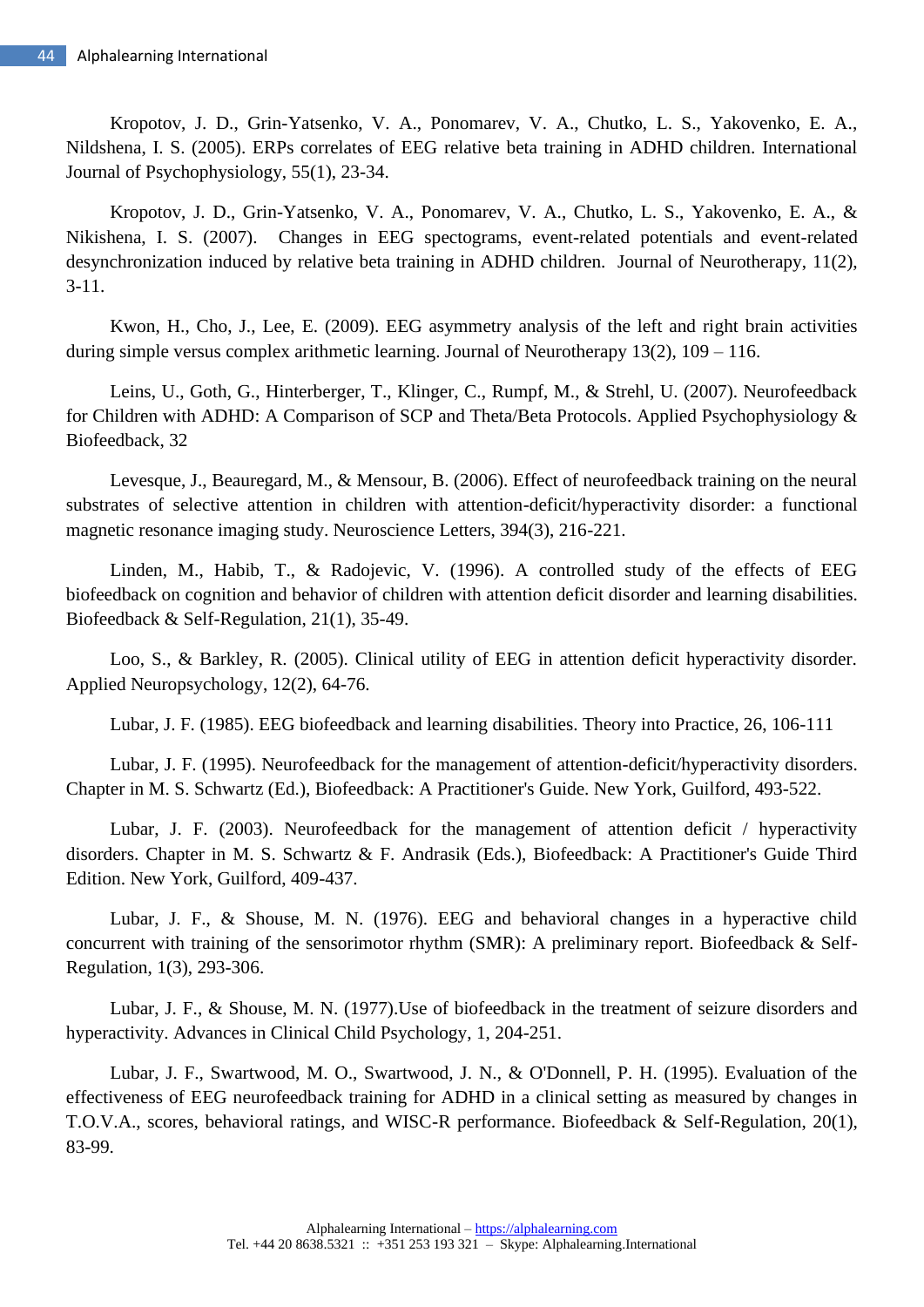Lubar, J. O., & Lubar, J. F. (1984). Electroencephalographic biofeedback of SMR and beta for treatment of attention deficit disorders in a clinical setting. Biofeedback & Self-Regulation, 9, 1-23.

Lutzenberger W, Elbert T, Rockstroh B, Birbaumer N. (1982) Biofeedback produced slow brain potentials and task performance. Biological Psychology, 14, 99-111.

McKnight, J. T., & Fehmi, L. G. (2001). Attention and neurofeedback synchrony training: Clinical results and their significance. Journal of Neurotherapy, 5(1-2), 45-62.

Monastra, V. J., (2005). Electroencephalographic biofeedback (neurotherapy) as a treatment for attention deficit hyperactivity disorder: Rationale and empirical foundation. Child & Adolescent Psychiatric Clinics of North America, 14(1), 55-82.

Monastra, V. J., Lynn, S., Linden, M., Lubar, J. F., Gruzelier, J., & LaVaque, T. J. (2005). Electroencephalographic biofeedback in the treatment of attention-deficit/hyperactivity disorder. Applied Psychophysiology & Biofeedback, 30(2), 95-114.

Monastra, V. J., Monastra, D. M., & George, S. (2002). The effects of stimulant therapy, EEG biofeedback, and parenting style on the primary symptoms of attention-deficit/hyperactivity disorder. Applied Psychophysiology & Biofeedback, 27(4), 231-249.

Mulholland, T. Goodman, D., & Boudrot, R. (1983). Attention and regulation of EEG alphaattenuation responses. Biofeedback & Self-Regulation, 8(4), 585-600.

Nash, J. K. (2000). Treatment of attention-deficit hyperactivity disorder with neurotherapy. Clinical Electroencephalography, 31(1), 30-37.

Norris, S. L., Lee, C-T., Burshteyn, D., & Cea-Aravena, J. (2001). The effects of performance enhancement training on hypertension, human attention, stress, and brain wave patterns: A case study. Journal of Neurotherapy, 4(3), 29-44.

Norris, S. L., Lee, C., Cea, J., & Burshteyn, D. (1998). Performance enhancement training effects on attention: A case study. Journal of Neurotherapy, 3(1), 19-25.

Orlando, P. C., & Rivera, R. O. (2004). Neurofeedback for elementary students with identified learning problems. Journal of Neurotherapy, 8(2), 5-19.

Othmer, S., Othmer, S. F., & Kaiser, D. A. (1999). EEG biofeedback: Training for AD/HD and related disruptive behavior disorders. Chapter in J. A. Incorvaia & B. F. Mark-Goldstein, & D. Tessmer (Eds.), Understanding, Diagnosing, & Treating AD/HD in Children and Adolescents. New York: Aronson, 235-297

Patrick, G. J. (1996). Improved neuronal regulation in ADHD: An application of 15 sessions of photic-driven EEG neurotherapy. Journal of Neurotherapy, 1(4), 27-36.

Perreau-Linck, E., Lessard, N., Lévesque, J., Beauregard, M.(2010). Effects of neurofeedback training on inhibitory capacities in ADHD children: A single-blind, randomized, placebo-controlled study. Journal of Neurotherapy 14(3), 229 – 242.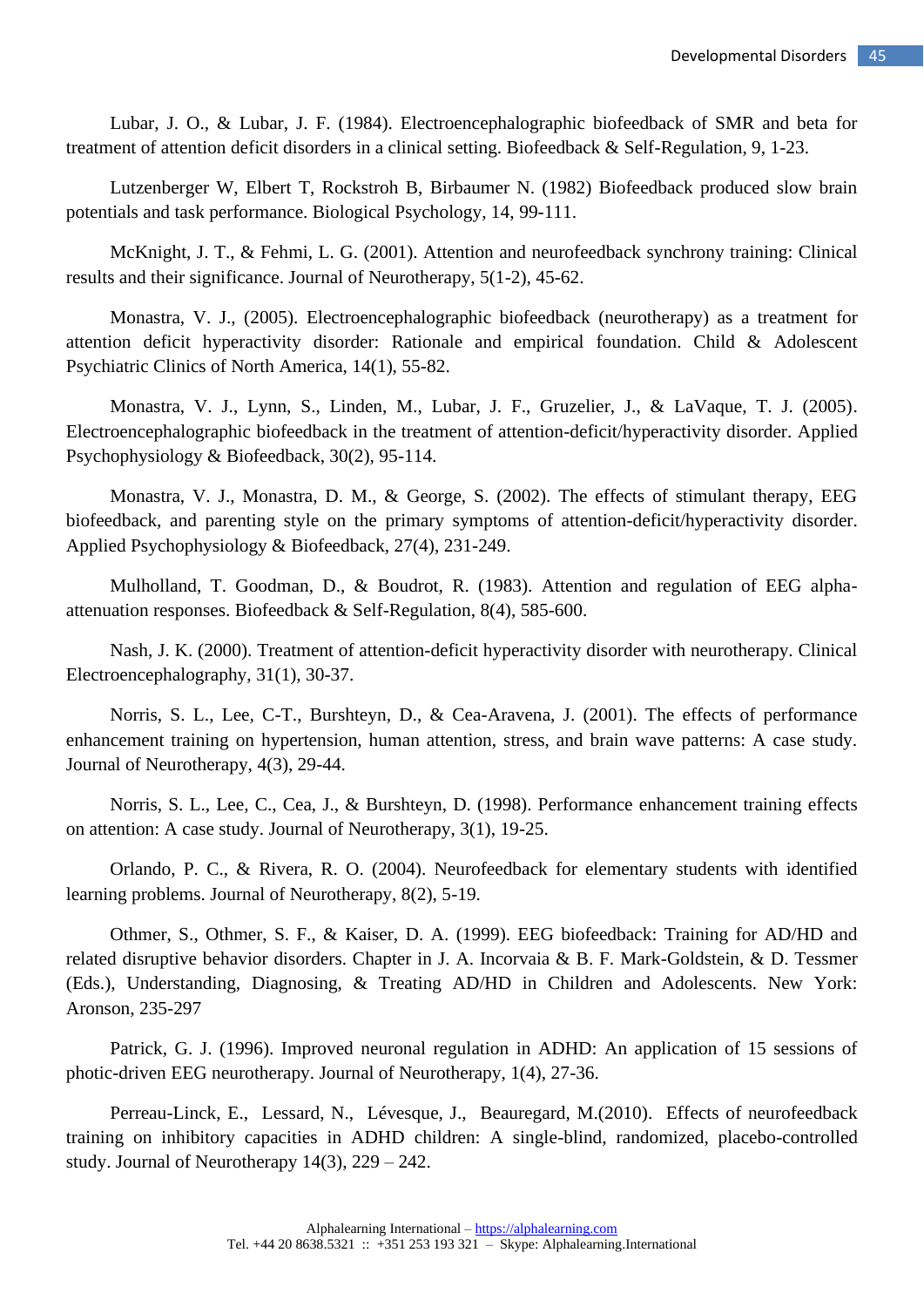Pratt, R. R., Abel, H., & Skidmore, J. (1995). The effects of neurofeedback training with background music on EEG patterns of ADD and ADHD children. International Journal of Arts Medicine, 4(1), 24-31.

Pulvermuller, F., Mohr, B., Schleichert, H., & Veit, R. (2000). Operant conditioning of lefthemispheric slow cortical potentials and its effect on word processing. Biological Psychology, 53, 177- 215.

Putnam, J. A., Othmer, S. F., Othmer, S., & Pollock, V. E. (2005). TOVA results following interhemispheric bipolar EEG training. Journal of Neurotherapy, 9(1), 37-52.

QEEG-based neurofeedback in dyslexia: A randomized controlled treatment study. Applied Psychophysiology & Biofeedback, 35(1), 5-11.

Rasey, H. W., Lubar, J. E., McIntyre, A., Zoffuto, A. C., & Abbott, P. L. (1996). EEG biofeedback for the enhancement of attentional processing in normal college students. Journal of Neurotherapy, 1(3), 15-21.

Rockstroh, B., Elbert, T., Lutzenberger, W., & Birbaumer, N. (1990). Biofeedback: Evaluation and therapy in children with attentional dysfunction. Chapter in A. Rothenberger (Ed.), Brain and Behaviour in Child Psychiatry. Berlin: Springer Verlag, pp. 345-357.

Rossiter, T. (2002). Neurofeedback for AD/HD: A ratio feedback case study. Journal of Neurotherapy, 6(3), 9-35.

Rossiter, T. R. (1998). Patient directed neurofeedback for ADHD. Journal of Neurotherapy, 2(4), 54-63.

Rossiter, T. R. (2004). The effectiveness of neurofeedback and stimulant drugs in treating AD/HD: Part I. Review of methodological issues. Applied Psychophysiology & Biofeedback, 29(2), 135-140.

Rossiter, T. R. (2005). The effectiveness of neurofeedback and stimulant drugs in treating AD/HD: Part II.Replication. Applied Psychophysiology & Biofeedback, 29(4), 233-243.

Rossiter, T. R., & La Vaque, T. J. (1995). A comparison of EEG biofeedback and psychostimulants in treating attention deficit/hyperactivity disorders. Journal of Neurotherapy, 1, 48-59.

Russell, H. L., & Carter, J. L. (1997). EEG Driven Audio-Visual Stimulation Unit for Enhancing Cognitive Abilities of Learning Disordered Boys: Final Report. Washington, D.C.: U.S. Department of Education (SBIR), Contract number RA94130002.

Scheinbaum, S., Zecker, S., Newton, C. J., & Rosenfeld, P. (1995 ). A controlled study of EEG biofeedback as a treatment for attention-deficit disorders. In "Proceedings of the 26th Annual Meeting of the Association for Applied Psychophysiology and Biofeedback" pp. 131-134.

Sheer, D. E. (1975). Biofeedback training of 40-Hz EEG and behavior. Chapter in N. Burch & H. I. Altshuler (Eds.), Behavior and Brain Electrical Activity. New York: Plenum.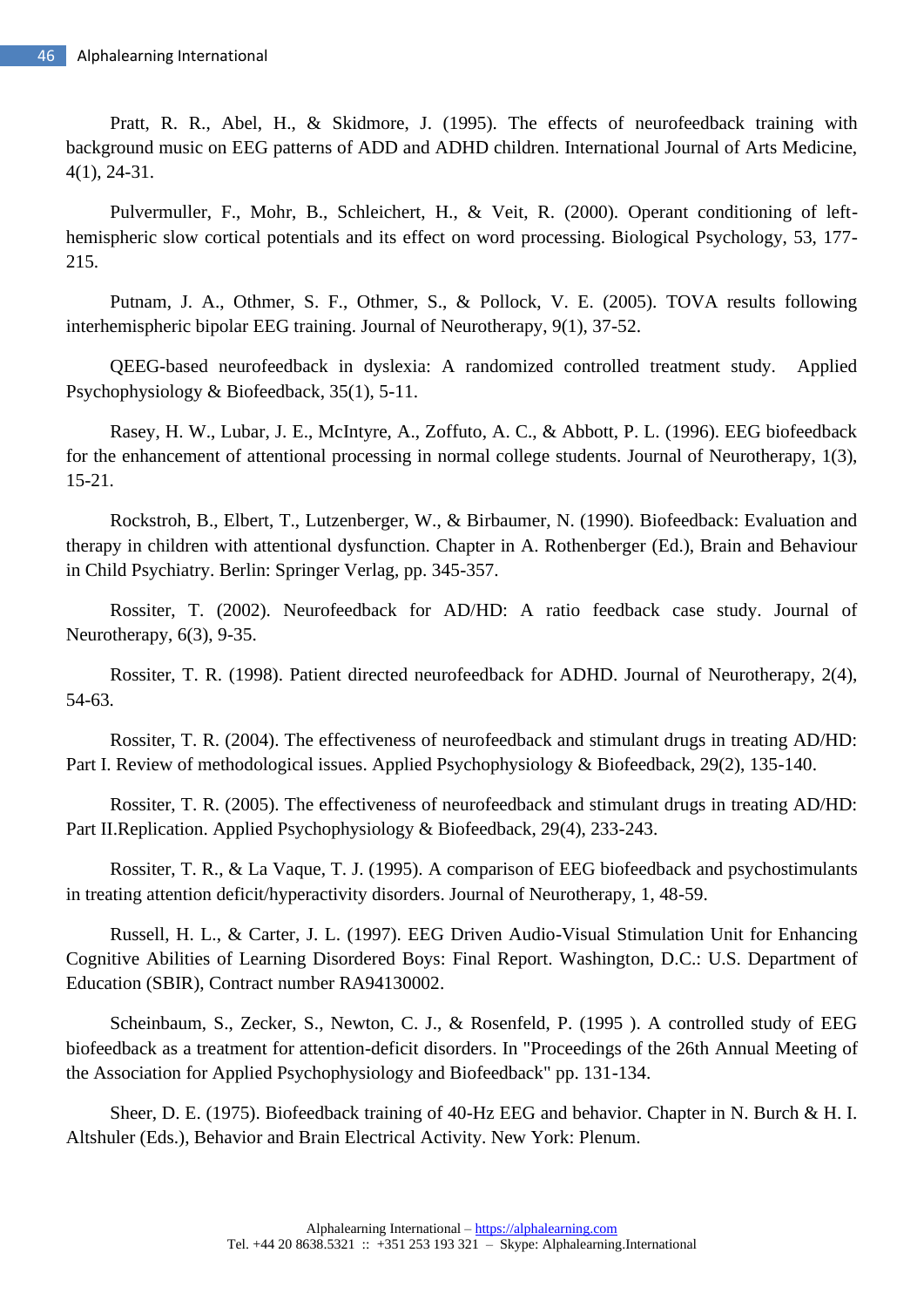Sheer, D. E. (1977). Biofeedback training of 40-Hz EEG and behavior. Chapter in J. Kamiya et al., Biofeedback and Self-Control 1976/1977. An Annual Review. Chicago: Aldine.

Shin, D. I., Lee, J. H., Lee, S. M., Kim, I. Y., & Kim, S. I. (2004). Neurofeedback training with virtual reality for inattention and impulsiveness. Cyberpsychology & Behavior, 7(5), 519-526.

Shouse, M. N., & Lubar, J. F. (1979). Operant conditioning of EEG rhythms and Ritalin in the treatment of hyperkinesis. Biofeedback & Self-Regulation, 4(4), 299-311.

Stankus, T. (2008). Can the brain be trained? Comparing the literature on the use of EEG biofeedback/neurofeedback as an alternative or complementary therapy for attention deficit disorder (ADHD). Behavioral & Social Sciences Librarian, 26(4), 20-56.

Strehl, U., Leins, U., Goth, G., Klinger, C., Hinterberger, T., and Birbaumer, N. (2006). Selfregulation of slow cortical potentials: A new treatment for children with attention-deficit/hyperactivity disorder. Pediatrics, 118, 1530-1540.

Surmeli, T., & Ertem, A. (2007). EEG neurofeedback treatment of patients with Down Syndrome. Journal of Neurotherapy, 11(1), 63-68.

Surmeli, T., & Ertem, A. (2010). Post WISC-R and TOVA improvement with QEEG guided neurofeedback training in mentally retarded: A clinical case series of behavioral problems. Clinical EEG & Neuroscience, 41(1), 32-41.

Swingle, P. G. (1996). Sub threshold 10-Hz sound suppresses EEG theta: Clinical application for the potentiation of neurotherapeutic treatment of ADD/ADHD. Journal of Neurotherapy, 2(1), 15-22.

Swingle, P. G. (2001). Parameters associated with rapid neurotherapeutic treatment of common ADD (CADD). Journal of Neurotherapy, 5(4), 73-84.

Tansey, M. A. (1984). EEG sensorimotor rhythm biofeedback training: Some effects on the neurological precursors of learning disabilities. International Journal of Psychophysiology, 3, 85-99.

Tansey, M. A. (1985). Brainwave signatures--An index reflective of the brain=s functional neuroanatomy: Further findings on the effect of EEG sensorimotor rhythm biofeedback training on the neurologic precursors of learning disabilities. International Journal of Psychophysiology, 3, 85-89.

Tansey, M. A. (1990). Righting the rhythms of reason: EEG biofeedback training as a therapeutic modality in a clinical office setting. Medical Psychotherapy, 3, 57-68.

Tansey, M. A. (1991). Wechsler (WISC-R) changes following treatment of learning disabilities via EEG biofeedback in a private practice setting. Australian Journal of Psychology, 43, 147-153.

Tansey, M. A. (1993). Ten-year stability of EEG biofeedback results for a hyperactive boy who failed fourth grade perceptually impaired class. Biofeedback & Self-Regulation, 18, 33-44.

Tansey, M. A., & Bruner, R. L. (1983). EMG and EEG biofeedback training in the treatment of 10 year old hyperactive boy with a developmental reading disorder. Biofeedback & Self-Regulation, 8(1), 25-37.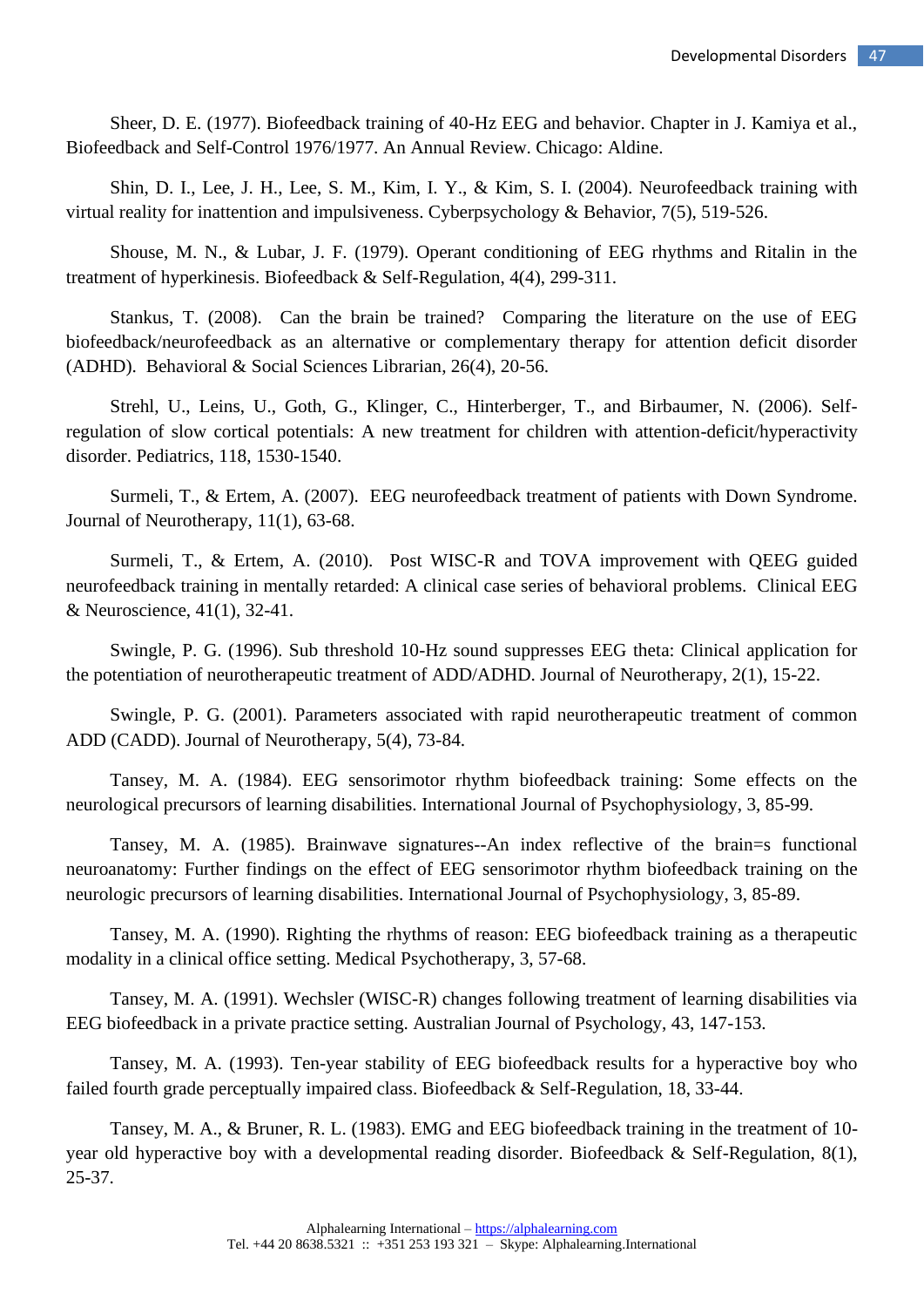Thompson, L., & Thompson, M. (1998). Neurofeedback combined with training in metacognitive strategies: Effectiveness in students with ADD. Applied Psychophysiology & Biofeedback, 23(4), 243- 263.

Thornton, K. E., & Carmody, D. P. (2005). Electroencephalogram biofeedback for reading disability and traumatic brain injury. Child & Adolescent Psychiatric Clinics of North America, 14(1), 137-162.

Tinius, T. P., & Tinius, K. A. (2001). Changes after EEG biofeedback and cognitive retraining in adults with mild traumatic brain injury and attention deficit disorder. Journal of Neurotherapy, 4(2), 27- 44.

Vachon-Presseau, E., Achim, A., Benoit-Lajoie, A. (2009). Direction of SMR and beta change with attention in adults. Journal of Neurotherapy 13(1),  $22 - 29$ .

Valdez, M. (1985). Effects of biofeedback-assisted attention training in a college population. Biofeedback & Self-Regulation, 10(4), 315-324.

Vernon, D., Egner, T., Cooper, N., Compton, T., Neilands, C., Sheri, A., & Gruzelier, J. (2003). The effect of training distinct neurofeedback protocols on aspects of cognitive performance. International Journal of Psychophysiology, 47, 75-85.

Wadhwani, S., Radvanski, D. C., & Carmody, D. P. (1998). Neurofeedback training in a case of attention deficit hyperactivity disorder. Journal of Neurotherapy, 3(1), 42-49.

Walker, J. E., & Norman, C. A. (2006). The neurophysiology of dyslexia: A selective review with implications for neurofeedback remediation and results of treatment in twelve consecutive patients. Journal of Neurotherapy, 10(1), 45-55.

Warner, D.A., Barabasz, A., & Barabasz, M. (2000). The efficacy of Barabasz's alert hypnosis and neurotherapy on attentiveness, impulsivity and hyperactivity in children with ADHD. Child Study Journal, 30(1), 43-49.

Williams, J. (2010). Does neurofeedback help reduce attention-deficit hyperactivity disorder? Journal of Neurotherapy 14(4), 261-279.

Xiong, Z., Shi, S., & Xu, H. (2005). A controlled study of the effectiveness of EEG biofeedback training on children with attention deficit hyperactivity disorder. Journal of Huazhong University of Science & Technology, 25(3), 368-370.

# **Dissociative Disorders**

Jacobs, R.L. (2009). Rhythms of healing: A case study. Journal of Neurotherapy 13(4), 228 – 238.

Manchester, C., Allen, T., & Tachiki, K. H. (1998). Treatment of dissociative identity disorder with neurotherapy and group self-exploration. Journal of Neurotherapy, 2(4), 40-53.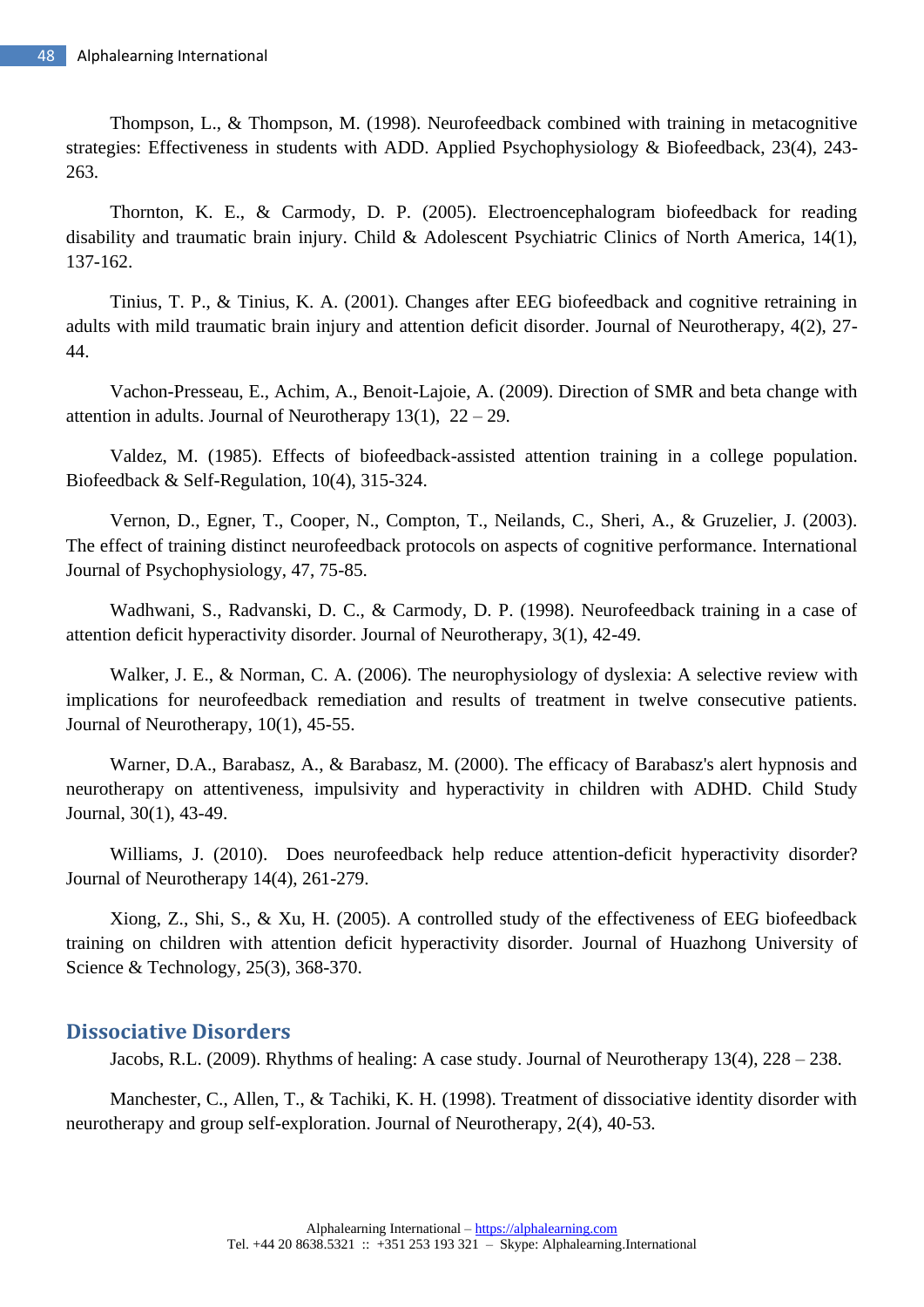Mason, L. A., & Brownback, T. S. (2001). Optimal functioning training with EEG biofeedback for clinical populations: A case study. Journal of Neurotherapy, 5(1-2), 33-44.

#### **Epilepsy**

Andrews, D. J., & Schonfeld, W. H. (1992). Predictive factors for controlling seizures using a behavioral approach. Seizure, 1(2), 111-116.

Ayers, M. E. (1988). Long-term clinical treatment follow-up of EEG neurofeedback for epilepsy. Epilepsy Support Program Newsletter, 3(2), 8-9.

Ayers, M. E. (1995). Long-term follow-up of EEG neurofeedback with absence seizures. Biofeedback & Self-Regulation, 20(3), 309-310.

Birbaumer, N., Elbert, T., Rockstroh, B., Daum, I., Wolf, P., & Canavan, A. (1991). Clinical psychological treatment of epileptic seizures: A controlled study. Chapter in A. Ehlers et al. (Eds.), Perspectives and Promises of Clinical Psychology. New York: Plenum Press.

Cott, A., Pavloski, R. P., & Black, A. H. (1979). Reducing epileptic seizures through operant conditioning of central nervous system activity: Procedural variables. Science, 203, 73-75.

Daum, I., Rockstroh, B., Birbaumer, N., Elbert, T., Canavan, A., Lutzenberger, W. (1993). Behavioral treatment of slow cortical potentials in intractable epilepsy: Neuropsychological predictors of outcome. Journal of Neurosurgery & Psychiatry, 56 94-97.

Elbert, T., Rockstroh, B., Canavan, A., Birbaumer, N., Lutzenberger, W., von Bulow, I., & Linden, A. (1990). Self-regulation of slow cortical potentials and its role in epileptogenesis. Chapter in J. Carlson & R. Seifert (Eds.), Biobehavioral Self-Regulation and Health. New York: Plenum Press.

Elbertsen, B., & Klove, H. (1976). Clinical application of biofeedback training in epilepsy. Scandinavian Journal of Behavior Therapy, 5, 133-144.

Engel, J., Troupin, A. S., Crandall, P. H., Sterman, M. B., & Wasterlain, C. G. (1982). Recent developments in the diagnosis and therapy of epilepsy. Annals of Internal Medicine, 97, 584-598.

Finley, W. W. (1976). Effects of sham-feedback following successful SMR training in an epileptic: A follow-up study. Biofeedback & Self-Regulation, 1, 227-235.

Finley, W. W. (1977). Operant conditioning of the EEG in two patients with epilepsy: Methodologic and clinical considerations. Pavlovian Journal of Biological Science, 12(2), 93-111.

Finley, W. W., Smith, H. A., & Etherton, M. D. (1975). Reduction of seizures and normalization of the EEG in a severe epileptic following sensorimotor biofeedback training: Preliminary study. Biological Psychiatry, 2, 189-203.

Fischer-Williams, M., & Clifford, B. C. (1988). Biofeedback treatment of patients with seizures: A pilot study of EEG feedback. Electroencephalography & Clinical Neurophysiology, 70(1), 18.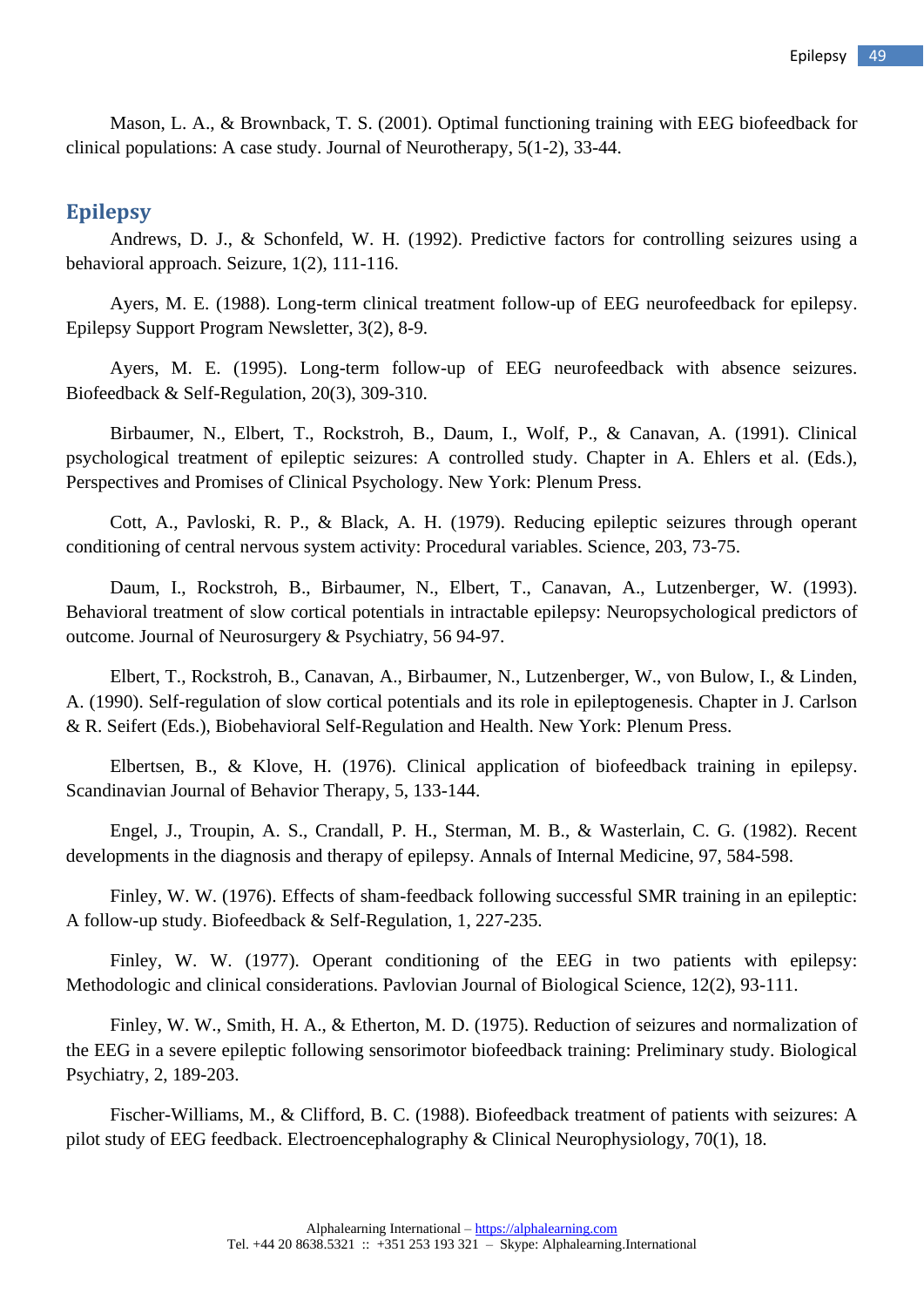Hanson, L. M., Trudeau, D. L., & Grace, D. L. (1996). Neurotherapy and drug therapy in combination for adult ADHD, personality disorder, and seizure disorder: A case report. Journal of Neurotherapy, 2(2), 6-14.

Kaplan, B. J. (1975). Biofeedback in epileptics: Equivocal relationship of reinforced EEG frequency to seizure reduction. Epilepsia, 16, 477-485.

Kotchoubey, B., Busch, S., Strehl, U., & Birbaumer, N. (1999). Changes in EEG power spectra during biofeedback of slow cortical potentials in epilepsy. Applied Psychophysiology & Biofeedback, 24(4), 213-233.

Kotchoubey, B., Strehl, U., Uhlmann, C., Holzapfel, S., Konig, M., Froscher, W., Blankenhorn, V., & Birbaumer, N. (2001). Modification of slow cortical potentials in patients with refractory epilepsy: A controlled outcome study. Epilepsia, 42(3), 406-416.

Kuhlman, W. N. (1978). EEG feedback training of epileptic patients: Clinical and electroencephalographic analysis. Electroencephalography & Clinical Neurophysiology, 45(6), 699-710.

Kuhlman, W. N., & Allison, T. (1977). EEG feedback training in the treatment of epilepsy: Some questions and some answers. Pavlovian Journal of Biological Science, 12(2), 112-122.

Lantz, D., & Sterman, M. B. (1988). Neuropsychological assessment of subjects with uncontrolled epilepsy: Effects of EEG biofeedback training. Epilepsia, 29(2), 163-171.

Lubar, J. F., & Bahler, W. W. (1976). Behavioral management of epileptic seizures following EEG biofeedback training of the sensorimotor rhythm. Biofeedback & Self-Regulation, 7, 77-104.

Lubar, J. F., & Shouse, M. N. (1977). Use of biofeedback in the treatment of seizure disorders and hyperactivity. Advances in Clinical Child Psychology, 1, 204-251.

Lubar, J. F., Shabsin, H. S., Natelson, S. E. et al. (1981). EEG operant conditioning in intractible epileptics. Archives of Neurology, 38, 700-704.

Monderer, R. S., Harrison, D. M., & Haut, S. R. (2002). Review: Neurofeedback and epilepsy. Epilepsy & Behavior, 3, 214-218.

Quy, R. J., Hutt, S. J., & Forrest, S. (1979). Sensorimotor rhythm feedback training and epilepsy: Some methodological and conceptual issues. Biological Psychology, 9, 129-149.

Rockstroh, B., Elbert, T., Birbaumer, N., Wolf, P., Duchting-Roth, A., Reker, M., Daum, I., Lutzenberger, W., & Dichgans, J. (1993). Cortical self-regulation in patients with epilepsies. Epilepsy Research, 14. 63-72.

Rudrud, E., & Striefel, S. (1981). Eight to twelve hertz occipital EEG training with moderate and severely retarded epileptic individuals. Australian Journal of Developmental Disabilities, 7(4), 173-179.

Seifert, A. R.,& Lubar, J. F. (1975). Reduction of epileptic seizures through EEG biofeedback training. Biological Psychology, 3, 157-184.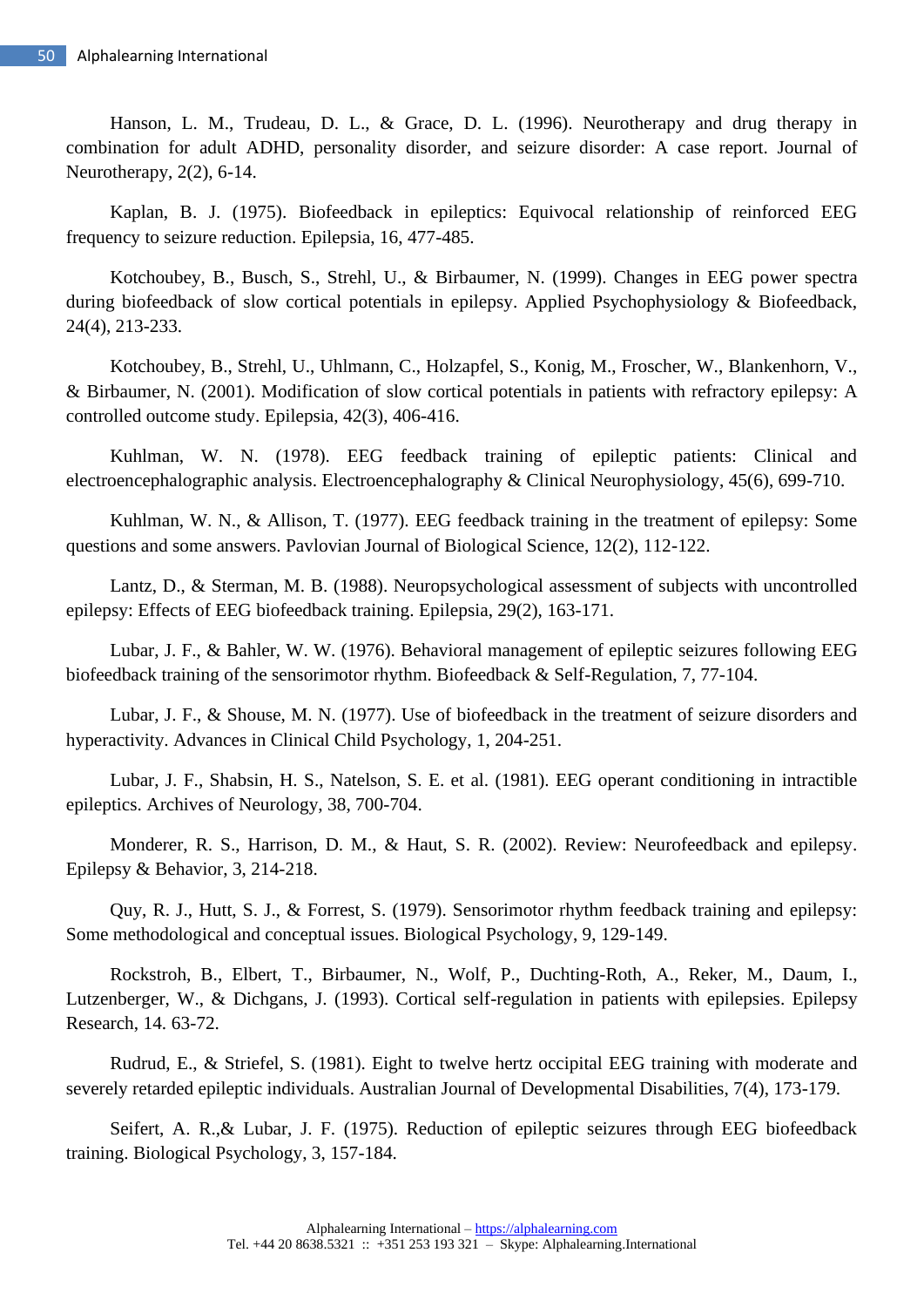Sterman, M. B. (1973a). Neurophysiological and clinical studies of sensorimotor EEG biofeedback training: Some effects on epilepsy. Seminars in Psychiatry, 5(4), 507-525.

Sterman, M. B. (1973b). Neurophysiological and clinical studies of sensorimotor EEG biofeedback training: Some effects on epilepsy. Chapter in L. Birk (Ed.), Biofeedback: Behavioral Medicine. New York: Grune & Stratton, pp. 147-165.

Sterman, M. B. (1977). Sensorimotor EEG operant conditioning: Experimental and clinical effects. Pavlovian Journal of Biological Sciences, 12(2), 63-92.

Sterman, M. B. (1986). Epilepsy and its treatment with EEG feedback therapy. Annals of Behavioral Medicine, 8, 21-25.

Sterman, M. B. (1997).The challenge of EEG biofeedback in the treatment of epilepsy: A view from the trenches. Biofeedback, 25(1), 6-7, 20-21, 23.

Sterman, M. B. (2000). Basic concepts and clinical findings in the treatment of seizure disorders with EEG operant conditioning. Clinical Electroencephalography,  $31(1)$ ,  $45-55$ .

Sterman, M. B., & Egner, T. (2006). Foundation and practice of neurofeedback for the treatment of epilepsy. Applied Psychophysiology & Biofeedback, 31(1), 21-36.

Sterman, M. B., & Friar, L. (1972). Suppression of seizures in epileptics following sensorimotor EEG feedback training. Electroencephalography & Clinical Neurophysiology, 33, 89-95.

Sterman, M. B., & Lantz, D. (2001). Changes in lateralized memory performance in subjects with epilepsy following neurofeedback training. Journal of Neurotherapy, 5(2), 63-72.

Sterman, M. B., & Macdonald, L. R. (1978). Effects of central cortical EEG feedback training on incidence of poorly controlled seizures. Epilepsia, 19(3), 207-222.

Sterman, M. B., & Shouse, M. N. (1980). Quantitative analysis of training, sleep EEG and clinical response to EEG operant conditioning in epileptics. Electroencephalography & Clinical Neurophysiology, 49, 558-576.

Sterman, M. B., Macdonald, L. R., & Stone, R. K. (1974). Biofeedback training of the sensorimotor electroencephalogram rhythm in man: Effects on epilepsy. Epilepsia, 15(3), 395-416.

Strehl, U., Trevorrow, T., Veit, R., Hinterberger, T., Kotchoubey, B., Erb, M., & Birbaumer, N.(2006). Deactivation of brain areas during self-regulation of slow cortical potentials in seizure patients. Applied Psychophysiology & Biofeedback, 31(1), 85-94.

Swingle, P. G. (1998). Neurofeedback treatment of pseudo seizure disorder. Biological Psychiatry, 44(11), 1-4.

Tan, G., Thornby, J., Hammond, D. C., Strehl, U., Canady, B., Arnemann, K., & Kaiser, D. K. (2009). Meta-analysis of EEG biofeedback in treating epilepsy. Clinical EEG & Neuroscience, 40(3), 173-179.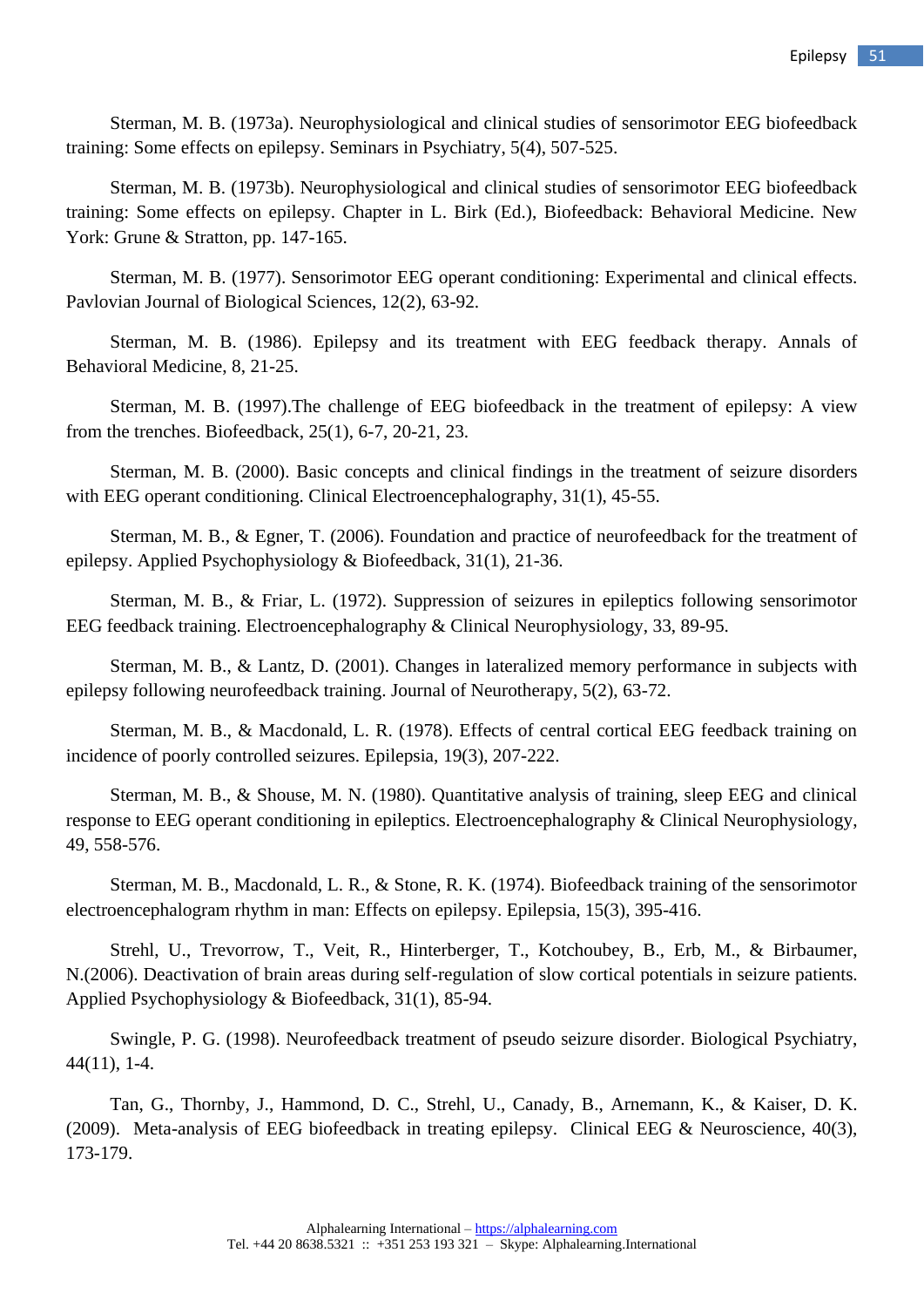Tansey, M. A. (1985). The response of a case of petit mal epilepsy to EEG sensorimotor rhythm biofeedback training. International Journal of Psychophysiology, 3, 81-84.

Tozzo, C.A., Elfner, L. F., & May Jr., J. G. (1988). Biofeedback and relaxation training in the control of epileptic seizures. International Journal of Psychophysiology, 6, 185-194.

Uhlmann, C., & Froscher, W. (2001). Biofeedback treatment in patients with refractory epilepsy: Changes in depression and control orientation. Seizure, 10(1), 34-38.

Upton, A. R., & Longmere, D. (1975). The effects of feedback on focal epileptic discharges in man: A preliminary report. Canadian Journal of Neurological Sciences, 2, 153-167.

Walker, J. E. (2008). Power spectral frequency and coherence abnormalities in patients with intractable epilepsy and their usefulness in long-term remediation of seizures using neurofeedback. Clinical EEG & Neuroscience, 39(4), 203-204

Walker, J. E.,& Kozlowski, G. P. (2005). Neurofeedback treatment of epilepsy. Child & Adolescent Psychiatric Clinics of North America, 14(1), 163-176

Whitsett, S. F., Lubar, J. F., Holder, G. S., et al. (1982). A double-blind investigation of the relationship between seizure activity and the sleep EEG following EEG biofeedback training. Biofeedback & Self-Regulation, 7, 193-209.

Wyler, A. R., Robbins, C. A., & Dodrill, C. B. (1979). EEG operant conditioning for control of epilepsy. Epilepsia, 20, 279-286.

Zhao, L., Liang, Z., Hu, G., & Wu, W. (2005). Nonlinear analysis in treatment of intractable epilepsy with EEG biofeedback. Conference Proceedings IEEE Engineering, Medical, & Biological Science, 5, 4568-4571.

# **Fibromyalgia**

Brown, V. W. (1995 ). Neurofeedback and Lyme's Disease: A clinical application of the five phase model of CNS functional transformation and integration. Journal of Neurotherapy, 1(2), 60-73.

Donaldson, C. C. S., Sella, G. E., & Mueller, H. H. (1998). Fibromyalgia: A retrospective study of 252 consecutive referrals. Canadian Journal of Clinical Medicine, 5 (6), 116-127.

Hammond, D. C. (2001). Treatment of chronic fatigue with neurofeedback and self-hypnosis. NeuroRehabilitation, 16, 295-300.

James, L. C., & Folen, R. A. (1996). EEG biofeedback as a treatment for chronic fatigue syndrome: A controlled case report. Behavioral Medicine, 22(2), 77-81.

Kayrian, S., Dursun, E., Ermutlu, N., Dursun, N., & Karamursel, S. (2007). Neurofeedback in fibromyalgia syndrome. The Journal of the Turkish Society of Algology, 19(3), 47-53.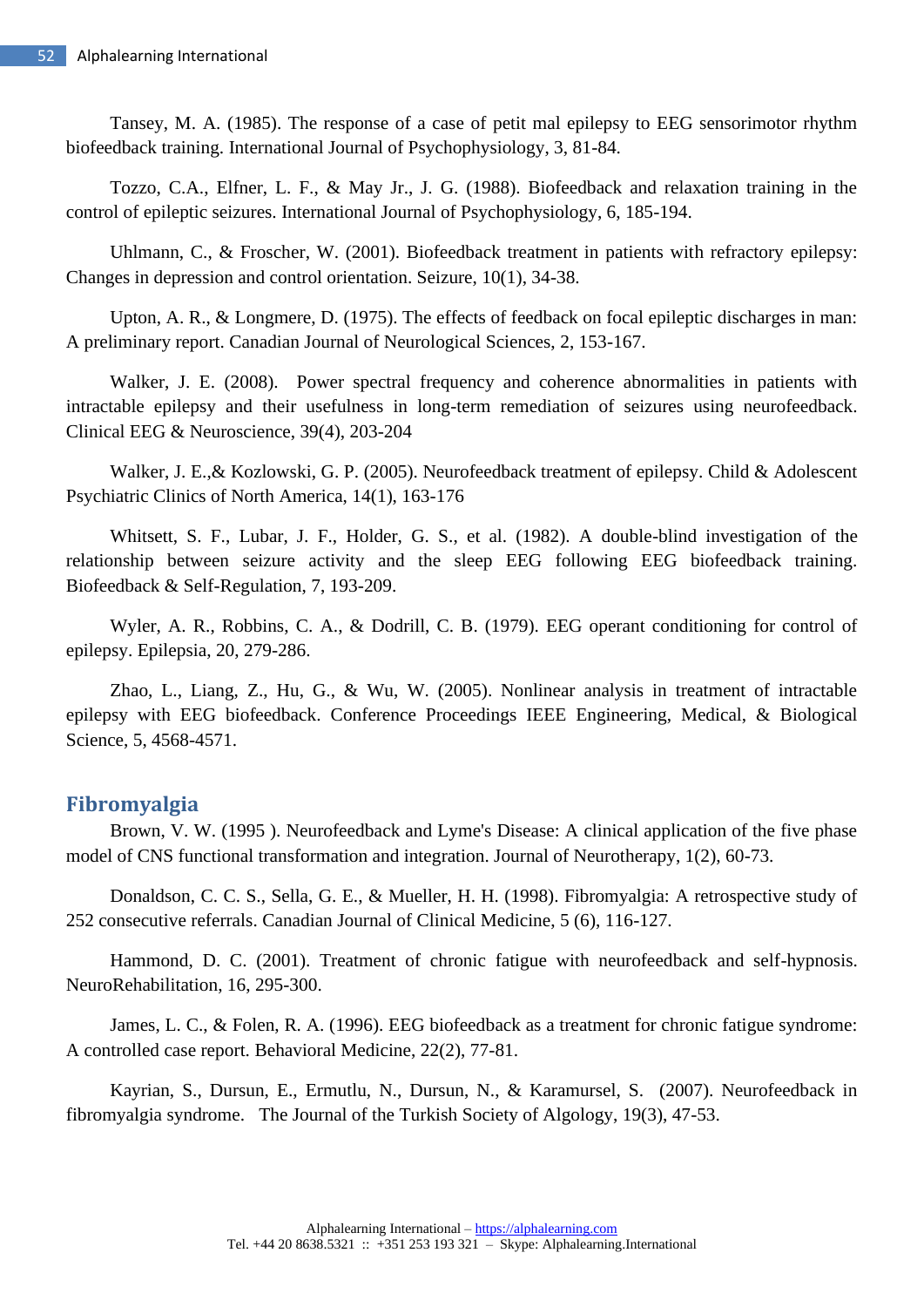Mueller, H. H., Donaldson, C. C. S., Nelson, D. V., & Layman, M. (2001). Treatment of fibromyalgia incorporating EEG-driven stimulation: A clinical outcomes study. Journal of Clinical Psychology, 57(7), 933-952.

Packard, R. C., & Ham, L. R. (1995). EEG biofeedback in the treatment of Lyme Disease: A case study. Journal of Neurotherapy, 1(3), 22-30.

Tansey, M. A. (1993). Neurofeedback and chronic fatigue syndrome: New findings with respect to diagnosis and treatment. CFIDS Chronicle, 9, 30-32.

# **Functional MRI (fMRI) Neurofeedback**

Bray, S., Shimojo, S. & O'Doherty, J. P. (2007). Direct instrumental conditioning of neural activity using functional magnetic resonance imaging-derived reward feedback. Journal of Neuroscience, 27, 7498–7507.

Caria, A., Sitaram, R., Veit, R., Begliomini, C., & Birbaumer, N. (2010). Volitional control of anterior insula activity modulates the response to aversive stimuli. A real-time functional magnetic resonance imaging study. Biological Psychiatry, 68(5), 425-432.

Caria, A., Veit, R., Sitaram, R., Lotze, M., Weiskopf, N., Grodd, W. & Birbaumer, N. (2007). Regulation of anterior insular cortex activity using real-time fMRI. Neuroimage, 35, 1238 - 1246.

deCharms, R. (2007). Reading and controlling human brain activation using real-time functional magnetic resonance imaging. Trends in Cognitive Science, 11, 473 - 481.

deCharms, R. C. (2008). Applications of real-time fMRI . Nature Neuroscience, 9, 720-729.

deCharms, R., Christoff, K., Glover, G., Pauly, J., Whitfield, S. & Gabrieli, J. (2004). Learned regulation of spatially localized brain activation using real-time fMRI. Neuroimage, 21, 436 - 443.

deCharms, R.C., Maeda, F., Glover, G.H., Ludlow, D., Pauly, J.M., Soneji, D., Gabrieli, J.D. & Mackey, S.C. (2005). Control over brain activation and pain learned by using realtime functional MRI. Proceedings of the National Academy of Sciences, 102, 18626 - 18631.

Fetz, E. E. (2007). Volitional control of neural activity: implications for brain-computer interfaces. Journal of Physiology, 579, 571–579.

Johnston, S.J., Boehm, S.G., Healy, D., Goebel, R. & Linden, D.E.J. (2010). Neurofeedback: A promising tool for the self-regulation of emotion networks. Neuroimage, 49(1), 1066 – 1072.

Rota, G., Sitaram, R., Veit, R., Erb, M., Weiskopf, N., Dogil, G. & Birbaumer, N. (2009). Selfregulation of regional cortical activity using real-time fMRI: The right inferior frontal gyrus and linguistic processing. Human Brain Mapping, 30, 1605- 1614.

Weiskopf, N., Scharnowski, F., Veit, R., Goebel, R., Birbaumer, N. & Mathiak, K. (2004). Selfregulation of local brain activity using real-time functional magnetic resonance imaging (fMRI). Journal of Physiology (Paris) 98, 357-373.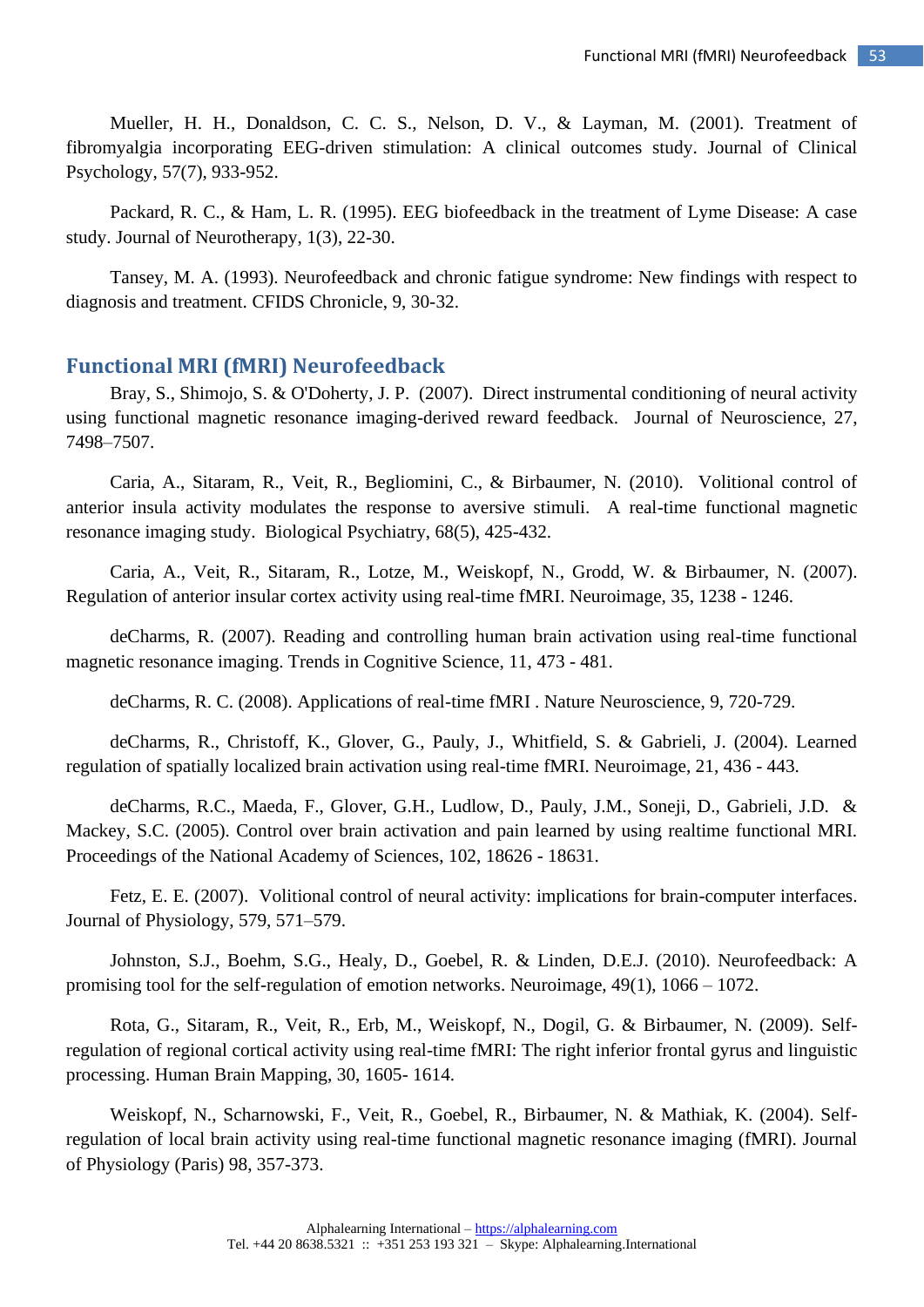Weiskopf, N., Veit, R., Erb, M., Mathiak, K., Grodd, W., Goebel, R. & Birbaumer, N. (2003). Physiological self-regulation of regional brain activity using real-time functional magnetic resonance imaging (fMRI): methodology and exemplary data. Neuroimage, 19, 577-586.

Yoo, S. S., & Jolesz, F. A. (2002). Functional MRI for neurofeedback: feasibility study on a hand motor task. Neuroreport, 13, 1377–1381.

Yoo, S., O'Leary, H., Fairneny, T., Chen, N., Panych, L., Park, H. & Jolesz, F. (2006). Increasing cortical activity in auditory areas through neurofeedback functional magnetic resonance imaging. Neuroreport, 17, 1273-1278.

# **Headache**

Bazanova, O.M., Aftanas, L.I. (2010).Individual EEG alpha activity analysis for enhancement neurofeedback efficiency: Two case studies. Journal of Neurotherapy 14(3), 244 – 253.

Coger, R., & Werbach, M. (1975). Attention, anxiety, and the effects of learned enhancement of EEG alpha in chronic pain: A pilot study in biofeedback. Chapter in B. L. Drue, Jr. (Ed.), Pain Research and Treatment. New York: Academic Press.

Gannon, L., & Sternbach, R. A. (1971). Alpha enhancement as a treatment for pain: A case study. Behavior Therapy & Experimental Psychiatry, 2, 209-213.

Ham, L. P., & Packard, R. C. (1996). A retrospective, follow-up study of biofeedback-assisted relaxation therapy in patients with posttraumatic headache. Biofeedback & Self-Regulation, 21(2), 93- 104.

Jensen, M. P., Grierson, C., Tracy-Smith, V., Bacigalupi, S. C., Othmer, S. (2007). Neurofeedback treatment for pain associated with complex regional pain syndrome. Journal of Neurotherapy, 11(1), 45- 53.

Jensen, M.P., Sherlin, L.H., Hakimian, S., Fregni, F. (2009). Neuromodulatory approaches for chronic pain management: Research findings and clinical implications. Journal of Neurotherapy 13(4),  $196 - 213.$ 

Lehmann, D., Lang, W., & Debruyne, P. (1976). Controlled EEG alpha feedback training in normals and headache patients. Archives of Psychiatry, 221, 331-343.

Matthew, A., Mishm, H., & Kumamiah, V. (1987). Alpha feedback in the treatment of tension headache. Journal of Personality & Clinical Studies, 3(1), 17-22.

McKenzie, R., Ehrisman, W., Montgomery, P. S., & Barnes, R. H. (1974). The treatment of headache by means of electroencephalographic biofeedback. Headache, 13, 164-172.

Pelletier, K. R., & Pepper, E. (1977). Developing a biofeedback model: Alpha EEG feedback as a means for pain control. International Journal of Clinical & Experimental Hypnosis, 25, 361-371.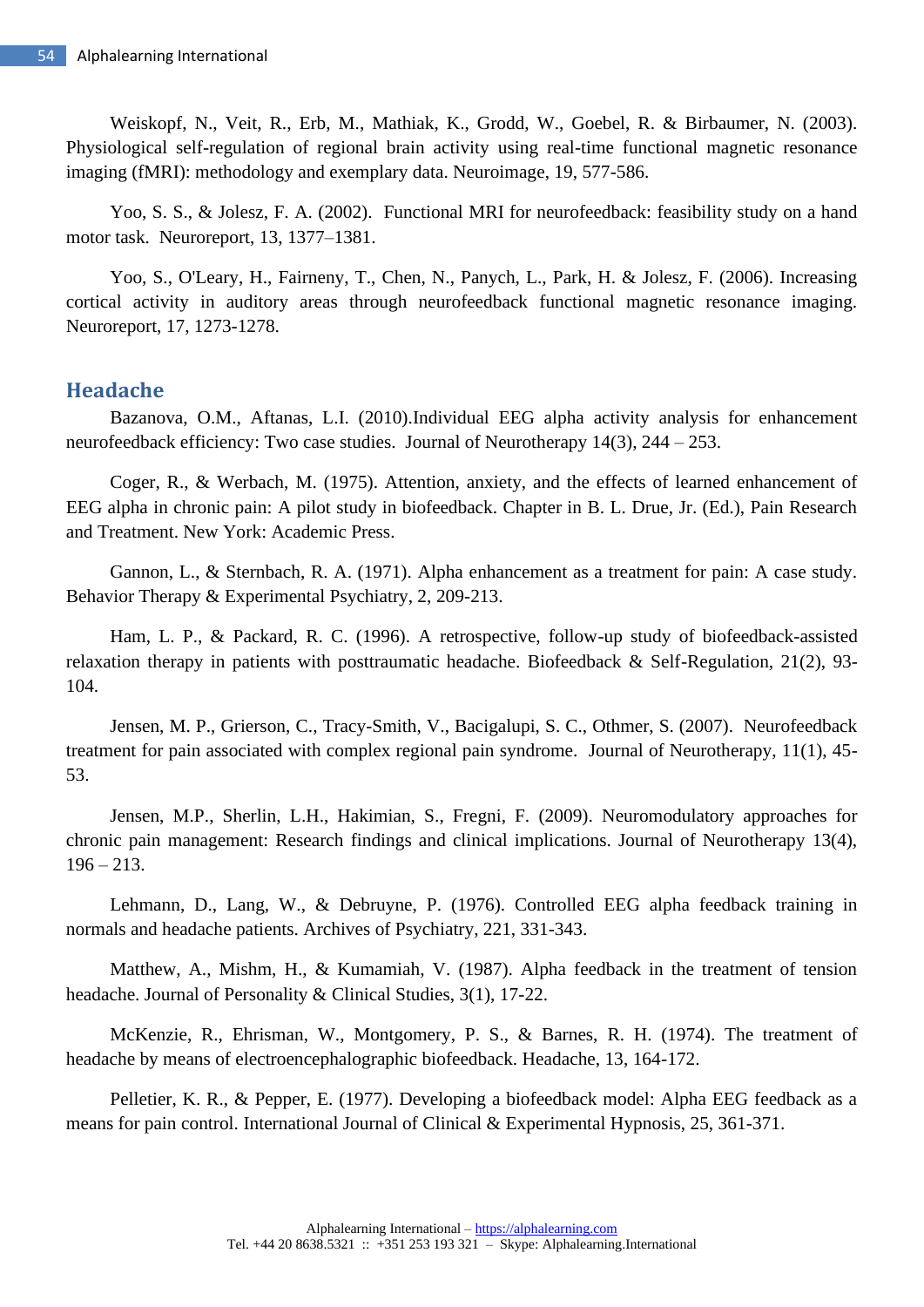Rosenfeld, J. P., Dowman, R., Heinricher, N., & Silvia, R. (1984). Operantly controlled somatosensory evoked potentials: Specific effects on pain processes. Chapter in B. Rockstroh, T. Elbert, W. Lutzenberger, & N. Birbaumer (Eds.), Self-Regulation of the Brain and Behavior. Berlin: Springer-Verlag, pp. 164-179.

Rosenfeld, J. P., Silvia, R.,Weitkunat, R., & Dowman, R. (1985). Operant control of human somatosensory evoked potentials alters experimental pain perception. Chapter in H. L. Fields, R. Dubner, & F. Cervero (Eds.), Advances in Pain Research and Therapy, Volume 9: Proceedings of the Fourth World Congress on Pain. New York: Raven Press, 343-349.

Sime, A. (2004). Case study of trigeminal neuralgia using neurofeedback and peripheral biofeedback. Journal of Neurotherapy, 8(1), 59-71.

Siniatchkin, M., Hierundar, A., Kropp, P., Kuhnert, R., Gerber, W-D., & Stephani, U. (2000). Selfregulation of slow cortical potentials in children with migraine: An exploratory study. Applied Psychophysiology & Biofeedback, 25(1), 13-32.

Tansey, M. A. (1991). A neurobiological treatment for migraine: The response of four cases of migraine to EEG biofeedback training. Headache Quarterly: Current Treatment & Research, 90-96.

#### **Hemispheric Asymmetry**

Allen, J. B.., & Cavendar, J. H. (1996). Biofeedback alters EEG asymmetry. Psychophysiology, 33(suppl), S17, (Abstract).

Baehr, E., & Baehr, R. (1997). The use of brainwave biofeedback as an adjunctive therapeutic treatment for depression: Three case studies. Biofeedback, 25(1), 10-11.

Baehr, E., Miller, E., Rosenfeld, J. P., & Baehr, R. (2004). Changes in frontal brain asymmetry associated with premenstrual dysphoric disorder: A single case study. Journal of Neurotherapy,  $8(1)$ , 29-42.

Baehr, E., Rosenfeld, J. P., & Baehr, R. (1997). The clinical use of an alpha asymmetry protocol in the neurofeedback treatment of depression: Two case studies. Journal of Neurotherapy, 2(3), 10-23.

Baehr, E., Rosenfeld, J. P., & Baehr, R. (2001). Clinical use of an alpha asymmetry neurofeedback protocol in the treatment of mood disorders: Follow-up study one to five years post therapy. Journal of Neurotherapy, 4(4), 11-18.

Berg, K., Siever, D. (2009). A controlled comparison of audio-visual entrainment for treating Seasonal Affective Disorder. Journal of Neurotherapy 13(3), 166 – 175.

Cantor, D.S., Stevens, E. (2009).QEEG correlates of auditory-visual entrainment treatment efficacy of refractory depression. Journal of Neurotherapy 13(2), 100 – 108.

Hammond, D. C. (2001). Neurofeedback training for anger control. Journal of Neurotherapy, 5(4), 98- 103.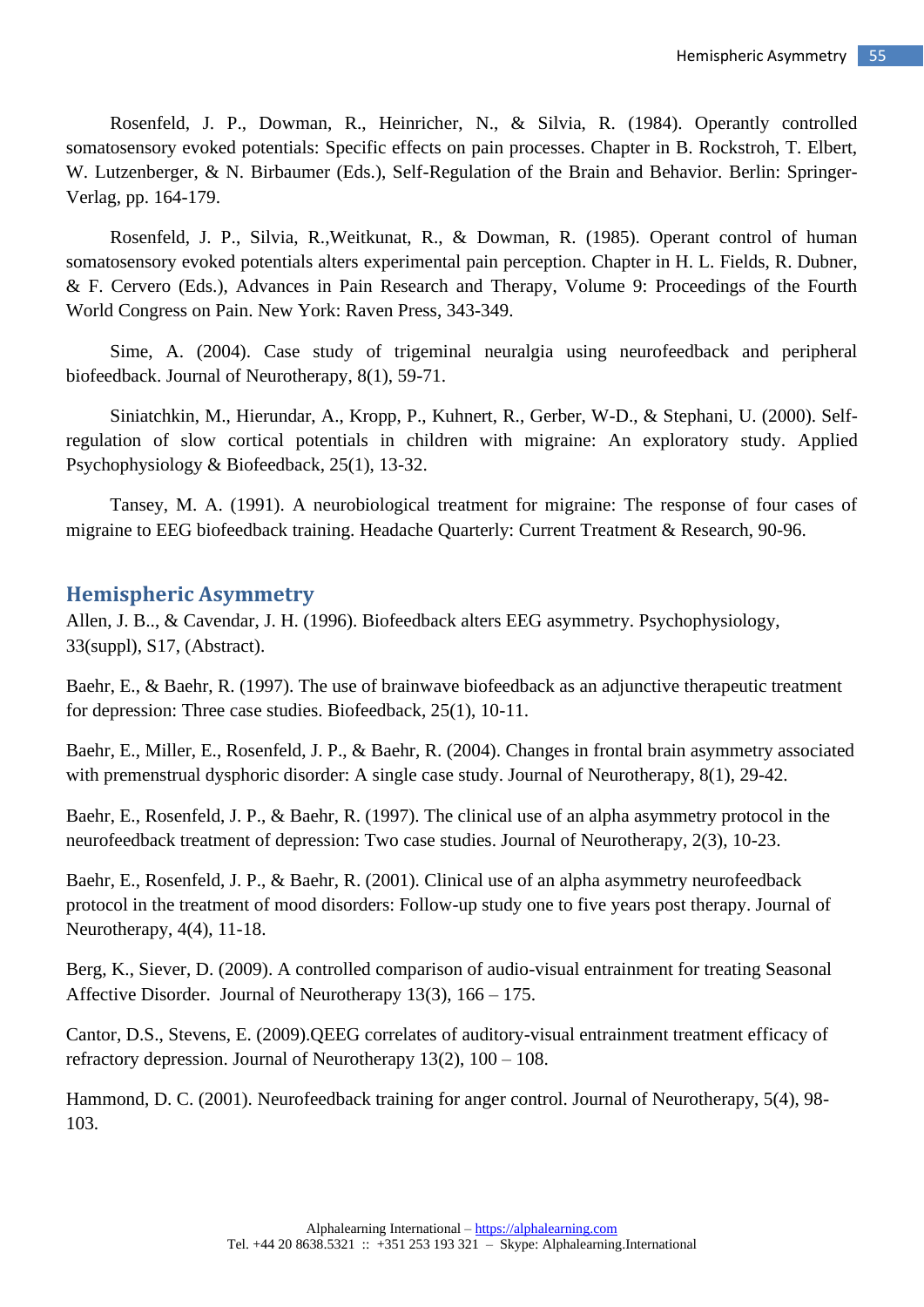Hammond, D. C. (2001). Neurofeedback treatment of depression with the Roshi. Journal of Neurotherapy, 4(2), 45-56.

Hammond, D. C. (2005). Neurofeedback with anxiety and affective disorders. Child & Adolescent Psychiatric Clinics of North America, 14(1), 105-123

Hardman, E., Gruzelier, J., Chessman, K., Jones, C., Liddiard, D., Schleichert, H., & Birbaumer, N. (1997). Frontal interhemispheric asymmetry: Self-regulation and individual differences in humans. Neuroscience Letters, 221, 117-120.

Jenkins, P., & Moore, W. H. (1985).The effects of visual feedback on hemispheric alpha asymmetries and reported processing strategies: A single-subject experimental design. Brain & Cognition, 4(1), 47-58.

Kotchoubey, B., Schleichert, H., Lutzenberger, W., Anokhin, A. P., & Birbaumer, N. (1996). Selfregulation of interhemispheric asymmetry in humans. Neuroscience Letters, 215, 91-94.

Kumano, H., Horie, H., Shidara, T., Kuboki, T. et al. (1996). Treatment of a depressive disorder patient with EEG-driven photic stimulation. Biofeedback & Self-Regulation, 21(4), 323-334.

Putnam, J. A., (2001). EEG biofeedback on a female stroke patient with depression: A case study. Journal of Neurotherapy, 5(3), 27-38.

Raymond, J., Varney, C., Parkinson, L. A., & Gruzelier, J. H. (2005). The effects of alpha/theta neurofeedback on personality and mood. Cognitive Brain Research, 23, 287-292.

Rockstroh, B., Elbert, T., Birbaumer, N. J., & Lutzenberger, W. (1990). Biofeedback-produced hemispheric asymmetry of slow cortical potentials and its behavioural effects. International Journal of Psychophysiology, 9, 151-165.

Rosenfeld, J. P. (1997). EEG biofeedback of frontal alpha asymmetry in affective disorders. Biofeedback, 25(1), 8-25.

Rosenfeld, J. P. (2000). An EEG biofeedback protocol for affective disorders. Clinical Electroencephalography, 31(1), 7-12.

Rosenfeld, J. P., Baehr, E., Baehr, R., Gotlib, I. H., & Ranganath, C. (1996). Preliminary evidence that daily changes in frontal alpha asymmetry correlate with changes in affect in therapy sessions. International Journal of Psychophysiology, 23, 137-141.

Rosenfeld, J. P., Cha, G., Blair, T., & Gotlib, I. (1995). Operant biofeedback control of left-right frontal alpha power differences. Biofeedback & Self-Regulation, 20, 241-258.

Saxby, E., & Peniston, E. G. (1995). Alpha-theta brainwave neurofeedback training: an effective treatment for male and female alcoholics with depressive symptoms. Journal of Clinical Psychology, 51, 685-693.

Schneider, F., Heimann, H., Mattes, R., Lutzenberger, W., & Birbaumer, N. (1992). Self-regulation of slow cortical potentials in psychiatric patients: Depression. Biofeedback & Self-Regulation, 17, 203-214.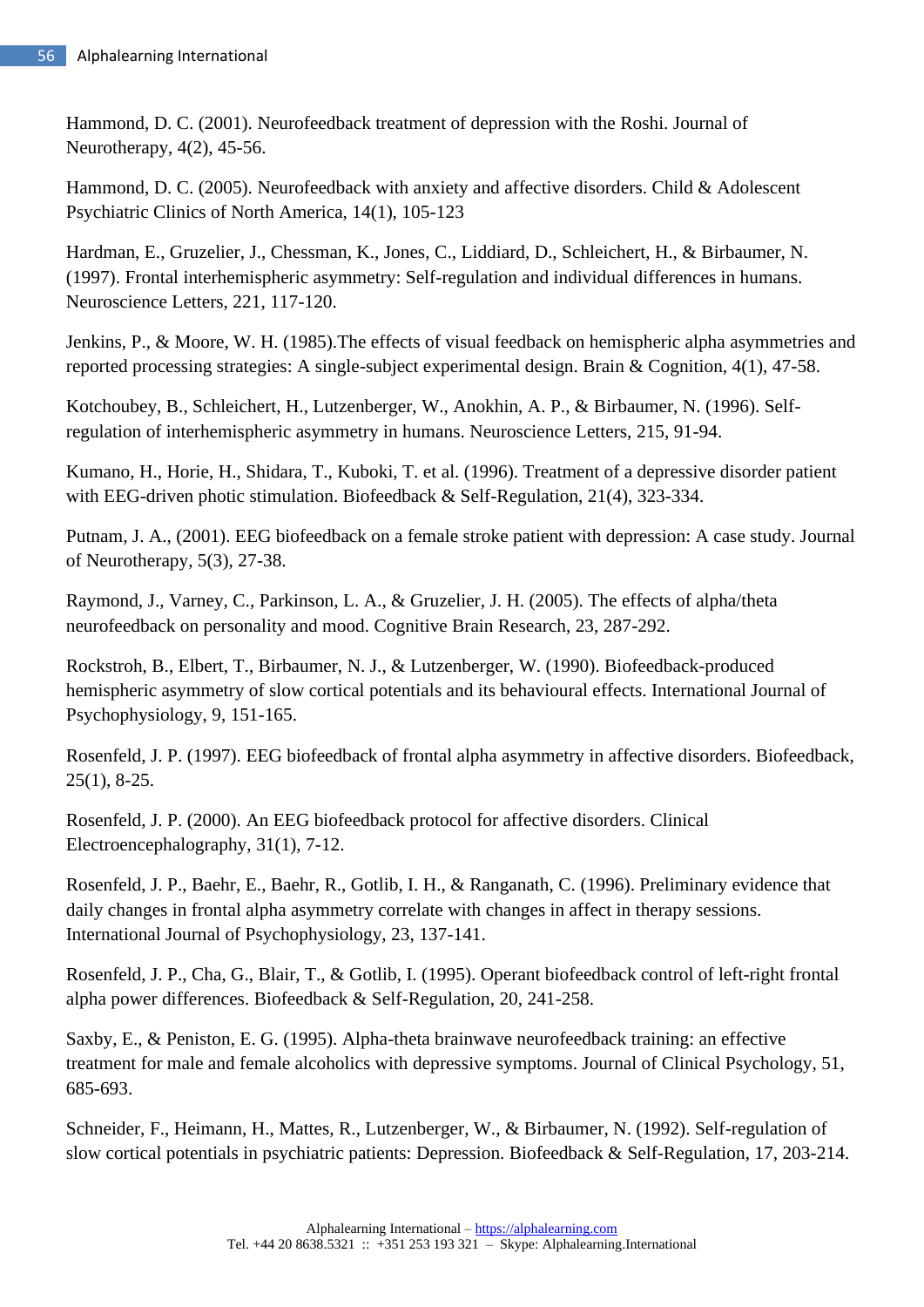Uhlmann, C., & Froscher, W. (2001). Biofeedback treatment in patients with refractory epilepsy: Changes in depression and control orientation. Seizure, 10, 34-38.

Walker, J. E., Lawson, R., & Kozlowski, G. (2007). Current status of QEEG and neurofeedback in the treatment of depression. Chapter in J. R. Evans (Ed.), Handbook of Neurofeedback. Binghampton, NY: Haworth Medical Press, pp. 341-351.

#### **Hemoencephalography**

Carmen, J. A. (2004). Passive infrared hemoencephalography: Four years and 100 migraines. Journal of Neurotherapy, 8(3), 23-51.

Coben, R., & Pudolsky, I. (2007). Infrared imaging and neurofeedback: Initial reliability and validity. Journal of Neurotherapy, 11(3), 3-13.

Friedes, D., & Aberbach, L. (2003). Exploring hemispheric differences in infrared brain emissions.Journal of Neurotherapy, 8(3), 53-61.

Mize, W. (2004). Hemoencephalography A new therapy for attention deficit hyperactivity disorder (ADHD): Case report. Journal of Neurotherapy, 8(3), 77-97.

Sherrill, R. (2004).Effects of hemoencephalography (HEG) training at three prefrontal locations using EEG ratios at Cz. Journal of Neurotherapy, 8(3), 63-76.

Toomim, H., Mize, W., Kwong, P. C., Toomim, M., Marsh, R., Kozlowski, G. P., Kimball, M., & Remond, A. (2004). Intentional increase of cerebral blood oxygenation using hemoencephalography (HEG). Journal of Neurotherapy, 8(3), 5-21.

#### **Hypertension**

Norris, S. L., Lee, C-T., Burshteyn, D., & Cea-Aravena, J. (2001). The effects of performance enhancement training on hypertension, human attention, stress, and brain wave patterns: A case study. Journal of Neurotherapy, 4(3), 29-44.

# **LENS (Low Energy Neurofeedback System) Neurofeedback**

Cripe, C. T. (2006). Effective use of LENS unit as an adjunct to cognitive neuro-developmental training. Journal of Neurotherapy, 10(2-3), 79-87.

Donaldson, C. C. S., Sella, G. E., & Mueller, H. H. (1998). Fibromyalgia: A retrospective study of 252 consecutive referrals. Canadian Journal of Clinical Medicine, 5 (6), 116-127.

Esty, M. L. (2006). Reflections on FMS treatment, research, and neurotherapy: Cautionary tales. Journal of Neurotherapy, 10(2-3), 63-68.

Hammond, D. C. (2007). Can LENS neurofeedback treat anosmia resulting from a head injury? Journal of Neurotherapy, 11(1), 57-62.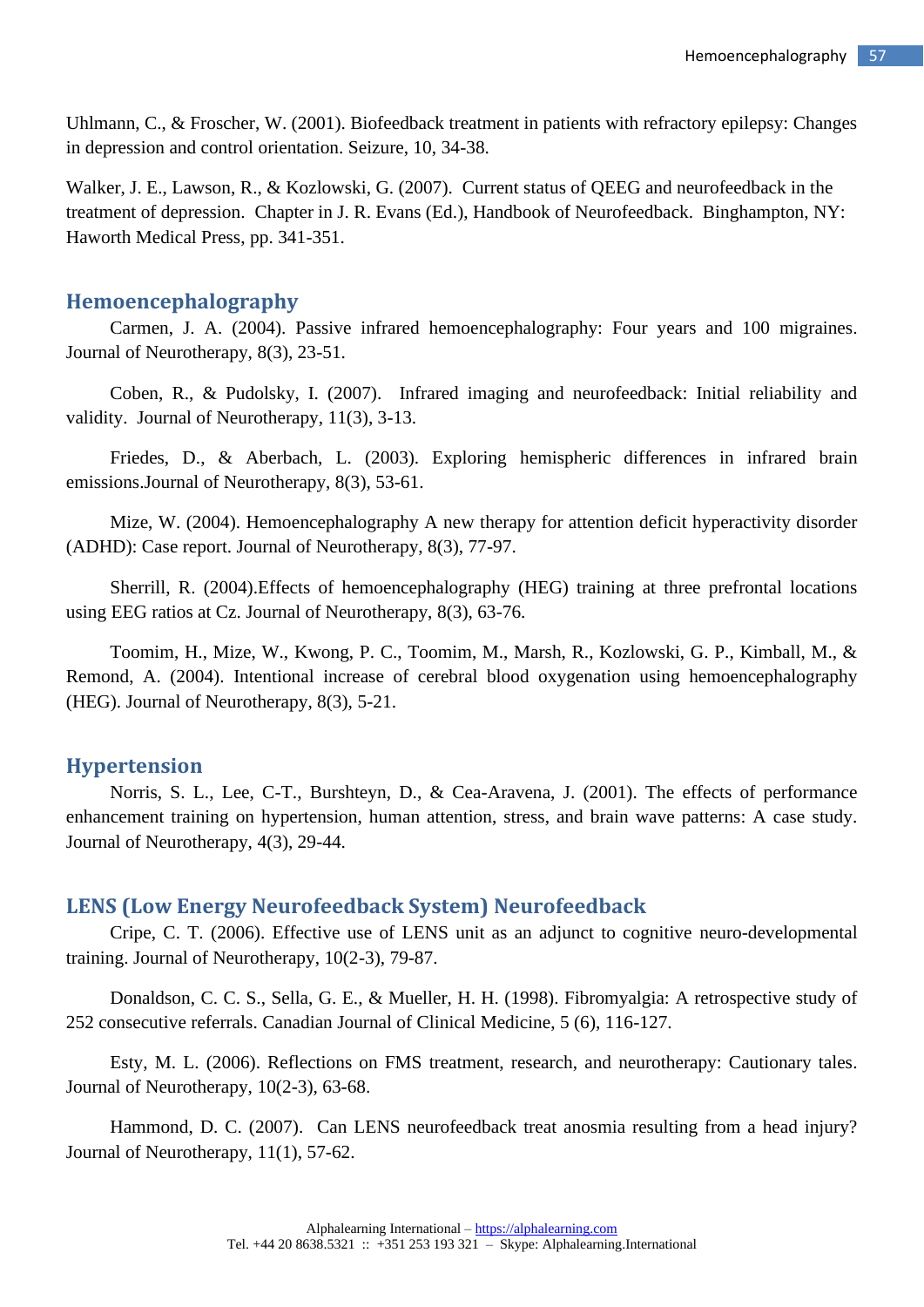Hammond, D. C. (2010). LENS neurofeedback treatment of anger: preliminary reports. Journal of Neurotherapy, 14(2), 162-169.

Hammond, D. C. (2010). QEEG evaluation of the LENS treatment of TBI. Journal of Neurotherapy, 14(2), 170-177.

Hammond, D. C. (Ed.). LENS: The Low Energy Neurofeedback System. Binghampton, NY: Haworth Medical Press.

Kravitz, H. M., Esty, M. L., Katz, R. S., & Fawcett, J. (2006). Treatment of fibromyalgia syndrome using low-intensity neurofeedback with the Flexyx Neurotherapy System: A randomized controlled clinical trial. Journal of Neurotherapy, 10(2-3), 41-58.

Larsen, S. (2006). The healing power of neurofeedback. Rochester, VT: The Healing Arts Press.

Larsen, S., Harrington, K., & Hicks, S. (2006). The LENS (Low Energy Neurofeedback System): A clinical outcomes study of one hundred patients at Stone Mountain Center, New York. Journal of Neurotherapy, 10(2-3), 69-78.

Larsen, S., Larsen, R., Hammond, D. C., Sheppard, S., Ochs, L., Johnson, S., Adinaro, C., & Chapman, C. (2006). The LENS neurofeedback with animals. Journal of Neurotherapy, 10(2-3), 89-104.

Mueller, H. H., Donaldson, C. C. S., Nelson, D. V., & Layman, M. (2001). Treatment of fibromyalgia incorporating EEG-driven stimulation: A clinical outcomes study. Journal of Clinical Psychology, 57(7), 933-952.

Ochs, L. (2006). Comment on the treatment of fibromyalgia syndrome using low-intensity neurofeedback with the Flexyx Neurotherapy System: A randomized controlled clinical trial, or how to go crazy over nearly nothing. Journal of Neurotherapy,10(2-3), 59-61.

Ochs, L. (2006). The Low Energy Neurofeedback System (LENS): Theory, background,and introduction. Journal of Neurotherapy, 10(2-3), 5-39.

Schoenberger, N. E., Shiflett, S. C., Esty, M. L., Ochs, L., & Matheis, R. J. (2001). Flex neurotherapy system in the treatment of traumatic brain injury: An initial evaluation. Journal of Head Trauma Rehabilitation,16(3), 260-274.

# **LORETA (Low Resolution Electromagnetic Tomography) Neurofeedback**

Cannon, R., & Lubar, J. (2007). EEG spectral power and coherence: Differentiating effects of spatial-specific neuro-operant learning (SSNOL) utilizing LORETA neurofeedback training in the anterior cingulate and bilateral dorsolateral prefrontal cortices. Journal of Neurotherapy, 11(3), 25-44.

Cannon, R., Congredo, M., Lubar, J., and Hutchens, T. (2009). Differentiating a network of executive attention: LORETA neurofeedback in anterior cingulate and dorsolateral prefrontal cortices. Int J Neurosci. 119(3):404-441.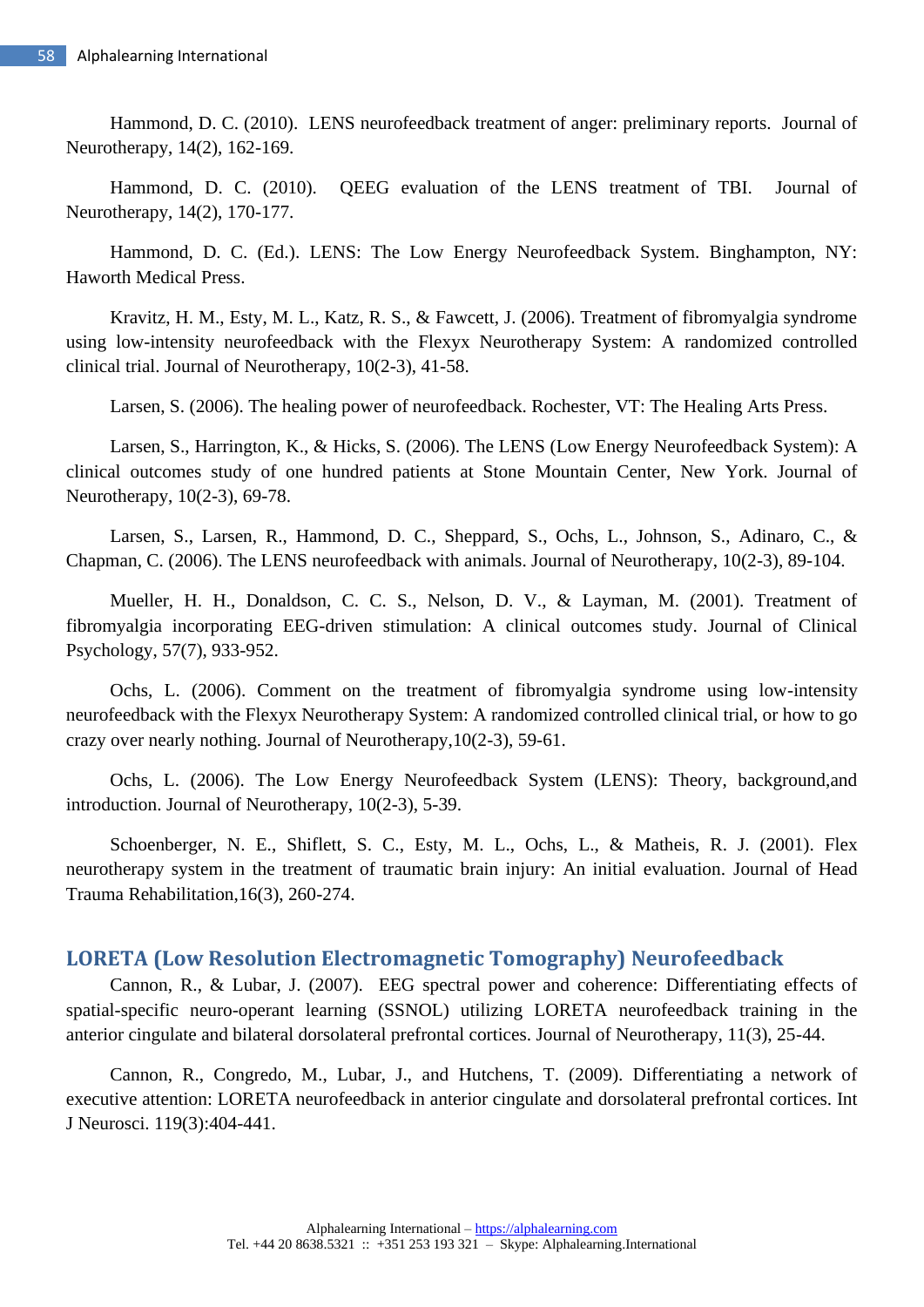Cannon, R., Lubar, J. F., Congedo, M., Gerke, A., Thornton, K., Kelsay, B., et al. (2006b). The effects of neurofeedback training in the cognitive division of the anterior cingulate gyrus. International Journal of Science (in press).

Cannon, R., Lubar, J., Congedo, M., Thornton, K., Towler, K., & Hutchens, T. (2007). The effects of neurofeedback training in the cognitive division of the anterior cingulate gyrus. International Journal of Neuroscience, 117(3), 337-357.

Cannon, R., Lubar, J., Congedo, M., Thornton, K., Towler, K., & Hutchens, T. (2007).The effects of neurofeedback training in the cognitive division of the anterior cingulate gyrus. International Journal of Neuroscience,117(3), 337-357.

Cannon, R., Lubar, J., Gerke, A., Thornton, K., Hutchens, T., & McCammon, V. (2006). EEG spectral-power and coherence: LORETA neurofeedback training in the anterior cingulate gyrus. Journal of Neurotherapy,10(1), 5-31.

Cannon, R., Lubar, J., Sokhadze, E., & Baldwin, D. (2008). LORETA neurofeedback for addiction and the possible neurophysiology of psychological processes influenced: A case study and region of interest analysis of LORETA neurofeedback in right anterior cingulate cortex. Journal of Neurotherapy, 12(4), 227 - 241.

Cannon, R., Lubar, J., Thornton, K., Wilson, S., & Congedo, M. (2005) Limbic beta activation and LORETA: Can hippocampal and related limbic activity be recorded and changes visualized using LORETA in an affective memory condition? Journal of Neurotherapy, 8 (4), 5-24.

Congedo, M., Lubar, J. F., & Joffe, D. (2004). Low-resolution electromagnetic tomography neurofeedback. IEEE Transactions on Neural Systems & Rehabilitation Engineering, 12(4), 387-397.

Lubar, J., Congedo, M., & Askew, J. H. (2003). Low-resolution electromagnetic tomography (LORETA) of cerebral activity in chronic depressive disorder. International Journal of Psychophysiology, 49(3), 175-185.

#### **Medical Conditions**

Malkowicz, D., Martinez, D. (2009). Role of quantitative electroencephalography, neurotherapy, and neuroplasticity in recovery from neurological and psychiatric disorders. Journal of Neurotherapy  $13(3)$ ,  $176 - 188$ .

Monjezi, S., & Lyle, R. R. (2006). Neurofeedback treatment of type I diabetes mellitus: Perceptions of quality of life and stabilization of insulin treatment: Two case studies. Journal of Neurotherapy, 10(4),17-23.

Montgomery, P. S. (2006).Allergy pattern in the EEG. Journal of Neurotherapy, 10(1), 89-92.

#### **Obsessive Compulsive Disorder**

Hammond, D. C. (2003). QEEG-guided neurofeedback in the treatment of obsessive compulsive disorder. Journal of Neurotherapy, 7(2), 25-52.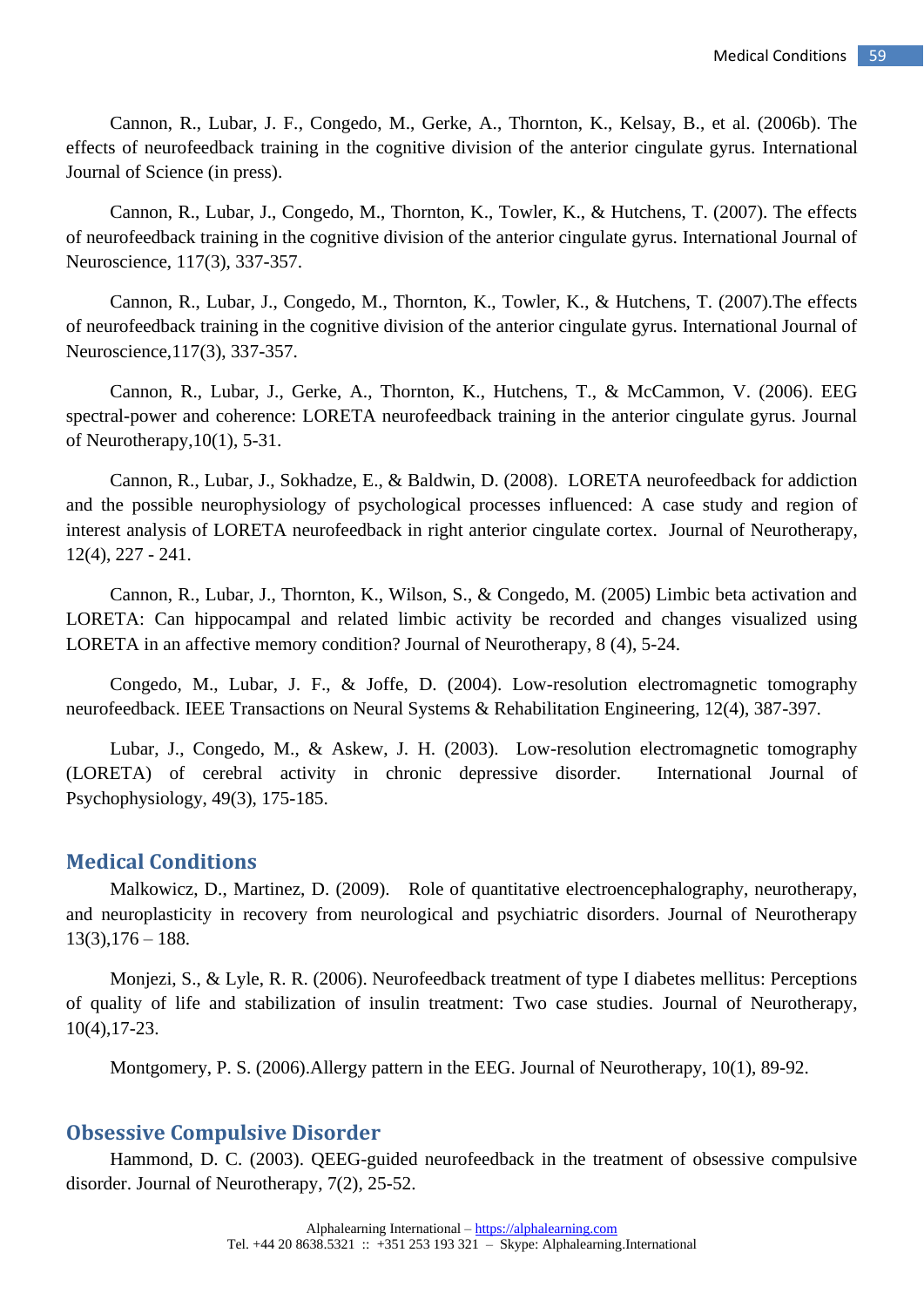Hammond, D. C. (2004). Treatment of the obsessional subtype of obsessive compulsive disorder with neurofeedback. Biofeedback, 32, 9-12.

#### **Optimal Functioning**

Abstra Angelakis, E., Stathopoulou, S., Frymiare, J. L., Green, D. L., Lubar, J. F., & Kounios, J. (2007). EEG neurofeedback: A brief overview and an example of peak alpha frequency training for cognitive enhancement in the elderly. Clinical Neuropsychology, 21(1), 110-129.

Albert, A. O., Andrasik, F., Moore, J. L., & Dunn, B. R. (1998). Theta/beta training for attention, concentration and memory improvement in the geriatric population. Applied Psychophysiology & Biofeedback, 23(2), 109.

Boynton, T. (2001). Applied research using alpha/theta training for enhancing creativity and wellbeing. Journal of Neurotherapy, 5(1-2), 5-18.

Budzynski, T. H. (1996). Brain brightening: Can neurofeedback improve cognitive process? Biofeedback, 24(2), 14-17.

Budzynski, T., Budzynski, H. K., &l Tang, H-Y. (2007). Brain brightening: restoring the aging mind. Chapter in J. R. Evans (Ed.), Handbook of Neurofeedback. Binghampton, NY: Haworth Medical Press, pp. 231-265.

Egner, T., & Gruzelier, J. H. (2003). Ecological validity of neurofeedback: Modulation of slow wave EEG enhances musical performance. NeuroReport, 14(9), 1221-1224.

Egner, T., & Gruzelier, J. H. (2004). The temporal dynamics of electroencephalographic responses to alpha/theta neurofeedback training in healthy subjects. Journal of Neurotherapy, 8(1), 43-57.

Egner, T., & Gruzelier, J. H. (2004). EEG biofeedback of low beta band components: Frequencyspecific effects on variables of attention and event-related brain potentials. Clinical Neurophysiology, 115, 131-139.

Gruzelier, J. (2009). A theory of alpha/theta neurofeedback, creative performance enhancement, long distance functional connectivity and psychological integration. Cognitive Processing, 10 (Suppl 1), S101-109.

Gruzelier, J., Egner, T., & Vernon, D. (2006).Validating the efficacy of neurofeedback for optimising performance. Progress in Brain Research,159, 421-431.

Hanslmayer, S., Sauseng, P., Doppelmayr, M., Schabus, M., & Klimesch, W. (2005).Increasing individual upper alpha by neurofeedback improves cognitive performance in human subjects.Applied Psychophysiology & Biofeedback, 30(1), 1-10.

Hoedlmoser, K., Pecherstorfer, T., Gruber, E., Anderer, P., Doppelmayr, M., Klimesch, W., & Schabus, M. (2008). Instrumental conditioning of human sensorimotor rhythm (12-15 Hz) and its impact on sleep as well as declarative learning. Sleep, 31(10), 1401-1408.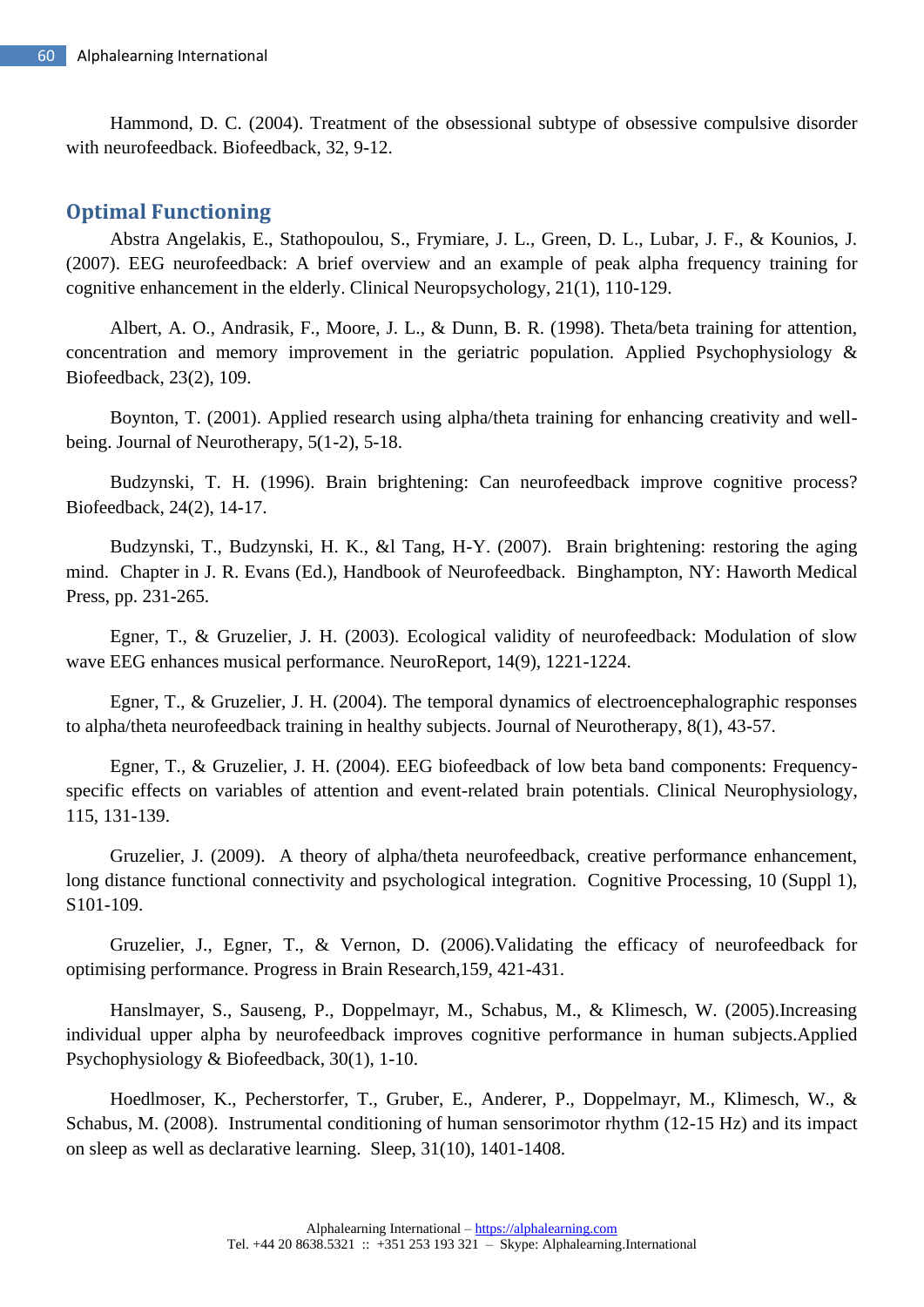Raymond, J., Sajid, I., Parkinson, L. A., & Gruzelier, J. H. (2005). Biofeedback and dance performance: A preliminary investigation. Applied Psychophysiology & Biofeedback, 30(1), 65-74.

Thompson, T., Steffert, T., Ros, T., Leach, J., & Gruzelier, J. (2008). EEG applications for sport and performance. Methods, 45, 279-288.

Vernon, D. J. (2005).Can neurofeedback training enhance performance? An evaluation of the evidence with implications for future research. Applied Psychophysiology & Biofeedback, 30(4), 347- 364.

Vernon, D., Dempster, T., Bazanova, O., Rutterford, N., Pasqualini, M., Andersen, S. (2009). Alpha neurofeedback training for performance enhancement: Reviewing the methodology. Journal of Neurotherapy 13(4),Pages 214 – 227.

#### **Pain**

Bazanova, O.M., Aftanas, L.I. (2010).Individual EEG alpha activity analysis for enhancement neurofeedback efficiency: Two case studies. Journal of Neurotherapy 14(3), 244 – 253.

Coger, R., & Werbach, M. (1975). Attention, anxiety, and the effects of learned enhancement of EEG alpha in chronic pain: A pilot study in biofeedback. Chapter in B. L. Drue, Jr. (Ed.), Pain Research and Treatment. New York: Academic Press.

Gannon, L., & Sternbach, R. A. (1971). Alpha enhancement as a treatment for pain: A case study. Behavior Therapy & Experimental Psychiatry, 2, 209-213.

Ham, L. P., & Packard, R. C. (1996). A retrospective, follow-up study of biofeedback-assisted relaxation therapy in patients with posttraumatic headache. Biofeedback & Self-Regulation, 21(2), 93- 104.

Jensen, M. P., Grierson, C., Tracy-Smith, V., Bacigalupi, S. C., Othmer, S. (2007). Neurofeedback treatment for pain associated with complex regional pain syndrome. Journal of Neurotherapy, 11(1), 45- 53.

Jensen, M.P., Sherlin, L.H., Hakimian, S., Fregni, F. (2009). Neuromodulatory approaches for chronic pain management: Research findings and clinical implications. Journal of Neurotherapy 13(4),  $196 - 213$ .

Lehmann, D., Lang, W., & Debruyne, P. (1976). Controlled EEG alpha feedback training in normals and headache patients. Archives of Psychiatry, 221, 331-343.

Matthew, A., Mishm, H., & Kumamiah, V. (1987). Alpha feedback in the treatment of tension headache. Journal of Personality & Clinical Studies, 3(1), 17-22.

McKenzie, R., Ehrisman, W., Montgomery, P. S., & Barnes, R. H. (1974). The treatment of headache by means of electroencephalographic biofeedback. Headache, 13, 164-172.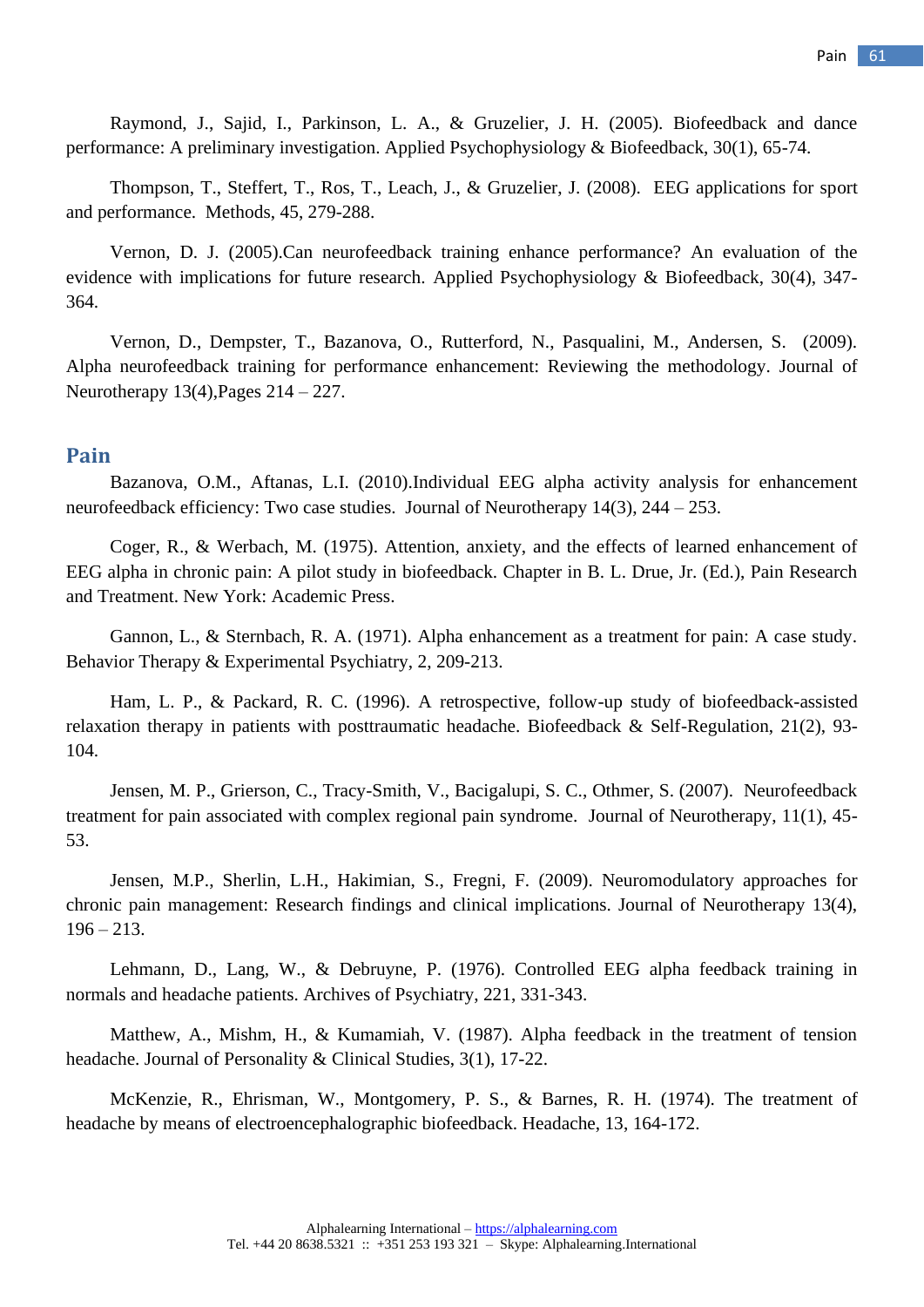Pelletier, K. R., & Pepper, E. (1977). Developing a biofeedback model: Alpha EEG feedback as a means for pain control. International Journal of Clinical & Experimental Hypnosis, 25, 361-371.

Rosenfeld, J. P., Dowman, R., Heinricher, N., & Silvia, R. (1984). Operantly controlled somatosensory evoked potentials: Specific effects on pain processes. Chapter in B. Rockstroh, T. Elbert, W. Lutzenberger, & N. Birbaumer (Eds.), Self-Regulation of the Brain and Behavior. Berlin: Springer-Verlag, pp. 164-179.

Rosenfeld, J. P., Silvia, R.,Weitkunat, R., & Dowman, R. (1985). Operant control of human somatosensory evoked potentials alters experimental pain perception. Chapter in H. L. Fields, R. Dubner, & F. Cervero (Eds.), Advances in Pain Research and Therapy, Volume 9: Proceedings of the Fourth World Congress on Pain. New York: Raven Press, 343-349.

Sime, A. (2004). Case study of trigeminal neuralgia using neurofeedback and peripheral biofeedback. Journal of Neurotherapy, 8(1), 59-71.

Siniatchkin, M., Hierundar, A., Kropp, P., Kuhnert, R., Gerber, W-D., & Stephani, U. (2000). Selfregulation of slow cortical potentials in children with migraine: An exploratory study. Applied Psychophysiology & Biofeedback, 25(1), 13-32.

Tansey, M. A. (1991). A neurobiological treatment for migraine: The response of four cases of migraine to EEG biofeedback training. Headache Quarterly: Current Treatment & Research, 90-96.

# **Parkinson's Syndrome**

Thompson, M., & Thompson, L. (2002). Biofeedback for movement disorders (dystonia with Parkinson's disease): Theory and preliminary results. Journal of Neurotherapy, 6(4), 51-70.

# **Post Traumatic Stress Disorder**

Bell, J. S. (1979). The use of EEG theta biofeedback in the treatment of a patient with sleep-onset insomnia.Biofeedback & Self Regulation, 4(3), 229-236.

Berner, I., Schabus, M., Wienerroither, T., & Klimesch, W. (2006).The significance of sigma neurofeedback training on sleep spindles and aspects of declarative memory. Applied Psychophysiology & Biofeedback, 31(2), 97-114.

Brody, S., Rau, H., Kohler, F., Schupp, H., Lutzenberger, W., & Birbaumer, N. (1994). Slow cortical potential biofeedback and the startle reflex. Biofeedback & Self-Regulation, 19(1), 1-12.

Burti, L., & Siciliani, O. (1983). Increase in alpha-rhythm in anxious subjects using biofeedback: A preliminary study. Psichiatria Generale e del Eta Evolutiva, 21(2-4), 79-97.

Chisholm, R. C., DeGood, D. E., & Hartz, M. A. (1977). Effects of alpha feedback training on occipital EEG, heart rate, and experiential reactivity to a laboratory stressor. Psychophysiology, 14(2), 157-163.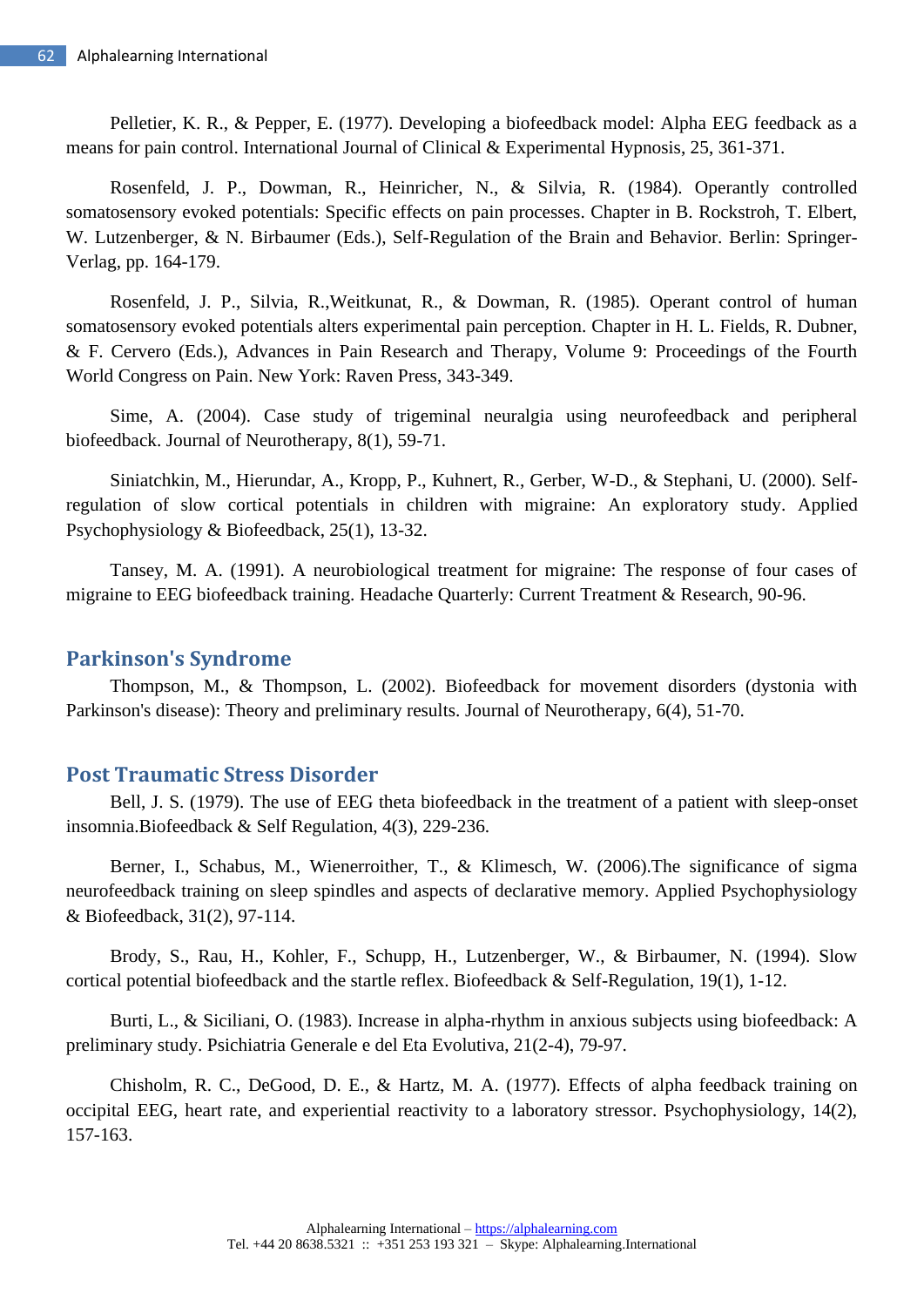Egner, T., & Gruzelier, J. H. (2004). The temporal dynamics of electro encephalographic responses to alpha/theta neurofeedback training in healthy subjects. Journal of Neurotherapy, 8(1), 43-57.

Egner, T., Strawson, E., & Gruzelier, J. H. (2002). EEG signature and phenomenology of alpha/theta neurofeedback training versus mock feedback. Applied Psychophysiology & Biofeedback, 27(4), 261-270.

Feinstein, B., Sterman, M. B., & MacDonald, L. R. (1974). Effects of sensorimotor rhythm training on sleep. Sleep Research, 3, 134.

Fisher, S. (2007). Fpo2 and the regulation of fear. NeuroConnections Newsletter, January 2007, 13, 15-17.

Garrett, B. L., & Silver, M. P. (1976). The use of EMG and alpha biofeedback to relieve test anxiety in college students. Chapter in I. Wickramasekera (Ed.), Biofeedback, Behavior Therapy, and Hypnosis. Chicago: Nelson-Hall.

Glucek, B. C., & Stroebel, C. F. (1975). Biofeedback and meditation in the treatment of psychiatric illness. Comprehensive Psychiatry, 16(4), 303-321.

Graap, K., Ready, D. J., Freides, D., Daniels, B., & Baltzell, D. (1997). EEG biofeedback treatment for Vietnam veterans suffering from posttraumatic stress disorder. Journal of Neurotherapy, 2(3), 65-66. [Conference Paper]

Hammond, D. C. (2005). Neurofeedback with anxiety and affective disorders. Child & Adolescent Psychiatric Clinics of North America,14(1), 105-123.

Hardt, J. V., & Kamiya, J. (1978). Anxiety change through electroencephalographic alpha feedback seen only in high anxiety subjects. Science, 201, 79-81.

Hoedlmoser, K., Pecherstorfer, T., Gruber, E., Anderer, P., Doppelmayr, M., Klimesch, W., & Schabus, M. (2008). Instrumental conditioning of human sensorimotor rhythm (12-15 Hz) and its impact on sleep as well as declarative learning. Sleep, 31(10), 1401-1408.

Holmes, D. S., Burish, T. G., & Frost, R. O. (1980). Effects of instructions and biofeedback in EEG-alpha production and the effects of EEG-alpha biofeedback training for controlled arousal in a subsequent stressful situation. Journal of Research in Personality, 14(2), 212-223.

Huang,-Storms, L., Bodenhamer-Davis, E., Davis, R., & Dunn, J. (2006). QEEG-guided neurofeedback for children with histories of abuse and neglect: Neurodevelopmental rationale and pilot study. Journal of Neurotherapy,10(4), 3-16.

Kerson, C., Sherman, R.A., Kozlowski, G.P. (2009). Alpha suppression and symmetry training for generalized anxiety symptoms. Journal of Neurotherapy 13(3), 146 – 155.

Kirschbaum, J., & Gisti, E. (1973). Correlations of alpha percentage in EEG, alpha feedback, anxiety scores from MAS and MMQ. Archives fur Psychologie, 125(4), 263-273.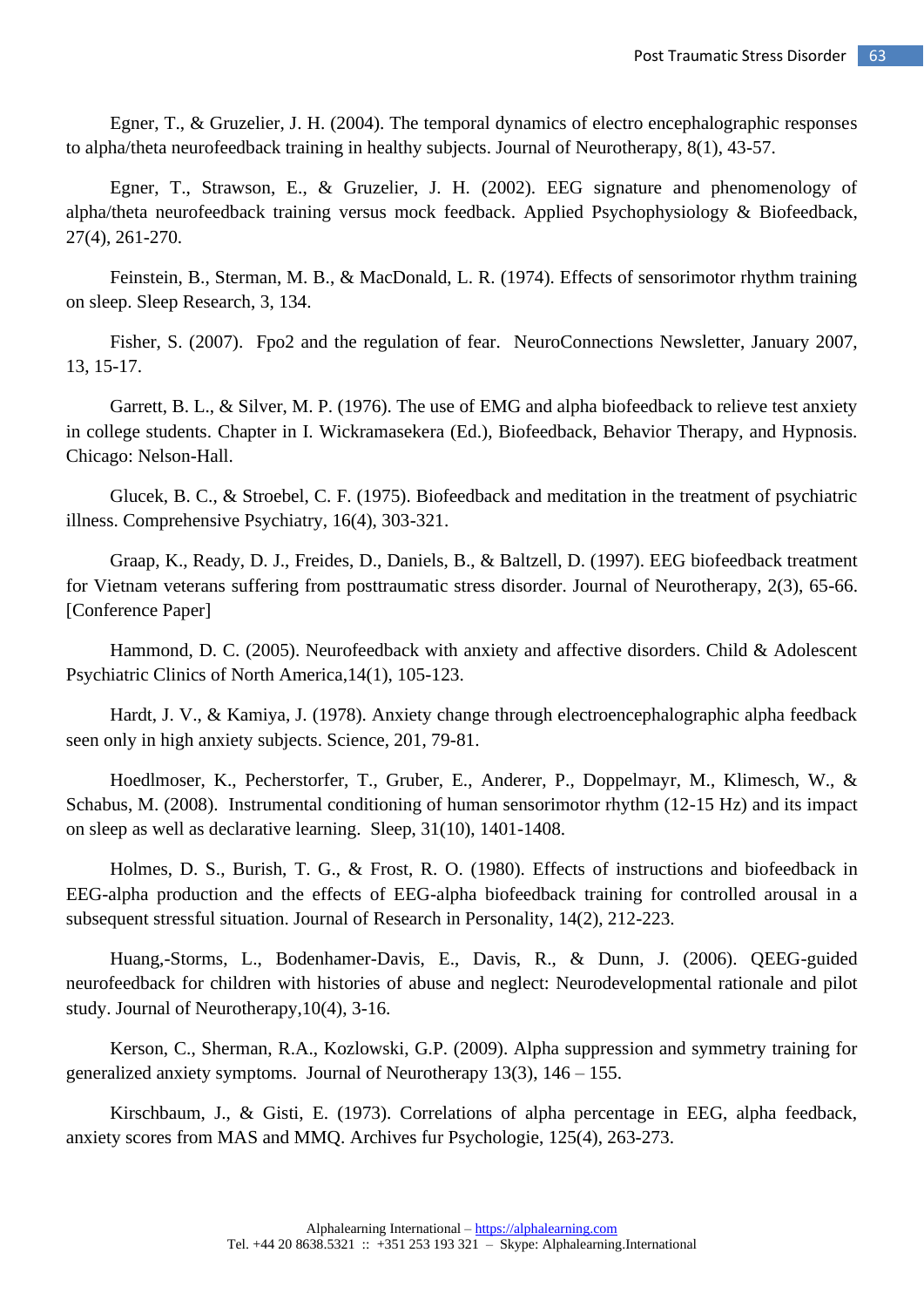McKnight, J. T., & Fehmi, L. G. (2001). Attention and neurofeedback synchrony training: Clinical results and their significance. Journal of Neurotherapy, 5(1-2), 45-62.

Mills, G. K., & Solyom, L. (1974). Biofeedback of EEG alpha in the treatment of obsessive ruminations: An exploration. Journal of Behaviour Therapy & Experimental Psychiatry, 5, 37-41.

Moore, J. P., Trudeau, D. L., Thuras, P. D., Rubin, Y., Stockley, H., & Dimond, T. (2000). Comparison of alpha-theta, alpha and EMG neurofeedback in the production of alpha-theta crossover and the occurrence of visualizations. Journal of Neurotherapy, 4(1), 29-42.

Moore, N. C. (2000). A review of EEG biofeedback treatment of anxiety disorders. Clinical Electroencephalography, 31(1), 1-6.

Norris, S. L., Lee, C-T., Burshteyn, D., & Cea-Aravena, J. (2001). The effects of performance enhancement training on hypertension, human attention, stress, and brain wave patterns: A case study. Journal of Neurotherapy, 4(3), 29-44.

Peniston, E. G., & Kulkosky, P. J. (1991). Alpha-theta brainwave neuro-feedback therapy for Vietnam veterans with combat-related post-traumatic stress disorder. Medical Psychotherapy, 4, 47-60.

Peniston, E. G., Marrinan, D. A., Deming, W. A., & Kulkosky, P. J. (1993). EEG alpha-theta brainwave synchronization in Vietnam theater veterans with combat-related post-traumatic stress disorder and alcohol abuse. Advances in Medical Psychotherapy, 6, 37-50.

Plotkin, W. B., & Rice, K. M. (1981). Biofeedback as a placebo: Anxiety reduction facilitated by training in either suppression or enhancement of alpha brainwaves. Journal of Consulting & Clinical Psychology, 49, 590-596.

Putnam, J. (2000). The effects of brief, eyes-open alpha brain wave training with audio and video relaxation induction on the EEG of 77 Army reservists. Journal of Neurotherapy, 4(1), 17-28.

Raymond, J., Varney, C., Parkinson, L. A., & Gruzelier, J.H. (2005). The effects of alpha/theta neurofeedback on personality and mood. Brain Research & Cognitive Brain Research, 23(2-3), 287-292.

Rice, K. M., Blanchard, E. B., & Purcell, M. (1993). Biofeedback treatments of generalized anxiety disorder: Preliminary results. Biofeedback & Self-Regulation, 18, 93-105.

Sattlberger, E., & Thomas, J. E. (2000). Treatment of anxiety disorder with slow-wave suppression EEG feedback: A case study. Biofeedback, 28(4), 17-19.

Sittenfeld, P., Budzynski, T. H., & Stoyva, J. M. (1976). Differential shaping of EEG theta rhythms. Biofeedback & Self-Regulation, 1, 31-46.

Sterman, M. B. (1977). Effects of sensorimotor EEG feedback on sleep and clinical manifestations of epilepsy. Chapter in J. Beatty & H. Legewie (Eds.), Biofeedback and Behavior. New York: Plenum, pp. 167-200.

Sterman, M. B., Howe, R. D., & Macdonald, L. R. (1970). Facilitation of spindle-burst sleep by conditioning of electroencephalographic activity while awake. Science, 167, 1146-1148.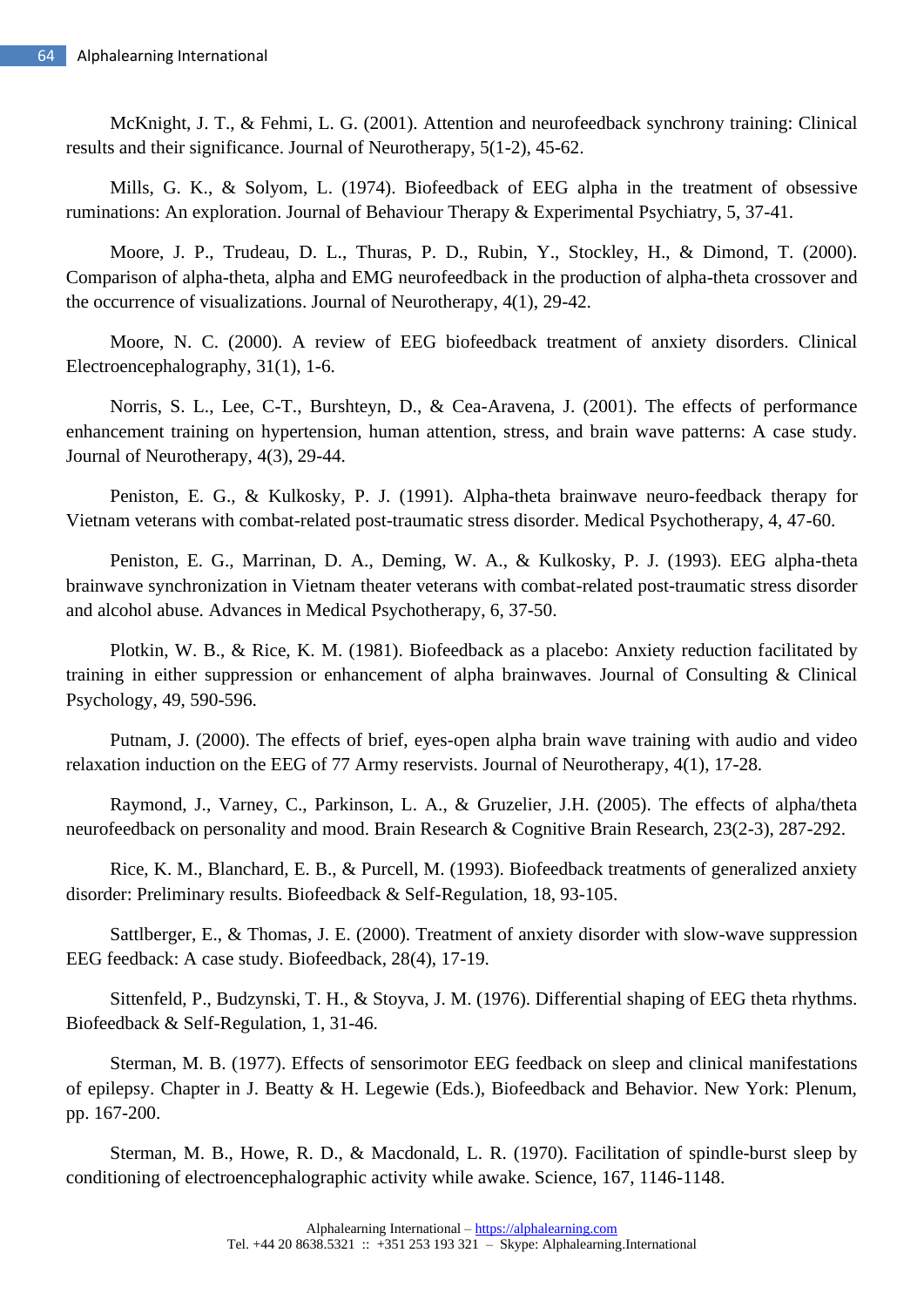Thomas, J. E., & Sattlberger, B. A. (1997). Treatment of chronic anxiety disorder with neurotherapy: A case study. Journal of Neurotherapy, 2(2), 14-19.

Valdez, M. (1988). A program of stress management in a college setting. Psychotherapy in Private Practice, 6(2), 43-54.

Vanathy, S., Sharma, P. S. V. N., & Kumar, K. B. (1998). The efficacy of alpha and theta neurofeedback training in treatment of generalized anxiety disorder. Indian Journal of Clinical Psychology, 25(2), 136-143.

Watson, C. G., Herder, J., & Passini, F. T. (1978). Alpha biofeedback therapy in alcoholics: An 18 month follow-up. Journal of Clinical Psychology, 34(2), 765-769.

#### **Premenstrual Syndrome**

Allen, J. B.., & Cavendar, J. H. (1996). Biofeedback alters EEG asymmetry. Psychophysiology, 33(suppl), S17, (Abstract).

Baehr, E., & Baehr, R. (1997). The use of brainwave biofeedback as an adjunctive therapeutic treatment for depression: Three case studies. Biofeedback, 25(1), 10-11.

Baehr, E., Miller, E., Rosenfeld, J. P., & Baehr, R. (2004). Changes in frontal brain asymmetry associated with premenstrual dysphoric disorder: A single case study. Journal of Neurotherapy, 8(1), 29-42.

Baehr, E., Rosenfeld, J. P., & Baehr, R. (1997). The clinical use of an alpha asymmetry protocol in the neurofeedback treatment of depression: Two case studies. Journal of Neurotherapy, 2(3), 10-23.

Baehr, E., Rosenfeld, J. P., & Baehr, R. (2001). Clinical use of an alpha asymmetry neurofeedback protocol in the treatment of mood disorders: Follow-up study one to five years post therapy. Journal of Neurotherapy, 4(4), 11-18.

Berg, K., Siever, D. (2009). A controlled comparison of audio-visual entrainment for treating Seasonal Affective Disorder. Journal of Neurotherapy 13(3), 166 – 175.

Cantor, D.S., Stevens, E. (2009).QEEG correlates of auditory-visual entrainment treatment efficacy of refractory depression. Journal of Neurotherapy 13(2), 100 – 108.

Hammond, D. C. (2001). Neurofeedback training for anger control. Journal of Neurotherapy, 5(4), 98- 103.

Hammond, D. C. (2001). Neurofeedback treatment of depression with the Roshi. Journal of Neurotherapy, 4(2), 45-56.

Hammond, D. C. (2005). Neurofeedback with anxiety and affective disorders. Child & Adolescent Psychiatric Clinics of North America, 14(1), 105-123

Hardman, E., Gruzelier, J., Chessman, K., Jones, C., Liddiard, D., Schleichert, H., & Birbaumer, N. (1997). Frontal interhemispheric asymmetry: Self-regulation and individual differences in humans. Neuroscience Letters, 221, 117-120.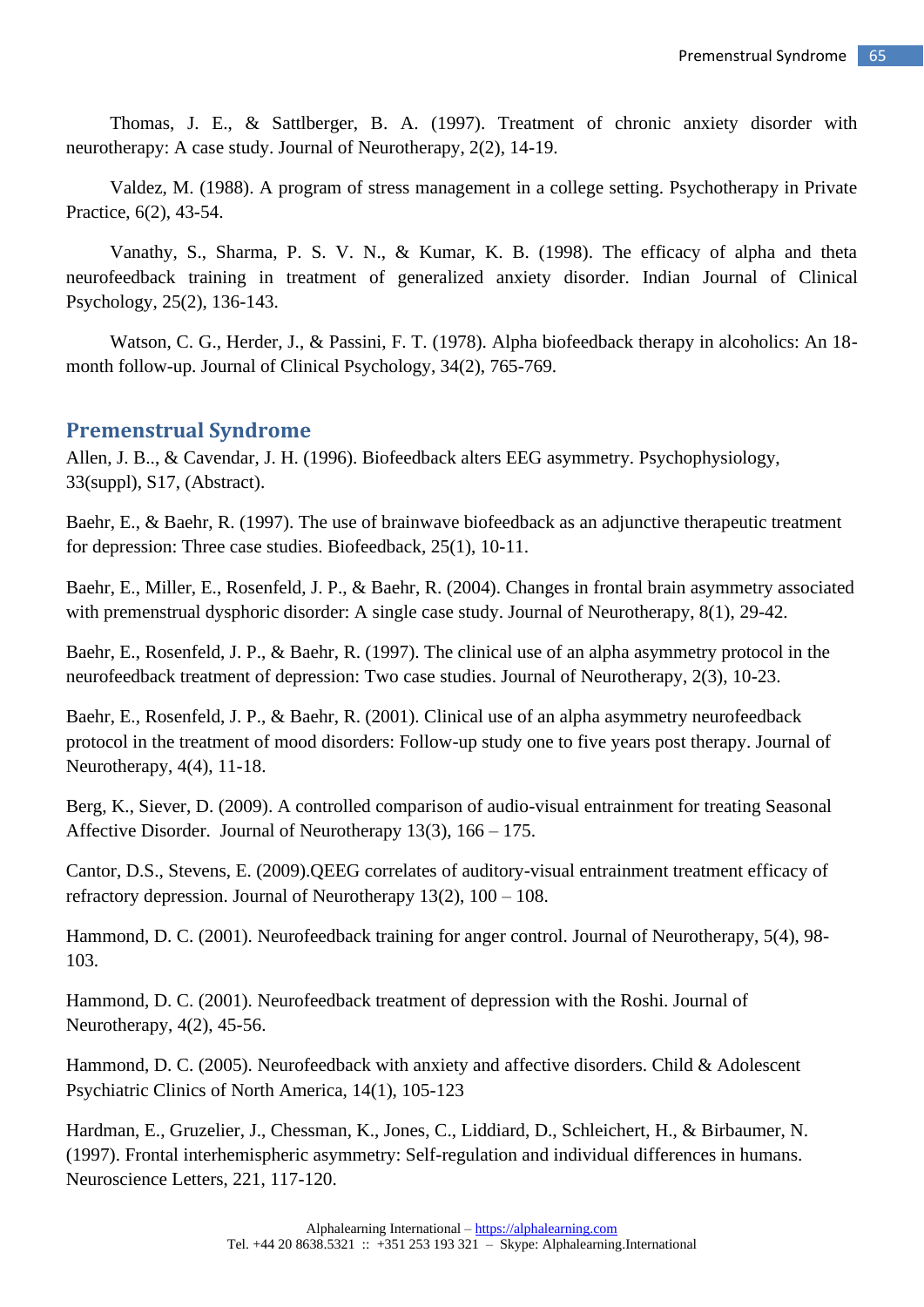Jenkins, P., & Moore, W. H. (1985).The effects of visual feedback on hemispheric alpha asymmetries and reported processing strategies: A single-subject experimental design. Brain & Cognition, 4(1), 47-58.

Kotchoubey, B., Schleichert, H., Lutzenberger, W., Anokhin, A. P., & Birbaumer, N. (1996). Selfregulation of interhemispheric asymmetry in humans. Neuroscience Letters, 215, 91-94.

Kumano, H., Horie, H., Shidara, T., Kuboki, T. et al. (1996). Treatment of a depressive disorder patient with EEG-driven photic stimulation. Biofeedback & Self-Regulation, 21(4), 323-334.

Putnam, J. A., (2001). EEG biofeedback on a female stroke patient with depression: A case study. Journal of Neurotherapy, 5(3), 27-38.

Raymond, J., Varney, C., Parkinson, L. A., & Gruzelier, J. H. (2005). The effects of alpha/theta neurofeedback on personality and mood. Cognitive Brain Research, 23, 287-292.

Rockstroh, B., Elbert, T., Birbaumer, N. J., & Lutzenberger, W. (1990). Biofeedback-produced hemispheric asymmetry of slow cortical potentials and its behavioural effects. International Journal of Psychophysiology, 9, 151-165.

Rosenfeld, J. P. (1997). EEG biofeedback of frontal alpha asymmetry in affective disorders. Biofeedback, 25(1), 8-25.

Rosenfeld, J. P. (2000). An EEG biofeedback protocol for affective disorders. Clinical Electroencephalography, 31(1), 7-12.

Rosenfeld, J. P., Baehr, E., Baehr, R., Gotlib, I. H., & Ranganath, C. (1996). Preliminary evidence that daily changes in frontal alpha asymmetry correlate with changes in affect in therapy sessions. International Journal of Psychophysiology, 23, 137-141.

Rosenfeld, J. P., Cha, G., Blair, T., & Gotlib, I. (1995). Operant biofeedback control of left-right frontal alpha power differences. Biofeedback & Self-Regulation, 20, 241-258.

Saxby, E., & Peniston, E. G. (1995). Alpha-theta brainwave neurofeedback training: an effective treatment for male and female alcoholics with depressive symptoms. Journal of Clinical Psychology, 51, 685-693.

Schneider, F., Heimann, H., Mattes, R., Lutzenberger, W., & Birbaumer, N. (1992). Self-regulation of slow cortical potentials in psychiatric patients: Depression. Biofeedback & Self-Regulation, 17, 203-214.

Uhlmann, C., & Froscher, W. (2001). Biofeedback treatment in patients with refractory epilepsy: Changes in depression and control orientation. Seizure, 10, 34-38.

Walker, J. E., Lawson, R., & Kozlowski, G. (2007). Current status of QEEG and neurofeedback in the treatment of depression. Chapter in J. R. Evans (Ed.), Handbook of Neurofeedback. Binghampton, NY: Haworth Medical Press, pp. 341-351.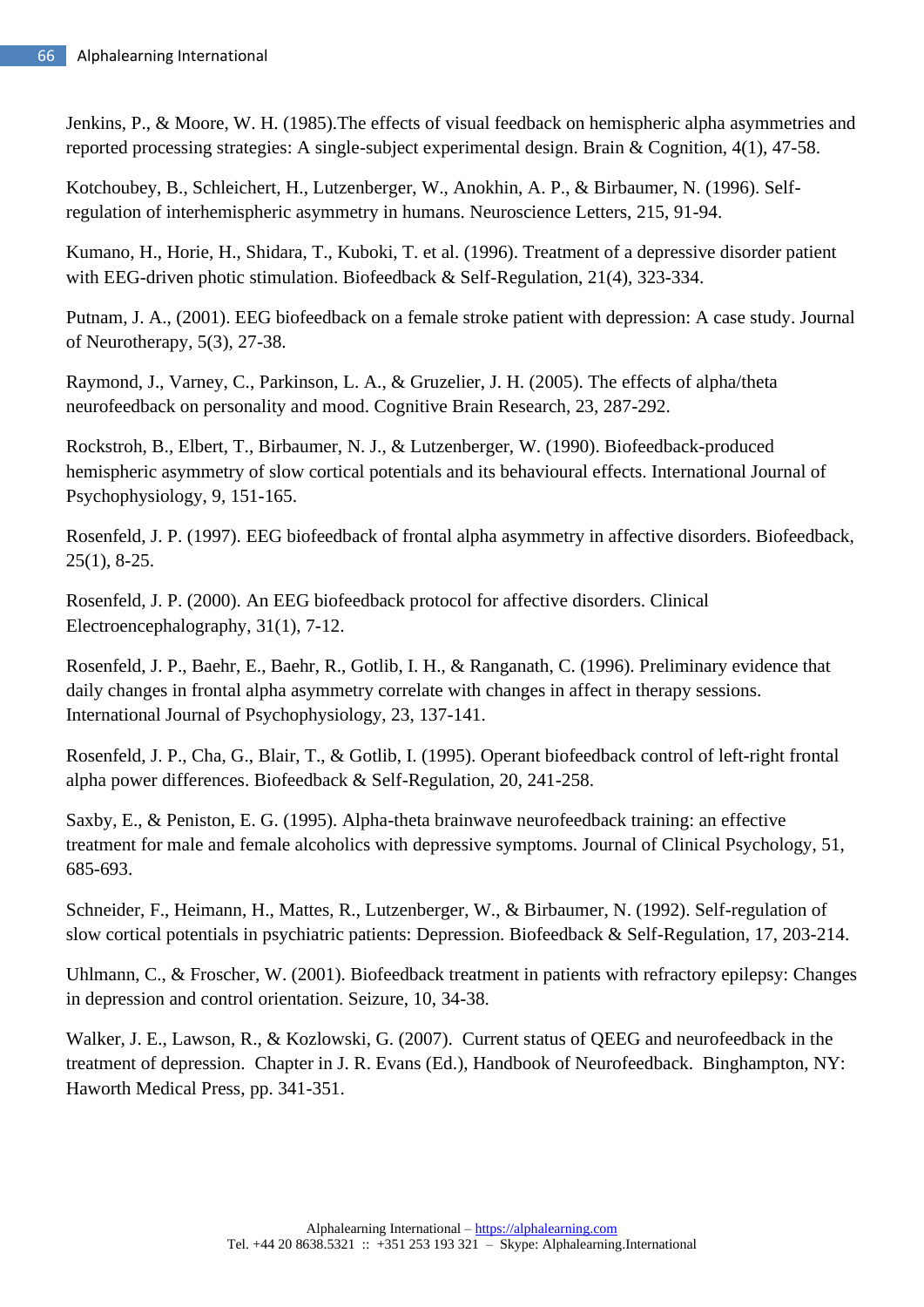# **Review Articles**

Abarbanel, A. (1995). Gates, states, rhythms, and resonances: The scientific basis of neurofeedback training. Journal of Neurotherapy, 1(2), 15-38.

Aguilar-Prinsloo, S., Lyle, R. (2010).Client perception of the neurofeedback experience: The untold perspective. Journal of Neurotherapy  $14(1)$ ,  $55 - 60$ .

Arns, M, de Ridder, S, Strehl, U, Breteler, M, & Coenen, A. (2009). Efficacy of neurofeedback treatment in ADHD: The effects on inattention, impulsivity and hyperactivity: A meta-analysis. Clinical EEG and Neuroscience. vol 40(3) 180-189

Black, L.M., Hudspeth, W.J., Townsend, A.L., Bodenhamer-Davis, E. (2008). EEG connectivity patterns in childhood sexual abuse: A multivariate application considering curvature of brain space. Journal of Neurotherapy  $12(2-3)$ , Pages  $141 - 160$ .

Butnik, S. M. (2005). Neurofeedback in adolescents and adults with attention deficit disorder. Journal of Clinical Psychology, Abstact. 61(5), 621-625.

Coben, R., & Myers, T. E. (2008). Connectivity theory of autism: Use of connectivity measures in assessing and treating autistic disorders. Journal of Neurotherapy, 12 (2-3), 161-179.

Coben, R., Hudspeth, W.J. (2008).Introduction to advances in EEG connectivity. Journal of Neurotherapy 12(2-3), 93 – 98.

Collura, T. (2008). Toward a coherent view of brain connectivity. Journal of Neurotherapy, 12(2- 3), 99-110

Egner, T., & Sterman, M. B. (2006). Neurofeedback treatment of epilepsy: From basic rationale to practical application. Expert Review of Neurotherapeutics, Abstract. 6(2), 247-257.

Egner, T., Zech, T. F., & Gruzelier, J. H. (2004). The effects of neurofeedback training on the spectral topography of the electroencephalogram. Clinical Neurophysiology, 115, 2452-2460.

Fehmi, L. G. (2007). Multichannel EEG phase synchrony training and verbally guided attention training for disorders of attention. Chapter in J. R. Evans (Ed.), Handbook of Neurofeedback. Binghampton, NY: Haworth Medical Press, pp. 301-319.

Fehmi, L. G. (2007). Multichannel EEG phase synchrony training and verbally guided attention training for disorders of attention. Chapter in J. R. Evans (Ed.), Handbook of Neurofeedback. Binghampton, NY: Haworth Medical Press, pp. 301-319.

Fehmi, L. G., & Collura, T. (2007). Effects of electrode placement upon EEG biofeedback training: The monopolar-bipolar controversy. Journal of Neurotherapy, 11(2), 45-63.

Fehmi, L. G., & Sundor, A. (1989). The effects of electrode placement upon EEG biofeedback training: The monopolar-bipolar controversy. International Journal of Psychosomatics, 36(1-4), 23-33.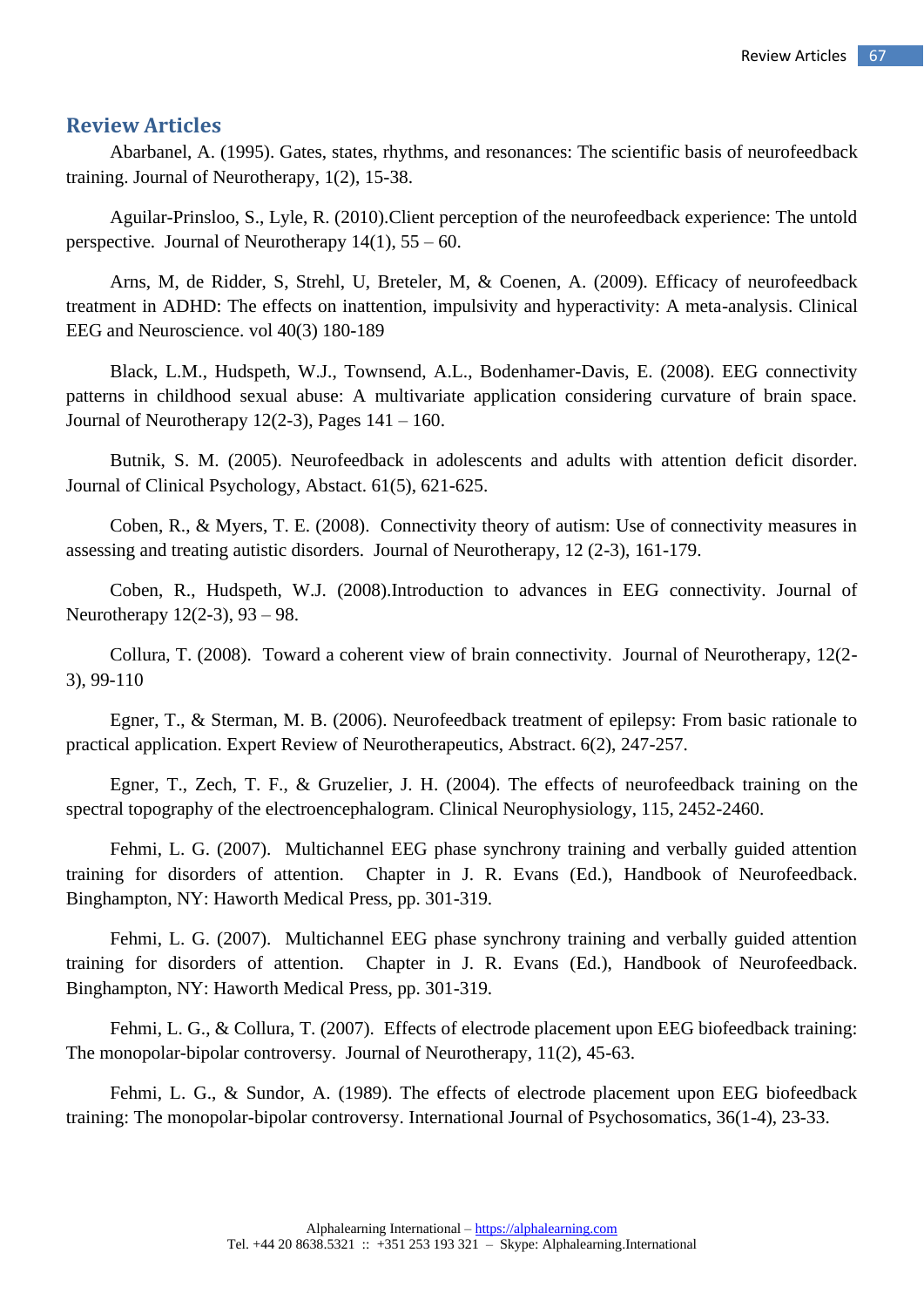Fox, D. J., Tharp, D. F., & Fox, L. C. (2005).Neurofeedback: An alternative and efficacious treatment for attention deficit hyperactivity disorder.Applied Psychophysiology & Biofeedback, 30(4), 365-274.

Grechko, O., Gontar, V. (2009). Visual stimuli generated by biochemical reactions discrete chaotic dynamics as a basis for neurofeedback. Journal of Neurotherapy 13(1), 30 – 40.

Gruzelier, J. (2009). A theory of alpha/theta neurofeedback, creative performance enhancement, long distance functional connectivity and psychological integration. Cognitive Processing, 10 (Suppl 1), S101-109.

Gruzelier, J., & Egner, T. (2005). Critical validation studies of neurofeedback. Child & Adolescent Psychiatric Clinics of North America, 14(1), 83-104.

Hammond, D. C. (2005).Temporal lobes and their importance in neurofeedback. Journal of Neurotherapy, 9(1), 67-87.

Hammond, D. C. (2006).What is neurofeedback? Journal of Neurotherapy, 10(4), 25- 36.

Hammond, D. C. (2007). Comprehensive neurofeedback bibliography: 2007 update. Journal of Neurotherapy, 11(3), 45-60.

Hammond, D. C., Walker, J., Hoffman, D., Lubar, J. F., Trudeau, D., Gurnee, R., & Horvat, J. (2004). Standards for the use of quantitative electroencephalography (QEEG) in neurofeedback: A position paper of the International Society for Neuronal Regulation. Journal of Neurotherapy, 8(1), 5-27.

Heinrich, H., Gevensleben, H., & Strehl, U. (2007). Annotation: Neurofeedback—Train your brain to train behaviour. Journal of Child Psychology and Psychiatry, 48, 3-16 Hirshberg, L. M. (2007). Place of electroencephalographic biofeedback for attention- deficit/hyperactivity disorder. Expert Review of Neurotherapeutics, 7(4), 315-319.

Hirshberg, L. M. (2007). Place of electroencephalographic biofeedback for attentiondeficit/hyperactivity disorder. Expert Review of Neurotherapeutics, 7(4), 315-319.

Holtmann, M., Stadler, C., Leins, U., Strehl, U., Birbaumer, N.,& Poustka, F. (2004). Neurofeedback for the treatment of attention-deficit/hyperactivity disorder (ADHD) in childhood and adolescence. Zeitschrift fur Kinder-und Jugendpsychiatrie und Psychotherapie, 32(3), 187-200.

Horvat, J. J. (2007). Coherence and the quirks of coherence/phase training: A clinical perspective. Chapter in J. R. Evans (Ed.), Handbook of Neurofeedback. Binghampton, NY: Haworth Medical Press, pp. 213-227.

Ibric, V.L., Dragomirescu, L.G., Hudspeth, W.J. (2009). Real-time changes in connectivities during neurofeedback. Journal of Neurotherapy 13(3), 156 – 165.

Joffe, D. (2008). Connectivity assessment and training: A partial directed coherence approach. Journal of Neurotherapy, 12(2-3), 111-122.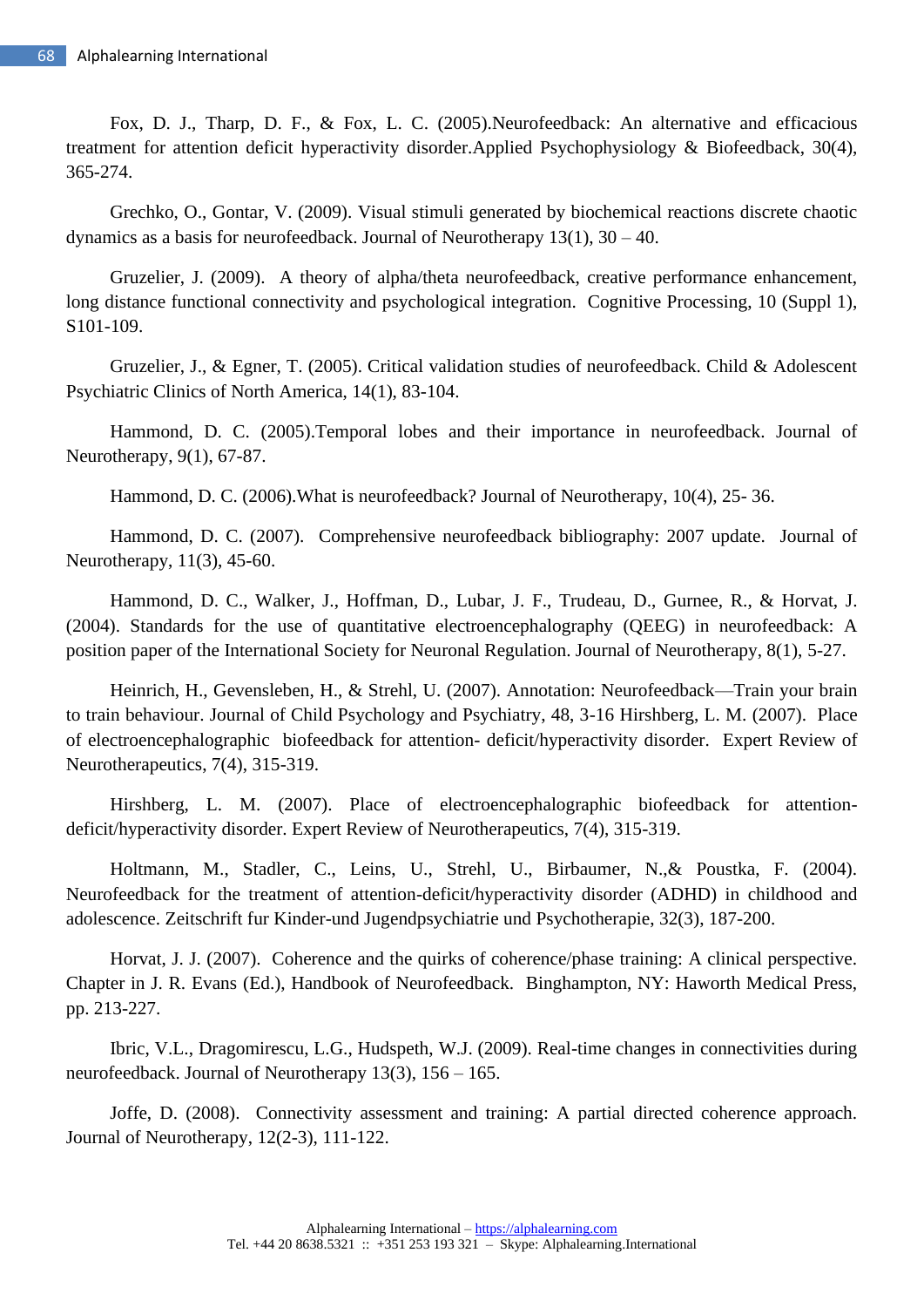Johnson, M.L., Bodenhamer-Davis, E. (2009). QEEG-based protocol selection: A study of level of agreement on sites, sequences, and rationales among a group of experienced QEEG-based neurofeedback practitioners. Journal of Neurotherapy  $13(1)$ ,  $41 - 66$ .

Kaiser, D. A. (2006).What is quantitative EEG? Journal of Neurotherapy,10(4), 25- 36.

Kaiser, D. A. (2008). Functional connectivity and aging: Comodulation and coherence differences. Journal of Neurotherapy, 12()2-3), 123-139

Kirk, L. (2007). Neurofeedback protocols for subtypes of attention deficit/hyperactivity disorder. Chapter in J. R. Evans (Ed.), Handbook of Neurofeedback. Binghampton, NY: Haworth Medical Press, pp. 267-299.

Larson, J., Ryan, C., Baerentzen, M. (2010). Practitioner perspectives of neurofeedback therapy for mental health and physiological disorders. Journal of Neurotherapy 14(4), 280-290.

Lubar, J. F. (1991). Discourse on the development of EEG diagnostics and biofeedback for attention-deficit/hyperactivity disorders. Biofeedback & Self-Regulation, 16(3), 201-225.

Lubar, J. F. (1997). Neocortical dynamics: Implications for understanding the role of neurofeedback and related techniques for the enhancement of attention. Applied Psychophysiology & Biofeedback, 22(2), 111-126.

Lubar, J. F. (2003). Neurofeedback for the management of attention deficit/hyperactivity disorders. Chapter in M. S. Schwartz & F. Andrasik (Eds.), Biofeedback: A Practitioner's Guide (Third Edition). New York, Guilford, 409-437.

Monastra, V. J. (2003).Clinical applications of electroencephalographic biofeedback. Chapter in M. S. Schwartz & F. Andrasik (Eds.), Biofeedback: A Practitioner's Guide (Third Edition).New York, Guilford, 438-463.

Monastra, V. J. (2005). Electroencephalographic biofeedback (neurotherapy) as a treatment for attention deficit disorder: Rational and empirical foundation. Child & Adolescent Psychiatric Clinics of North America, 14(1), 53-82.

Monastra, V. J., Lynn, S., Linden, M., Lubar, J. F., Gruzelier, J., & LaVaque, T. J. (2005). Electroencephalograpic biofeedback in the treatment of attention-deficit/hyperactivity disorder. Applied Psychophysiology & Biofeedback, 30(2), 95-114.

Nelson, L. A. (2003). Neurotherapy and the challenge of empirical support: A call for a neurotherapy practice research network. Journal of Neurotherapy, 7(2), 53-67.

Othmer, S. (2005).Interhemispheric EEG training. Journal of Neurotherapy, 9(2), 87-96.

Othmer, S. F., & Othmer, S. (2007). Interhemispheric EEG training: Clinical experience and conceptual models. Chapter in J. R. Evans (Ed.), Handbook of Neurofeedback. Binghampton, NY: Haworth Medical Press, pp. 109-135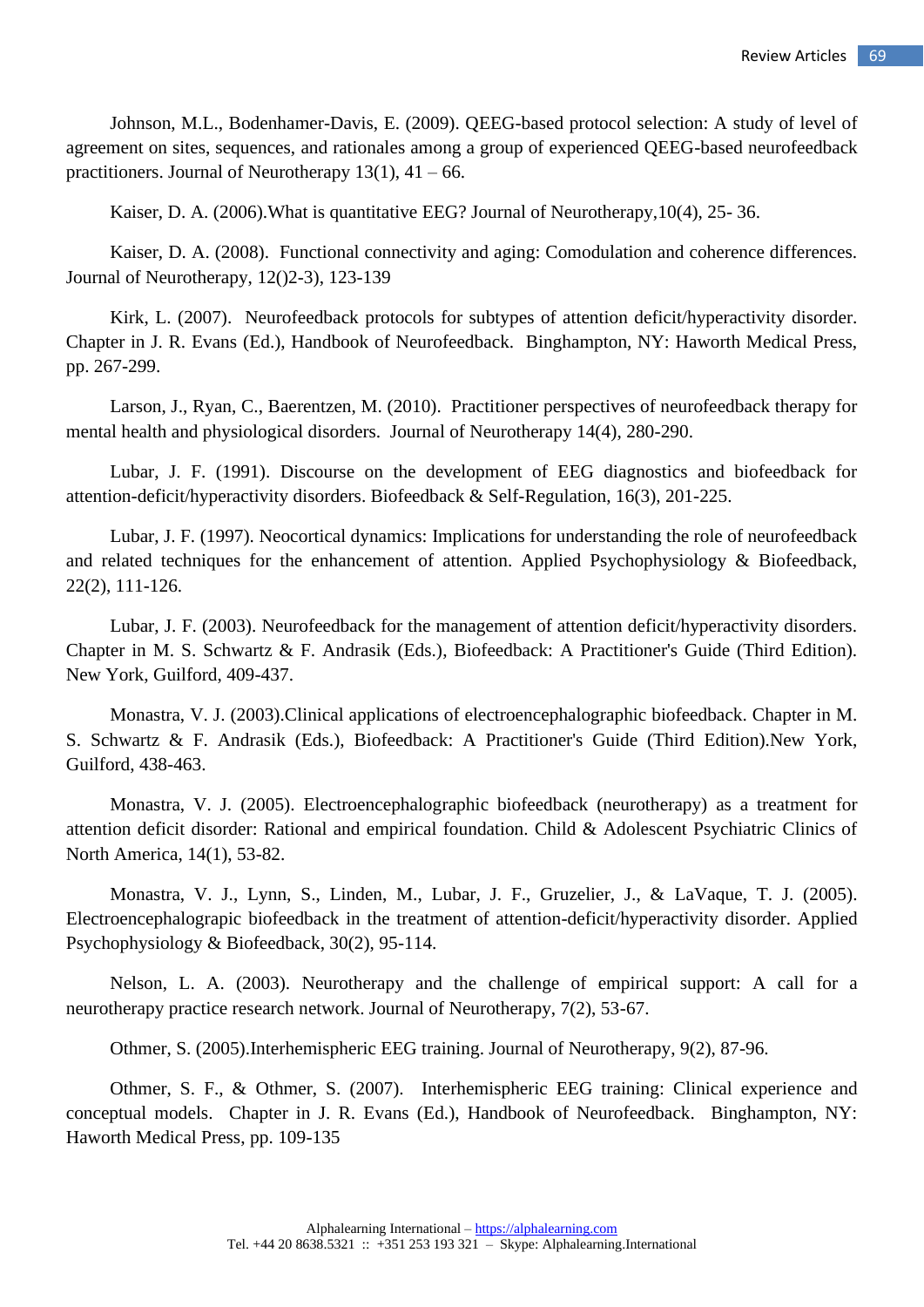Pineda, J. A., Silverman, D. S., Vankov, A., & Hestenes, J. (2003). Learning to control brain rhythms: making a brain-computer interface possible. Neural Systems & Rehabilitation Engineering, IEEE Transactions, 11(2), 181-184.

Rossiter, T. R. (2004). The effectiveness of neurofeedback and stimulant drugs in treating AD/HD: Part I. Review of methodological issues. Applied Psychophysiology & Biofeedback, 29(2), 135-140.

Sams, M. W., (1995). Mathematically derived frequency correlates in cerebral function: Theoretical and clinical implications for neurofeedback treatment. Journal of Neurotherapy, 1(2), 1-14.

Sherlin, L., Arns, M., Lubar, J., & Sokhadze, E. (2010). A position paper on neurofeedback for the treatment of ADHD. Journal of Neurotherapy, 14(2), 66-78.

Stankus, T. (2008). Can the brain be trained? Comparing the literature on the use of EEG biofeedback/neurofeedback as an alternative or complementary therapy for attention deficit disorder (ADHD). Behavioral & Social Sciences Librarian, 26(4), 20-56.

Sterman, M. B., & Egner, T. (2006). Foundation and practice of neurofeedback for the treatment of epilepsy. Applied Psychophysiology & Biofeedback, 31(1), 21-36.

Strehl, U. (2009). Slow cortical potentials neurofeedback. Journal of Neurotherapy, 13(2), 117- 126.

Strehl, U., Leins, U., Goth, G., Klinger, C., Hinterberger, T., and Birbaumer, N. (2006). Selfregulation of slow cortical potentials: A new treatment for children with attention- deficit/hyperactivity disorder. Pediatrics, 118, 1530-1540.

Strehl, U., Trevorrow, T., Veit, R., Hinterberger, T., Kotchoubey, B., Erb, M., & Birbaumer N. (2006).Deactivation of brain areas during self-regulation of slow cortical potentials in seizure patients. Applied Psychophysiology & Biofeedback, 31(1), 85-94.

Tan G, Thornby J, Hammond DC, Strehl U, Canady B, Arnemann K, & Kaiser DA (2009/in press). Meta-analysis of EEG biofeedback in treating epilepsy. Clinical EEG and Neuroscience, 40 (3).

Thatcher, R. W. (2008). Z-score EEG biofeedback: Conceptual foundations. NeuroConnections Newsletter, April 2008, 9, 11, 20.

Thatcher, R. W. (2010). Validity and reliability of quantitative electroencephalography. Journal of Neurotherapy,14(2), 122-152.

Thornton, K. E., & Carmody, D. P. (2009). Traumatic brain injury rehabilitation: QEEG biofeedback treatment protocols. Applied Psychophysiology & Biofeedback, 34(1), 59-68.

Thornton, K.E., Carmody, D.P. (2009).Eyes-closed and activation QEEG databases in predicting cognitive effectiveness and the inefficiency hypothesis. Journal of Neurotherapy  $13(1)$ ,  $1 - 21$ .

Vernon, D., Frick, A., & Gruzelier, J. (2004). Neurofeedback as a treatment for ADHD: A methodological review with implications for future research. Journal of Neurotherapy, 8(2), 53-82.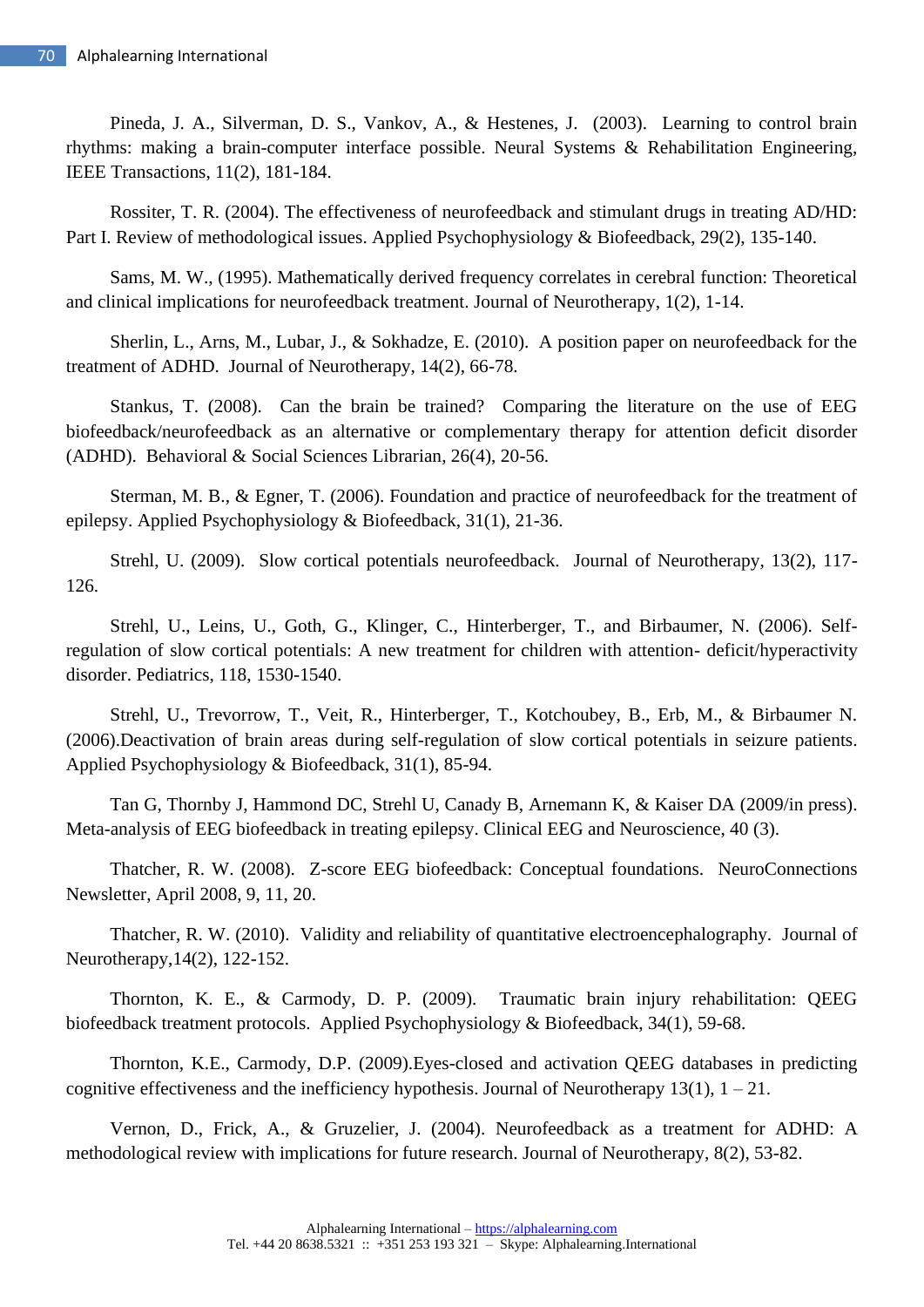Walker, J. (2004). A neurologist's advice for mental health professionals on the use of QEEG and neurofeedback. Journal of Neurotherapy, 8(2), 97-103.

Walker, J. E., & Horvat, J. (2010). Is it better to train power first or coherence first? Journal of Neurotherapy, 14(2), 102-106.

Walker, J. E., Kozlowski, G. P., & Lawson, R. (2007). A modular activation/coherence approach to evaluating clinical/QEEG correlations and for guiding neurofeedback training: Modular insufficiencies, modular excesses, disconnections, and hyperconnnections. Journal of Neurotherapy, 11(1), 25-44.

# **rTMS (Repetitive Transcranial Magnetic Stimulation)**

Baruth, J., Casanova, M., El-Baz, A., Horrell, T., Mathai, G., Sears, L. & Sokhadze, E. (2010) Lowfrequency repetitive transcranial magnetic stimulation modulates evoked-gamma frequency oscillations in autism spectrum disorder. Journal of Neurotherapy, 14(3), 179-194.

Thomasson, F. & Arns, M. (2010) Are the effects of rTMS in Parkinson's disease clinically relevant? Journal of Neurotherapy. 14(2), 96-101.

# **Schizophrenia**

Bolea, A. S. (2010). Neurofeedback treatment of

chronic inpatient schizophrenia. Journal of Neurotherapy, 14(1), 47-54.

Donaldson, M., Moran, D., & Donaldson, S. (2010, Spring). Schizophrenia in retreat. NeuroConnections Newsletter, 19-23.

Gruzelier, J. (2000). Self regulation of electrocortical activity in schizophrenia and schizotypy: A review. Clinical Electroencephalography, 31(1), 23-29.

Gruzelier, J., Hardman, E., Wild, J., Zaman, R., Nagy, A., & Hirsch, S. (1999). Learned control of interhemispheric slow potential negativity in schizophrenia. International Journal of Psychophysiology, 34, 341-348.

Schneider, F., Rockstroh, B., Heimann, H. et al. (1992). Self-regulation of slow cortical potentials in psychiatric patients: Schizophrenia. Biofeedback & Self-Regulation, 17, 277-292.

#### **Sleep**

Bell, J. S. (1979). The use of EEG theta biofeedback in the treatment of a patient with sleep-onset insomnia.Biofeedback & Self Regulation, 4(3), 229-236.

Berner, I., Schabus, M., Wienerroither, T., & Klimesch, W. (2006).The significance of sigma neurofeedback training on sleep spindles and aspects of declarative memory. Applied Psychophysiology & Biofeedback, 31(2), 97-114.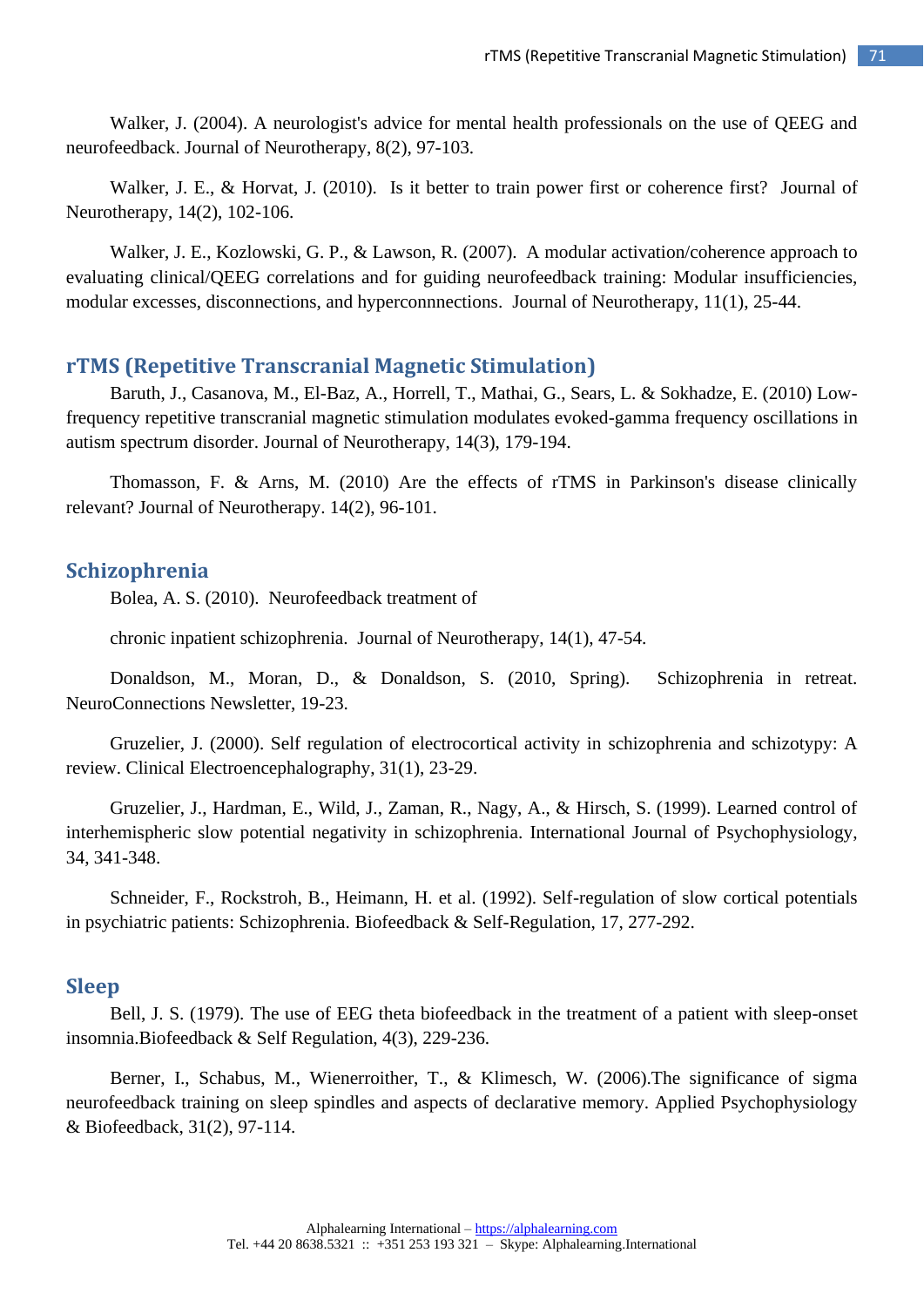Brody, S., Rau, H., Kohler, F., Schupp, H., Lutzenberger, W., & Birbaumer, N. (1994). Slow cortical potential biofeedback and the startle reflex. Biofeedback & Self-Regulation, 19(1), 1-12.

Burti, L., & Siciliani, O. (1983). Increase in alpha-rhythm in anxious subjects using biofeedback: A preliminary study. Psichiatria Generale e del Eta Evolutiva, 21(2-4), 79-97.

Chisholm, R. C., DeGood, D. E., & Hartz, M. A. (1977). Effects of alpha feedback training on occipital EEG, heart rate, and experiential reactivity to a laboratory stressor. Psychophysiology, 14(2), 157-163.

Egner, T., & Gruzelier, J. H. (2004). The temporal dynamics of electro encephalographic responses to alpha/theta neurofeedback training in healthy subjects. Journal of Neurotherapy, 8(1), 43-57.

Egner, T., Strawson, E., & Gruzelier, J. H. (2002). EEG signature and phenomenology of alpha/theta neurofeedback training versus mock feedback. Applied Psychophysiology & Biofeedback, 27(4), 261-270.

Feinstein, B., Sterman, M. B., & MacDonald, L. R. (1974). Effects of sensorimotor rhythm training on sleep. Sleep Research, 3, 134.

Fisher, S. (2007). Fpo2 and the regulation of fear. NeuroConnections Newsletter, January 2007, 13, 15-17.

Garrett, B. L., & Silver, M. P. (1976). The use of EMG and alpha biofeedback to relieve test anxiety in college students. Chapter in I. Wickramasekera (Ed.), Biofeedback, Behavior Therapy, and Hypnosis. Chicago: Nelson-Hall.

Glucek, B. C., & Stroebel, C. F. (1975). Biofeedback and meditation in the treatment of psychiatric illness. Comprehensive Psychiatry, 16(4), 303-321.

Graap, K., Ready, D. J., Freides, D., Daniels, B., & Baltzell, D. (1997). EEG biofeedback treatment for Vietnam veterans suffering from posttraumatic stress disorder. Journal of Neurotherapy, 2(3), 65-66. [Conference Paper]

Hammond, D. C. (2005). Neurofeedback with anxiety and affective disorders. Child & Adolescent Psychiatric Clinics of North America,14(1), 105-123.

Hardt, J. V., & Kamiya, J. (1978). Anxiety change through electroencephalographic alpha feedback seen only in high anxiety subjects. Science, 201, 79-81.

Hoedlmoser, K., Pecherstorfer, T., Gruber, E., Anderer, P., Doppelmayr, M., Klimesch, W., & Schabus, M. (2008). Instrumental conditioning of human sensorimotor rhythm (12-15 Hz) and its impact on sleep as well as declarative learning. Sleep, 31(10), 1401-1408.

Holmes, D. S., Burish, T. G., & Frost, R. O. (1980). Effects of instructions and biofeedback in EEG-alpha production and the effects of EEG-alpha biofeedback training for controlled arousal in a subsequent stressful situation. Journal of Research in Personality, 14(2), 212-223.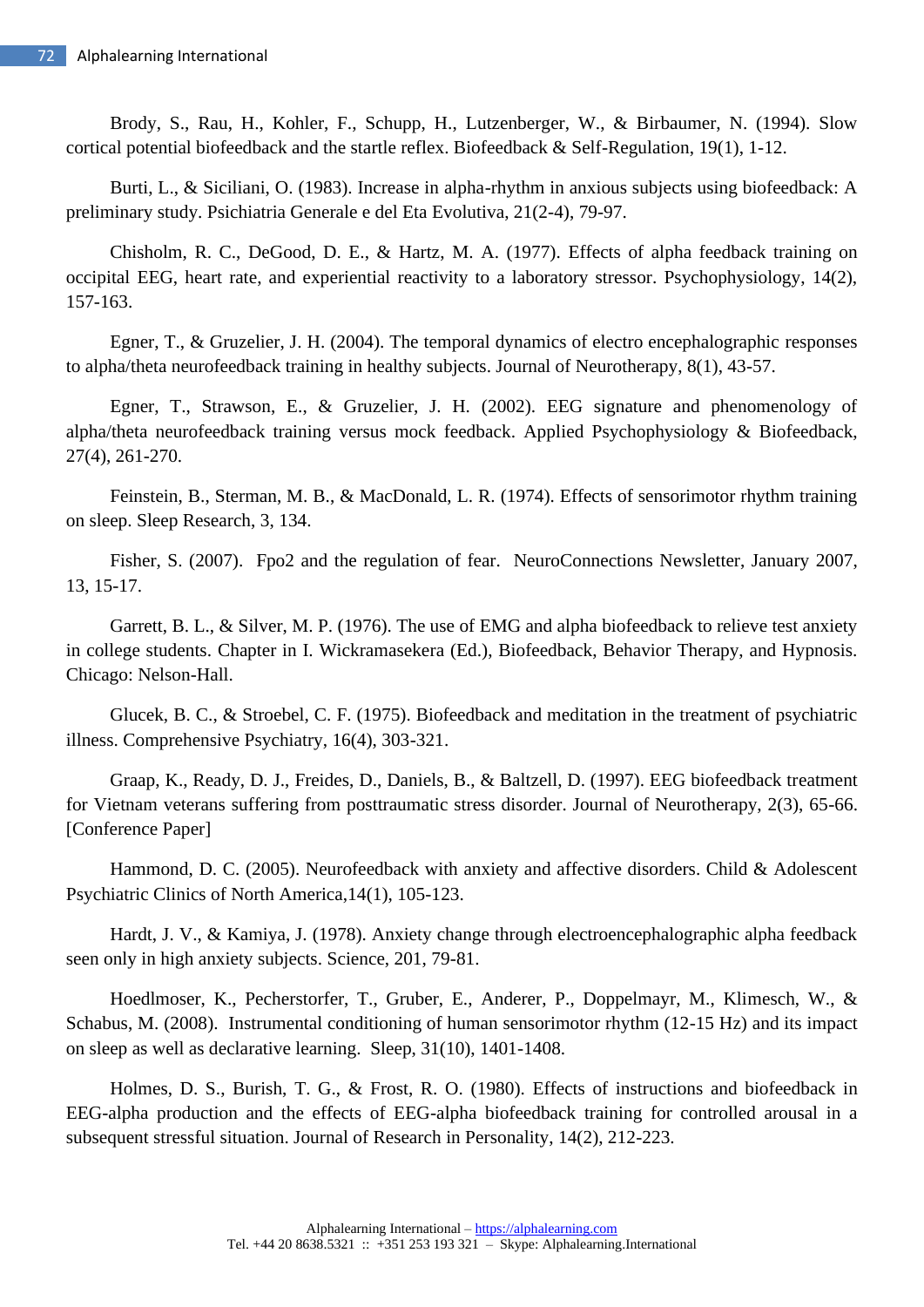Huang,-Storms, L., Bodenhamer-Davis, E., Davis, R., & Dunn, J. (2006). QEEG-guided neurofeedback for children with histories of abuse and neglect: Neurodevelopmental rationale and pilot study. Journal of Neurotherapy,10(4), 3-16.

Kerson, C., Sherman, R.A., Kozlowski, G.P. (2009). Alpha suppression and symmetry training for generalized anxiety symptoms. Journal of Neurotherapy 13(3), 146 – 155.

Kirschbaum, J., & Gisti, E. (1973). Correlations of alpha percentage in EEG, alpha feedback, anxiety scores from MAS and MMQ. Archives fur Psychologie, 125(4), 263-273.

McKnight, J. T., & Fehmi, L. G. (2001). Attention and neurofeedback synchrony training: Clinical results and their significance. Journal of Neurotherapy, 5(1-2), 45-62.

Mills, G. K., & Solyom, L. (1974). Biofeedback of EEG alpha in the treatment of obsessive ruminations: An exploration. Journal of Behaviour Therapy & Experimental Psychiatry, 5, 37-41.

Moore, J. P., Trudeau, D. L., Thuras, P. D., Rubin, Y., Stockley, H., & Dimond, T. (2000). Comparison of alpha-theta, alpha and EMG neurofeedback in the production of alpha-theta crossover and the occurrence of visualizations. Journal of Neurotherapy, 4(1), 29-42.

Moore, N. C. (2000). A review of EEG biofeedback treatment of anxiety disorders. Clinical Electroencephalography, 31(1), 1-6.

Norris, S. L., Lee, C-T., Burshteyn, D., & Cea-Aravena, J. (2001). The effects of performance enhancement training on hypertension, human attention, stress, and brain wave patterns: A case study. Journal of Neurotherapy, 4(3), 29-44.

Peniston, E. G., & Kulkosky, P. J. (1991). Alpha-theta brainwave neuro-feedback therapy for Vietnam veterans with combat-related post-traumatic stress disorder. Medical Psychotherapy, 4, 47-60.

Peniston, E. G., Marrinan, D. A., Deming, W. A., & Kulkosky, P. J. (1993). EEG alpha-theta brainwave synchronization in Vietnam theater veterans with combat-related post-traumatic stress disorder and alcohol abuse. Advances in Medical Psychotherapy, 6, 37-50.

Plotkin, W. B., & Rice, K. M. (1981). Biofeedback as a placebo: Anxiety reduction facilitated by training in either suppression or enhancement of alpha brainwaves. Journal of Consulting & Clinical Psychology, 49, 590-596.

Putnam, J. (2000). The effects of brief, eyes-open alpha brain wave training with audio and video relaxation induction on the EEG of 77 Army reservists. Journal of Neurotherapy, 4(1), 17-28.

Raymond, J., Varney, C., Parkinson, L. A., & Gruzelier, J.H. (2005). The effects of alpha/theta neurofeedback on personality and mood. Brain Research & Cognitive Brain Research, 23(2-3), 287-292.

Rice, K. M., Blanchard, E. B., & Purcell, M. (1993). Biofeedback treatments of generalized anxiety disorder: Preliminary results. Biofeedback & Self-Regulation, 18, 93-105.

Sattlberger, E., & Thomas, J. E. (2000). Treatment of anxiety disorder with slow-wave suppression EEG feedback: A case study. Biofeedback, 28(4), 17-19.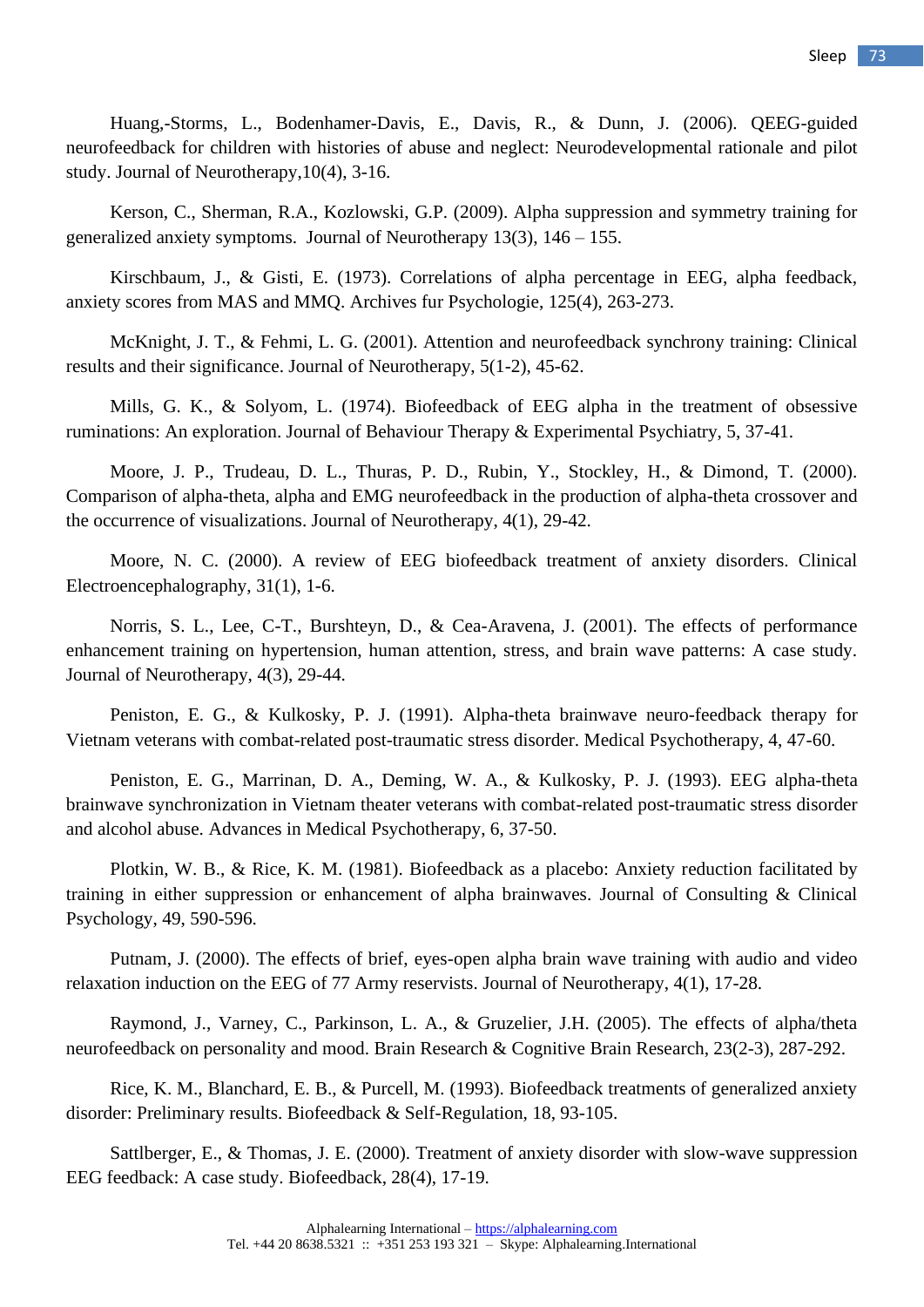Sittenfeld, P., Budzynski, T. H., & Stoyva, J. M. (1976). Differential shaping of EEG theta rhythms. Biofeedback & Self-Regulation, 1, 31-46.

Sterman, M. B. (1977). Effects of sensorimotor EEG feedback on sleep and clinical manifestations of epilepsy. Chapter in J. Beatty & H. Legewie (Eds.), Biofeedback and Behavior. New York: Plenum, pp. 167-200.

Sterman, M. B., Howe, R. D., & Macdonald, L. R. (1970). Facilitation of spindle-burst sleep by conditioning of electroencephalographic activity while awake. Science, 167, 1146-1148.

Thomas, J. E., & Sattlberger, B. A. (1997). Treatment of chronic anxiety disorder with neurotherapy: A case study. Journal of Neurotherapy, 2(2), 14-19.

Valdez, M. (1988). A program of stress management in a college setting. Psychotherapy in Private Practice, 6(2), 43-54.

Vanathy, S., Sharma, P. S. V. N., & Kumar, K. B. (1998). The efficacy of alpha and theta neurofeedback training in treatment of generalized anxiety disorder. Indian Journal of Clinical Psychology, 25(2), 136-143.

Watson, C. G., Herder, J., & Passini, F. T. (1978). Alpha biofeedback therapy in alcoholics: An 18 month follow-up. Journal of Clinical Psychology, 34(2), 765-769.

#### **Slow Cortical Potentials**

Birbaumer, N., Elbert, T., Canavan, A. G. M., & Rockstroh, B. (1990). Slow potentials of the cerebral cortex and behavior. Physiological Reviews, 70, 1-41.

Birbaumer, N., Roberts, L. E., Lutzenberger, W., Rockstroh, B., & Elbert, T. (1992). Area-specific self-regulation of slow cortical potentials on the saggital midline and its effects on behavior. Electroencephalography & Clinical Neurophysiology, 84 353-361.

Doehnert, M. Brandeis, D., Straub, M., Steinhausen, H. C., & Drechsler, R. (2008). Slow cortical potential neurofeedback in attention deficit hyperactivity disorder: Is there neurophysiological evidence for specific effects? Journal of Neural Transmission, 115, 1445-1456.

Drechsler R, Straub M, Doehnert M, Heinrich H, Steinhausen H, Brandeis D. (2007). Controlled evaluation of a neurofeedback training of slow cortical potentials in children with ADHD. Behavioral & Brain Functions, 3, 35.

Elbert, T. (1980). Biofeedback of slow cortical potentials. Part I. Journal of Electroencephalography & Clinical Neurophysiology, 48, 293-301.

Elbert, T., Lutzenberger, W., Rockstroh, B., & Birbaumer, N. (1983). When regulation of slow brain potentials fails BA contribution to the psychophysiology of perceptual aberration and anhedonia. Advances in Biological Psychiatry, 13, 98-106.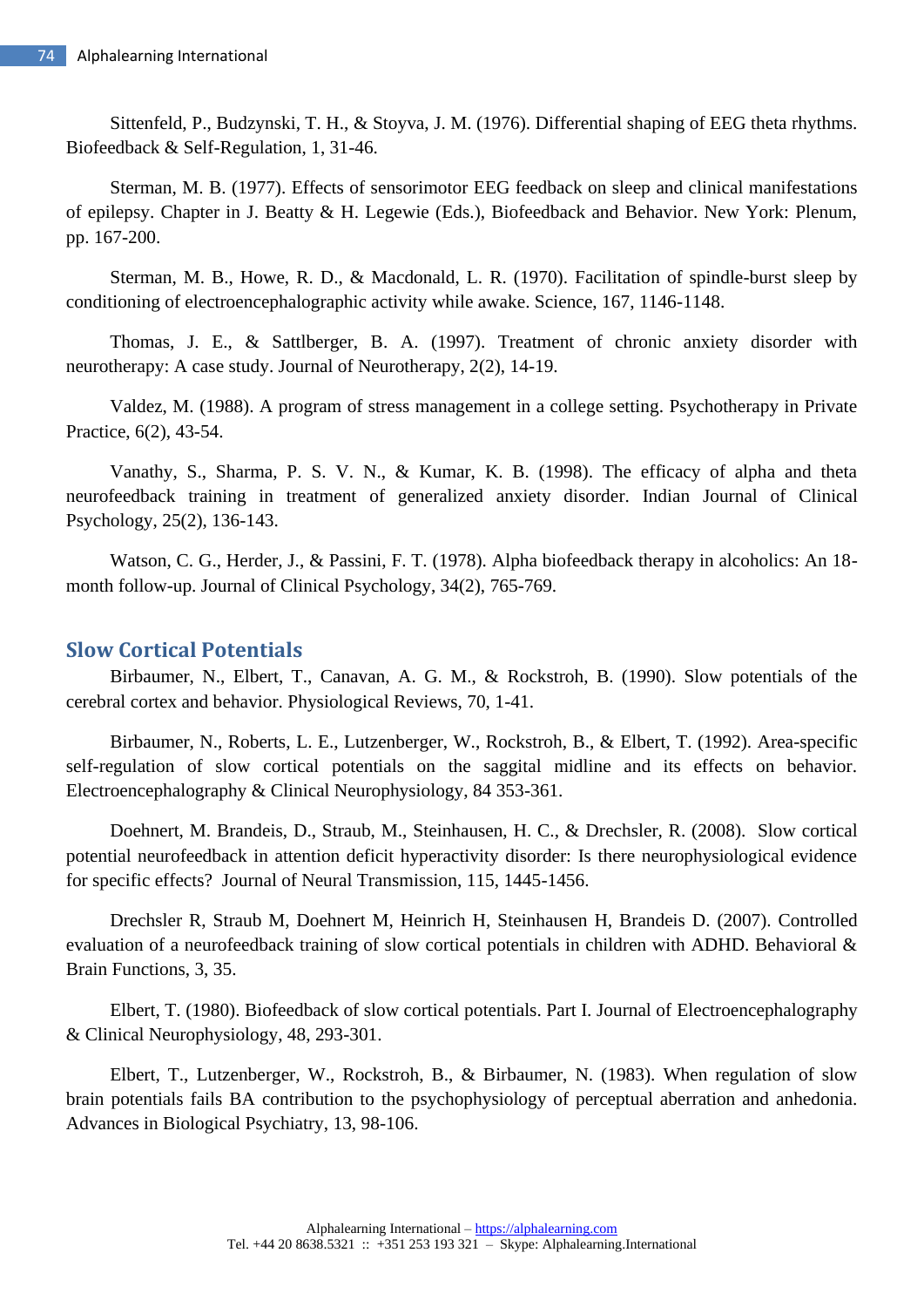Gani C, Birbaumer N & Strehl U. (2008). Long term effects after feedback of slow cortical potentials and of theta-beta amplitudes in children with attention-deficit/hyperactivity disorder(ADHD). International Journal of Bioelectromagnetism, 10(4), 209-232.

Kleinnijenhuis, M., Arns, M., Spronk, D., Bretler, R., & Duysens, J. (2007). Comparison of discrete-trial-based SMR and SCP training and the interrelationship between SCP and SMR networks: Implications for brain-computer interfaces and neurofeedback. Journal of Neurotherapy, 11(4), 19-35.

Kotchoubey, B., Schleichert, H., Lutzenberger, W., & Birbaumer, N. (1997). A new method for self-regulation of slow cortical potentials in a timed paradigm. Applied Psychophysiology & Biofeedback, 22(2), 77-93.

Kropp, P., Siniatchkin, M., & Gerber, W. D. (2002). On the pathophysiology of migraine: Links for Aempirically based treatment@ with neurofeedback. Applied Psychophysiology & Biofeedback, 27(3), 203-213.

Leins, U., Goth, G., Hinterberger, T., Klinger, C., Rumpf, N., & Strehl, U. (2007). Neurofeedback for children with ADHD: A comparison of SCP and theta/beta protocols. Applied Psychophysiology & Biofeedback, 32(2), 73-88.

Roberts, L. E., Birbaumer, N., Rockstroh, B., Lutzenberger, W., & Elbert, T. (1989). Self-report during feedback regulation of slow cortical potentials. Psychophysiology, 26(4), 392-403.

Rockstroh, B. (1987). Operant control of slow brain potentials. Chapter in J. N. Hengtgen, D. Hellhammer, & G. Huppmann (Eds.), Advanced Methods in Psychobiology. C. H. Hogrefe, pp. 179-190.

Rockstroh, B., Birbaumer, N., Elbert, T., & Lutzenberger, W. (1984). Operant control of spontaneous EEG, evoked potentials and slow potentials of the brain. Biofeedback & Self-Regulation, 9(2), 139-160.

Rockstroh, B., Elbert, T., Lutzenberger, W., & Birbaumer, N. (1982). The effects of slow cortical potentials on response speed. Psychophysiology, 19, 211-217.

Siniatchkin, M., Kropp, P., & Gerber, W-D. (2000). Neurofeedback: The significance of reinforcement and the search for an appropriate strategy for the success of self-regulation. Applied Psychophysiology & Biofeedback, 25(3), 167-175.

Spronk, S.D., Kleinnijenhuis, M., van Luijtelaar, G., Arns, M. (2010). Discrete-trial SCP and GSR training and the interrelationship between central and peripheral arousal. Journal of Neurotherapy  $14(3), 217 - 228.$ 

Strehl, U. (2009). Slow cortical potentials neurofeedback. Journal of Neurotherapy 13(2), 117 – 126.

#### **Spasticity**

Ayers, M. E. (1981). A report on a study of the utilization of electroencephalography for the treatment of cerebral vascular lesion syndromes. Chapter in L. Taylor, M. E. Ayers, & C. Tom (Eds.),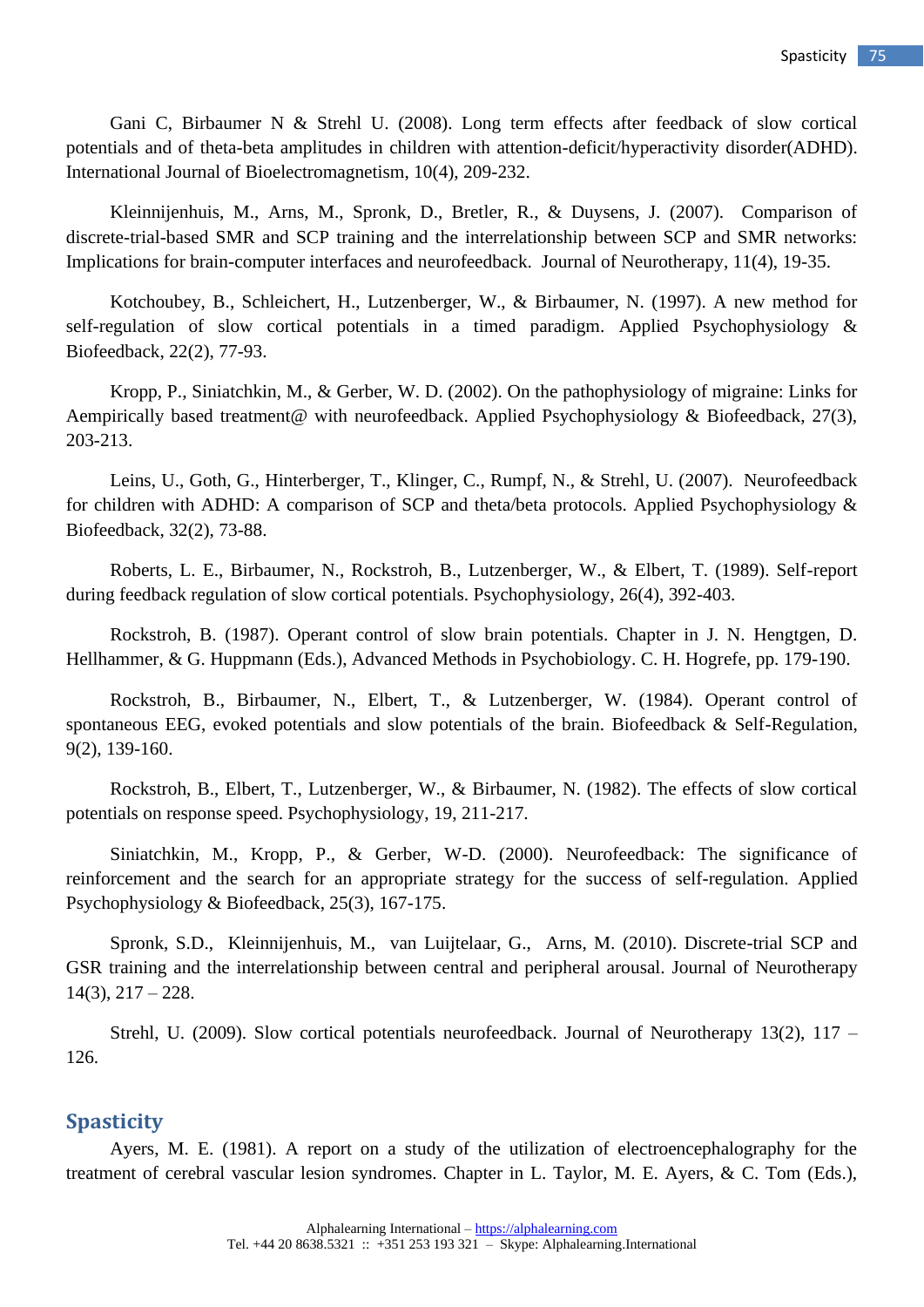Electromyometric Biofeedback Therapy. Los Angeles: Biofeedback and Advanced Therapy Institute, pp. 244-257.

Ayers, M. E. (1987). Electroencephalic neurofeedback and closed head injury of 250 individuals. Head Injury Frontiers. National Head Injury Foundation, 380-392.

Ayers, M. E. (1991). A controlled study of EEG neurofeedback training and clinical psychotherapy for right hemispheric closed head injury. Paper presented at the National Head Injury Foundation, Los Angeles, 1991.

Ayers, M. E. (1995a). A controlled study of EEG neurofeedback and physical therapy with pediatric stroke, age seven months to age fifteen, occurring prior to birth. Biofeedback & Self-Regulation, 20(3), 318.

Ayers, M. E. (1995b). EEG neurofeedback to bring individuals out of level 2 coma. Biofeedback & Self-Regulation, 20(3), 304-305.

Ayers, M. E. (1999). Assessing and treating open head trauma, coma, and stroke using real-time digital EEG neurofeedback. Chapter in J. R. Evans & A. Abarbanel (Eds.), Introduction to Quantitative EEG and Neurofeedback. New York: Academic Press, pp. 203-222.

Ayers, M. E. (2004). Neurofeedback for cerebral palsy. Journal of Neurotherapy, 8(2), 93-94.

Bachers, A. (2004). Neurofeedback with cerebral palsy and mental retardation. Journal of Neurotherapy, 8(2), 95-96.

Bearden, T. S., Cassisi, J. E., & Pineda, M. (2003). Neurofeedback training for a patient with thalamic and cortical infarctions. Applied Psychophysiology & Biofeedback, 28(3), 241-253.

Bounias, M., Laibow, R. E., Bonaly, A., & Stubblebine, A. N. (2001). EEG-neurobiofeedback treatment of patients with brain injury: Part 1: Typological classification of clinical syndromes. Journal of Neurotherapy, 5(4), 23-44.

Bounias, M., Laibow, R. E., Stubbelbine, A. N.,Sandground, H., & Bonaly, A. (2002). EEGneurobiofeedback treatment of patients with brain injury Part 4: Duration of treatments as a function of both the initial load of clinical symptoms and the rate of rehabilitation. Journal of Neurotherapy, 6(1), 23- 38.

Byers, A. P. (1995). Neurofeedback therapy for a mild head injury. Journal of Neurotherapy, 1(1), 22-37.

Cannon, K. B., Sherlin, L., & Lyle, R. R. (2010). Neurofeedback efficacy in the treatment of a 43 year-old female stroke victim: a case study. Journal of Neurotherapy, 14(2), 107-121.

Doppelmayr, M., Nosko, H., Pecherstorfer, T., & Fink, A. (2007). An attempt to increase cognitive performance after stroke with neurofeedback. Biofeedback, 35(4), 126-130.

Duff, J. (2004). The usefulness of quantitative EEG (QEEG) and neurotherapy in the assessment and treatment of post-concussion syndrome. Clinical EEG & Neuroscience, 35(4), 198-209.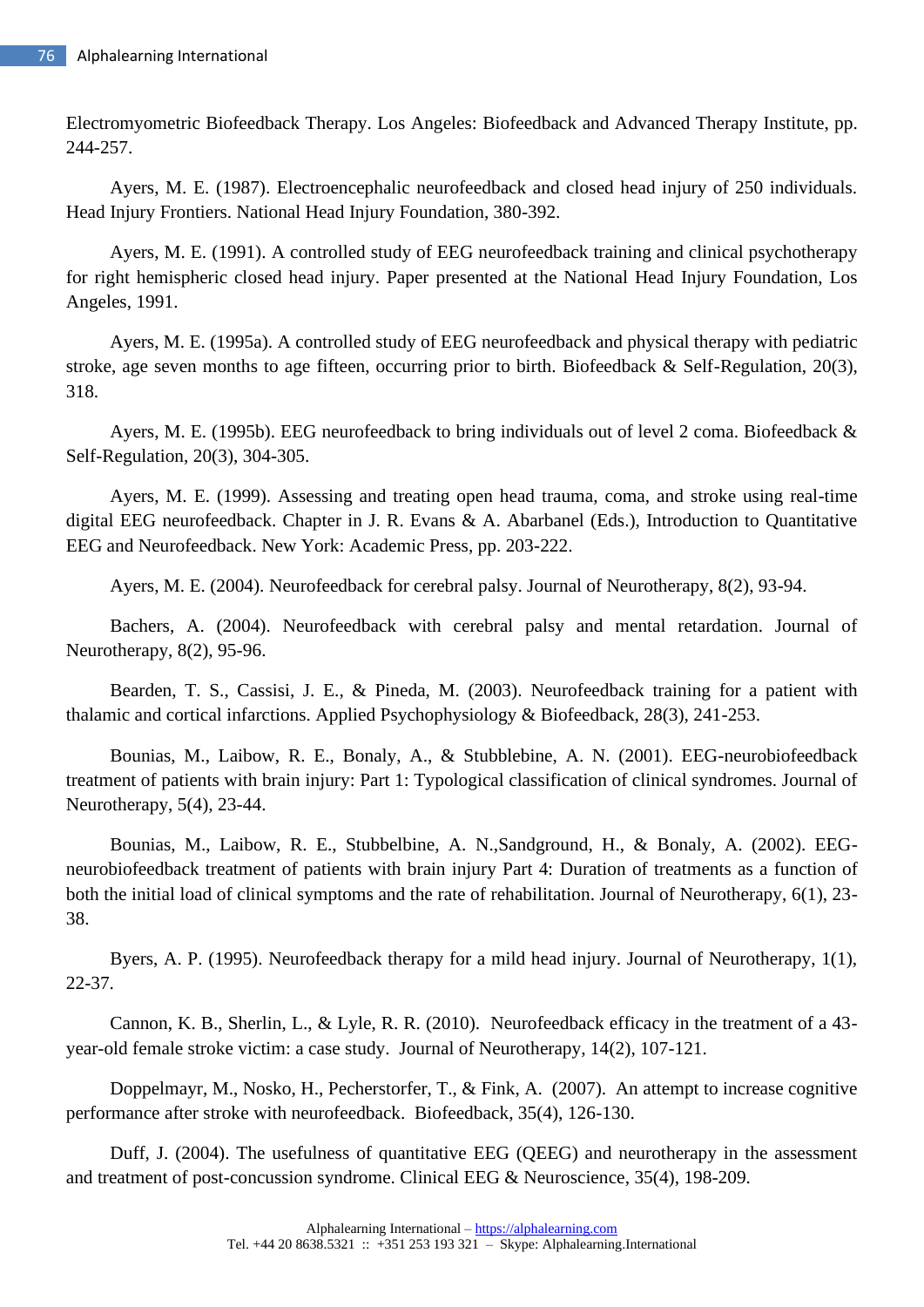Ham, L. P., & Packard, R. C. (1996). A retrospective, follow-up study of biofeedback-assisted relaxation therapy in patients with posttraumatic headache. Biofeedback & Self-Regulation, 21(2), 93- 104.

Hammond, D. C. (2006). Neurofeedback to improve physical balance, incontinence, and swallowing. Journal of Neurotherapy, 9(1), 27-48.

Hammond, D. C. (2007). Can LENS neurofeedback treat anosmia resulting from a head injury? Journal of Neurotherapy, 11(1), 57-62.

Hoffman, D. A., Stockdale, S., & Van Egren, L. (1996b). EEG neurofeedback in the treatment of mild traumatic brain injury [Abstract]. Clinical Electroencephalography, 27(2), 6.

Hoffman, D. A., Stockdale, S., & Van Egren, L. (1996a). Symptom changes in the treatment of mild traumatic brain injury using EEG neurofeedback [Abstract]. Clinical Electroencephalography, 27(3), 164.

Keller, I. (2001). Neurofeedback therapy of attention deficits in patients with traumatic brain injury. Journal of Neurotherapy, 5(1,2), 19-32.

Laibow, R E., Stubblebine, A. N., Sandground, H.,& Bounias, M. (2001). EEG neurobiofeedback treatment of patients with brain injury: Part 2: Changes in EEG parameters versus rehabilitation. Journal of Neurotherapy, 5(4), 45-71

Putnam, J. A., (2001). EEG biofeedback on a female stroke patient with depression: A case study. Journal of Neurotherapy, 5(3), 27-38.

Rozelle, G. R., & Budzynski, T. H. (1995). Neurotherapy for stroke rehabilitation: A single case study. Biofeedback & Self-Regulation, 20(3), 211-228.

Schoenberger, N. E., Shiflett, S. C., Esty, M. L., Ochs, L., & Matheis, R. J. (2001). Flexyx neurotherapy system in the treatment of traumatic brain injury: An initial evaluation. Journal of Head Trauma Rehabilitation, 16(3), 260-274.

Sterman, M. B., Ayers, M. E., & Goodman, S. J. (1976). Case study: Effects of SMR suppression on EEG and motor patterns in a quadriplegic patient. Biofeedback & Self-Regulation, 1(3), 340-341.

Thatcher, R. W. (2000). EEG operant conditioning (biofeedback) and traumatic brain injury. Clinical Electroencephalography, 31(1), 38-44.

Thornton, K. (2000). Improvement/rehabilitation of memory functioning with neurotherapy/QEEG biofeedback. Journal of Head Trauma Rehabilitation, 15(6), 1285-1296.

Thornton, K. (2001). Electrophysiology of auditory memory of paragraphs towards a projection/activation theory of the mind. Journal of Neurotherapy, 4(3), 45-72.

Thornton, K. (2002) Rehabilitation of Memory functioning with EEG Biofeedback, Neurorehabilitation, 17(1), 69-81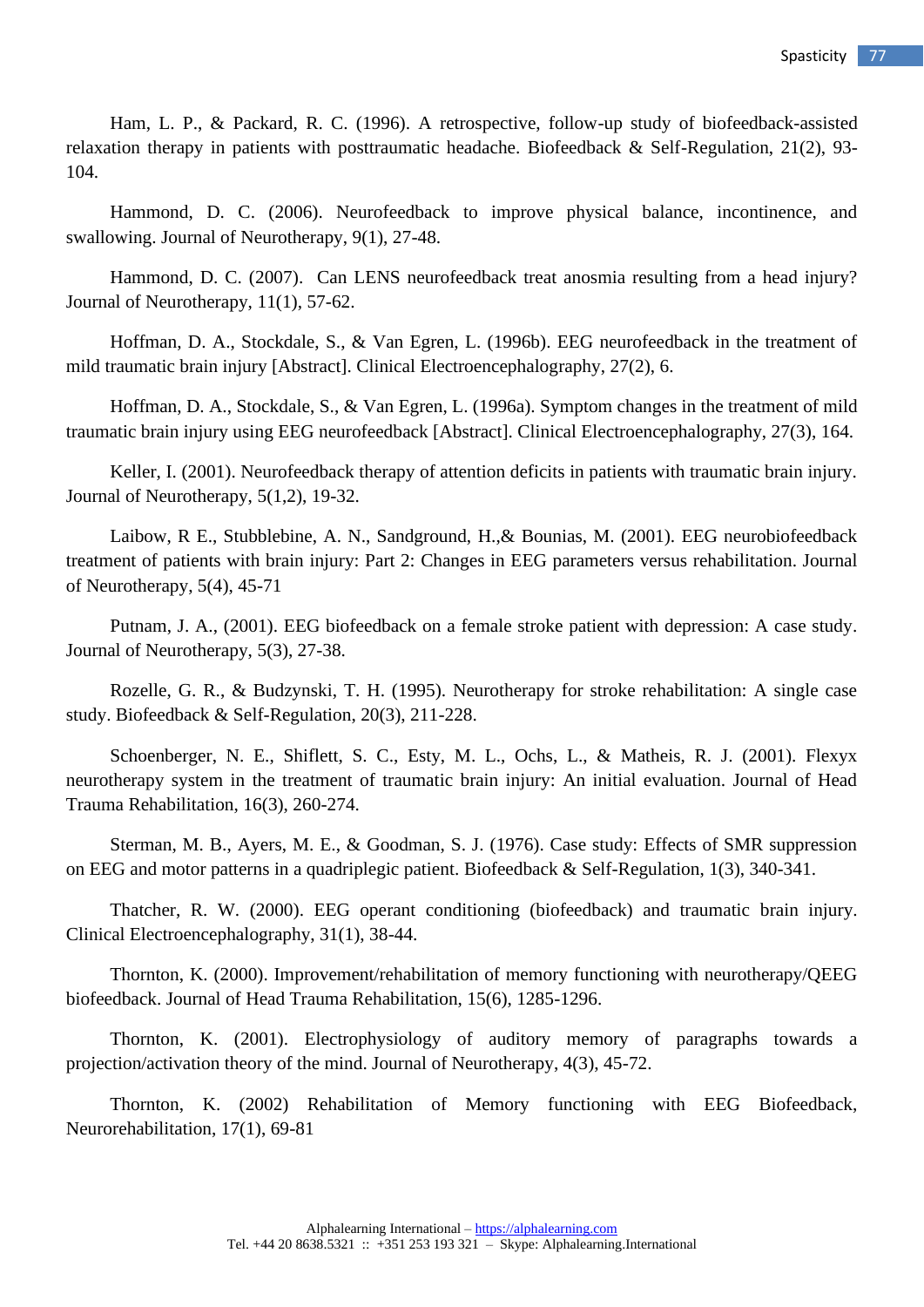Thornton, K. E., & Carmody, D. P. (2008). Efficacy of traumatic brain injury rehabilitation: Interventions of QEEG-guided biofeedback, computers, strategies, and medications. Applied Psychophysiology & Biofeedback, 33(2), 101-124.

Thornton, K. E., & Carmody, D. P. (2005). Electroencephalogram biofeedback for reading disability and traumatic brain injury. Child & Adolescent Psychiatric Clinics of North America, 14(1), 137-162.

Tinius, T. P., & Tinius, K. A. (2001). Changes after EEG biofeedback and cognitive retraining in adults with mild traumatic brain injury and attention deficit disorder. Journal of Neurotherapy, 4(2), 27- 44.

Walker, J. E. (2007). A neurologist's experience with QEEG-guided neurofeedback following brain injury. Chapter in J. R. Evans (Ed.), Handbook of Neurofeedback. Binghampton, NY: Haworth Medical Press, pp. 353-361.

Wing, K. (2001). Effect of neurofeedback on motor recovery of a patient with brain injury: A case study and its implications for stroke rehabilitation. Topics in Stroke Rehabilitation, 8(3), 45-53.

Yoo, S. S., & Jolesz, F. A. (2002). Functional MRI for neurofeedback: feasibility study on a hand motor task. Neuroreport, 13, 1377–1381.

## **Standards**

Abarbanel, A. (1995). Gates, states, rhythms, and resonances: The scientific basis of neurofeedback training. Journal of Neurotherapy, 1(2), 15-38.

Aguilar-Prinsloo, S., Lyle, R. (2010).Client perception of the neurofeedback experience: The untold perspective. Journal of Neurotherapy  $14(1)$ ,  $55 - 60$ .

Arns, M, de Ridder, S, Strehl, U, Breteler, M, & Coenen, A. (2009). Efficacy of neurofeedback treatment in ADHD: The effects on inattention, impulsivity and hyperactivity: A meta-analysis. Clinical EEG and Neuroscience. vol 40(3) 180-189

Black, L.M., Hudspeth, W.J., Townsend, A.L., Bodenhamer-Davis, E. (2008). EEG connectivity patterns in childhood sexual abuse: A multivariate application considering curvature of brain space. Journal of Neurotherapy  $12(2-3)$ , Pages  $141 - 160$ .

Butnik, S. M. (2005). Neurofeedback in adolescents and adults with attention deficit disorder. Journal of Clinical Psychology, Abstact. 61(5), 621-625.

Coben, R., & Myers, T. E. (2008). Connectivity theory of autism: Use of connectivity measures in assessing and treating autistic disorders. Journal of Neurotherapy, 12 (2-3), 161-179.

Coben, R., Hudspeth, W.J. (2008).Introduction to advances in EEG connectivity. Journal of Neurotherapy 12(2-3), 93 – 98.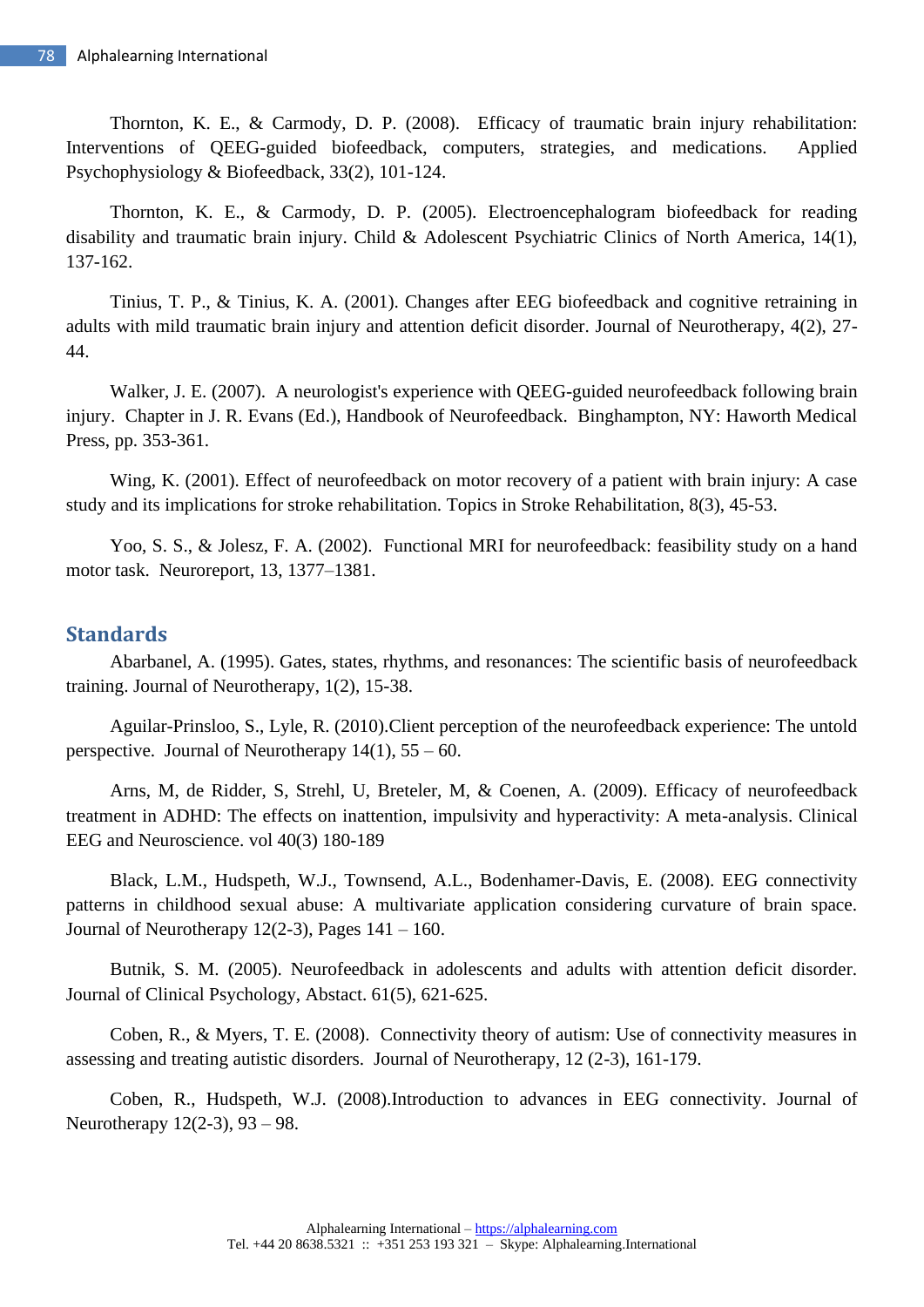Collura, T. (2008). Toward a coherent view of brain connectivity. Journal of Neurotherapy, 12(2- 3), 99-110

Egner, T., & Sterman, M. B. (2006). Neurofeedback treatment of epilepsy: From basic rationale to practical application. Expert Review of Neurotherapeutics, Abstract. 6(2), 247-257.

Egner, T., Zech, T. F., & Gruzelier, J. H. (2004). The effects of neurofeedback training on the spectral topography of the electroencephalogram. Clinical Neurophysiology, 115, 2452-2460.

Fehmi, L. G. (2007). Multichannel EEG phase synchrony training and verbally guided attention training for disorders of attention. Chapter in J. R. Evans (Ed.), Handbook of Neurofeedback. Binghampton, NY: Haworth Medical Press, pp. 301-319.

Fehmi, L. G. (2007). Multichannel EEG phase synchrony training and verbally guided attention training for disorders of attention. Chapter in J. R. Evans (Ed.), Handbook of Neurofeedback. Binghampton, NY: Haworth Medical Press, pp. 301-319.

Fehmi, L. G., & Collura, T. (2007). Effects of electrode placement upon EEG biofeedback training: The monopolar-bipolar controversy. Journal of Neurotherapy, 11(2), 45-63.

Fehmi, L. G., & Sundor, A. (1989). The effects of electrode placement upon EEG biofeedback training: The monopolar-bipolar controversy. International Journal of Psychosomatics, 36(1-4), 23-33.

Fox, D. J., Tharp, D. F., & Fox, L. C. (2005).Neurofeedback: An alternative and efficacious treatment for attention deficit hyperactivity disorder.Applied Psychophysiology & Biofeedback, 30(4), 365-274.

Grechko, O., Gontar, V. (2009). Visual stimuli generated by biochemical reactions discrete chaotic dynamics as a basis for neurofeedback. Journal of Neurotherapy 13(1), 30 – 40.

Gruzelier, J. (2009). A theory of alpha/theta neurofeedback, creative performance enhancement, long distance functional connectivity and psychological integration. Cognitive Processing, 10 (Suppl 1), S101-109.

Gruzelier, J., & Egner, T. (2005). Critical validation studies of neurofeedback. Child & Adolescent Psychiatric Clinics of North America, 14(1), 83-104.

Hammond, D. C. (2005).Temporal lobes and their importance in neurofeedback. Journal of Neurotherapy, 9(1), 67-87.

Hammond, D. C. (2006).What is neurofeedback? Journal of Neurotherapy, 10(4), 25- 36.

Hammond, D. C. (2007). Comprehensive neurofeedback bibliography: 2007 update. Journal of Neurotherapy, 11(3), 45-60.

Hammond, D. C., Walker, J., Hoffman, D., Lubar, J. F., Trudeau, D., Gurnee, R., & Horvat, J. (2004). Standards for the use of quantitative electroencephalography (QEEG) in neurofeedback: A position paper of the International Society for Neuronal Regulation. Journal of Neurotherapy, 8(1), 5-27.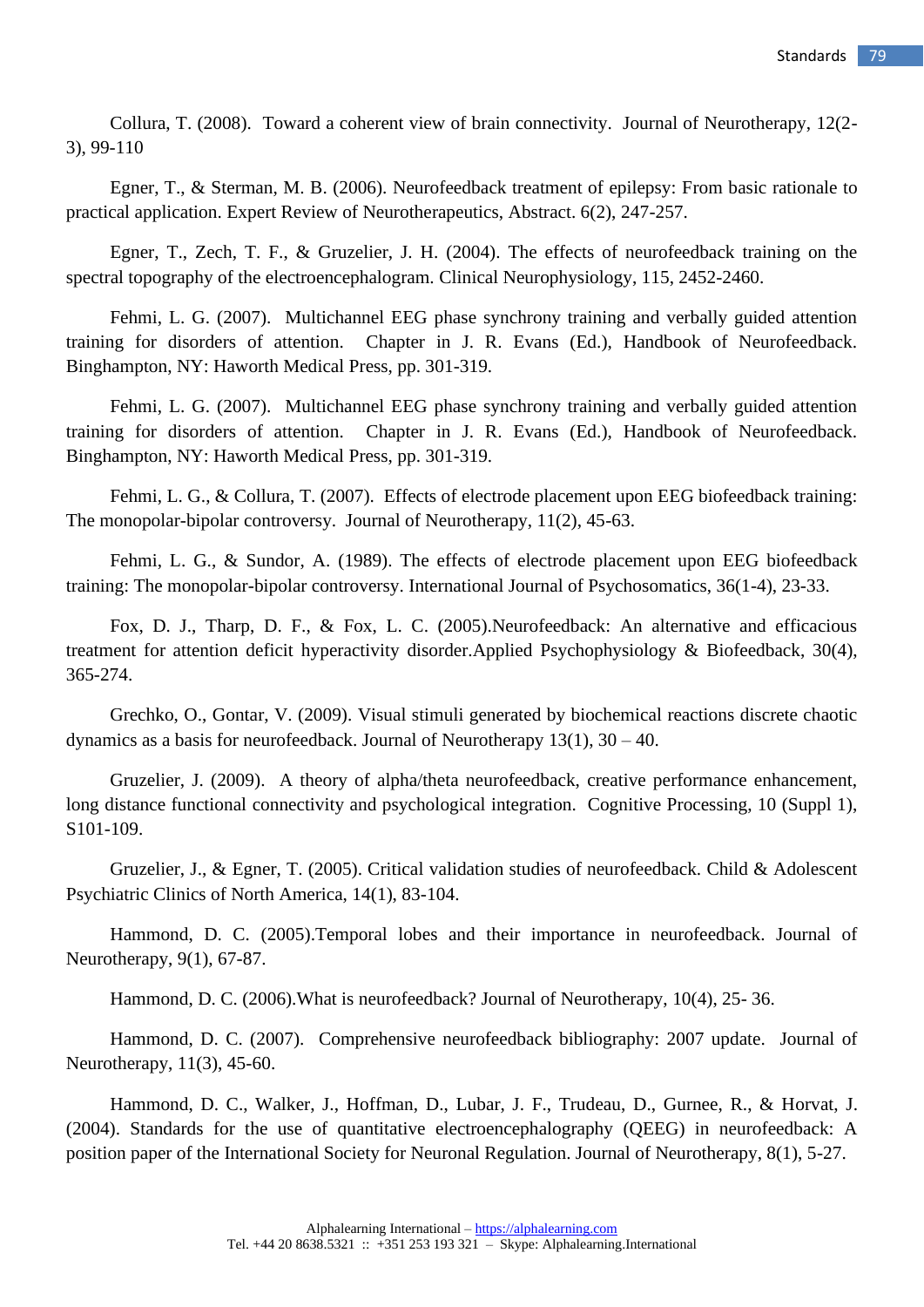Heinrich, H., Gevensleben, H., & Strehl, U. (2007). Annotation: Neurofeedback—Train your brain to train behaviour. Journal of Child Psychology and Psychiatry, 48, 3-16 Hirshberg, L. M. (2007). Place of electroencephalographic biofeedback for attention- deficit/hyperactivity disorder. Expert Review of Neurotherapeutics, 7(4), 315-319.

Hirshberg, L. M. (2007). Place of electroencephalographic biofeedback for attentiondeficit/hyperactivity disorder. Expert Review of Neurotherapeutics, 7(4), 315-319.

Holtmann, M., Stadler, C., Leins, U., Strehl, U., Birbaumer, N.,& Poustka, F. (2004). Neurofeedback for the treatment of attention-deficit/hyperactivity disorder (ADHD) in childhood and adolescence. Zeitschrift fur Kinder-und Jugendpsychiatrie und Psychotherapie, 32(3), 187-200.

Horvat, J. J. (2007). Coherence and the quirks of coherence/phase training: A clinical perspective. Chapter in J. R. Evans (Ed.), Handbook of Neurofeedback. Binghampton, NY: Haworth Medical Press, pp. 213-227.

Ibric, V.L., Dragomirescu, L.G., Hudspeth, W.J. (2009). Real-time changes in connectivities during neurofeedback. Journal of Neurotherapy 13(3), 156 – 165.

Joffe, D. (2008). Connectivity assessment and training: A partial directed coherence approach. Journal of Neurotherapy, 12(2-3), 111-122.

Johnson, M.L., Bodenhamer-Davis, E. (2009). QEEG-based protocol selection: A study of level of agreement on sites, sequences, and rationales among a group of experienced QEEG-based neurofeedback practitioners. Journal of Neurotherapy  $13(1)$ ,  $41 - 66$ .

Kaiser, D. A. (2006).What is quantitative EEG? Journal of Neurotherapy,10(4), 25- 36.

Kaiser, D. A. (2008). Functional connectivity and aging: Comodulation and coherence differences. Journal of Neurotherapy, 12()2-3), 123-139

Kirk, L. (2007). Neurofeedback protocols for subtypes of attention deficit/hyperactivity disorder. Chapter in J. R. Evans (Ed.), Handbook of Neurofeedback. Binghampton, NY: Haworth Medical Press, pp. 267-299.

Larson, J., Ryan, C., Baerentzen, M. (2010). Practitioner perspectives of neurofeedback therapy for mental health and physiological disorders. Journal of Neurotherapy 14(4), 280-290.

Lubar, J. F. (1991). Discourse on the development of EEG diagnostics and biofeedback for attention-deficit/hyperactivity disorders. Biofeedback & Self-Regulation, 16(3), 201-225.

Lubar, J. F. (1997). Neocortical dynamics: Implications for understanding the role of neurofeedback and related techniques for the enhancement of attention. Applied Psychophysiology & Biofeedback, 22(2), 111-126.

Lubar, J. F. (2003). Neurofeedback for the management of attention deficit/hyperactivity disorders. Chapter in M. S. Schwartz & F. Andrasik (Eds.), Biofeedback: A Practitioner's Guide (Third Edition). New York, Guilford, 409-437.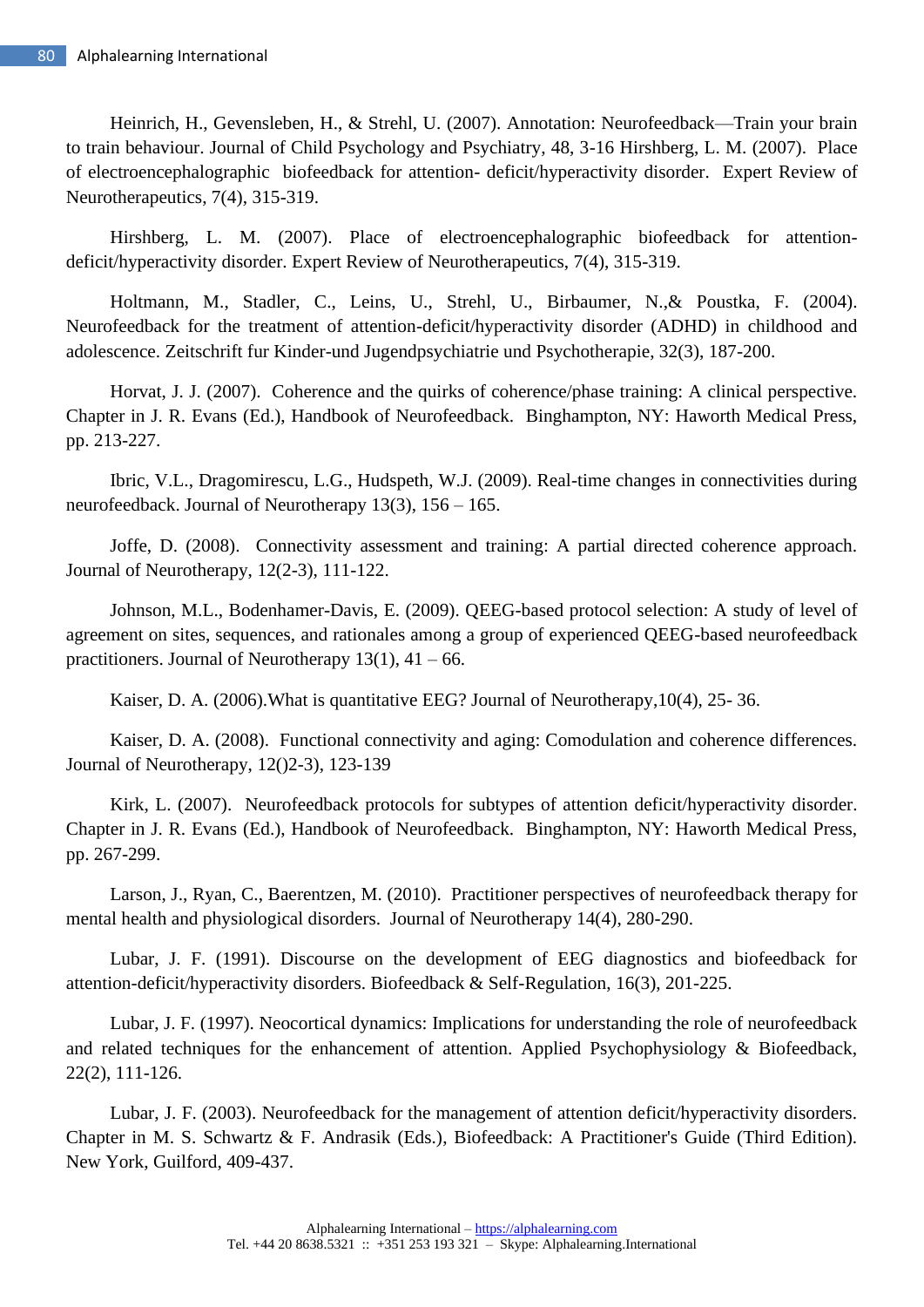Monastra, V. J. (2003).Clinical applications of electroencephalographic biofeedback. Chapter in M. S. Schwartz & F. Andrasik (Eds.), Biofeedback: A Practitioner's Guide (Third Edition).New York, Guilford, 438-463.

Monastra, V. J. (2005). Electroencephalographic biofeedback (neurotherapy) as a treatment for attention deficit disorder: Rational and empirical foundation. Child & Adolescent Psychiatric Clinics of North America, 14(1), 53-82.

Monastra, V. J., Lynn, S., Linden, M., Lubar, J. F., Gruzelier, J., & LaVaque, T. J. (2005). Electroencephalograpic biofeedback in the treatment of attention-deficit/hyperactivity disorder. Applied Psychophysiology & Biofeedback, 30(2), 95-114.

Nelson, L. A. (2003). Neurotherapy and the challenge of empirical support: A call for a neurotherapy practice research network. Journal of Neurotherapy, 7(2), 53-67.

Othmer, S. (2005).Interhemispheric EEG training. Journal of Neurotherapy, 9(2), 87-96.

Othmer, S. F., & Othmer, S. (2007). Interhemispheric EEG training: Clinical experience and conceptual models. Chapter in J. R. Evans (Ed.), Handbook of Neurofeedback. Binghampton, NY: Haworth Medical Press, pp. 109-135

Pineda, J. A., Silverman, D. S., Vankov, A., & Hestenes, J. (2003). Learning to control brain rhythms: making a brain-computer interface possible. Neural Systems & Rehabilitation Engineering, IEEE Transactions, 11(2), 181-184.

Rossiter, T. R. (2004). The effectiveness of neurofeedback and stimulant drugs in treating AD/HD: Part I. Review of methodological issues. Applied Psychophysiology & Biofeedback, 29(2), 135-140.

Sams, M. W., (1995). Mathematically derived frequency correlates in cerebral function: Theoretical and clinical implications for neurofeedback treatment. Journal of Neurotherapy, 1(2), 1-14.

Sherlin, L., Arns, M., Lubar, J., & Sokhadze, E. (2010). A position paper on neurofeedback for

Stankus, T. (2008). Can the brain be trained? Comparing the literature on the use of EEG biofeedback/neurofeedback as an alternative or complementary therapy for attention deficit disorder (ADHD). Behavioral & Social Sciences Librarian, 26(4), 20-56.

Sterman, M. B., & Egner, T. (2006). Foundation and practice of neurofeedback for the treatment of epilepsy. Applied Psychophysiology & Biofeedback, 31(1), 21-36.

Strehl, U. (2009). Slow cortical potentials neurofeedback. Journal of Neurotherapy, 13(2), 117- 126.

Strehl, U., Leins, U., Goth, G., Klinger, C., Hinterberger, T., and Birbaumer, N. (2006). Selfregulation of slow cortical potentials: A new treatment for children with attention- deficit/hyperactivity disorder. Pediatrics, 118, 1530-1540.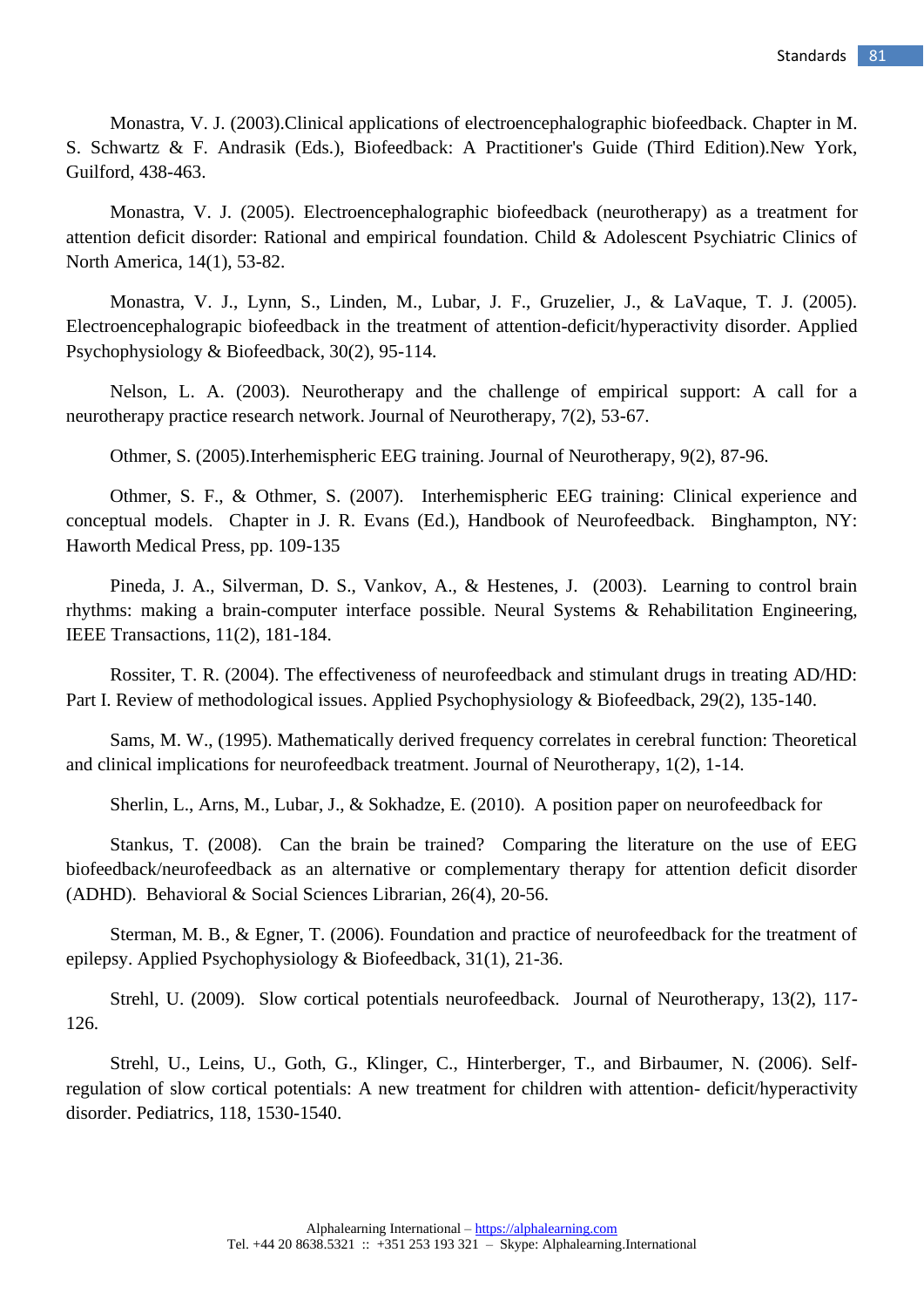Strehl, U., Trevorrow, T., Veit, R., Hinterberger, T., Kotchoubey, B., Erb, M., & Birbaumer N. (2006).Deactivation of brain areas during self-regulation of slow cortical potentials in seizure patients. Applied Psychophysiology & Biofeedback, 31(1), 85-94.

Tan G, Thornby J, Hammond DC, Strehl U, Canady B, Arnemann K, & Kaiser DA (2009/in press). Meta-analysis of EEG biofeedback in treating epilepsy. Clinical EEG and Neuroscience, 40 (3).

Thatcher, R. W. (2008). Z-score EEG biofeedback: Conceptual foundations. NeuroConnections Newsletter, April 2008, 9, 11, 20.

Thatcher, R. W. (2010). Validity and reliability of quantitative electroencephalography. Journal of Neurotherapy,14(2), 122-152.

the treatment of ADHD. Journal of Neurotherapy, 14(2), 66-78.

Thornton, K. E., & Carmody, D. P. (2009). Traumatic brain injury rehabilitation: QEEG biofeedback treatment protocols. Applied Psychophysiology & Biofeedback, 34(1), 59-68.

Thornton, K.E., Carmody, D.P. (2009).Eyes-closed and activation QEEG databases in predicting cognitive effectiveness and the inefficiency hypothesis. Journal of Neurotherapy 13(1),  $1 - 21$ .

Vernon, D., Frick, A., & Gruzelier, J. (2004). Neurofeedback as a treatment for ADHD: A methodological review with implications for future research. Journal of Neurotherapy, 8(2), 53-82.

Walker, J. (2004). A neurologist's advice for mental health professionals on the use of QEEG and neurofeedback. Journal of Neurotherapy, 8(2), 97-103.

Walker, J. E., & Horvat, J. (2010). Is it better to train power first or coherence first? Journal of Neurotherapy, 14(2), 102-106.

Walker, J. E., Kozlowski, G. P., & Lawson, R. (2007). A modular activation/coherence approach to evaluating clinical/QEEG correlations and for guiding neurofeedback training: Modular insufficiencies, modular excesses, disconnections, and hyperconnnections. Journal of Neurotherapy, 11(1), 25-44.

## **Stroke**

Ayers, M. E. (1981). A report on a study of the utilization of electroencephalography for the treatment of cerebral vascular lesion syndromes. Chapter in L. Taylor, M. E. Ayers, & C. Tom (Eds.), Electromyometric Biofeedback Therapy. Los Angeles: Biofeedback and Advanced Therapy Institute, pp. 244-257.

Ayers, M. E. (1987). Electroencephalic neurofeedback and closed head injury of 250 individuals. Head Injury Frontiers. National Head Injury Foundation, 380-392.

Ayers, M. E. (1991). A controlled study of EEG neurofeedback training and clinical psychotherapy for right hemispheric closed head injury. Paper presented at the National Head Injury Foundation, Los Angeles, 1991.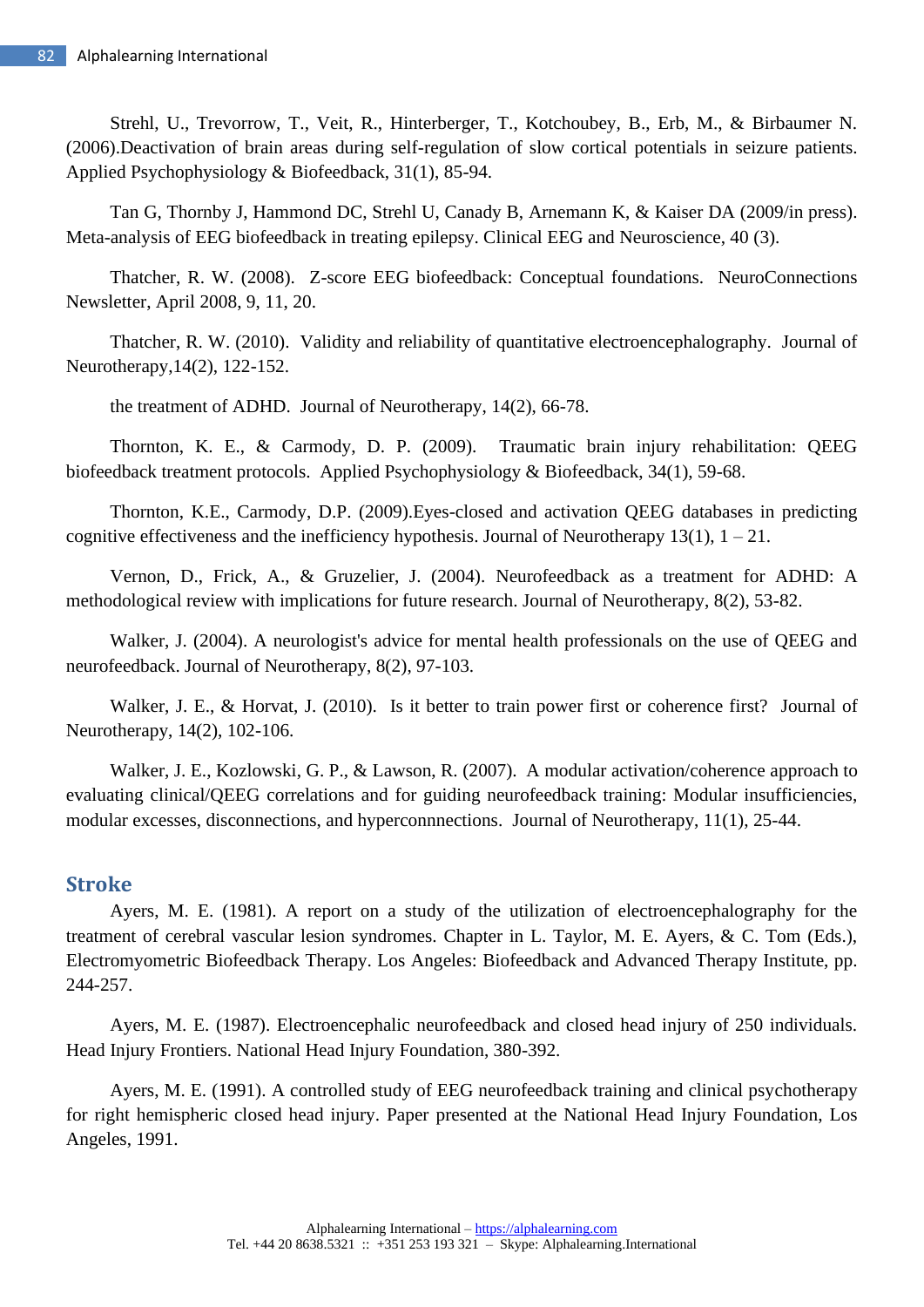Ayers, M. E. (1995a). A controlled study of EEG neurofeedback and physical therapy with pediatric stroke, age seven months to age fifteen, occurring prior to birth. Biofeedback & Self-Regulation, 20(3), 318.

Ayers, M. E. (1995b). EEG neurofeedback to bring individuals out of level 2 coma. Biofeedback & Self-Regulation, 20(3), 304-305.

Ayers, M. E. (1999). Assessing and treating open head trauma, coma, and stroke using real-time digital EEG neurofeedback. Chapter in J. R. Evans & A. Abarbanel (Eds.), Introduction to Quantitative EEG and Neurofeedback. New York: Academic Press, pp. 203-222.

Ayers, M. E. (2004). Neurofeedback for cerebral palsy. Journal of Neurotherapy, 8(2), 93-94.

Bachers, A. (2004). Neurofeedback with cerebral palsy and mental retardation. Journal of Neurotherapy, 8(2), 95-96.

Bearden, T. S., Cassisi, J. E., & Pineda, M. (2003). Neurofeedback training for a patient with thalamic and cortical infarctions. Applied Psychophysiology & Biofeedback, 28(3), 241-253.

Bounias, M., Laibow, R. E., Bonaly, A., & Stubblebine, A. N. (2001). EEG-neurobiofeedback treatment of patients with brain injury: Part 1: Typological classification of clinical syndromes. Journal of Neurotherapy, 5(4), 23-44.

Bounias, M., Laibow, R. E., Stubbelbine, A. N.,Sandground, H., & Bonaly, A. (2002). EEGneurobiofeedback treatment of patients with brain injury Part 4: Duration of treatments as a function of both the initial load of clinical symptoms and the rate of rehabilitation. Journal of Neurotherapy, 6(1), 23- 38.

Byers, A. P. (1995). Neurofeedback therapy for a mild head injury. Journal of Neurotherapy, 1(1), 22-37.

Cannon, K. B., Sherlin, L., & Lyle, R. R. (2010). Neurofeedback efficacy in the treatment of a 43 year-old female stroke victim: a case study. Journal of Neurotherapy, 14(2), 107-121.

Doppelmayr, M., Nosko, H., Pecherstorfer, T., & Fink, A. (2007). An attempt to increase cognitive performance after stroke with neurofeedback. Biofeedback, 35(4), 126-130.

Duff, J. (2004). The usefulness of quantitative EEG (QEEG) and neurotherapy in the assessment and treatment of post-concussion syndrome. Clinical EEG & Neuroscience, 35(4), 198-209.

Ham, L. P., & Packard, R. C. (1996). A retrospective, follow-up study of biofeedback-assisted relaxation therapy in patients with posttraumatic headache. Biofeedback & Self-Regulation, 21(2), 93- 104.

Hammond, D. C. (2006). Neurofeedback to improve physical balance, incontinence, and swallowing. Journal of Neurotherapy, 9(1), 27-48.

Hammond, D. C. (2007). Can LENS neurofeedback treat anosmia resulting from a head injury? Journal of Neurotherapy, 11(1), 57-62.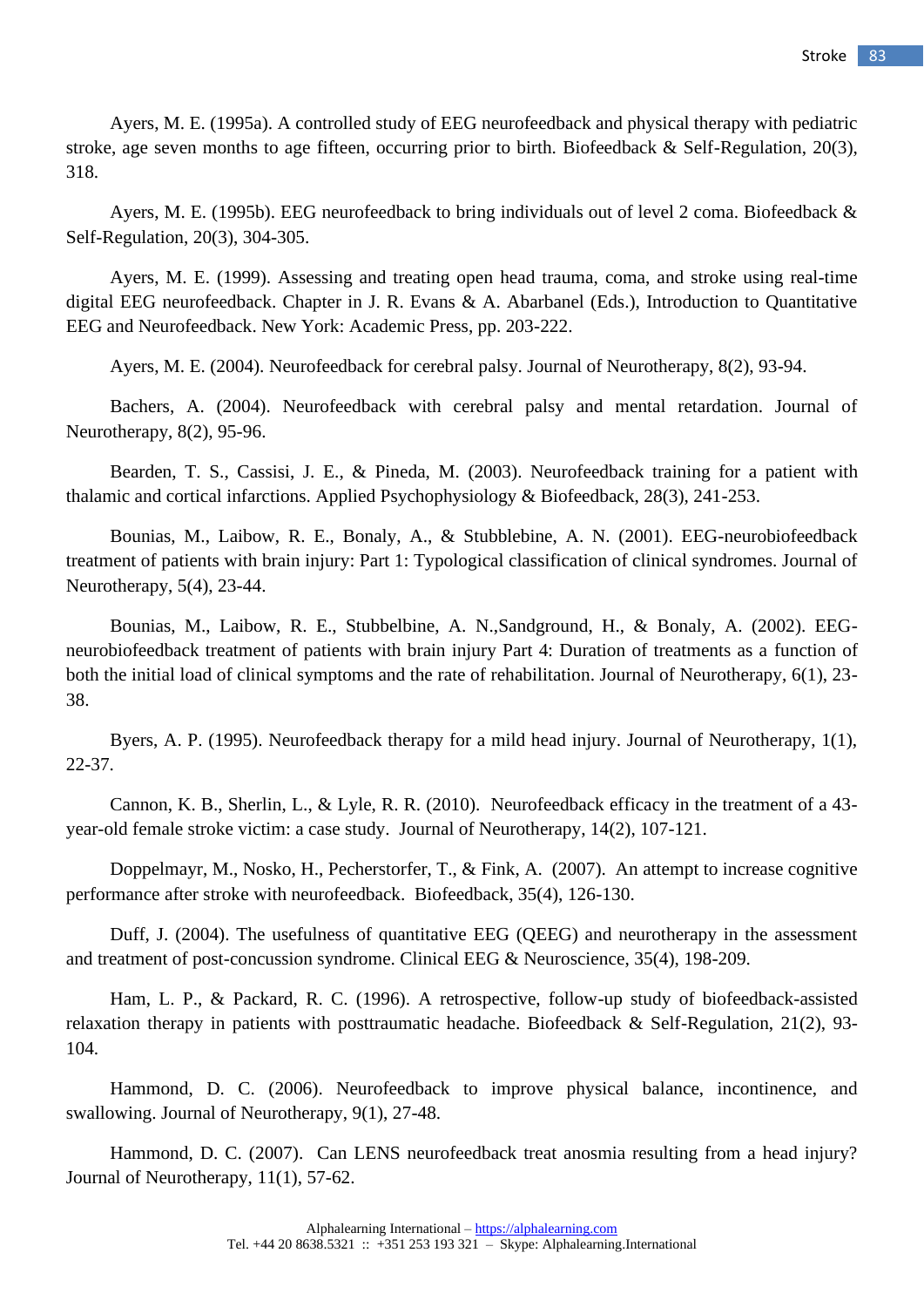Hoffman, D. A., Stockdale, S., & Van Egren, L. (1996b). EEG neurofeedback in the treatment of mild traumatic brain injury [Abstract]. Clinical Electroencephalography, 27(2), 6.

Hoffman, D. A., Stockdale, S., & Van Egren, L. (1996a). Symptom changes in the treatment of mild traumatic brain injury using EEG neurofeedback [Abstract]. Clinical Electroencephalography, 27(3), 164.

Keller, I. (2001). Neurofeedback therapy of attention deficits in patients with traumatic brain injury. Journal of Neurotherapy, 5(1,2), 19-32.

Laibow, R E., Stubblebine, A. N., Sandground, H.,& Bounias, M. (2001). EEG neurobiofeedback treatment of patients with brain injury: Part 2: Changes in EEG parameters versus rehabilitation. Journal of Neurotherapy, 5(4), 45-71

Putnam, J. A., (2001). EEG biofeedback on a female stroke patient with depression: A case study. Journal of Neurotherapy, 5(3), 27-38.

Rozelle, G. R., & Budzynski, T. H. (1995). Neurotherapy for stroke rehabilitation: A single case study. Biofeedback & Self-Regulation, 20(3), 211-228.

Schoenberger, N. E., Shiflett, S. C., Esty, M. L., Ochs, L., & Matheis, R. J. (2001). Flexyx neurotherapy system in the treatment of traumatic brain injury: An initial evaluation. Journal of Head Trauma Rehabilitation, 16(3), 260-274.

Sterman, M. B., Ayers, M. E., & Goodman, S. J. (1976). Case study: Effects of SMR suppression on EEG and motor patterns in a quadriplegic patient. Biofeedback & Self-Regulation, 1(3), 340-341.

Thatcher, R. W. (2000). EEG operant conditioning (biofeedback) and traumatic brain injury. Clinical Electroencephalography, 31(1), 38-44.

Thornton, K. (2000). Improvement/rehabilitation of memory functioning with neurotherapy/QEEG biofeedback. Journal of Head Trauma Rehabilitation, 15(6), 1285-1296.

Thornton, K. (2001). Electrophysiology of auditory memory of paragraphs towards a projection/activation theory of the mind. Journal of Neurotherapy, 4(3), 45-72.

Thornton, K. (2002) Rehabilitation of Memory functioning with EEG Biofeedback, Neurorehabilitation, 17(1), 69-81

Thornton, K. E., & Carmody, D. P. (2008). Efficacy of traumatic brain injury rehabilitation: Interventions of QEEG-guided biofeedback, computers, strategies, and medications. Applied Psychophysiology & Biofeedback, 33(2), 101-124.

Thornton, K. E., & Carmody, D. P. (2005). Electroencephalogram biofeedback for reading disability and traumatic brain injury. Child & Adolescent Psychiatric Clinics of North America, 14(1), 137-162.

Tinius, T. P., & Tinius, K. A. (2001). Changes after EEG biofeedback and cognitive retraining in adults with mild traumatic brain injury and attention deficit disorder. Journal of Neurotherapy, 4(2), 27- 44.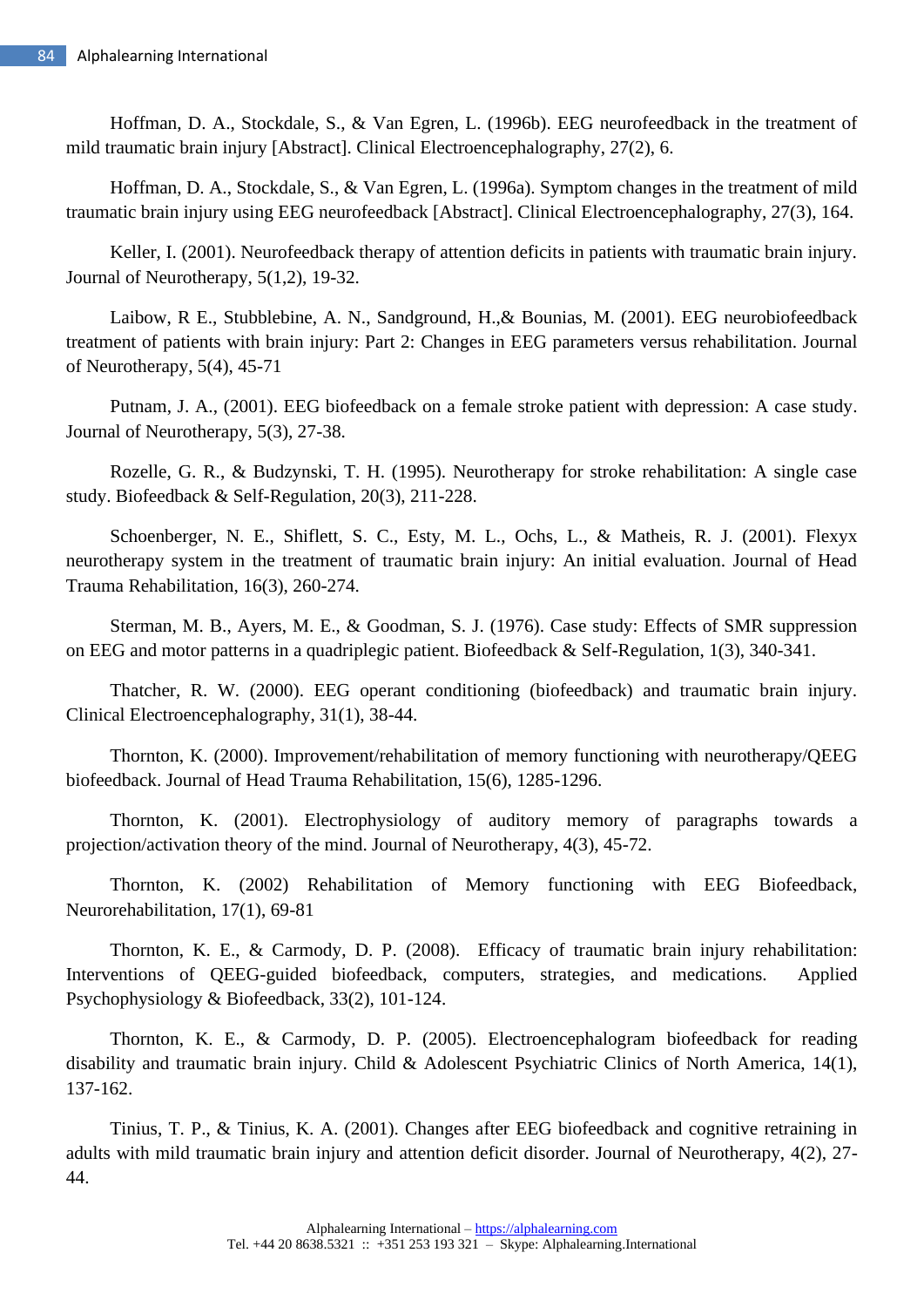Walker, J. E. (2007). A neurologist's experience with QEEG-guided neurofeedback following brain injury. Chapter in J. R. Evans (Ed.), Handbook of Neurofeedback. Binghampton, NY: Haworth Medical Press, pp. 353-361.

Wing, K. (2001). Effect of neurofeedback on motor recovery of a patient with brain injury: A case study and its implications for stroke rehabilitation. Topics in Stroke Rehabilitation, 8(3), 45-53.

Yoo, S. S., & Jolesz, F. A. (2002). Functional MRI for neurofeedback: feasibility study on a hand motor task. Neuroreport, 13, 1377–1381.

## **Theoretical Treatices**

Abarbanel, A. (1995). Gates, states, rhythms, and resonances: The scientific basis of neurofeedback training. Journal of Neurotherapy, 1(2), 15-38.

Aguilar-Prinsloo, S., Lyle, R. (2010).Client perception of the neurofeedback experience: The untold perspective. Journal of Neurotherapy  $14(1)$ ,  $55 - 60$ .

Arns, M, de Ridder, S, Strehl, U, Breteler, M, & Coenen, A. (2009). Efficacy of neurofeedback treatment in ADHD: The effects on inattention, impulsivity and hyperactivity: A meta-analysis. Clinical EEG and Neuroscience. vol 40(3) 180-189

Black, L.M., Hudspeth, W.J., Townsend, A.L., Bodenhamer-Davis, E. (2008). EEG connectivity patterns in childhood sexual abuse: A multivariate application considering curvature of brain space. Journal of Neurotherapy 12(2-3), Pages  $141 - 160$ .

Butnik, S. M. (2005). Neurofeedback in adolescents and adults with attention deficit disorder. Journal of Clinical Psychology, Abstact. 61(5), 621-625.

Coben, R., & Myers, T. E. (2008). Connectivity theory of autism: Use of connectivity measures in assessing and treating autistic disorders. Journal of Neurotherapy, 12 (2-3), 161-179.

Coben, R., Hudspeth, W.J. (2008).Introduction to advances in EEG connectivity. Journal of Neurotherapy 12(2-3), 93 – 98.

Collura, T. (2008). Toward a coherent view of brain connectivity. Journal of Neurotherapy, 12(2- 3), 99-110

Egner, T., & Sterman, M. B. (2006). Neurofeedback treatment of epilepsy: From basic rationale to practical application. Expert Review of Neurotherapeutics, Abstract. 6(2), 247-257.

Egner, T., Zech, T. F., & Gruzelier, J. H. (2004). The effects of neurofeedback training on the spectral topography of the electroencephalogram. Clinical Neurophysiology, 115, 2452-2460.

Fehmi, L. G. (2007). Multichannel EEG phase synchrony training and verbally guided attention training for disorders of attention. Chapter in J. R. Evans (Ed.), Handbook of Neurofeedback. Binghampton, NY: Haworth Medical Press, pp. 301-319.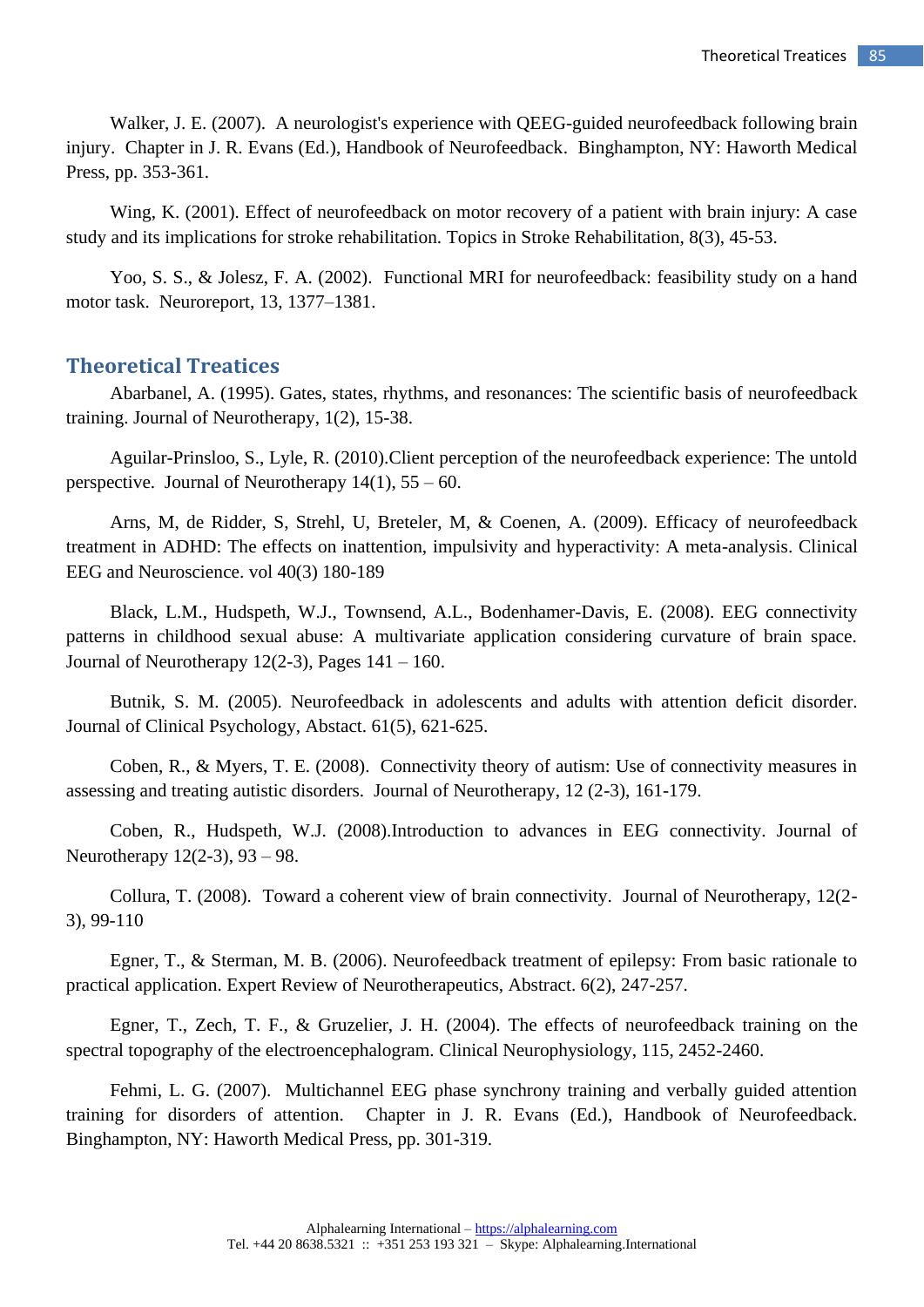Fehmi, L. G. (2007). Multichannel EEG phase synchrony training and verbally guided attention training for disorders of attention. Chapter in J. R. Evans (Ed.), Handbook of Neurofeedback. Binghampton, NY: Haworth Medical Press, pp. 301-319.

Fehmi, L. G., & Collura, T. (2007). Effects of electrode placement upon EEG biofeedback training: The monopolar-bipolar controversy. Journal of Neurotherapy, 11(2), 45-63.

Fehmi, L. G., & Sundor, A. (1989). The effects of electrode placement upon EEG biofeedback training: The monopolar-bipolar controversy. International Journal of Psychosomatics, 36(1-4), 23-33.

Fox, D. J., Tharp, D. F., & Fox, L. C. (2005).Neurofeedback: An alternative and efficacious treatment for attention deficit hyperactivity disorder.Applied Psychophysiology & Biofeedback, 30(4), 365-274.

Grechko, O., Gontar, V. (2009). Visual stimuli generated by biochemical reactions discrete chaotic dynamics as a basis for neurofeedback. Journal of Neurotherapy 13(1), 30 – 40.

Gruzelier, J. (2009). A theory of alpha/theta neurofeedback, creative performance enhancement, long distance functional connectivity and psychological integration. Cognitive Processing, 10 (Suppl 1), S101-109.

Gruzelier, J., & Egner, T. (2005). Critical validation studies of neurofeedback. Child & Adolescent Psychiatric Clinics of North America, 14(1), 83-104.

Hammond, D. C. (2005).Temporal lobes and their importance in neurofeedback. Journal of Neurotherapy, 9(1), 67-87.

Hammond, D. C. (2006).What is neurofeedback? Journal of Neurotherapy, 10(4), 25- 36.

Hammond, D. C. (2007). Comprehensive neurofeedback bibliography: 2007 update. Journal of Neurotherapy, 11(3), 45-60.

Hammond, D. C., Walker, J., Hoffman, D., Lubar, J. F., Trudeau, D., Gurnee, R., & Horvat, J. (2004). Standards for the use of quantitative electroencephalography (QEEG) in neurofeedback: A position paper of the International Society for Neuronal Regulation. Journal of Neurotherapy, 8(1), 5-27.

Heinrich, H., Gevensleben, H., & Strehl, U. (2007). Annotation: Neurofeedback—Train your brain to train behaviour. Journal of Child Psychology and Psychiatry, 48, 3-16 Hirshberg, L. M. (2007). Place of electroencephalographic biofeedback for attention- deficit/hyperactivity disorder. Expert Review of Neurotherapeutics, 7(4), 315-319.

Hirshberg, L. M. (2007). Place of electroencephalographic biofeedback for attentiondeficit/hyperactivity disorder. Expert Review of Neurotherapeutics, 7(4), 315-319.

Holtmann, M., Stadler, C., Leins, U., Strehl, U., Birbaumer, N.,& Poustka, F. (2004). Neurofeedback for the treatment of attention-deficit/hyperactivity disorder (ADHD) in childhood and adolescence. Zeitschrift fur Kinder-und Jugendpsychiatrie und Psychotherapie, 32(3), 187-200.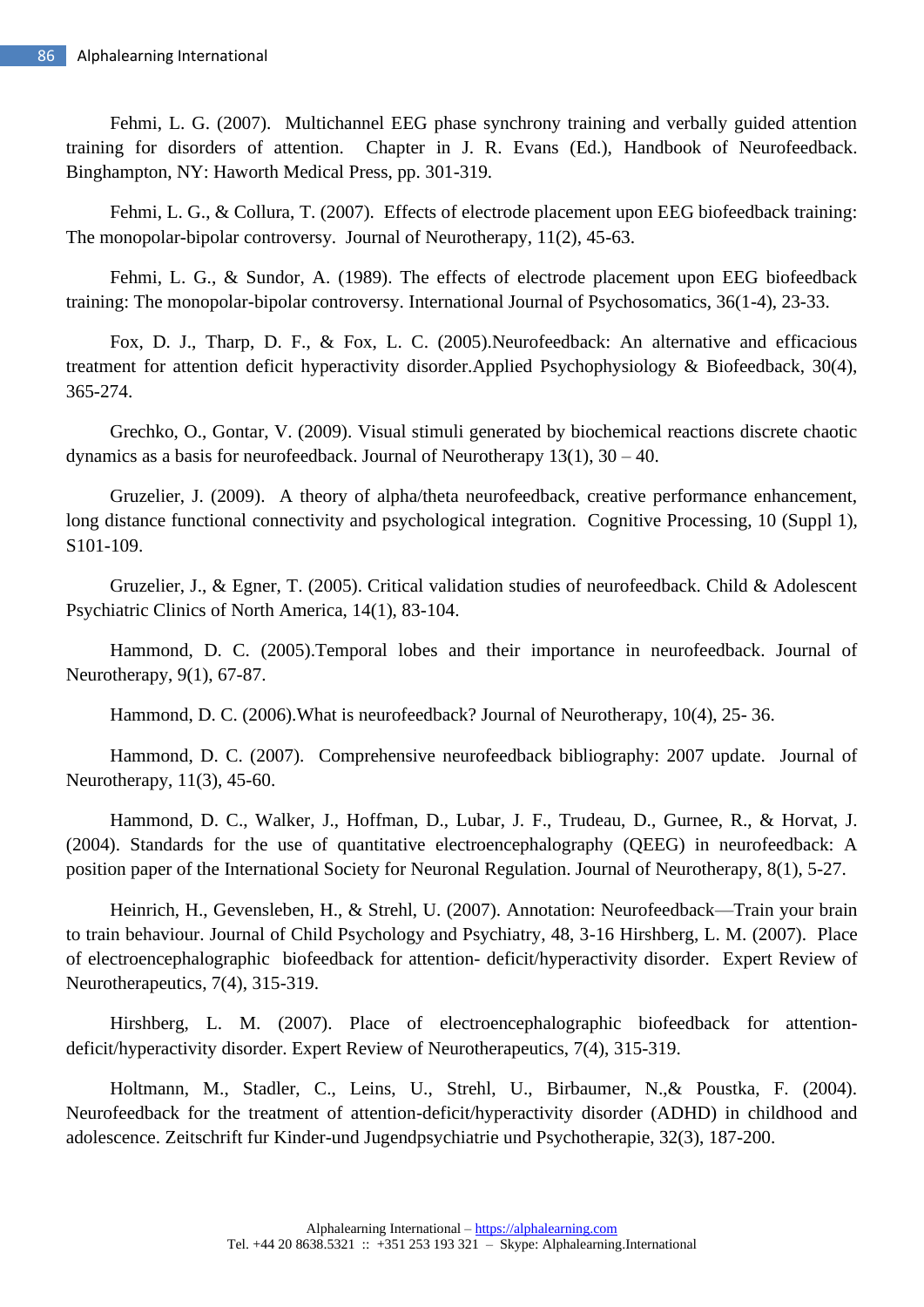Horvat, J. J. (2007). Coherence and the quirks of coherence/phase training: A clinical perspective. Chapter in J. R. Evans (Ed.), Handbook of Neurofeedback. Binghampton, NY: Haworth Medical Press, pp. 213-227.

Ibric, V.L., Dragomirescu, L.G., Hudspeth, W.J. (2009). Real-time changes in connectivities during neurofeedback. Journal of Neurotherapy 13(3), 156 – 165.

Joffe, D. (2008). Connectivity assessment and training: A partial directed coherence approach. Journal of Neurotherapy, 12(2-3), 111-122.

Johnson, M.L., Bodenhamer-Davis, E. (2009). QEEG-based protocol selection: A study of level of agreement on sites, sequences, and rationales among a group of experienced QEEG-based neurofeedback practitioners. Journal of Neurotherapy  $13(1)$ ,  $41 - 66$ .

Kaiser, D. A. (2006).What is quantitative EEG? Journal of Neurotherapy,10(4), 25- 36.

Kaiser, D. A. (2008). Functional connectivity and aging: Comodulation and coherence differences. Journal of Neurotherapy, 12()2-3), 123-139

Kirk, L. (2007). Neurofeedback protocols for subtypes of attention deficit/hyperactivity disorder. Chapter in J. R. Evans (Ed.), Handbook of Neurofeedback. Binghampton, NY: Haworth Medical Press, pp. 267-299.

Larson, J., Ryan, C., Baerentzen, M. (2010). Practitioner perspectives of neurofeedback therapy for mental health and physiological disorders. Journal of Neurotherapy 14(4), 280-290.

Lubar, J. F. (1991). Discourse on the development of EEG diagnostics and biofeedback for attention-deficit/hyperactivity disorders. Biofeedback & Self-Regulation, 16(3), 201-225.

Lubar, J. F. (1997). Neocortical dynamics: Implications for understanding the role of neurofeedback and related techniques for the enhancement of attention. Applied Psychophysiology & Biofeedback, 22(2), 111-126.

Lubar, J. F. (2003). Neurofeedback for the management of attention deficit/hyperactivity disorders. Chapter in M. S. Schwartz & F. Andrasik (Eds.), Biofeedback: A Practitioner's Guide (Third Edition). New York, Guilford, 409-437.

Monastra, V. J. (2003).Clinical applications of electroencephalographic biofeedback. Chapter in M. S. Schwartz & F. Andrasik (Eds.), Biofeedback: A Practitioner's Guide (Third Edition).New York, Guilford, 438-463.

Monastra, V. J. (2005). Electroencephalographic biofeedback (neurotherapy) as a treatment for attention deficit disorder: Rational and empirical foundation. Child & Adolescent Psychiatric Clinics of North America, 14(1), 53-82.

Monastra, V. J., Lynn, S., Linden, M., Lubar, J. F., Gruzelier, J., & LaVaque, T. J. (2005). Electroencephalograpic biofeedback in the treatment of attention-deficit/hyperactivity disorder. Applied Psychophysiology & Biofeedback, 30(2), 95-114.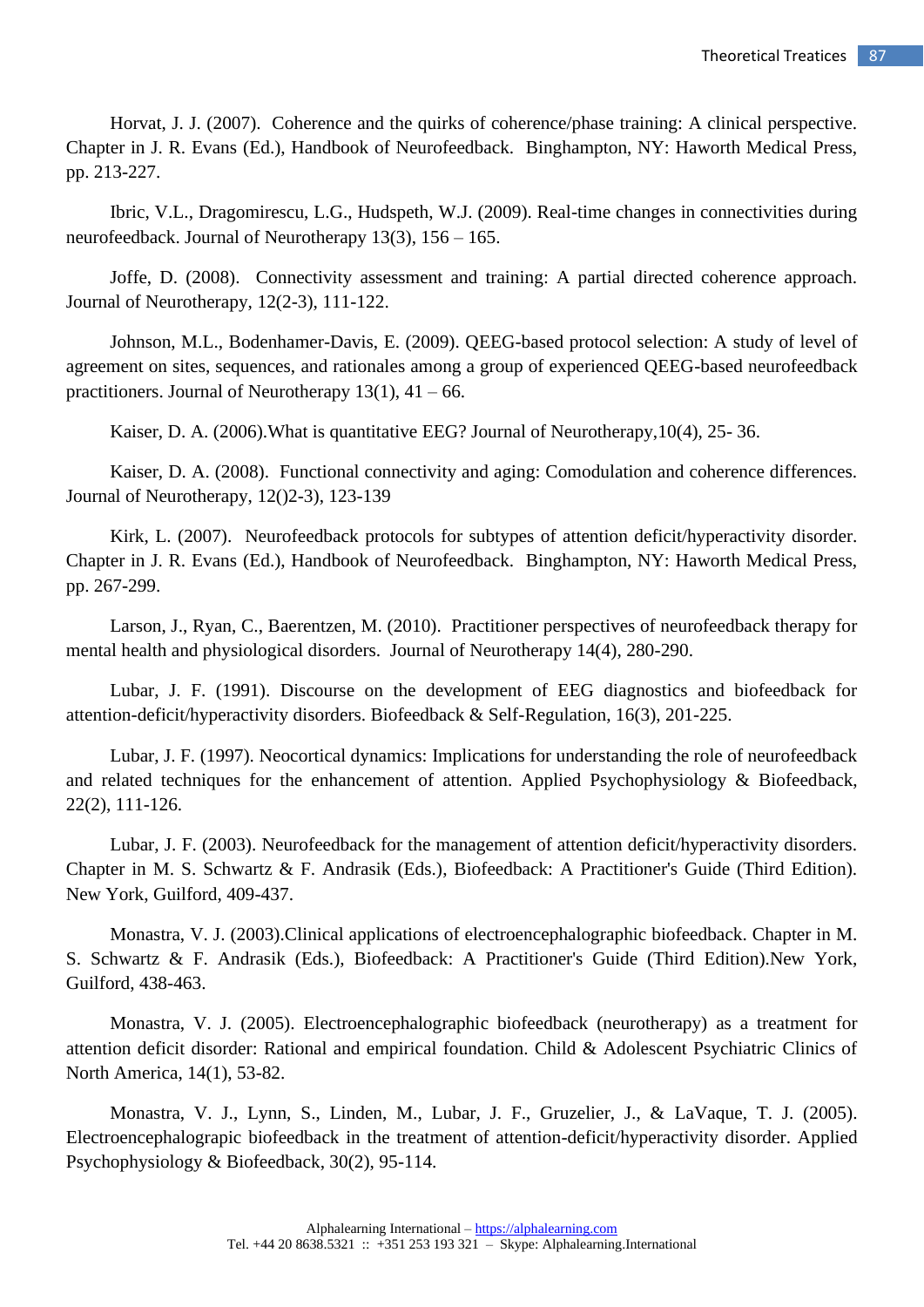Nelson, L. A. (2003). Neurotherapy and the challenge of empirical support: A call for a neurotherapy practice research network. Journal of Neurotherapy, 7(2), 53-67.

Othmer, S. (2005).Interhemispheric EEG training. Journal of Neurotherapy, 9(2), 87-96.

Othmer, S. F., & Othmer, S. (2007). Interhemispheric EEG training: Clinical experience and conceptual models. Chapter in J. R. Evans (Ed.), Handbook of Neurofeedback. Binghampton, NY: Haworth Medical Press, pp. 109-135

Pineda, J. A., Silverman, D. S., Vankov, A., & Hestenes, J. (2003). Learning to control brain rhythms: making a brain-computer interface possible. Neural Systems & Rehabilitation Engineering, IEEE Transactions, 11(2), 181-184.

Rossiter, T. R. (2004). The effectiveness of neurofeedback and stimulant drugs in treating AD/HD: Part I. Review of methodological issues. Applied Psychophysiology & Biofeedback, 29(2), 135-140.

Sams, M. W., (1995). Mathematically derived frequency correlates in cerebral function: Theoretical and clinical implications for neurofeedback treatment. Journal of Neurotherapy, 1(2), 1-14.

Sherlin, L., Arns, M., Lubar, J., & Sokhadze, E. (2010). A position paper on neurofeedback for

Stankus, T. (2008). Can the brain be trained? Comparing the literature on the use of EEG biofeedback/neurofeedback as an alternative or complementary therapy for attention deficit disorder (ADHD). Behavioral & Social Sciences Librarian, 26(4), 20-56.

Sterman, M. B., & Egner, T. (2006). Foundation and practice of neurofeedback for the treatment of epilepsy. Applied Psychophysiology & Biofeedback, 31(1), 21-36.

Strehl, U. (2009). Slow cortical potentials neurofeedback. Journal of Neurotherapy, 13(2), 117- 126.

Strehl, U., Leins, U., Goth, G., Klinger, C., Hinterberger, T., and Birbaumer, N. (2006). Selfregulation of slow cortical potentials: A new treatment for children with attention- deficit/hyperactivity disorder. Pediatrics, 118, 1530-1540.

Strehl, U., Trevorrow, T., Veit, R., Hinterberger, T., Kotchoubey, B., Erb, M., & Birbaumer N. (2006).Deactivation of brain areas during self-regulation of slow cortical potentials in seizure patients. Applied Psychophysiology & Biofeedback, 31(1), 85-94.

Tan G, Thornby J, Hammond DC, Strehl U, Canady B, Arnemann K, & Kaiser DA (2009/in press). Meta-analysis of EEG biofeedback in treating epilepsy. Clinical EEG and Neuroscience, 40 (3).

Thatcher, R. W. (2008). Z-score EEG biofeedback: Conceptual foundations. NeuroConnections Newsletter, April 2008, 9, 11, 20.

Thatcher, R. W. (2010). Validity and reliability of quantitative electroencephalography. Journal of Neurotherapy,14(2), 122-152.

the treatment of ADHD. Journal of Neurotherapy, 14(2), 66-78.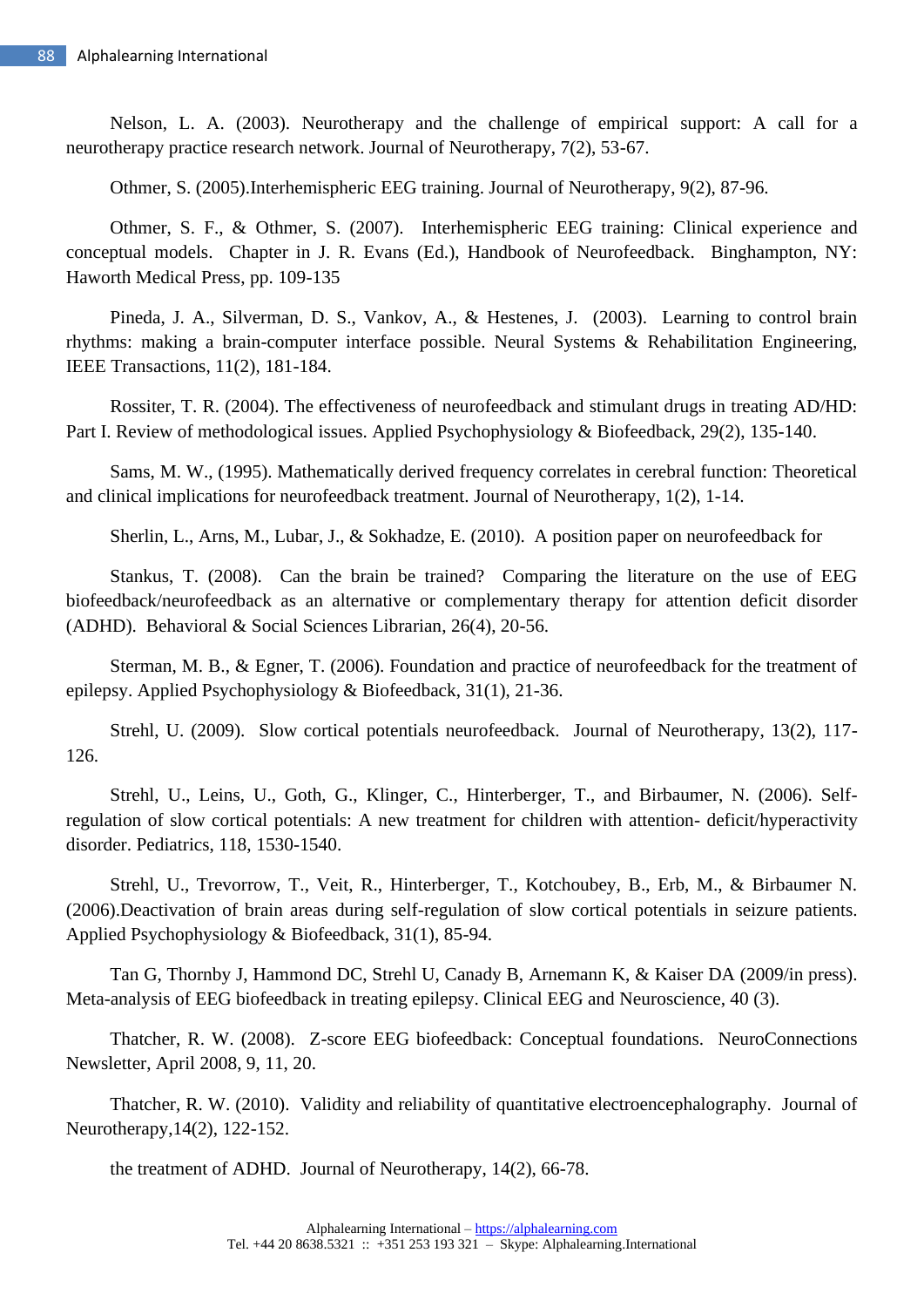Thornton, K. E., & Carmody, D. P. (2009). Traumatic brain injury rehabilitation: QEEG biofeedback treatment protocols. Applied Psychophysiology & Biofeedback, 34(1), 59-68.

Thornton, K.E., Carmody, D.P. (2009).Eyes-closed and activation QEEG databases in predicting cognitive effectiveness and the inefficiency hypothesis. Journal of Neurotherapy 13(1),  $1 - 21$ .

Vernon, D., Frick, A., & Gruzelier, J. (2004). Neurofeedback as a treatment for ADHD: A methodological review with implications for future research. Journal of Neurotherapy, 8(2), 53-82.

Walker, J. (2004). A neurologist's advice for mental health professionals on the use of QEEG and neurofeedback. Journal of Neurotherapy, 8(2), 97-103.

Walker, J. E., & Horvat, J. (2010). Is it better to train power first or coherence first? Journal of Neurotherapy, 14(2), 102-106.

Walker, J. E., Kozlowski, G. P., & Lawson, R. (2007). A modular activation/coherence approach to evaluating clinical/QEEG correlations and for guiding neurofeedback training: Modular insufficiencies, modular excesses, disconnections, and hyperconnnections. Journal of Neurotherapy, 11(1), 25-44.

### **Tinnitus**

Busse, lM., Low, Y. F., Corona-Strauss, F. I., & Strauss, D. J. (2008). Neurofeedback by neural correlates of auditory selective attention as possible application for tinnitus therapies. Conference Proceedings, IEEE Engineering Medical & Biological Society, 5136-5139.

Dohrmann, K, Weisz, N., Schlee, W., Hartmann, T., & Elbert, T. (2007). Neurofeedback for treating tinnitus. Chapter in B. Langguth, G. Hajak, T. Kleinjung, A. Cacace, & A. R. Moller (Eds.). Progress in Brain Research, Vol. 166. London: Elsevier, pp. 473-486.

Gosepath, K., Nafe, B., Ziegler, E., & Mann, W. J. (2001). Neurofeedback training as a therapy for tinnitus. HNO (German), 49(1), 29-35.

Schenk, S., Lamm, K., Gundel, H., & Ladwig, K. H. (2005). Effects of neurofeedback-based EEG alpha and EEG beta training in patients with chronically decompensated tinnitus. HNO (German), 53(1), 29-38.

Weiler, E. W., Brill, K., Tachiki, K. H., & Schneider, D. (2001).Neurofeedback and quantitative electroencephography. International Journal of Tinnitus, 8(2), 87-93.

#### **Tourette's Syndrome**

Tansey, M. A. (1986). A simple and a complex tic (Gilles de la Tourette's syndrome): Their response to EEG sensorimotor rhythm biofeedback training. International Journal of Psychophysiology, 4(2), 91-97.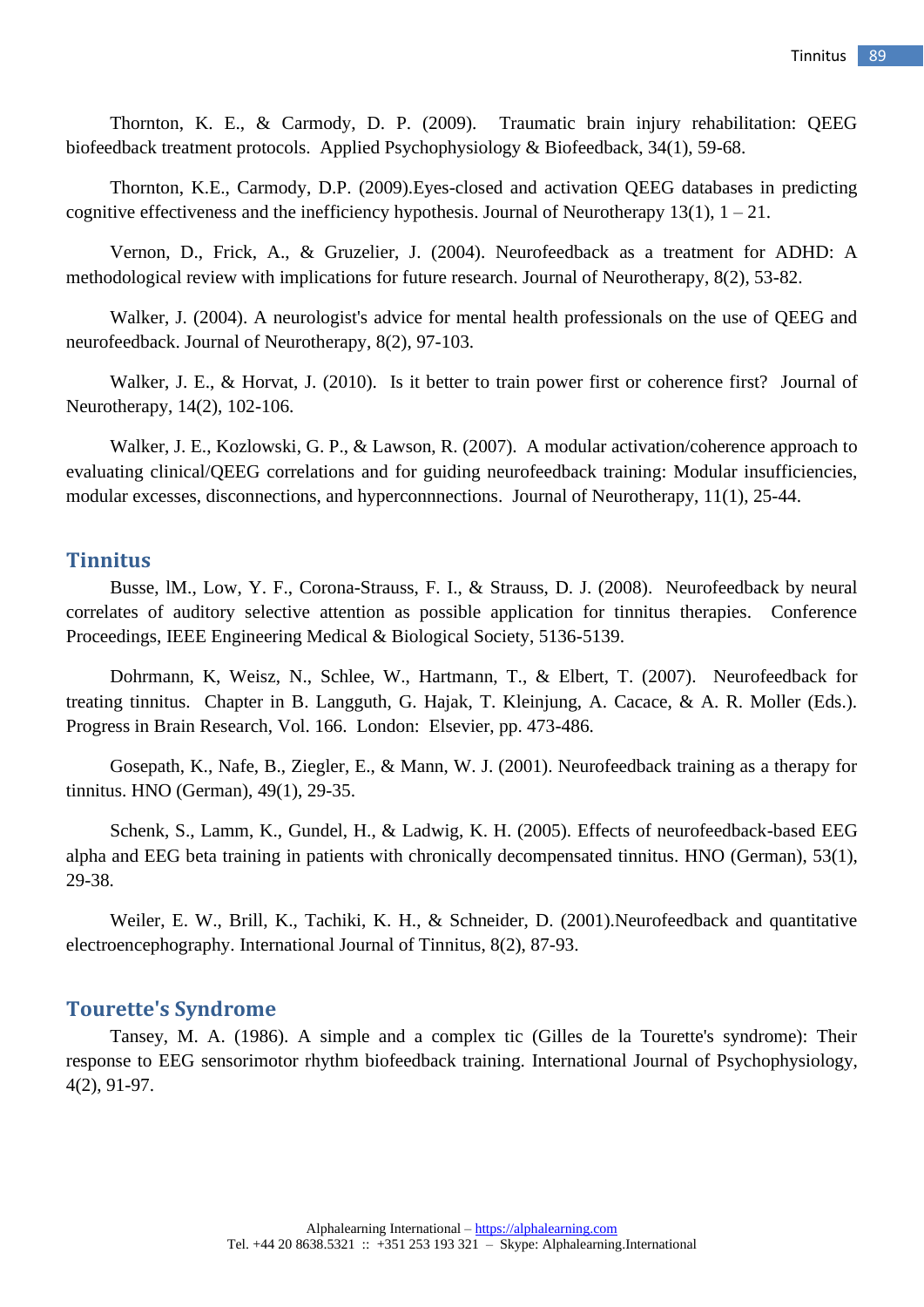# **Withdrawal**

Allen, J. B.., & Cavendar, J. H. (1996). Biofeedback alters EEG asymmetry. Psychophysiology, 33(suppl), S17, (Abstract).

Baehr, E., & Baehr, R. (1997). The use of brainwave biofeedback as an adjunctive therapeutic treatment for depression: Three case studies. Biofeedback, 25(1), 10-11.

Baehr, E., Miller, E., Rosenfeld, J. P., & Baehr, R. (2004). Changes in frontal brain asymmetry associated with premenstrual dysphoric disorder: A single case study. Journal of Neurotherapy, 8(1), 29-42.

Baehr, E., Rosenfeld, J. P., & Baehr, R. (1997). The clinical use of an alpha asymmetry protocol in the neurofeedback treatment of depression: Two case studies. Journal of Neurotherapy, 2(3), 10-23.

Baehr, E., Rosenfeld, J. P., & Baehr, R. (2001). Clinical use of an alpha asymmetry neurofeedback protocol in the treatment of mood disorders: Follow-up study one to five years post therapy. Journal of Neurotherapy, 4(4), 11-18.

Berg, K., Siever, D. (2009). A controlled comparison of audio-visual entrainment for treating Seasonal Affective Disorder. Journal of Neurotherapy 13(3), 166 – 175.

Cantor, D.S., Stevens, E. (2009).QEEG correlates of auditory-visual entrainment treatment efficacy of refractory depression. Journal of Neurotherapy 13(2), 100 – 108.

Hammond, D. C. (2001). Neurofeedback training for anger control. Journal of Neurotherapy, 5(4), 98- 103.

Hammond, D. C. (2001). Neurofeedback treatment of depression with the Roshi. Journal of Neurotherapy, 4(2), 45-56.

Hammond, D. C. (2005). Neurofeedback with anxiety and affective disorders. Child & Adolescent Psychiatric Clinics of North America, 14(1), 105-123

Hardman, E., Gruzelier, J., Chessman, K., Jones, C., Liddiard, D., Schleichert, H., & Birbaumer, N. (1997). Frontal interhemispheric asymmetry: Self-regulation and individual differences in humans. Neuroscience Letters, 221, 117-120.

Jenkins, P., & Moore, W. H. (1985).The effects of visual feedback on hemispheric alpha asymmetries and reported processing strategies: A single-subject experimental design. Brain & Cognition, 4(1), 47-58.

Kotchoubey, B., Schleichert, H., Lutzenberger, W., Anokhin, A. P., & Birbaumer, N. (1996). Selfregulation of interhemispheric asymmetry in humans. Neuroscience Letters, 215, 91-94.

Kumano, H., Horie, H., Shidara, T., Kuboki, T. et al. (1996). Treatment of a depressive disorder patient with EEG-driven photic stimulation. Biofeedback & Self-Regulation, 21(4), 323-334.

Putnam, J. A., (2001). EEG biofeedback on a female stroke patient with depression: A case study. Journal of Neurotherapy, 5(3), 27-38.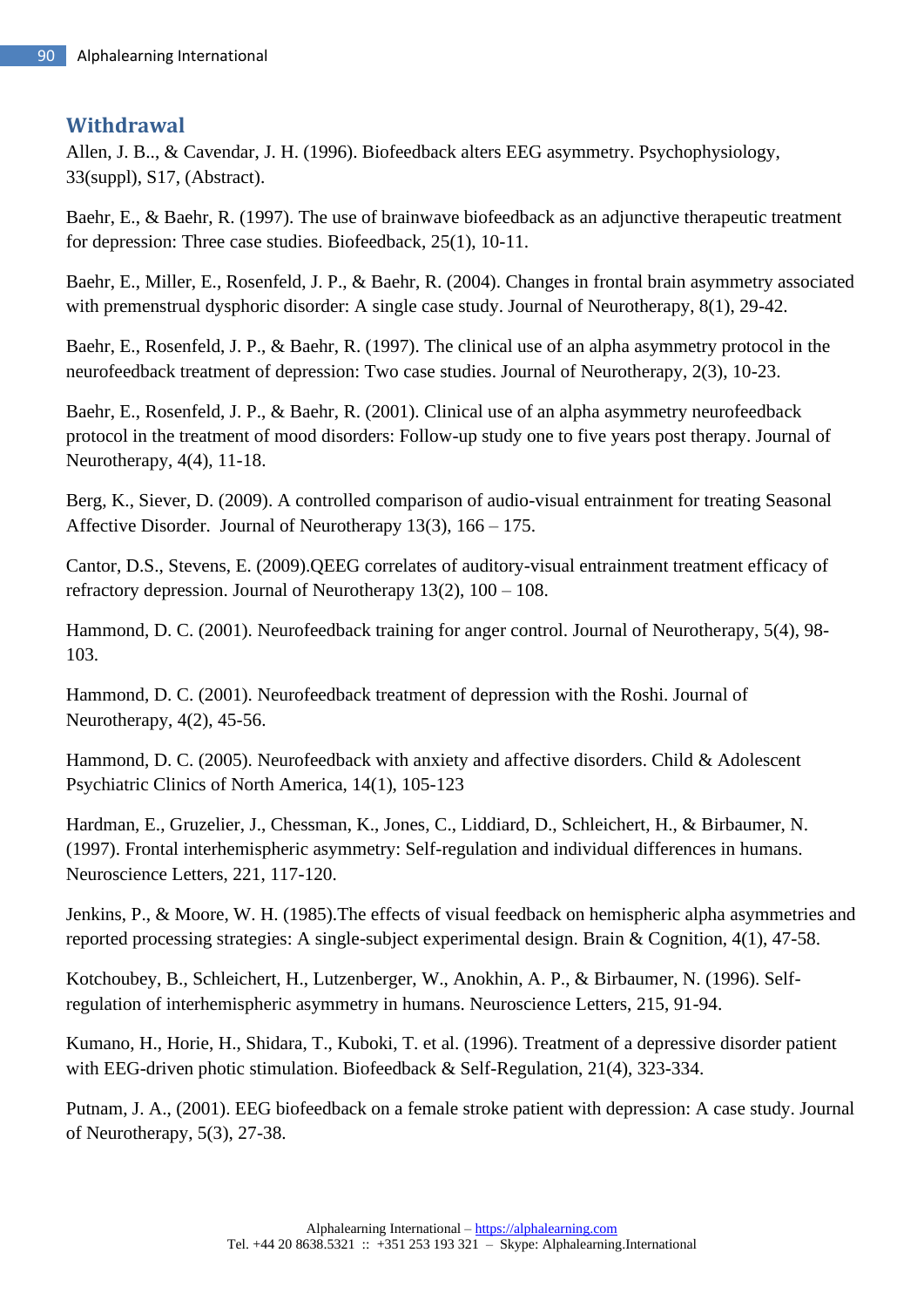Raymond, J., Varney, C., Parkinson, L. A., & Gruzelier, J. H. (2005). The effects of alpha/theta neurofeedback on personality and mood. Cognitive Brain Research, 23, 287-292.

Rockstroh, B., Elbert, T., Birbaumer, N. J., & Lutzenberger, W. (1990). Biofeedback-produced hemispheric asymmetry of slow cortical potentials and its behavioural effects. International Journal of Psychophysiology, 9, 151-165.

Rosenfeld, J. P. (1997). EEG biofeedback of frontal alpha asymmetry in affective disorders. Biofeedback, 25(1), 8-25.

Rosenfeld, J. P. (2000). An EEG biofeedback protocol for affective disorders. Clinical Electroencephalography, 31(1), 7-12.

Rosenfeld, J. P., Baehr, E., Baehr, R., Gotlib, I. H., & Ranganath, C. (1996). Preliminary evidence that daily changes in frontal alpha asymmetry correlate with changes in affect in therapy sessions. International Journal of Psychophysiology, 23, 137-141.

Rosenfeld, J. P., Cha, G., Blair, T., & Gotlib, I. (1995). Operant biofeedback control of left-right frontal alpha power differences. Biofeedback & Self-Regulation, 20, 241-258.

Saxby, E., & Peniston, E. G. (1995). Alpha-theta brainwave neurofeedback training: an effective treatment for male and female alcoholics with depressive symptoms. Journal of Clinical Psychology, 51, 685-693.

Schneider, F., Heimann, H., Mattes, R., Lutzenberger, W., & Birbaumer, N. (1992). Self-regulation of slow cortical potentials in psychiatric patients: Depression. Biofeedback & Self-Regulation, 17, 203-214.

Uhlmann, C., & Froscher, W. (2001). Biofeedback treatment in patients with refractory epilepsy: Changes in depression and control orientation. Seizure, 10, 34-38.

Walker, J. E., Lawson, R., & Kozlowski, G. (2007). Current status of QEEG and neurofeedback in the treatment of depression. Chapter in J. R. Evans (Ed.), Handbook of Neurofeedback. Binghampton, NY: Haworth Medical Press, pp. 341-351.

# **Z-Score Neurofeedback Training**

Collura, T. F. (2008). Whole-head normalization using live Z-scores for connectivity training, Part 1. NeuroConnections Newsletter, April 2008, 12, 15, 18-19. San Rafael, California; ISNR

Collura, T. F. (2008b, July). Whole-head normalization using live Z-scores for connectivity training (Part 2). NeuroConnections Newsletter, 9-12.

Collura, T. F. (2009). Neuronal dynamics in relation to normative electroencephalography assessment and training. Biofeedback, 36, 134-139.

Collura, T. F., Guan, J., Tarrant, J., Bailey, J., & Starr, F. (2010). EEG biofeedback case studies using live Z-score training and a normative database. Journal of Neurotherapy, 14(1), 22-46.